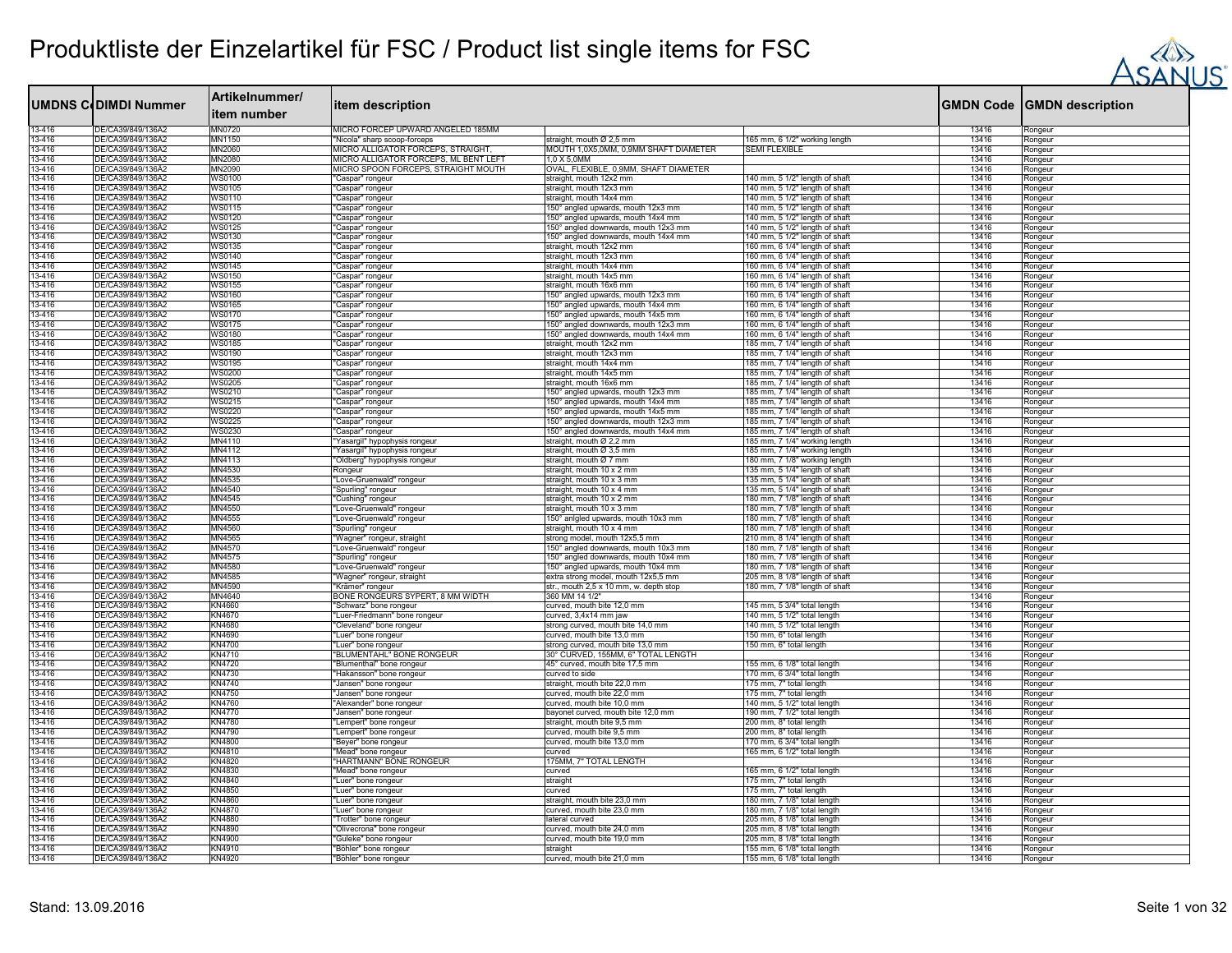

| 13-416   | DE/CA39/849/136A2 | KN4930        | "Mayfield" bone rongeur                  | curved                                    | 175 mm, 7" total length        | 13416 | Rongeur |
|----------|-------------------|---------------|------------------------------------------|-------------------------------------------|--------------------------------|-------|---------|
| 13-416   | DE/CA39/849/136A2 | KN4940        | "Beyer" bone rongeur                     | curved, 2,5x17 mm jaw                     | 180 mm, 7 1/8" total length    | 13416 | Rongeur |
| 13-416   | DE/CA39/849/136A2 | KN4950        | "Zaufal-Jansen" bone rongeur             | curved, 3x15 mm jaw                       | 180 mm, 7 1/8" total length    | 13416 | Rongeur |
|          |                   |               |                                          |                                           |                                |       |         |
| 13-416   | DE/CA39/849/136A2 | KN4960        | BONE RONGEUR RUSKIN180MM, 7" LONG        | 5x15 MM BITE STRAIGHT                     |                                | 13416 | Rongeur |
| 13-416   | DE/CA39/849/136A2 | KN4970        | "Marquardt" bone rongeur                 | curved                                    | 200 mm, 8" total length        | 13416 | Rongeur |
| 13-416   | DE/CA39/849/136A2 | KN4980        | Röttgen-Ruskin" bone rongeur             | curved                                    | 240 mm, 9 1/2" total length    | 13416 | Rongeur |
| 13-416   | DE/CA39/849/136A2 | KN4990        | BONE RONGEUR ELCHIN                      | 2x10MM MOUTH, 230MM, 9" TOTAL LENGTH      |                                | 13416 |         |
|          |                   |               |                                          |                                           |                                |       | Rongeur |
| 13-416   | DE/CA39/849/136A2 | KN5000        | "Echlin" bone rongeur                    | frontal cur., 3x15 mm jaw                 | 225 mm, 9" total length        | 13416 | Rongeur |
| 13-416   | DE/CA39/849/136A2 | KN5010        | "Frykholm" bone rongeur                  | lateral curved                            | 240 mm, 9 1/2" total length    | 13416 | Rongeur |
| 13-416   | DE/CA39/849/136A2 | KN5020        | "Stille" bone rongeur                    | lateral curved                            | 220 mm, 8 3/4" total length    | 13416 | Rongeur |
| 13-416   | DE/CA39/849/136A2 | KN5030        | 'Leksell-Stille" bone rongeur            | lateral curved, mouth bite 22,0 mm        | 240 mm, 9 1/2" total length    | 13416 |         |
|          |                   |               |                                          |                                           |                                |       | Rongeur |
| 13-416   | DE/CA39/849/136A2 | KN5040        | 'Stille-Ruskin" bone rongeur             | curved                                    | 240 mm, 9 1/2" total length    | 13416 | Rongeur |
| 13-416   | DE/CA39/849/136A2 | KN5050        | 'Luer-Stille" bone rongeur               | straight, 9,5x15 mm jaw                   | 225 mm, 9" total length        | 13416 | Rongeur |
| 13-416   | DE/CA39/849/136A2 | KN5060        | Luer-Stille" bone rongeur                | curved, 9,5x15 mm jaw                     | 225 mm, 9" total length        | 13416 | Rongeur |
| 13-416   | DE/CA39/849/136A2 | <b>KN5070</b> |                                          |                                           |                                |       |         |
|          |                   |               | 'Semb" bone rongeur                      | curved, mouth bite 24,0 mm                | 230 mm, 9 1/8" total length    | 13416 | Rongeur |
| 13-416   | DE/CA39/849/136Ä2 | KN5080        | "Luer-Stille" bone rongeur               | straight, mouth bite 32,0 mm              | 270 mm, 10 3/4" total length   | 13416 | Rongeur |
| 13-416   | DE/CA39/849/136A2 | <b>KN5090</b> | "Sauerbruch-Coryllos" bone rongeur       | straight, rounder mouth bite              | 310 mm, 12 1/4" total length   | 13416 | Rongeur |
| 13-416   | DE/CA39/849/136A2 | KN5100        | "Sauerbruch-Coryllos" bone rongeur       | straight, rectangular mouth bite          | 310 mm, 12 1/4" total length   | 13416 | Rongeur |
|          |                   |               |                                          |                                           |                                |       |         |
| 13-416   | DE/CA39/849/136Ä2 | KN5110        | SYNOVECTOMY FORCEPS, TIPS 1,2MM          | STRONGLY CURVED, 130 MM                   |                                | 13416 | Rongeur |
| 13-416   | DE/CA39/849/136A2 | KN5120        | Synovectomy rongeur                      | slightly curved, tip 1,4 mm               | 130 mm, 5 1/8" total length    | 13416 | Rongeur |
| 13-416   | DE/CA39/849/136A2 | KN5130        | SYNOVECTOMY FORCEP, MOUTH 2,0 MM         | <b>STRONGLY CURVED</b>                    |                                | 13416 | Rongeur |
| 13-416   | DE/CA39/849/136Ä2 | KN5140        | MOIL CHISEL FORCEP "MARKWALDER", 190 MM  |                                           |                                | 13416 | Rongeur |
|          |                   |               |                                          |                                           |                                |       |         |
| 13-416   | DE/CA39/849/136A2 | KN5150        | Synovectomy rongeur                      | curved, mouth bite 2,0 x 8 mm             | 130 mm, 5 1/8" total length    | 13416 | Rongeur |
| 13-416   | DE/CA39/849/136Ä2 | AU0850        | GOUGE "WALTON", FOR FOREIGN BODIES, 12   |                                           |                                | 13416 | Rongeur |
| 13-416   | DE/CA39/849/136A2 | AU0860        | GOUGE "KUHNT", FOR FOREIGN BODIES        |                                           |                                | 13416 | Rongeur |
| 13-416   | DE/CA39/849/136A2 | OR1780        | "Hartmann-Wullstein"dissec. micro forcep |                                           |                                | 13416 | Rongeur |
|          |                   |               |                                          |                                           |                                |       |         |
| 13-416   | DE/CA39/849/136Ä2 | OR1790        | "Hartmann-Wullstein"dissec. micro forcep | jaw 1x8 mm, not detachable                | 80 mm, 3 1/8" length of shaft  | 13416 | Rongeur |
| 13-416   | DE/CA39/849/136A2 | OR1800        | Hartmann-Wullstein"dissec. micro forcep  | jaw 1,8x8 mm, not detachable              | 80 mm, 3 1/8" length of shaft  | 13416 | Rongeur |
| 13-416   | DE/CA39/849/136A2 | OR1810        | 'Hartmann" dissecting micro forceps      | aw 2x6 mm, not detachable                 | 80 mm, 3 1/8" length of shaft  | 13416 | Rongeur |
| 13-416   | DE/CA39/849/136A2 | OR1820        | 'Hartmann" spoon micro forceps           | aw 2x7 mm, not detachable                 | 80 mm, 3 1/8" length of shaft  | 13416 |         |
|          |                   |               |                                          |                                           |                                |       | Rongeur |
| 13-416   | DE/CA39/849/136A2 | OR1830        | "Strümpel" spoon micro forceps           | jaw 2,5x5 mm, not detachable              | 80 mm, 3 1/8" length of shaft  | 13416 | Rongeur |
| 13-416   | DE/CA39/849/136A2 | OR1840        | "Hartmann" spoon micro forceps           | Ø 2,0 mm, not detachable                  | 80 mm, 3 1/8" length of shaft  | 13416 | Rongeur |
| 13-416   | DE/CA39/849/136A2 | OR1850        | "Hartmann" spoon micro forceps           | Ø 2,5 mm, not detachable                  | 80 mm, 3 1/8" length of shaft  | 13416 | Rongeur |
|          |                   |               |                                          |                                           |                                |       |         |
| 13-416   | DE/CA39/849/136A2 | OR1860        | "Hartmann" spoon micro forceps           | Ø 3,0 mm, not detachable                  | 80 mm, 3 1/8" length of shaft  | 13416 | Rongeur |
| 13-416   | DE/CA39/849/136A2 | OR1870        | "Hartmann-Wullstein" spoon micro forceps | straight, Ø 1,0 mm                        | 80 mm, 3 1/8" length of shaft  | 13416 | Rongeur |
| 13-416   | DE/CA39/849/136A2 | OR1880        | Hartmann-Wullstein" spoon micro forceps  | straight, Ø 2,0 mm                        | 80 mm, 3 1/8" length of shaft  | 13416 | Rongeur |
| 13-416   | DE/CA39/849/136A2 | OR1890        | Hartmann-Citellli" spoon micro forceps   | curved up, not detachable                 | 80 mm, 3 1/8" length of shaft  | 13416 | Rongeur |
|          |                   |               |                                          |                                           |                                |       |         |
| 13-416   | DE/CA39/849/136A2 | OR2700        | ALLIGATOR ENT FORCEPS STRAIGHT           | 0,8 x 9,0 MM, 95 MM WORKING LENGTH        |                                | 13416 | Rongeur |
| 13-416   | DE/CA39/849/136A2 | OR2710        | micro grasping forceps                   | straight, Ø 0,8 mm                        | 80 mm, 3 1/8" length of shaft  | 13416 | Rongeur |
| 13-416   | DE/CA39/849/136A2 | OR2720        | MICRO FORCEPS 65° CURVED UP              | <b>80MM WORKING LENGTH</b>                |                                | 13416 | Rongeur |
| 13-416   | DE/CA39/849/136A2 | OR2730        | MICRO ALLIGATOR FORCEPS, TIP 45° CURVED  | DOWN, 80MM WORKING LENGTH                 |                                | 13416 |         |
|          |                   |               |                                          |                                           |                                |       | Rongeur |
| 13-416   | DE/CA39/849/136A2 | OR2740        | Mirco forceps, straight tip 1x5 mm       | 80mm working length                       |                                | 13416 | Rongeur |
| 13-416   | DE/CA39/849/136A2 | OR2750        | MICRO ALLIGATOR FORCEPS CURVED TO LEFT   | 1x5MM, 80MM WORKING LENGTH                |                                | 13416 | Rongeur |
| 13-416   | DE/CA39/849/136A2 | OR2760        | MIRCO EAR FORCEPS TO THE RIGHT CURVED    | 5,0x1,0MM, WORKING LENGTH                 |                                | 13416 | Rongeur |
|          |                   |               |                                          |                                           |                                |       |         |
| 13-416   | DE/CA39/849/136A2 | OR2770        | MICRO CUPPED FORCEPS, STRAIGHT           | OVAL 0,9x1,0MM, 80MM WORKING LENGTH       |                                | 13416 | Rongeur |
| 13-416   | DE/CA39/849/136Ä2 | OR2780        | MICRO EAR FORCEPS OVAL UPCUTTING         | 0,9x1,0MM, 80MM WORKING LENGTH            |                                | 13416 | Rongeur |
| 13-416   | DE/CA39/849/136Ä2 | OR2790        | MICRO EAR FORCEPS TO THE LEFT CURVED     | OVAL 0,8x1,0MM, 80MM WORKING LENGTH       |                                | 13416 | Rongeur |
| 13-416   | DE/CA39/849/136A2 | OR2800        | micro spoon forceps                      | curved to the right, 0,8x1,3 mm           | 80 mm, 3 1/8" length of shaft  | 13416 | Rongeur |
|          |                   |               |                                          |                                           |                                |       |         |
| 13-416   | DE/CA39/849/136Ä2 | OR2810        | MICRO SPOON FORCEPS, STRAIGHT, OVAL      | 0,8x1MM, VERY DELICATE LENGTH 80MM        |                                | 13416 | Rongeur |
| 13-416   | DE/CA39/849/136A2 | OR2820        | MICRO AURAL CUPPED FORCEPS, STRAIGHT     | ROUND DIAM.1,0MM                          |                                | 13416 | Rongeur |
| 13-416   | DE/CA39/849/136A2 | OR2830        | "Wullstein" micro spoon forceps          | straight, 1,7x2,5 mm                      | 155 mm, 6 1/8" total length    | 13416 | Rongeur |
| 13-416   | DE/CA39/849/136Ä2 | OR2890        | micro wire bening forceps                | downwards angled, 3,5 mm                  | 80 mm, 3 1/8" length of shaft  | 13416 |         |
|          |                   |               |                                          |                                           |                                |       | Rongeur |
| 13-416   | DE/CA39/849/136A2 | OR2900        | McGEE MICRO WIRE BENDING FORCEPS         | CURVED DOWN, JAW LENGTH 5MM               | 80MM 3 1/4" WORKING LENGTH     | 13416 | Rongeur |
| 13-416   | DE/CA39/849/136A2 | <b>NS1130</b> | SPOOEN FORCEPS DIAM.3,5MM                |                                           |                                | 13416 | Rongeur |
| 13-416   | DE/CA39/849/136A2 | <b>NS1210</b> | "Blakesley" nasal forceps                | str., figure 0, mouth 7x3 mm              | 110 mm, 4 1/4" length of shaft | 13416 | Rongeur |
| 13-416   | DE/CA39/849/136A2 | <b>NS1220</b> | "Blakesley" nasal forceps                | str., figure 1, mouth 8x3,6 mm            | 110 mm, 4 1/4" length of shaft | 13416 | Rongeur |
|          |                   |               |                                          |                                           |                                |       |         |
| 13-416   | DE/CA39/849/136A2 | <b>NS1230</b> | "Blakesley" nasal forceps                | str., figure 2, mouth 10x4,2 mm           | 110 mm, 4 1/4" length of shaft | 13416 | Rongeur |
| 13-416   | DE/CA39/849/136Ä2 | <b>NS1240</b> | "Blakesley" nasal forceps                | str., figure 3, mouth 11x4,8 mm           | 110 mm, 4 1/4" length of shaft | 13416 | Rongeur |
| 13-416   | DE/CA39/849/136A2 | <b>NS1250</b> | "Weil-Blakesley" ethmoid forceps         | str., figure 4, mouth 14x5,8 mm           | 110 mm, 4 1/4" length of shaft | 13416 | Rongeur |
| 13-416   | DE/CA39/849/136A2 | <b>NS1260</b> | "Weil-Blakesley" ethmoid forceps         | 140°angl.upwards, fig.2, mouth 8x3,6 mm   | 110 mm, 4 1/4" length of shaft | 13416 | Rongeur |
|          |                   |               |                                          |                                           |                                |       |         |
| 13-416   | DE/CA39/849/136A2 | <b>NS1270</b> | "Weil-Blakesley" ethmoid forceps         | 140°angl.upwards, fig.3, mouth 10x4,2 mm  | 110 mm, 4 1/4" length of shaft | 13416 | Rongeur |
| 13-416   | DE/CA39/849/136A2 | <b>NS1280</b> | "Weil-Blakesley" ethmoid forceps         | 140° angl.upwards, fig.4, mouth 11x4,8 mm | 110 mm, 4 1/4" length of shaft | 13416 | Rongeur |
| 13-416   | DE/CA39/849/136A2 | <b>NS1290</b> | "Takahashi" rongeur                      | straight, mouth 10x3 mm                   | 120 mm, 4 3/4" length of shaft | 13416 | Rongeur |
| 13-416   | DE/CA39/849/136A2 | <b>NS1300</b> | "Takahashi" rongeur                      | 130° angled upwards, mouth 10x3 mm        | 120 mm, 4 3/4" length of shaft | 13416 | Rongeur |
|          |                   |               |                                          |                                           |                                |       |         |
| 13-416   | DE/CA39/849/136A2 | <b>NS1310</b> | WATSON WILLIAMS ETHMOIDAL FORCEPS        | 120MM, 4 3/4 " WORKING LENGTH             |                                | 13416 | Rongeur |
| 13-416   | DE/CA39/849/136A2 | <b>NS1320</b> | "Watson-Williams" ethmoid forceps        | mouth 7,0 mm                              | 120 mm, 4 3/4" total length    | 13416 | Rongeur |
| 13-416   | DE/CA39/849/136A2 | <b>NS1330</b> | "Watson-Williams" ethmoid forceps        | serrated                                  | 120 mm, 4 3/4" total length    | 13416 | Rongeur |
| 13-416   | DE/CA39/849/136A2 | <b>NS1340</b> | EHTMOIDAL FORCEPS WATSON-WILLIAMS,       | 9MM WIDTH TIP, 110 MM WORKING LENGTH      |                                |       |         |
|          |                   |               |                                          |                                           |                                | 13416 | Rongeur |
| 13-416   | DE/CA39/849/136A2 | <b>NS1350</b> | EHTMOIDAL FORCEPS, STRAIGTH              | 3.0MM TIP WIDTH, 100MM T.LENGTH           |                                | 13416 | Rongeur |
| $13-416$ | DE/CA39/849/136A2 | <b>NS1360</b> | EHTMOIDAL FORCEPS, STRAIGTH              | 3,6MM TIP WIDTH, 100MM T.LENGTH           |                                | 13416 | Rongeur |
| 13-416   | DE/CA39/849/136A2 | <b>NS1370</b> | EHTMOIDAL FORCEPS, STRAIGTH              | 4MM WIDTH TIP, 100MM T.LENGTH             |                                | 13416 |         |
|          |                   |               |                                          |                                           |                                |       | Rongeur |
| 13-416   | DE/CA39/849/136A2 | <b>NS1380</b> | EHTMOIDAL FORCEPS UP ANGLED 100MM        |                                           |                                | 13416 | Rongeur |
| 13-416   | DE/CA39/849/136A2 | <b>HA2760</b> | micro laryngeal forceps                  | straight                                  | working length 250 mm          | 13416 | Rongeur |
| 13-416   | DE/CA39/849/136A2 | HA2770        | micro laryngeal forceps                  | curved to the left                        | working length 250 mm          | 13416 | Rongeur |
| 13-416   | DE/CA39/849/136A2 | HA2780        | MICRO LARYNGEAL GRASPING FORCEPS.        | TO RIGHT CURVED 255 MM, 10 1/2" T.LENGTH  |                                | 13416 |         |
|          |                   |               |                                          |                                           |                                |       | Rongeur |
| 13-416   | DE/CA39/849/136A2 | HA2790        | MICRO LARYNGEAL CUP-SHAPE FORCEPS        | <b>STRAIGHT 250MM LONG</b>                |                                | 13416 | Rongeur |
| 13-416   | DE/CA39/849/136Ä2 | HA2800        | MICRO LARYNGEAL CUP FORCEPS, LEFT        | CURVED, 250MM, 10" LONG                   |                                | 13416 | Rongeur |
| 13-416   | DE/CA39/849/136A2 | HA2810        | MICRO LARYNGEAL CUP FORCEPS,             | RIGHT CURVED 250MM, 10" LONG              |                                | 13416 | Rongeur |
|          |                   |               |                                          |                                           |                                |       |         |
| 13-416   | DE/CA39/849/136A2 | <b>HA2820</b> | MICRO LARYNGEAL FORCEPS UP-CURVED        | 250MM, 10" LONG                           |                                | 13416 | Rongeur |
| 13-416   | DE/CA39/849/136A2 | HA2870        | micro laryngeal forceps                  | straight, Ø 2 mm                          | working length 260 mm          | 13416 | Rongeur |
|          |                   |               |                                          |                                           |                                |       |         |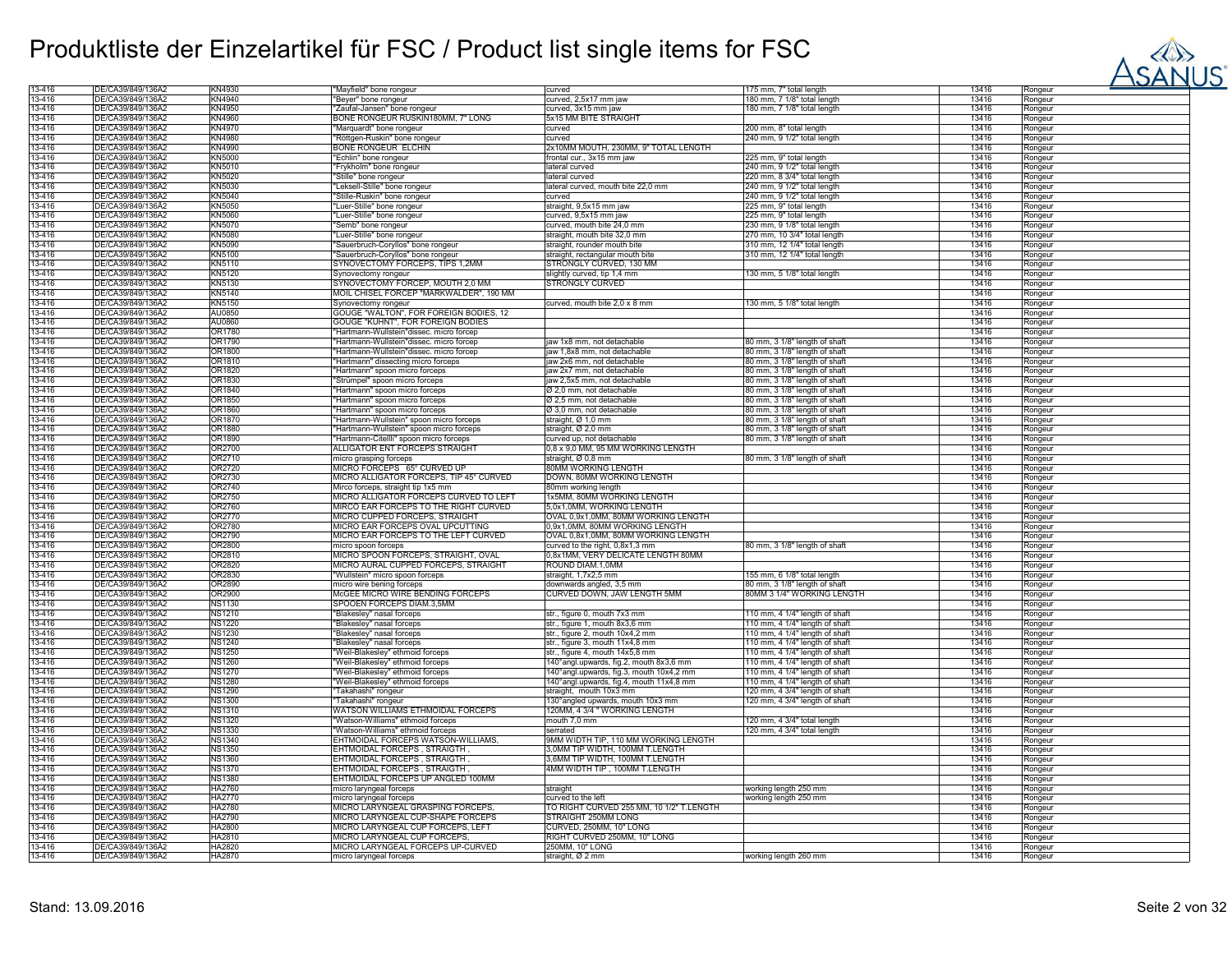

| 13-416           | DE/CA39/849/136A2                      | HA2880                         | micro laryngeal forceps                                   | straight, sharp, fenestrated            | working length 260 mm           | 13416          | Rongeur |
|------------------|----------------------------------------|--------------------------------|-----------------------------------------------------------|-----------------------------------------|---------------------------------|----------------|---------|
| 13-416           | DE/CA39/849/136Ä2                      | HA2890                         | micro laryngeal forceps                                   | $90^\circ$ angled                       | working length 260 mm           | 13416          | Rongeur |
| 13-416           | DE/CA39/849/136A2                      | MN4641                         | BONE RONGEURS SYPERT, 12 MM WIDTH                         | 360 MM 14 1/2                           |                                 | 13416          | Rongeur |
| 13-416           | DE/CA39/849/136A2                      | MN4639                         | GOUGE FORCEPS "SYPERT", 5 MM WIDE,                        | 360MM                                   |                                 | 13416          | Rongeur |
| 13-416           | DE/CA39/849/136Ä2                      | MN4638                         | "Sypert" gouge forceps                                    | jaw length 19,0 mm                      | 360 mm, 14 1/4" total length    | 13416          | Rongeur |
| 13-416           | DE/CA39/849/136A2                      | MN4536                         | 'Cushing" rongeur                                         | 150° angled upwards, mouth 10x3 mm      | 140 mm, 5 1/2" length of shaft  | 13416          | Rongeur |
| 13-416           | DE/CA39/849/136A2                      | MN4537                         | 'Cushing" rongeur                                         | 150° angled upwards, mouth 13x4 mm      | 140 mm, 5 1/2" length of shaft  | 13416          | Rongeur |
| 13-416           | DE/CA39/849/136A2                      | MN4538                         | 'Cushing" rongeur                                         | 150° angled upwards, mouth 16x5 mm      | 140 mm, 5 1/2" length of shaft  | 13416          |         |
|                  | DE/CA39/849/136A2                      |                                |                                                           |                                         |                                 |                | Rongeur |
| 13-416<br>13-416 |                                        | <b>WS0111</b><br><b>WS0112</b> | 'Caspar" rongeur                                          | straight, mouth 14x5 mm                 | 140 mm, 5 1/2" length of shaft  | 13416<br>13416 | Rongeur |
|                  | DE/CA39/849/136A2                      |                                | "Caspar" rongeur                                          | straight, mouth 16x6 mm                 | 140 mm, 5 1/2" length of shaft  |                | Rongeur |
| 13-416           | DE/CA39/849/136A2                      | WS0252                         | 'Caspar" rongeur                                          | straight, mouth 13x2 mm                 | 155 mm, 6 1/8" length of shaft  | 13416          | Rongeur |
| 13-416           | DE/CA39/849/136A2                      | <b>WS0254</b>                  | 'Caspar" rongeur                                          | straight, mouth 13x4 mm                 | 155 mm, 6 1/8" length of shaft  | 13416          | Rongeur |
| 13-416           | DE/CA39/849/136A2                      | <b>WS0242</b>                  | 'Caspar" rongeur                                          | 150° angled upwards, mouth 13x2 mm      | 155 mm, 6 1/8" length of shaft  | 13416          | Rongeur |
| 13-416           | DE/CA39/849/136A2                      | WS0244                         | 'Caspar" rongeur                                          | 150° angled upwards, mouth 13x4 mm      | 155 mm, 6 1/8" length of shaft  | 13416          | Rongeur |
| 13-416           | DE/CA39/849/136A2                      | <b>WS0262</b>                  | 'Caspar" rongeur                                          | 150° angled downwards, mouth 13x2 mm    | 155 mm, 6 1/8" length of shaft  | 13416          | Rongeur |
| 13-416           | DE/CA39/849/136A2                      | WS0263                         | 'Caspar" rongeur                                          | 150° angled downwards, mouth 13x3 mm    | 155 mm, 6 1/8" length of shaft  | 13416          | Rongeur |
| 13-416           | DE/CA39/849/136A2                      | <b>WS0264</b>                  | 'Caspar" rongeur                                          | 150° angled downwards, mouth 13x4 mm    | 155 mm, 6 1/8" length of shaft  | 13416          | Rongeur |
| 13-416           | DE/CA39/849/136A2                      | <b>KN5001</b>                  | <b>BONE RONGEUR ELCHIN</b>                                | 4x15MM MOUTH, 230MM LONG                |                                 | 13416          | Rongeur |
| 13-416           | DE/CA39/849/136A2                      | <b>WS0253</b>                  | "Caspar" rongeur                                          | straight, mouth 13x3 mm                 | 155 mm, 6 1/8" length of shaft  | 13416          | Rongeur |
| 13-416           | DE/CA39/849/136A2                      | <b>WS0255</b>                  | 'Caspar" rongeur                                          | straight, mouth 13x5 mm                 | 155 mm, 6 1/8" length of shaft  | 13416          | Rongeur |
| 13-416           | DE/CA39/849/136A2                      | <b>WS0243</b>                  | "Caspar" rongeur                                          | 150° angled upwards, mouth 3x13 mm      | 155 mm, 6 1/8" length of shaft  | 13416          | Rongeur |
| 13-416           | DE/CA39/849/136Ä2                      | <b>NS1285</b>                  | SEPTUM FORCEPS THROUGH CUTTING                            | 110MM WORKING LENGTH, 5MM               |                                 | 13416          | Rongeur |
| 13-416           | DE/CA39/849/136A2                      | KN4905                         | NORTHFIELD" BONE HOLDING FORCEP                           | 210 MM, 8 1/4" TOTAL LENGTH             |                                 | 13416          | Rongeur |
| 13-416           | DE/CA39/849/136A2                      | <b>WS0532</b>                  | Rongeur, for remove cement                                | 5,3x15 mm, gerade schneidend            | 260 mm, 10 1/4" length of shaft | 13416          | Rongeur |
| 13-416           | DE/CA39/849/136A2                      | <b>NS1282</b>                  | "Weil-Blakesley" ethmoid forceps                          | 90°angl.upwards, fig.2, mouth 10x4,2 mm | 110 mm, 4 1/4" length of shaft  | 13416          | Rongeur |
| 13-416           | DE/CA39/849/136A2                      | MN4552                         | 'Cushing" rongeur                                         | 150° angled upwards, mouth 10x2 mm      | 125 mm, 5" length of shaft      | 13416          | Rongeur |
| 13-416           | DE/CA39/849/136A2                      | MN4553                         | 'Cushing" rongeur                                         | 150° angled upwards, mouth 10x3 mm      | 180 mm, 7 1/8" length of shaft  | 13416          | Rongeur |
| 13-416           | DE/CA39/849/136A2                      | MN4554                         | 'Love-Gruenwald" rongeur                                  | 150° angled upwards, mouth 10x3 mm      | 125 mm, 5" length of shaft      | 13416          | Rongeur |
| 13-416           | DE/CA39/849/136A2                      | MN4529                         | "Cushing" rongeur                                         | straight, mouth 10x1 mm                 | 125 mm, 5" length of shaft      | 13416          | Rongeur |
| 13-416           | DE/CA39/849/136Ä2                      | MN4569                         | LOVE - GRUENEWALD RONGEUR 3X10MM 125MM                    | 5" WORKING LENGTH, 45°DOWN ANGLED       |                                 | 13416          | Rongeur |
| 13-416           | DE/CA39/849/136A2                      | MN4574                         | 'Spurling" rongeur                                        | 150° angled upwards, mouth 10x4 mm      | 125 mm, 5" length of shaft      | 13416          | Rongeur |
| 13-416           | DE/CA39/849/136A2                      | <b>WS0101</b>                  | "Caspar" rongeur                                          | 150° angled upwards, mouth 12x2 mm      | 140 mm, 5 1/2" length of shaft  | 13416          | Rongeur |
| 13-416           | DE/CA39/849/136A2                      | <b>WS0136</b>                  |                                                           | 150° angled upwards, mouth 12x2 mm      | 160 mm, 6 1/4" length of shaft  | 13416          |         |
| 13-416           | DE/CA39/849/136A2                      | <b>WS0186</b>                  | "Caspar" rongeur                                          | 150° angled upwards, mouth 12x2 mm      | 185 mm, 7 1/4" length of shaft  | 13416          | Rongeur |
|                  |                                        |                                | 'Caspar" rongeur                                          |                                         |                                 |                | Rongeur |
| 13-416           | DE/CA39/849/136A2<br>DE/CA39/849/136A2 | <b>WS0169</b>                  | 'Caspar" rongeur                                          | 150° angled upwards, mouth 14x5 mm      | 140 mm, 5 1/2" length of shaft  | 13416          | Rongeur |
| 13-416           |                                        | <b>WS0153</b>                  | 'Caspar" rongeur                                          | 150° angled upwards, mouth 16x6 mm      | 140 mm, 5 1/2" length of shaft  | 13416          | Rongeur |
| 13-416           | DE/CA39/849/136A2                      | <b>WS0156</b>                  | 'Caspar" rongeur                                          | 150° angled downwards, mouth 16x6 mm    | 160 mm, 6 1/4" length of shaft  | 13416          | Rongeur |
| 13-416           | DE/CA39/849/136Ä2                      | <b>WS0206</b>                  | 'Caspar" rongeur                                          | 150° angled upwards, mouth 16x6 mm      | 185 mm, 7 1/4" length of shaft  | 13416          | Ronaeur |
| 13-416           | DE/CA39/849/136A2                      | <b>WS0102</b>                  | Caspar" rongeur                                           | 150° angled downwards, mouth 12x2 mm    | 140 mm, 5 1/2" length of shaft  | 13416          | Rongeur |
| 13-416           | DE/CA39/849/136A2                      | <b>WS0137</b>                  | 'Caspar" rongeur                                          | 150° angled downwards, mouth 12x2 mm    | 160 mm, 6 1/4" length of shaft  | 13416          | Rongeur |
| 13-416           | DE/CA39/849/136Ä2                      | <b>WS0168</b>                  | 'Caspar" rongeur                                          | 150° angled downwards, mouth 14x5 mm    | 140 mm, 5 1/2" length of shaft  | 13416          | Rongeur |
| 13-416           | DE/CA39/849/136A2                      | <b>WS0171</b>                  | 'Caspar" rongeur                                          | 150° angled downwards, mouth 14x5 mm    | 160 mm, 6 1/4 length of shaft   | 13416          | Rongeur |
| 13-416           | DE/CA39/849/136A2                      | <b>WS0221</b>                  | "Caspar" rongeur                                          | 150° angled downwards, mouth 14x5 mm    | 185 mm, 7 1/4" length of shaft  | 13416          | Rongeur |
| 13-416           | DE/CA39/849/136A2                      | <b>WS0154</b>                  | "Caspar" rongeur                                          | 150° angled downwards, mouth 16x6 mm    | 140 mm, 5 1/2" total length     | 13416          | Rongeur |
| 13-416           | DE/CA39/849/136A2                      | <b>WS0207</b>                  | 'Caspar" rongeur                                          | 150° angled downwards, mouth 16x6 mm    | 185 mm, 7 1/4" total length     | 13416          | Rongeur |
| 13-416           | DE/CA39/849/136A2                      | <b>WS0274</b>                  | 'CASPAR" RONGEUR, ANGLED TO THE                           | RIGHT, LONG MOUTHPIECE                  |                                 | 13416          | Rongeur |
| 13-416           | DE/CA39/849/136A2                      | MN4539                         | 'Gruenwald" rongeur                                       | straight, mouth 10 x 5 mm               | 120 mm, 4 3/4" length of shaft  | 13416          | Rongeur |
| 13-416           | DE/CA39/849/136A2                      | MN4544                         | "Cushing" rongeur                                         | straight, mouth 10 x 1 mm               | 180 mm, 7 1/8" length of shaft  | 13416          | Rongeur |
| 13-416           | DE/CA39/849/136A2                      | <b>NS1251</b>                  | RHINOPOWER BLAKESLEY-WILDE NASAL                          | FORCEPS 90°UPTURNED, WORKING LENGTH     |                                 | 13416          | Rongeur |
| 13-416           | DE/CA39/849/136A2                      | <b>NS1252</b>                  | RHINOPOWER "BLAKESLEY-WILDE" NASAL                        | FORCEPS 90° UPTURNED                    |                                 | 13416          | Rongeur |
| 13-416           | DE/CA39/849/136A2                      | <b>NS1253</b>                  | RHINOPOWER BLAKESLEY-WILDE NASAL                          | FORCEPS, SIZE 3, 130MM WORKING LENGTH   |                                 | 13416          | Rongeur |
| 13-416           | DE/CA39/849/136Ä2                      | MN1171                         | MICRO CUP FORCEP 1MM, 200MM,8" LONG                       |                                         |                                 | 13416          | Rongeur |
| 13-416           | DE/CA39/849/136A2                      | <b>MN1172</b>                  | MICRO CUP FORCEP 2MM, 200MM,8" LONG                       |                                         |                                 | 13416          | Rongeur |
| 13-416           | DE/CA39/849/136A2                      | <b>MN1176</b>                  | "DECKER" MICROSURGICAL FORCEPS, ALLIG.                    | ,4MM TIP, 150MM LONG                    |                                 | 13416          | Rongeur |
| 13-416           | DE/CA39/849/136Ä2                      | <b>HA2801</b>                  | MICRO LARYNGEAL CUP FORCEPS, CURVED                       | UPWARDS RIGHT, 250MM, 10" LONG          |                                 | 13416          | Rongeur |
| 13-416           | DE/CA39/849/136A2                      | HA2802                         | MICRO LARYNGEAL CUP FORCEPS, CURVED                       | UPWARDS LEFT, 250MM, 10" LONG           |                                 | 13416          | Rongeur |
| 13-416           | DE/CA39/849/136A2                      | HA2761                         | MICRO LARYNGEAL CUP FORCEPS, STRAIGHT                     | <b>WITH RATCHET</b>                     |                                 | 13416          | Rongeur |
| 13-416           | DE/CA39/849/136Ä2                      | HA2851                         | MICRO LARYNGEAL SCISSOR, STRAIGHT                         | WITH TRIANGULAR JAWS, CURVED UPWARDS    | RIGHT, 230MM LONG, 9"           | 13416          | Rongeur |
| 13-416           | DE/CA39/849/136A2                      | HA2852                         | MICRO LARYNGEAL SCISSOR, STRAIGHT                         | WITH TRIANGULAR JAWS, CURVED UPWARDS    | LEFT, 230MM LONG, 9'            | 13416          | Rongeur |
| 13-416           | DE/CA39/849/136A2                      | MN4528                         | "Beck" rongeur                                            | straight, mouth 4,5x2 mm                | 140 mm, 5 1/2" length of shaft  | 13416          | Rongeur |
| 13-416           | DE/CA39/849/136A2                      | <b>KN4665</b>                  | "Mini-Friedmann" bone rongeur                             | curved, mouth bite 12,0 mm              | 120 mm, 4 3/4" total length     | 13416          | Rongeur |
| 13-416           | DE/CA39/849/136A2                      | KN4695                         | 'Luer" bone rongeur                                       | strong curved, mouth bite 13,0 mm       | 150 mm, 6" total length         | 13416          | Rongeur |
| 13-416           | DE/CA39/849/136Ä2                      | KN4725                         | "BLUMENTHAL" BONE RONGEUR, 90° CURVED                     | 155MM, 6" TOTAL LENGH                   |                                 | 13416          |         |
| 13-416           | DE/CA39/849/136A2                      | <b>KN4776</b>                  |                                                           | straight, mouth bite 14,4 mm            | 160 mm, 6 1/4" total length     | 13416          | Rongeur |
| 13-416           | DE/CA39/849/136A2                      | <b>KN4777</b>                  | "Lempert" bone rongeur<br>"LEMPERT" BONE RONGEUR, CURVED, | 160MM, 6 1/2" TOTAL LENGH               |                                 | 13416          | Rongeur |
| 13-416           | DE/CA39/849/136A2                      | <b>KN4958</b>                  | BONE RONGEUR RUSKIN180MM, 7" LONG                         | 4x15 MM BITE STRAIGHT                   |                                 | 13416          | Rongeur |
|                  | DE/CA39/849/136A2                      | <b>KN4962</b>                  | BONE RONGEUR RUSKIN180MM, 7" LONG                         | 6x15 MM BITE STRAIGHT                   |                                 |                | Rongeur |
| 13-416           | DE/CA39/849/136A2                      | <b>KN4964</b>                  |                                                           |                                         |                                 | 13416          | Rongeur |
| 13-416           | DE/CA39/849/136A2                      | KN4959                         | BONE RONGEUR RUSKIN180MM, 7" LONG                         | 7x15 MM BITE STRAIGHT                   |                                 | 13416          | Rongeur |
| 13-416           |                                        |                                | "Ruskin" bone rongeur                                     | curved                                  | 180 mm, 7 1/8" total length     | 13416          | Rongeur |
| 13-416           | DE/CA39/849/136A2                      | KN4961                         | 'Ruskin" bone rongeur                                     | curved, 5x15 mm jaw                     | 180 mm, 7 1/8" total length     | 13416          | Rongeur |
| 13-416           | DE/CA39/849/136A2                      | KN4963                         | "Ruskin" bone rongeur                                     | curved                                  | 180 mm, 7 1/8" total length     | 13416          | Rongeur |
| 13-416           | DE/CA39/849/136Ä2                      | KN4965                         | <b>BONE RONGEUR RUSKIN</b>                                | 7x15 MM BITE CURVED, 180MM, 7" T.LENGTH |                                 | 13416          | Rongeur |
| 13-416           | DE/CA39/849/136A2                      | <b>KN4908</b>                  | "Böhler" bone rongeur                                     | straight                                | 155 mm, 6 1/8" total length     | 13416          | Rongeur |
| 13-416           | DE/CA39/849/136A2                      | KN4912                         | "Böhler" bone rongeur                                     | straight                                | 150 mm, 6" total length         | 13416          | Rongeur |
| 13-416           | DE/CA39/849/136A2                      | KN4913                         | "Böhler" bone rongeur                                     | curved                                  | 150 mm, 6" total length         | 13416          | Rongeur |
| 13-416           | DE/CA39/849/136A2                      | KN4911                         | "Böhler" bone rongeur                                     | curved                                  | 150 mm, 6" total length         | 13416          | Rongeur |
| 13-416           | DE/CA39/849/136A2                      | KN4909                         | "Böhler" bone rongeur                                     | curved                                  | 155 mm, 6 1/8" total length     | 13416          | Rongeur |
| 13-416           | DE/CA39/849/136A2                      | KN4931                         | Kleinert-Kutz" bone rongeur                               | smooth curved, mouth bite 13,0 mm       | 150 mm, 6" total length         | 13416          | Rongeur |
| 13-416           | DE/CA39/849/136A2                      | KN4932                         | "Kleinert-Kutz" bone rongeur                              | strong curved, mouth bite 13,0 mm       | 150 mm, 6" total length         | 13416          | Rongeur |
| 13-416           | DE/CA39/849/136Ä2                      | KN5019                         | "Stille" bone rongeur                                     | lateral curved                          | 240 mm, 9 1/2" total length     | 13416          | Rongeur |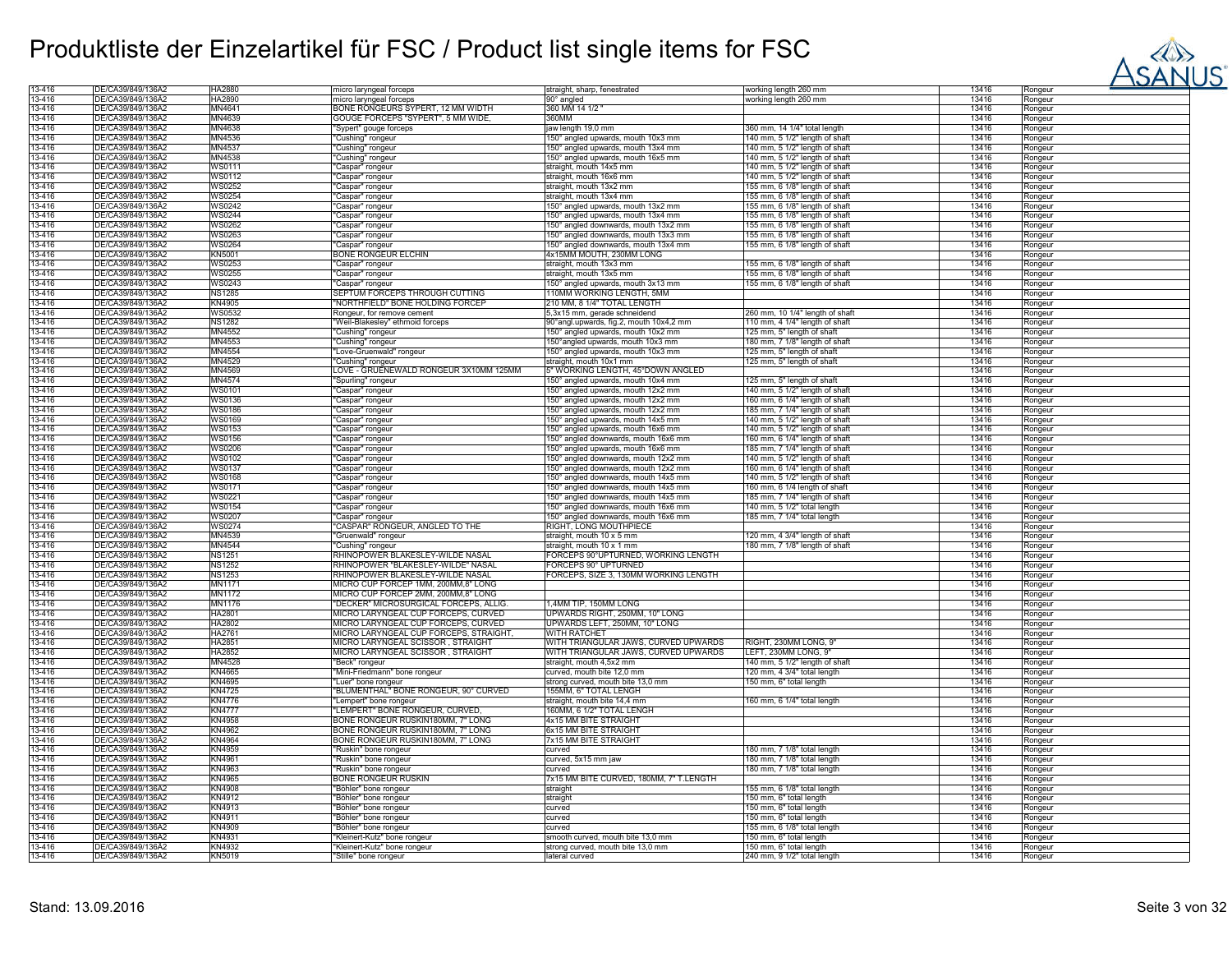

| 13-416 | DE/CA39/849/136A2 | KN5043              | Leksell" bone rongeur                     | ateral strong cur., mouth bite 16,0 mm      | 240 mm, 9 1/2" total length    | 13416 | Rongeur |  |
|--------|-------------------|---------------------|-------------------------------------------|---------------------------------------------|--------------------------------|-------|---------|--|
| 13-416 | DE/CA39/849/136Ä2 | <b>KN5044</b>       | "Leksell" bone rongeur                    | lateral strong cur., mouth bite 16,0 mm     | 240 mm, 9 1/2" total length    | 13416 | Rongeur |  |
| 13-416 | DE/CA39/849/136A2 | <b>KN5045</b>       |                                           |                                             |                                | 13416 |         |  |
|        |                   |                     | 'Leksell" bone rongeur                    | lateral strong cur., mouth bite 16,0 mm     | 240 mm, 9 1/2" total length    |       | Rongeur |  |
| 13-416 | DE/CA39/849/136Ä2 | KN5046              | "Leksell" bone rongeur                    | lateral strong cur., mouth bite 16,0 mm     | 240 mm, 9 1/2" total length    | 13416 | Rongeur |  |
| 13-416 | DE/CA39/849/136A2 | KN5047              | "Leksell" bone rongeur                    | lateral strong cur., mouth bite 16,0 mm     | 240 mm, 9 1/2" total length    | 13416 | Rongeur |  |
| 13-416 | DE/CA39/849/136A2 | KN5048              | 'Leksell" bone rongeur                    | lateral strong cur., mouth bite 16,0 mm     | 240 mm, 9 1/2" total length    | 13416 |         |  |
|        |                   |                     |                                           |                                             |                                |       | Rongeur |  |
| 13-416 | DE/CA39/849/136A2 | KN5081              | 'Luer-Stille" bone rongeur                | curved, mouth bite 32,0 mm                  | 270 mm, 10 3/4" total length   | 13416 | Rongeur |  |
| 13-416 | DE/CA39/849/136A2 | KN5078              | Luer-Stille" bone rongeur                 | straight, mouth bite 22,0 mm                | 220 mm, 8 3/4" total length    | 13416 | Rongeur |  |
| 13-416 | DE/CA39/849/136A2 | KN5079              | Luer-Stille" bone rongeur                 | curved, mouth bite 22,0 mm                  | 220 mm, 8 3/4" total length    | 13416 | Rongeur |  |
| 13-416 | DE/CA39/849/136A2 | KN4671              | "Friedmann" bone rongeur                  | 90° angled, mouth bite 12,0 mm              | 150 mm, 6" total length        | 13416 | Rongeur |  |
|        |                   |                     |                                           |                                             |                                |       |         |  |
| 13-416 | DE/CA39/849/136A2 | KN4962 <sup>-</sup> | TITANIT BONE RONGEUR RUSKIN180MM.         | 7" LONG 6x15 MM BITE STRAIGH                |                                | 13416 | Rongeur |  |
| 13-416 | DE/CA39/849/136A2 | KN49311             | TITANIT"KLEINERT-KUZ" BONE RONGEUR SLIGH  | CURVED, 2X13MM, 150MM 6" LONG               |                                | 13416 | Rongeur |  |
| 13-416 | DE/CA39/849/136Ä2 | <b>KN5046T</b>      | "LEKSELL" BONE RONGEUR STRONGLY CURVED    | 240MM 9 1/2" LONG, 6X16MM BITE              |                                | 13416 | Rongeur |  |
| 13-416 | DE/CA39/849/136A2 | <b>KN4940T</b>      | BONE RONGEUR BEYER 180MM                  | 3x15MM MOUTH, 180MM LONG                    |                                | 13416 |         |  |
|        |                   |                     |                                           |                                             |                                |       | Rongeur |  |
| 13-416 | DE/CA39/849/136A2 | <b>WS0373</b>       | "Buxton" rongeur                          | straight, mouth 2,5 mm                      | 125 mm, 5" length of shaft     | 13416 | Rongeur |  |
| 13-416 | DE/CA39/849/136Ä2 | WS0402              | "Buxton" Rongeur                          | 150° angled upwards, mouth 10x2,5 mm        | 120 mm, 4 3/4" length of shaft | 13416 | Rongeur |  |
| 13-416 | DE/CA39/849/136A2 | <b>KN4970T</b>      | "MARQUARD" BONE RONGEUR 200MM, 8"         | <b>TITANI</b>                               |                                | 13416 | Rongeur |  |
| 13-416 | DE/CA39/849/136A2 | WS04021             |                                           |                                             |                                | 13416 |         |  |
|        |                   |                     | "Buxton" Rongeur, Titanit                 | 150° angled upwards, mouth 10x2,5 mm        | 120 mm, 4 3/4" length of shaft |       | Rongeur |  |
| 13-416 | DE/CA39/849/136A2 | KN4909T             | "Böhler" bone rongeur, titanite           | curved                                      | 150 mm, 6" total length        | 13416 | Rongeur |  |
| 13-416 | DE/CA39/849/136A2 | KN5031              | 'Smith-Peterson" bone rongeur             | straight                                    | 230 mm, 9 1/8" total length    | 13416 | Rongeur |  |
| 13-416 | DE/CA39/849/136Ä2 | KN5032              | "Smith-Peterson" bone rongeur             | 15° angled                                  | 230 mm, 9 1/8" total length    | 13416 | Rongeur |  |
|        | DE/CA39/849/136A2 |                     |                                           |                                             |                                | 13416 |         |  |
| 13-416 |                   | KN5033              | "Smith-Peterson" bone rongeur             | 30° angled                                  | 230 mm, 9 1/8" total length    |       | Rongeur |  |
| 13-416 | DE/CA39/849/136A2 | <b>WS0405</b>       | 'Buxton" Rongeur                          | 150° angled upwards, mouth 10x4,0 mm        | 145 mm, 5 3/4" length of shaft | 13416 | Rongeur |  |
| 13-416 | DE/CA39/849/136A2 | WS0403              | "Buxton" Rongeur                          | 150° angled upwards, mouth 10x3,0 mm        | 180 mm, 7 1/8" length of shaft | 13416 | Rongeur |  |
| 13-416 | DE/CA39/849/136A2 | <b>KN4930T</b>      | "MAYFIELD" BONE RONGEUR 170MM, 6 1/2"     | <b>TITANI</b>                               |                                | 13416 | Rongeur |  |
|        |                   |                     |                                           |                                             |                                |       |         |  |
| 13-416 | DE/CA39/849/136A2 | WS04051             | "Buxton" Rongeur, Titanit                 | 150° angled upwards, mouth 10x4,0 mm        | 145 mm, 5 3/4" length of shaft | 13416 | Rongeur |  |
| 13-416 | DE/CA39/849/136A2 | WS04031             | "Buxton" Rongeur, Titanit                 | 150° angled upwards, mouth 10x3.0 mm        | 180 mm, 7 1/8" length of shaft | 13416 | Rongeur |  |
| 13-416 | DE/CA39/849/136A2 | <b>KN4980T</b>      | "Röttgen-Ruskin" bone rongeur             | curved                                      | 240 mm, 9 1/2" total length    | 13416 | Rongeur |  |
|        |                   |                     |                                           |                                             |                                |       |         |  |
| 13-416 | DE/CA39/849/136A2 | KN5033T             | "SMITH-PETERSON" BONE RONGEUR             | STRONG CURVED 230MM, 9" LONG 2,5MM WIDE     | <b>TITANIT</b>                 | 13416 | Rongeur |  |
| 13-416 | DE/CA39/849/136Ä2 | <b>KN5000T</b>      | <b>BONE RONGEUR ELCHIN</b>                | 3x15MM MOUTH, 230MM LONG TITANIT            |                                | 13416 | Rongeur |  |
| 13-416 | DE/CA39/849/136A2 | KN4990T             | BONE RONGEUR ELCHIN                       | 2x10MM MOUTH, 230MM LONG TITANIT            |                                | 13416 | Rongeur |  |
| 13-416 | DE/CA39/849/136A2 | GF3047              | WIDE RONGEUR "SYPERT" 5,8MM               | 155MM WORKING LENGTH                        |                                | 13416 | Rongeur |  |
|        |                   |                     |                                           |                                             |                                |       |         |  |
| 13-416 | DE/CA39/849/136Ä2 | KN4911T             | "Böhler" bone rongeur, titanite           | curved                                      | 150 mm, 6" total length        | 13416 | Rongeur |  |
| 13-416 | DE/CA39/849/136A2 | MN45351             | LOVE-GRUENWALD RONGEUR 3X10MM             | 125MM WORKING PART, TITANIT                 |                                | 13416 | Rongeur |  |
| 13-416 | DE/CA39/849/136A2 | <b>KN5032T</b>      | "Smith-Peterson" bone rongeur             | titanit, 15° angled                         | 230 mm, 9 1/8" total length    | 13416 | Rongeur |  |
| 13-416 | DE/CA39/849/136A2 | <b>KN4670T</b>      | 'Luer-Friedmann" bone rongeur             | titanit, curved, mouth bite 14,0 mm         | 145 mm, 5 3/4" total length    | 13416 |         |  |
|        |                   |                     |                                           |                                             |                                |       | Rongeur |  |
| 13-416 | DE/CA39/849/136A2 | <b>KN4850T</b>      | LUER BONE RONGEUR CURVED 170MM, 6 3/4'    | TITANIT                                     |                                | 13416 | Rongeur |  |
| 13-416 | DE/CA39/849/136Ä2 | KN4890-1            | OLIVECRONA BONE RONGEUR, 340MM LONG       |                                             |                                | 13416 | Rongeur |  |
| 13-416 | DE/CA39/849/136A2 | MN4591              | 'Bailey" rongeur                          | straight, mouth 3 x 6 mm                    | 120 mm, 4 3/4" length of shaft | 13416 | Rongeur |  |
| 13-416 | DE/CA39/849/136A2 | MN4592              |                                           |                                             |                                |       |         |  |
|        |                   |                     | "Bailey" rongeur                          | 25° downwards cur., mouth 3 x 6 mm          | 120 mm, 4 3/4" length of shaft | 13416 | Rongeur |  |
| 13-416 | DE/CA39/849/136A2 | MN4596              | "Bailey" rongeur                          | 45° curved to the left, mouth 3 x 6 mm      | 120 mm, 4 3/4" length of shaft | 13416 | Rongeur |  |
| 13-416 | DE/CA39/849/136A2 | MN4597              | "Bailey" rongeur                          | 45° curved to the right, mouth 3 x 6 mm     | 120 mm, 4 3/4" length of shaft | 13416 | Rongeur |  |
| 13-416 | DE/CA39/849/136Ä2 | KN4908T             | "Böhler" bone rongeur, titanite           | straight                                    | 155 mm, 6 1/8" total length    | 13416 | Rongeur |  |
|        |                   |                     |                                           |                                             |                                |       |         |  |
| 13-416 | DE/CA39/849/136Ä2 | <b>KN5120T</b>      | SYNOVECTOMY FORCEP, MOUTH 1,2 MM, LIGHT   | <b>TITANI</b>                               |                                | 13416 | Rongeur |  |
| 13-416 | DE/CA39/849/136A2 | KN5060T             | 'Luer-Stille" bone rongeur, titanite      | curved                                      | 230 mm, 9 1/8" total length    | 13416 | Rongeur |  |
| 13-416 | DE/CA39/849/136A2 | <b>NS1284</b>       | BLAKESLY LEWIS NOSE SEPTUM FORCEP         | LEFT OPENED, 9MM TIP, 120MM WORKING L.      |                                | 13416 | Rongeur |  |
| 13-416 | DE/CA39/849/136Ä2 | <b>WS0242T</b>      | "CASPAR" RONGEUR, ANGLED UPWARDS          | 2 MM WIDE, 145 MM LONG TITANIT              |                                | 13416 | Rongeur |  |
|        |                   |                     |                                           |                                             |                                |       |         |  |
| 13-416 | DE/CA39/849/136A2 | EN5099              | CHOLANGIOGRAPHY FORCEPS DIAMETER          | 5MM, 11,6" WORKING LENGTH,                  | 13,7" TOTAL LENGTH             | 13416 | Rongeur |  |
| 13-416 | DE/CA39/849/136A2 | <b>KN5027</b>       | "Leksell-Stille" bone rongeur             | lateral curved, mouth bite 22,0 mm          | 240 mm, 9 1/2" total length    | 13416 | Rongeur |  |
| 13-416 | DE/CA39/849/136A2 | <b>NS1231</b>       | TILLEY HENKEL ETHMOID RONGEUR             | <b>DELICATE FLAT WORKING TIPS</b>           |                                | 13416 | Rongeur |  |
| 13-416 | DE/CA39/849/136A2 | <b>NS1232</b>       | TILLEY HENKEL ETHMOID RONGEUR             | DELICATE FLAT WORKING TIPS FIG.2            |                                | 13416 | Rongeur |  |
|        |                   |                     |                                           |                                             |                                |       |         |  |
| 13-416 | DE/CA39/849/136Ä2 | <b>NS1233</b>       | TILLEY HENKEL ETHMOID RONGEUR             | DELICATE FLAT WORKING TIPS FIG.3            |                                | 13416 | Rongeur |  |
| 13-416 | DE/CA39/849/136A2 | <b>NS1234</b>       | TILLEY HENKEL ETHMOID RONGEUR             | DELICATE FLAT WORKING TIPS FIG.4            |                                | 13416 | Rongeur |  |
| 13-416 | DE/CA39/849/136A2 | <b>NS1221</b>       | RHINOPOWER BLAKESLEY-WILDE NASAL          | FORCEPS, STRAIGHT, 130MM WORKING LENGTH     |                                | 13416 | Rongeur |  |
| 13-416 | DE/CA39/849/136A2 | <b>NS1222</b>       | RHINOPOWER BLAKESLEY-WILDE NASAL          | FORCEPS, STRAIGHT, 130MM WORKING LENGTH     |                                | 13416 |         |  |
|        |                   |                     |                                           |                                             |                                |       | Rongeur |  |
| 13-416 | DE/CA39/849/136A2 | <b>NS1223</b>       | RHINOPOWER BLAKESLEY-WILDE NASAL          | FORCEPS, STRAIGHT, 130MM WORKING LENGTH     |                                | 13416 | Rongeur |  |
| 13-416 | DE/CA39/849/136A2 | <b>NS1224</b>       | RHINOPOWER BLAKESLEY-WILDE NASAL          | FORCEPS, STRAIGHT, 130MM WORKING LENGTH     |                                | 13416 | Rongeur |  |
| 13-416 | DE/CA39/849/136A2 | <b>NS1226</b>       | RHINOPOWER BLAKESLEY-WILDE NASAL          | FORCEPS. 45°UPTURNED.130MM WORKING          |                                | 13416 | Rongeur |  |
|        |                   |                     |                                           |                                             |                                |       |         |  |
| 13-416 | DE/CA39/849/136A2 | <b>NS1227</b>       | RHINOPOWER BLAKESLEY-WILDE NASAL          | FORCEPS, 45°UPTURNED, 130MM WORKING         |                                | 13416 | Rongeur |  |
| 13-416 | DE/CA39/849/136Ä2 | <b>NS1255</b>       | RHINOPOWER STRUEMPEL-VOSS SEPTUM          | FORCEPS 45° UPTURNED, 130MM W.LENGTH        |                                | 13416 | Rongeur |  |
| 13-416 | DE/CA39/849/136A2 | <b>NS1256</b>       | RHINOPOWER BLAKESLEY-STAMMBERGER SEPTUM   | FORCEPS 45° UPTURNED, 130MM W.LENGTH        |                                | 13416 | Rongeur |  |
| 13-416 | DE/CA39/849/136A2 | NS1241              | 'Stammberger" Rhinoforce nasal forceps    | 65° angled upwards, spoon Ø 3 mm            | 120 mm, 4 3/4" length of shaft | 13416 | Rongeur |  |
|        |                   |                     |                                           |                                             |                                |       |         |  |
| 13-416 | DE/CA39/849/136A2 | <b>NS1242</b>       | "Stammberger" Rhinoforce nasal forceps    | 65° angled upwards, spoon Ø 3 mm            | 120 mm, 4 3/4" length of shaft | 13416 | Rongeur |  |
| 13-416 | DE/CA39/849/136A2 | <b>NS1244</b>       | RHINOPOWER KUHN-BOLGER GIRAFFE FORCEPS    | CUPPED JAWS, HORIZONTAL OPENING 55° UP-     |                                | 13416 | Rongeur |  |
| 13-416 | DE/CA39/849/136A2 | <b>NS1243</b>       | RHINOPOWER KUHN-BOLGER GIRAFFE FORCEPS    | CUPPED JAWS, VERTICAL OPENING 55° UP-       |                                | 13416 | Rongeur |  |
| 13-416 | DE/CA39/849/136A2 | <b>NS1246</b>       | RHINOPOWER KUHN-BOLGER GIRAFFE FORCEPS    | CUPPED JAWS, HORIZONTAL OPENING 55° UP-     |                                | 13416 | Rongeur |  |
|        | DE/CA39/849/136A2 |                     |                                           | CUPPED JAWS, VERTICAL OPENING 55° UP-       |                                |       |         |  |
| 13-416 |                   | <b>NS1245</b>       | RHINOPOWER KUHN-BOLGER GIRAFFE FORCEPS    |                                             |                                | 13416 | Rongeur |  |
| 13-416 | DE/CA39/849/136A2 | <b>NS1248</b>       | RHINOPOWER KUHN-BOLGER GIRAFFE FORCEPS    | CUPPED JAWS, VERTICAL OPENING 90° UP-       |                                | 13416 | Rongeur |  |
| 13-416 | DE/CA39/849/136A2 | <b>NS1247</b>       | RHINOPOWER KUHN-BOLGER GIRAFFE FORCEPS    | CUPPED JAWS, HORIZONTAL OPENING 90° UP-     |                                | 13416 | Rongeur |  |
| 13-416 | DE/CA39/849/136A2 | NS1261              | RHINOPOWER MACKAY GRUENWALD NASAL         | FORCEPS, THROUGH-CUTTING, TISSUE-SPARING    |                                | 13416 | Rongeur |  |
|        |                   |                     |                                           |                                             |                                |       |         |  |
| 13-416 | DE/CA39/849/136Ä2 | <b>NS1262</b>       | RHINOPOWER MACKAY GRUENWALD NASAL         | FORCEPS, THROUGH-CUTTING, TISSUE-SPARING    |                                | 13416 | Rongeur |  |
| 13-416 | DE/CA39/849/136A2 | <b>NS1263</b>       | RHINOPOWER MACKAY GRUENWALD NASAL, 45°UP. | FORCEPS, THROUGH-CUTTING, TISSUE-SPARING    |                                | 13416 | Rongeur |  |
| 13-416 | DE/CA39/849/136A2 | <b>NS1264</b>       | RHINOPOWER MACKAY GRUENWALD NASAL 45°UP   | FORCEPS, THROUGH-CUTTING, TISSUE-SPARING    |                                | 13416 | Rongeur |  |
| 13-416 | DE/CA39/849/136Ä2 | <b>NS1266</b>       | RHINO FORCEPS CUPPED JAWS, VERTICAL OPEN- | ING, 70° UPTURNED; WORKING LENGTH 120MM     |                                | 13416 | Rongeur |  |
|        |                   |                     |                                           |                                             |                                |       |         |  |
| 13-416 | DE/CA39/849/136A2 | <b>NS1267</b>       | nasal spoon forceps                       | 70° angled upwards, spoon Ø 4 mm            | 115 mm, 4 1/2" length of shaft | 13416 | Rongeur |  |
| 13-416 | DE/CA39/849/136A2 | NS1269              | RHINO FORCEPS CUPPED JAWS, HORIZONTAL OPE | NING, 110° UPTURNED; WORKING LENGTH 120M    |                                | 13416 | Rongeur |  |
| 13-416 | DE/CA39/849/136A2 | <b>NS1268</b>       | RHINO FORCEPS CUPPED JAWS, HORIZONTAL OPE | NING, 70° UPTURNED; WORKING LENGTH 120MM    |                                | 13416 | Rongeur |  |
| 13-416 | DE/CA39/849/136A2 | MN4556              | Cushing" rongeur                          | 150° angled downwards, mouth 10x2 mm        | 125 mm, 5" length of shaft     | 13416 | Rongeur |  |
|        |                   |                     |                                           |                                             |                                |       |         |  |
| 13-416 | DE/CA39/849/136Ä2 | EN5099-1            | Forceps model "Halle                      |                                             |                                | 13416 | Rongeur |  |
| 13-416 | DE/CA39/849/136Ä2 | <b>NS1295</b>       | "Strümpel-Voss" nose forceps              | very deli., 140° angl.upwards, mouth 10x5mm | 110 mm, 4 1/4" length of shaft | 13416 | Rongeur |  |
|        |                   |                     |                                           |                                             |                                |       |         |  |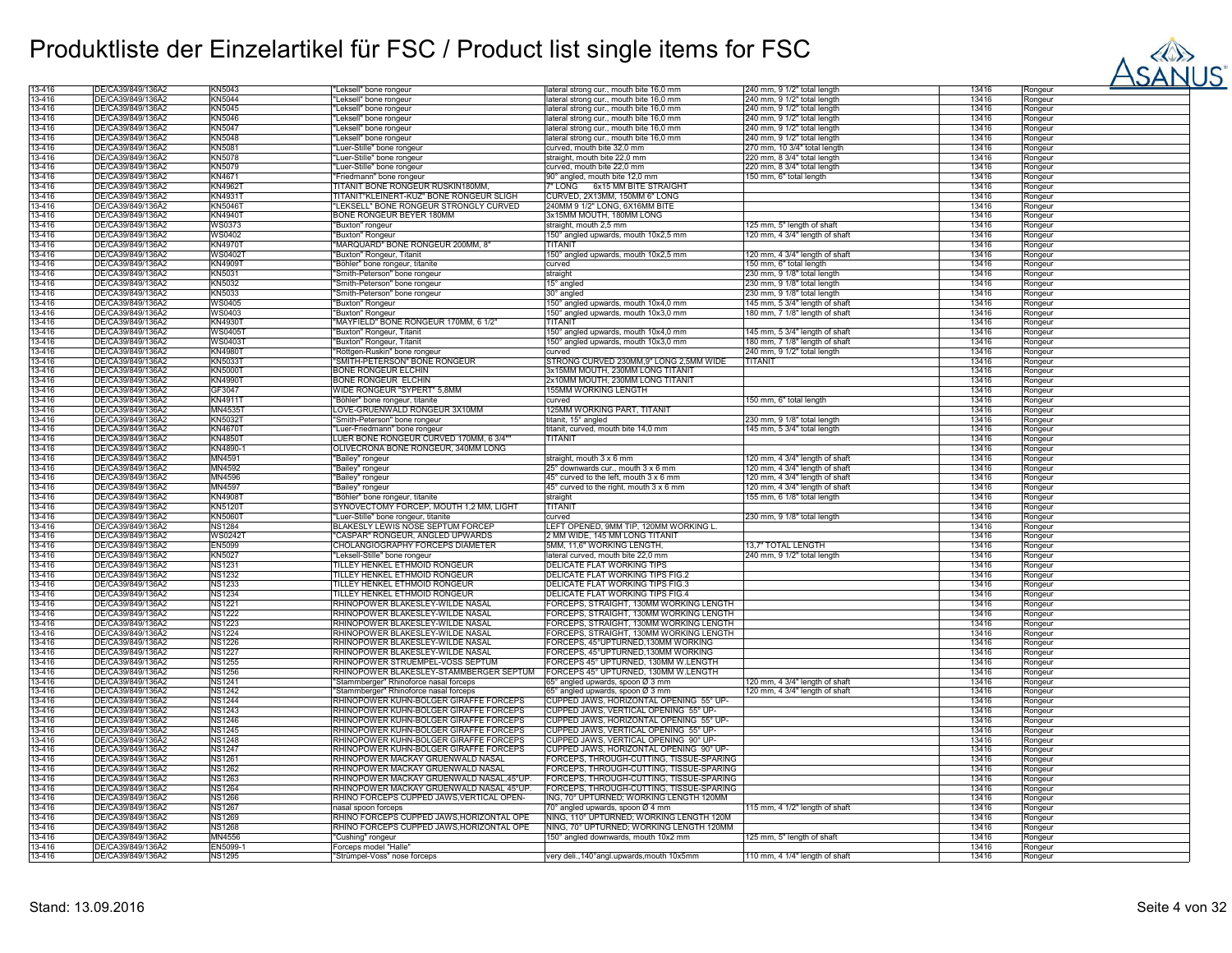

| 13-416 | DE/CA39/849/136A2 | KN5091         | REMOVAL FEMUR INSTRUMENT 270MM LONG        | <b>WITH T-HANDLE</b>                       |                                    | 13416 | Rongeur |
|--------|-------------------|----------------|--------------------------------------------|--------------------------------------------|------------------------------------|-------|---------|
| 13-416 | DE/CA39/849/136A2 | <b>NS1269B</b> | RHINOPOWER FORCEPS CUPPED JAWS, HORIZONT.  | 80° UPTURNED; WORKING LENGTH 120MM         |                                    | 13416 | Rongeur |
| 13-416 | DE/CA39/849/136A2 | <b>NS1269A</b> | RHINO FORCEPS CUPPED JAWS, HORIZONTAL OPE  | NING, 45° UPTURNED; WORKING LENGTH 120MM   |                                    | 13416 | Rongeur |
| 13-416 | DF/CA39/849/136A2 | KN4981         | "Ruskin" bone rongeur                      | curved                                     | 240 mm, 9 1/2" total length        | 13416 | Rongeur |
| 13-416 | DE/CA39/849/136Ä2 | <b>KN4979</b>  | "Ruskin" bone rongeur                      | curved                                     | 240 mm, 9 1/2" total length        | 13416 | Rongeur |
| 13-416 | DE/CA39/849/136A2 | KN4906         | 'Böhler" bone rongeur                      | straight                                   | 150 mm, 6" total length            | 13416 | Rongeur |
|        | DE/CA39/849/136Ä2 |                |                                            |                                            |                                    |       |         |
| 13-416 |                   | KN4907         | "Böhler" bone rongeur                      | curved                                     | 150 mm, 6" total length            | 13416 | Rongeur |
| 13-416 | DE/CA39/849/136Ä2 | <b>NS1281</b>  | "Weil-Blakesley" nose forceps              | 90° angl.upwards, fig.1, mouth 8x3,6 mm    | 110 mm, 4 1/4" length of shaft     | 13416 | Rongeur |
| 13-416 | DE/CA39/849/136A2 | <b>NS1283</b>  | "Weil-Blakesley" ethmoid forceps           | 90° angl.upwards, fig.3, mouth 11x4,8 mm   | 110 mm, 4 1/4" length of shaft     | 13416 | Rongeur |
| 13-416 | DE/CA39/849/136Ä2 | MN4521         | "Slim-Line" rongeur                        | straight, mouth 12x1,7 mm, fenestrated     | 120 mm, 4 3/4" length of shaft     | 13416 | Rongeur |
| 13-416 | DE/CA39/849/136A2 | MN4521-1       | "Slim-Line" rongeur                        | straight, mouth 14x1,7 mm, fenestrated     | 120 mm, 4 3/4" length of shaft     | 13416 | Rongeur |
| 13-416 | DE/CA39/849/136A2 | MN4523         | "Slim-Line" rongeur                        | straight, mouth 12x2,4 mm, fenestrated     | 120 mm, 4 3/4" length of shaft     | 13416 | Rongeur |
| 13-416 | DE/CA39/849/136A2 | MN4770         | FERRIS-SMITH-KERRISON INTERVERTEBRAL       | RONGEUR WITH RING HANDLE, 2x10MM TIP,      | 180MM,7" LONG, STRAIGHT CUTTING    | 13416 | Rongeur |
| 13-416 | DE/CA39/849/136A2 | MN4771         | FERRIS-SMITH-KERRISON INTERVERTEBRAL       | RONGEUR WITH RING HANDLE, 2x10MM TIP,      | 180MM,7" LONG, CURVED UP CUTTING   | 13416 | Rongeur |
|        |                   | MN4772         | FERRIS-SMITH-KERRISON INTERVERTEBRAL       |                                            |                                    | 13416 |         |
| 13-416 | DE/CA39/849/136A2 |                |                                            | RONGEUR WITH RING HANDLE, 2x10MM TIP       | 180MM,7" LONG, CURVED DOWN CUTTING |       | Rongeur |
| 13-416 | DE/CA39/849/136A2 | MN4773         | FERRIS-SMITH-KERRISON INTERVERTEBRAL       | RONGEUR WITH RING HANDLE, 3x10MM TIP       | 180MM,7" LONG, STRAIGHT CUTTING    | 13416 | Rongeur |
| 13-416 | DE/CA39/849/136A2 | MN4774         | FERRIS-SMITH-KERRISON INTERVERTEBRAL       | RONGEUR WITH RING HANDLE, 3x10MM TIP       | 180MM,7" LONG, CURVED UP CUTTING   | 13416 | Rongeur |
| 13-416 | DE/CA39/849/136A2 | MN4775         | FERRIS-SMITH-KERRISON INTERVERTEBRAL       | RONGEUR WITH RING HANDLE, 3x10MM TIP       | 180MM,7" LONG, CURVED DOWN CUTTING | 13416 | Rongeur |
| 13-416 | DE/CA39/849/136A2 | MN4778         | FERRIS-SMITH-KERRISON INTERVERTEBRAL       | RONGEUR WITH RING HANDLE, 4x10MM TIP,      | 80MM,7" LONG, CURVED DOWN CUTTING  | 13416 | Rongeur |
| 13-416 | DE/CA39/849/136A2 | <b>MN4777</b>  | <b>ERRIS-SMITH-KERRISON INTERVERTEBRAL</b> | RONGEUR WITH RING HANDLE, 4x10MM TIP,      | 80MM,7" LONG, CURVED UP CUTTING    | 13416 | Rongeur |
| 13-416 | DE/CA39/849/136A2 | MN4776         | FERRIS-SMITH-KERRISON INTERVERTEBRAL       | RONGEUR WITH RING HANDLE, 4x10MM TIP,      | 180MM,7" LONG, STRAIGHT CUTTING    | 13416 | Rongeur |
|        | DE/CA39/849/136A2 | MN4782         | FERRIS-SMITH-KERRISON INTERVERTEBRAL       | RONGEUR WITH RING HANDLE, 6x12MM TIP,      | 180MM,7" LONG, STRAIGHT CUTTING    | 13416 |         |
| 13-416 |                   |                |                                            |                                            |                                    |       | Rongeur |
| 13-416 | DE/CA39/849/136A2 | <b>NS1261T</b> | TITANIT RHINOPOWER MACKAY GRUENWALD NASA   | FORCEPS, THROUGH-CUTTING, TISSUE-SPARING   |                                    | 13416 | Rongeur |
| 13-416 | DE/CA39/849/136A2 | <b>NS1262T</b> | TITANITRHINOPOWER MACKAY GRUENWALD NASAL   | FORCEPS, THROUGH-CUTTING, TISSUE-SPARING   |                                    | 13416 | Rongeur |
| 13-416 | DE/CA39/849/136A2 | MN4530-1       | "Cushing" rongeur                          | straight, mouth 10 x 1 mm                  | 160 mm, 6 1/4" length of shaft     | 13416 | Rongeur |
| 13-416 | DE/CA39/849/136A2 | MN4530-1       | 'CUSHING/LOVE-GRUENWALD" RONGEUR 1X10MM    | 160MM, 7" WORKING LENGTH, TITANIT          |                                    | 13416 | Rongeur |
| 13-416 | DE/CA39/849/136A2 | MN4530-31      | 'CUSHING/LOVE-GRUENWALD" RONGEUR 3X10MM    | 160MM, 7" WORKING LENGTH, TITANIT          |                                    | 13416 | Rongeur |
| 13-416 | DE/CA39/849/136A2 | MN4530-2       | Rongeur                                    | straight, mouth 10 x 2 mm                  | 160 mm, 6 1/4" length of shaft     | 13416 | Rongeur |
| 13-416 | DE/CA39/849/136A2 | MN4530-3       |                                            | straight, mouth 10 x 3 mm                  | 160 mm, 6 1/4" length of shaft     | 13416 |         |
|        |                   |                | 'Love-Gruenwald" rongeur                   |                                            |                                    |       | Rongeur |
| 13-416 | DE/CA39/849/136A2 | MN4530-4       | Spurling" rongeur                          | straight, mouth 10 x 4 mm                  | 160 mm, 6 1/4" length of shaft     | 13416 | Rongeur |
| 13-416 | DE/CA39/849/136A2 | MN4530-5       | "Gruenwald" rongeur                        | straight, mouth 10 x 5 mm                  | 160 mm, 6 1/4" length of shaft     | 13416 | Rongeur |
| 13-416 | DE/CA39/849/136A2 | MN4530-4T      | "CUSHING/LOVE-GRUENWALD" RONGEUR 4X10MM    | 160MM, 7" WORKING LENGTH, TITANIT          |                                    | 13416 | Rongeur |
| 13-416 | DE/CA39/849/136A2 | MN4530-51      | "CUSHING/LOVE-GRUENWALD" RONGEUR 5X10MM    | 160MM, 7" WORKING LENGTH, TITANIT          |                                    | 13416 | Rongeur |
| 13-416 | DE/CA39/849/136A2 | MN4530-2T      | CUSHING/LOVE-GRUENWALD" RONGEUR 2X10MM     | 160MM, 7" WORKING LENGTH, TITANIT          |                                    | 13416 | Rongeur |
| 13-416 | DE/CA39/849/136Ä2 | <b>NS1301</b>  | CUTTING ETHMOID FORCEPS "WIGAND"           | 4MM DIAM SHEET, TIP 11,5x3,5MM, STRAIGHT   |                                    | 13416 | Rongeur |
| 13-416 | DE/CA39/849/136A2 | <b>NS1302</b>  | CUTTING ETHMOID FORCEPS "WIGAND"           | 4MM DIAM SHEET, TIP 11,5x3,5MM, UPCURVED   |                                    | 13416 | Rongeur |
|        |                   |                |                                            |                                            |                                    |       |         |
| 13-416 | DE/CA39/849/136A2 | <b>EKN4890</b> | OLIVECRONA BONE RONGEUR 200MM,8" LONG      |                                            |                                    | 13416 | Rongeur |
| 13-416 | DE/CA39/849/136Ä2 | <b>EKN4931</b> | "KLEINERT-KUZ" BONE RONGEUR SLIGHTLY       | CURVED, 2X13MM, 150MM 6" LONG DAILY LINE   |                                    | 13416 | Rongeur |
| 13-416 | DE/CA39/849/136A2 | KN5028         | "Leksell-Stille" bone rongeur              | lateral curved, mouth bite 22,0 mm         | 240 mm, 9 1/2" total length        | 13416 | Rongeur |
| 13-416 | DE/CA39/849/136A2 | WS0252-        | "Decker" Alligator rongeur                 | straight, bite 6x2 mm                      | 152 mm, 6" length of shaft         | 13416 | Rongeur |
| 13-416 | DE/CA39/849/136Ä2 | MN4594         | "Bailey" rongeur                           | 90° downwards cur., mouth 3 x 6 mm         | 120 mm, 4 3/4" length of shaf      | 13416 | Rongeur |
| 13-416 | DE/CA39/849/136A2 | MN4593         | "Bailey" rongeur                           | 70° downwards cur., mouth 3 x 6 mm         | 120 mm, 4 3/4" length of shaft     | 13416 | Rongeur |
| 13-416 | DE/CA39/849/136A2 | MN4598         |                                            | 90° upwards curved, mouth 3 x 6 mm         |                                    | 13416 |         |
|        |                   |                | "Bailey" rongeur                           |                                            | 120 mm, 4 3/4" length of shaft     |       | Rongeur |
| 13-416 | DE/CA39/849/136Ä2 | <b>NS1311</b>  | "Blakesley" Rhinoforce nasal forceps       | fig. 0, straight, intersected, 3,0 mm wide | 130 mm, 5 1/8" length of shaft     | 13416 | Rongeur |
| 13-416 | DE/CA39/849/136A2 | <b>NS1312</b>  | 'Blakesley" Rhinoforce nasal forceps       | fig. 1, straight, intersected, 3,0 mm wide | 130 mm, 5 1/8" length of shaft     | 13416 | Rongeur |
| 13-416 | DE/CA39/849/136A2 | <b>NS1313</b>  | "Blakesley" Rhinoforce nasal forceps       | fig. 2, straight, intersected, 4,0 mm wide | 130 mm, 5 1/8" length of shaft     | 13416 | Rongeur |
| 13-416 | DE/CA39/849/136A2 | <b>NS1316</b>  | "Blakesley" Rhinoforce nasal forceps       | fig. 2, 45° ang., intersected, 4,0 mm wide | 130 mm, 5 1/8" length of shaft     | 13416 | Rongeur |
| 13-416 | DE/CA39/849/136A2 | <b>NS1315</b>  | "Blakesley" Rhinoforce nasal forceps       | fig. 1, 45° ang., intersected, 3,5 mm wide | 130 mm, 5 1/8" length of shaft     | 13416 | Rongeur |
| 13-416 | DE/CA39/849/136Ä2 | <b>NS1314</b>  | RHINOPOWER NASAL BLAKESLEY FORCEPS         | THROUGH CUTTING, 45°UP CURVED, 130MM USE   |                                    | 13416 | Rongeur |
| 13-416 | DE/CA39/849/136A2 | MN4625         | 'Gruenwald" rongeur                        | 150° curved upwards, mouth 10x5 mm         | 200 mm 8" length of shaft          | 13416 | Rongeur |
| 13-416 | DE/CA39/849/136A2 | MN4624         |                                            | 150° angled upwards, mouth 10x4 mm         | 200 mm 8" length of shaft          | 13416 |         |
|        |                   |                | 'Spurling" rongeur                         |                                            |                                    |       | Rongeur |
| 13-416 | DE/CA39/849/136Ä2 | MN4623         | "Love-Gruenwald" rongeur                   | 150° angled upwards, mouth 10x3 mm         | 200 mm 8" length of shaft          | 13416 | Rongeur |
| 13-416 | DE/CA39/849/136A2 | MN4622         | Rongeur                                    | 150° angled upwards, mouth 10x2 mm         | 200 mm 8" length of shaft          | 13416 | Rongeur |
| 13-416 | DE/CA39/849/136A2 | MN4622-1       | Rongeur                                    | straight, mouth 10 x 2 mm                  | 200 mm 8" length of shaft          | 13416 | Rongeur |
| 13-416 | DE/CA39/849/136Ä2 | MN4623-1       | "Love-Gruenwald" rongeur                   | 150° angled upwards, mouth 10x3 mm         | 300 mm, 12" length of shaft        | 13416 | Rongeur |
| 13-416 | DE/CA39/849/136A2 | MN4624-1       | 'Spurling" rongeur                         | straight, mouth 10 x 4 mm                  | 200 mm 8" length of shaft          | 13416 | Rongeur |
| 13-416 | DE/CA39/849/136Ä2 | MN4625-1       | "Gruenwald" rongeur                        | straight, mouth 10 x 5 mm                  | 200 mm 8" length of shaft          | 13416 | Rongeur |
| 13-416 | DE/CA39/849/136Ä2 | MN4622-2       | Rongeur                                    | 150° angled downwards, mouth 10x2 mm       | 200 mm 8" length of shaft          | 13416 | Rongeur |
| 13-416 | DE/CA39/849/136A2 | MN4623-2       | "Love-Gruenwald" rongeur                   | 150° angled downwards, mouth 10x3 mm       | 200 mm 8" length of shaft          | 13416 |         |
|        |                   |                |                                            |                                            |                                    |       | Rongeur |
| 13-416 | DE/CA39/849/136A2 | MN4624-2       | 'Spurling" rongeur                         | 150° angled downwards, mouth 10x4 mm       | 200 mm 8" length of shaft          | 13416 | Rongeur |
| 13-416 | DE/CA39/849/136A2 | MN4625-2       | Gruenwald" rongeur                         | 150° angled downwards, mouth 10x5 mm       | 200 mm 8" length of shaft          | 13416 | Rongeur |
| 13-416 | DE/CA39/849/136A2 | <b>WS0280</b>  | Intervertebral disc rongeur, strong model  | straight, mouth 16x8 mm                    | 250 mm, 10" length of shaft        | 13416 | Rongeur |
| 13-416 | DE/CA39/849/136A2 | MN4540T        | "SPURLING" RONGEUR, 4X10MM,                | 125MM WORKING LENGTH, STRAIGHT             | TITANIT                            | 13416 | Rongeur |
| 13-416 | DE/CA39/849/136A2 | MN45301        | "CUSHING/LOVE-GRUENWALD" RONGEUR 2X10MM    | 180MM, 7" WORKING LENGTH                   | <b>TITANIT</b>                     | 13416 | Rongeur |
| 13-416 | DE/CA39/849/136A2 | <b>NS1240T</b> | WEIL-BLAKESLEY ETHMOIDAL FORCEPS           | STRAIGHT, OVAL POINTED, TITANIT            |                                    | 13416 | Rongeur |
| 13-416 | DE/CA39/849/136A2 | <b>WS0540</b>  | LOVE - GRUENWALD RONGEUR, 3MM TIP          | 250MM, 10" TOTAL LENGTH, STRAIGHT          |                                    | 13416 | Rongeur |
| 13-416 | DE/CA39/849/136A2 | MN1155         | NICOLA MICRO SPOON FORCEPS,                | 2MM DIAM., 200MM, 8" LENGTH OF SHAFT       | TO THE LEFT CURVED                 | 13416 |         |
|        |                   |                |                                            |                                            |                                    |       | Rongeur |
| 13-416 | DE/CA39/849/136A2 | <b>WS0252T</b> | TITANIT "CASPAR" RONGEUR, STRAIGHT         | 2 MM WIDE, 145 MM LONG                     |                                    | 13416 | Rongeur |
| 13-416 | DE/CA39/849/136A2 | <b>WS0255T</b> | "CASPAR" RONGEUR, STRAIGHT                 | 5 MM WIDE, 145 MMM LONG                    |                                    | 13416 | Rongeur |
| 13-416 | DE/CA39/849/136A2 | MN4599         | "St. Barts" rongeur                        | 140°angled upwards, mouth 6x3 mm           | 120 mm, 4 3/4" length of shaft     | 13416 | Rongeur |
| 13-416 | DE/CA39/849/136A2 | WS0252-4       | "Decker" rongeur                           | curved left, bite 6x2 mm                   | 152 mm, 6" length of shaft         | 13416 | Rongeur |
| 13-416 | DE/CA39/849/136Ä2 | MN4550T        | RONGEUR "LOVE-GRUENWALD", 3X10MM,          | 180MM, 7" WORKING LENGTH, STRAIGHT         | <b>TITANIT</b>                     | 13416 | Rongeur |
| 13-416 | DE/CA39/849/136A2 | WS0243T        | CASPAR RONGEUR 145MM/6" LENGTH OF SHAFT    | 3 MM WIDE OF BITE, 150° UPWARDS CURVED,    |                                    | 13416 | Rongeur |
| 13-416 | DE/CA39/849/136Ä2 | <b>NS1258</b>  | "Weil-Blakesley" ethmoid forceps           | 140° angl.upwards, fig.0, mouth 7x3 mm     | 110 mm, 4 1/4" length of shaft     | 13416 | Rongeur |
| 13-416 | DE/CA39/849/136A2 | MN45601        | 'Spurling" rongeur, titanit                | straight, mouth 4 x 10 mm                  | 180 mm, 7 1/8" length of shaft     | 13416 |         |
|        |                   |                |                                            |                                            |                                    |       | Rongeur |
| 13-416 | DE/CA39/849/136A2 | <b>EKN4810</b> | "MEAD" BONE RONGEUR 165MM 6 1/2" LONG      | <b>DAILY LINE</b>                          |                                    | 13416 | Rongeur |
| 13-416 | DE/CA39/849/136Ä2 | KN5051         | 'Luer-Stille" bone rongeur                 | straight                                   | 260 mm, 10 1/4" total length       | 13416 | Rongeur |
| 13-416 | DE/CA39/849/136A2 | <b>WS0350</b>  | BANDIT-LEKSELL RONGEUR, 400 x 5 MM         |                                            |                                    | 13416 | Rongeur |
| 13-416 | DE/CA39/849/136A2 | KN5091-1       | REMOVAL FEMUR INSTRUMENT 400MM LONG        | <b>WITH T-HANDLE</b>                       |                                    | 13416 | Rongeur |
| 13-416 | DE/CA39/849/136A2 | <b>WS0253T</b> | TITANIT "CASPAR" RONGEUR STRAIGHT          | 3 MM WIDE, 145 MM LONG                     |                                    | 13416 | Rongeur |
|        |                   |                |                                            |                                            |                                    |       |         |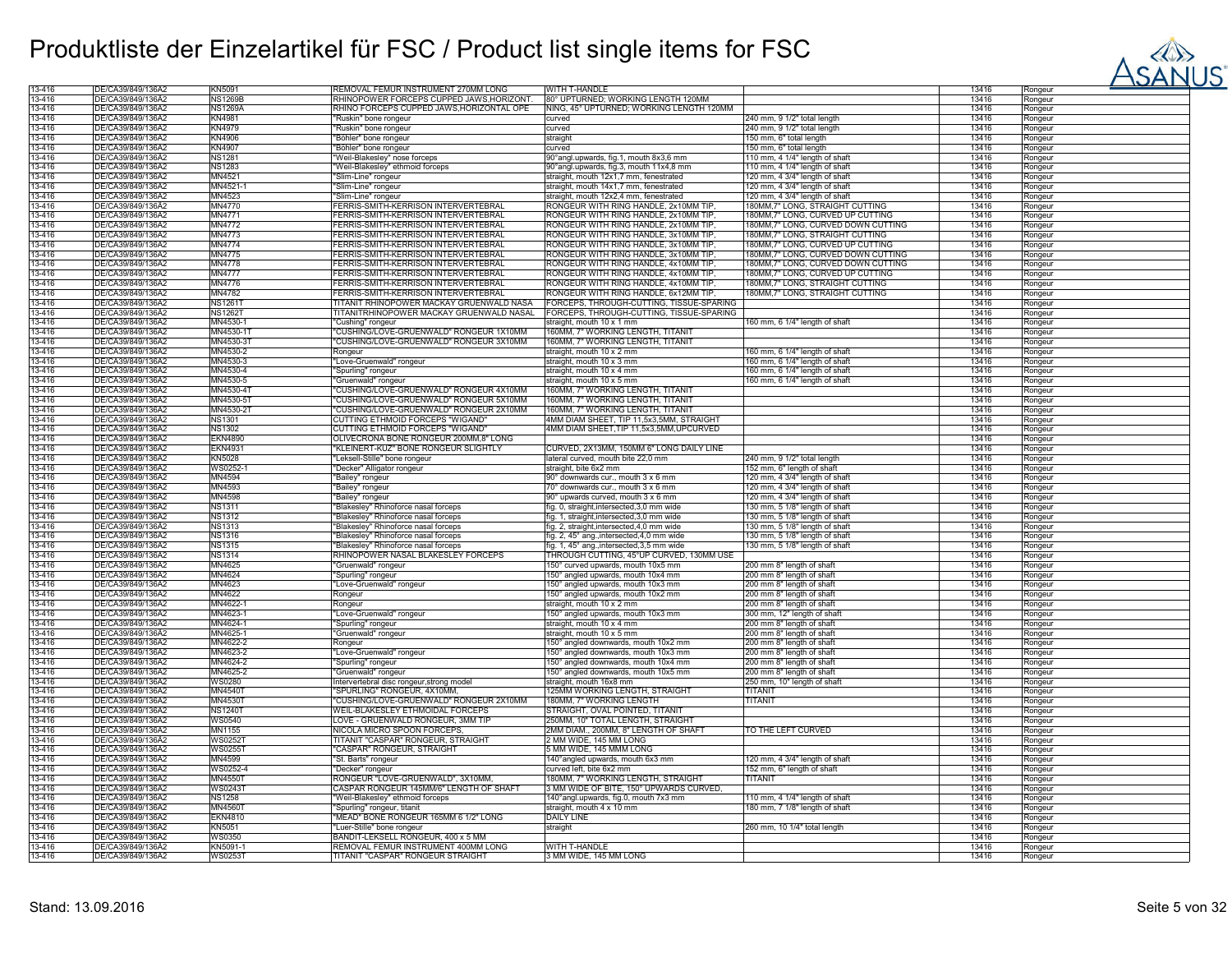

| 13-416 | DE/CA39/849/136A2 | WS0254T        | TITANIT "CASPAR" RONGEUR, STRAIGHT                                     | 4 MM WIDE, 145, 65 3/4" MM LONG           |                                      | 13416 | Rongeur |
|--------|-------------------|----------------|------------------------------------------------------------------------|-------------------------------------------|--------------------------------------|-------|---------|
| 13-416 | DE/CA39/849/136Ä2 | <b>NS1325</b>  | "Mackey" mod.Weil-Blakesley rongeur                                    | str., with suction tube, mouth 8,6x3.5 mm | 115 mm, 4 1/2" length of shaft       | 13416 | Rongeur |
| 13-416 | DE/CA39/849/136A2 | <b>NS1326</b>  | WEIL-BLAKESLEY NASAL FORCEPS, 45'                                      | UPWARDS, 110MM, 4" WORKING LENGTH         |                                      | 13416 | Rongeur |
| 13-416 | DE/CA39/849/136A2 | <b>KN5040T</b> | STILLE-RUSKIN BONE - RONGEUR 230MM                                     | 9 1/2" LONG IN TITANIUM                   |                                      | 13416 |         |
|        |                   |                |                                                                        |                                           |                                      |       | Rongeur |
| 13-416 | DE/CA39/849/136Ä2 | KN5061         | "Luer-Stille" bone rongeur<br>RHINOPOWER FORCEPS CUPPED JAWS,HORIZONT. | curved                                    | 260 mm, 10 1/4" total length         | 13416 | Rongeur |
| 13-416 | DE/CA39/849/136A2 | <b>NS1269C</b> |                                                                        | 80° LEFT; WORKING LENGTH 120MM            |                                      | 13416 | Rongeur |
| 13-416 | DE/CA39/849/136A2 | <b>NS1269D</b> | RHINOPOWER FORCEPS CUPPED JAWS, HORIZONT.                              | 80° RIGHT; WORKING LENGTH 120MM           |                                      | 13416 | Rongeur |
| 13-416 | DE/CA39/849/136A2 | KN5029         | "Leksell-Stille" bone rongeur                                          | lateral curved, mouth bite 22,0 mm        | 240 mm, 9 1/2" total length          | 13416 | Rongeur |
| 13-416 | DE/CA39/849/136A2 | <b>KN5092</b>  | Cement removal forceps                                                 | extra long,                               | total length 500mm                   | 13416 | Rongeur |
| 13-416 | DE/CA39/849/136Ä2 | <b>NS1324</b>  | "Henckel-Tilley" rongeur, straight                                     | 15x6,5 mm, shaft graduated 1cm-steps      | 110 mm. 4 1/4" length of shaft       | 13416 | Rongeur |
| 13-416 | DE/CA39/849/136A2 | MN4601         | <b>MACKAY "CHOMPER" RONGEUR</b>                                        | 5,5MM TIP WITH, FENESTRATED               | 95MM, 3 3/4" SHAFT LENGTH            | 13416 |         |
|        |                   |                |                                                                        |                                           |                                      |       | Rongeur |
| 13-416 | DE/CA39/849/136A2 | <b>HA2765</b>  | MICRO LARYNGEAL FORCEPS TRIANGLE TIP                                   | <b>SERATED</b>                            |                                      | 13416 | Rongeur |
| 13-416 | DE/CA39/849/136Ä2 | OR1835         | WEINGAERTNER EAR FORCEPS CONCAVE                                       | JAWS, SERATED, SHAFT 80MM, 3 1/8" LONG    |                                      | 13416 | Rongeur |
| 13-416 | DE/CA39/849/136A2 | OR1836         | WEINGAERTNER EAR FORCEPS PLANE 2MM WIDTH                               | JAWS, SERATED, SHAFT 80MM, 3 1/8" LONG    |                                      | 13416 | Rongeur |
| 13-416 | DE/CA39/849/136A2 | OR1791         | Hartmann-Noyes"dissecting micro forceps                                | jaw 2,5x15 mm, serrated jaw               | 140 mm, 5 1/2" length of shaft       | 13416 | Rongeur |
| 13-416 | DE/CA39/849/136A2 | WS02441        | 'CASPAR" RONGEUR, ANGLED UPWARDS                                       | MOUTHPART IN TITAN                        |                                      | 13416 | Rongeur |
| 13-416 | DE/CA39/849/136A2 | <b>KN4668</b>  |                                                                        |                                           |                                      | 13416 |         |
|        |                   |                | 'Friedmann" bone rongeur                                               | straight, mouth bite 8,0 mm, narrow       | 140 mm, 5 1/2" total length          |       | Rongeur |
| 13-416 | DE/CA39/849/136A2 | KN4669         | "Friedmann" bone rongeur                                               | curved, mouth bite 8,0 mm, narrow         | 140 mm, 5 1/2" total length          | 13416 | Rongeur |
| 13-416 | DE/CA39/849/136A2 | KN4672         | Bone rongeur                                                           | 45° angled, mouth bite 11,0 mm            | 150 mm, 6" total length              | 13416 | Rongeur |
| 13-416 | DE/CA39/849/136A2 | MN4623-1I      | "Love-Gruenwald" rongeur                                               | straight, mouth 10 x 3 mm                 | 300 mm, 12" length of shaft          | 13416 | Rongeur |
| 13-416 | DE/CA39/849/136A2 | <b>EKN5000</b> | Daily-Line "Echlin" bone rongeur                                       | frontal cur., 3x15 mm jaw                 | 225 mm, 9" total length              | 13416 | Rongeur |
| 13-416 | DE/CA39/849/136Ä2 | MN4623-2L      | SPURLING RONGEUR, 3X10 MM                                              | 30° UPWARDS ANGLED, 220 MM, 8" TOTAL L.   |                                      | 13416 | Rongeur |
|        |                   |                |                                                                        |                                           |                                      |       |         |
| 13-416 | DE/CA39/849/136A2 | <b>NS1296</b>  | TILLEY HENKEL ETHMOID RONGEUR                                          | DELICATE FLAT WORKING TIPS                |                                      | 13416 | Rongeur |
| 13-416 | DE/CA39/849/136A2 | HA2775         | micro laryngeal forceps                                                | curved upward, Ø 2 mm                     | working length 250 mm                | 13416 | Rongeur |
| 13-416 | DE/CA39/849/136A2 | <b>HA2776</b>  | MICRO-LARYNGEAL FORCEPS                                                | WORKING LENGTH 250MM, 10                  | ANGLED DOWN, JAW LIKE HA2810         | 13416 | Rongeur |
| 13-416 | DE/CA39/849/136A2 | <b>HA2777</b>  | micro laryngeal forceps                                                | straight, Ø 2 mm                          | working length 250 mm                | 13416 | Rongeur |
| 13-416 | DE/CA39/849/136A2 | <b>HA2778</b>  | MICRO-LARYNGEAL FORCEPS                                                | WORKING LENGTH 250MM,10'                  | ANGLED RIGHT, JAW LIKE HA2810        | 13416 | Rongeur |
| 13-416 | DE/CA39/849/136A2 | <b>HA2779</b>  | MICRO-LARYNGEAL FORCEPS                                                | WORKING LENGTH 250MM,10"                  | ANGLED LEFT, JAW LIKE HA2810         | 13416 | Rongeur |
| 13-416 | DE/CA39/849/136A2 | MN4560-        | "SPURLING" RONGEUR, 5X10MM WORKING PART.                               | 180MM, 7" LONG, STRAIGHT                  |                                      | 13416 |         |
|        |                   |                |                                                                        |                                           |                                      |       | Rongeur |
| 13-416 | DE/CA39/849/136Ä2 | MN4555-1       | LOVE-GRUENWALD RONGEUR 5x10MM.                                         | 180MM, 7" LONG, 45° UP ANGLED             |                                      | 13416 | Rongeur |
| 13-416 | DE/CA39/849/136A2 | OR2701         | MICRO FIXATION FORCEPS CAWTHORNE                                       | 1,25x7,0MM                                | 70MM WORKING LENGTH                  | 13416 | Rongeur |
| 13-416 | DE/CA39/849/136Ä2 | OR2702         | MICRO AURAL FIXATION FORCEPS ORMEROD                                   | 4x1,7 MM, ROUND CUP                       | 70MM WORKING LENGTH                  | 13416 | Rongeur |
| 13-416 | DE/CA39/849/136Ä2 | OR2703         | MICRO AURAL FIXATION FORCEPS ORMEROD                                   | 5x1MM, ROUND CUP                          | 70MM WORKING LENGTH                  | 13416 | Rongeur |
| 13-416 | DE/CA39/849/136A2 | MN4527         | "Cushing" rongeur                                                      | 150° angled downwards, mouth 10x2 mm      | 180 mm, 7 1/8" length of shaft       | 13416 | Rongeur |
| 13-416 | DE/CA39/849/136A2 | OR1792         | "Hartmann" dissecting micro forceps                                    | jaw 1x8 mm, not detachable                | 140 mm, 5 1/2" length of shaft       | 13416 |         |
|        |                   |                |                                                                        |                                           |                                      |       | Rongeur |
| 13-416 | DE/CA39/849/136A2 | OR2704         | AURAL FORCEPS " HOUGH",                                                | SERRATED JAWS, STRAIGHT,                  | 1 MM x 5 MM                          | 13416 | Rongeur |
| 13-416 | DE/CA39/849/136A2 | OR1895         | AURAL FORCEPS "SHEA"                                                   | <b>OVAL CUP, STRAIGHT</b>                 | 4,0 MM X 0,8 MM                      | 13416 | Rongeur |
| 13-416 | DE/CA39/849/136Ä2 | <b>WS0187</b>  | "Caspar" rongeur                                                       | 150° angled downwards, mouth 12x2 mm      | 185 mm, 7 1/4" length of shaft       | 13416 | Rongeur |
| 13-416 | DE/CA39/849/136A2 | <b>EKN4670</b> | Daily-Line "Luer-Friedmann" bone rongeur                               | curved, 3,4x14 mm jaw,                    | 140 mm, 5 1/2" total length          | 13416 | Rongeur |
| 13-416 | DE/CA39/849/136A2 | <b>EKN4700</b> | "LUER" BONE RONGEUR STRONG CURVED                                      | 155MM, 6 1/4" TOTAL LENGTH                | "DAILY LINE"                         | 13416 | Rongeur |
| 13-416 | DE/CA39/849/136A2 | <b>EKN4710</b> | "BLUMENTAHL" BONE RONGEUR LITTLE ANGLED                                | 155MM, 6" TOTAL LENGTH                    | "DAILY LINE"                         | 13416 |         |
|        |                   |                |                                                                        |                                           |                                      |       | Rongeur |
| 13-416 | DE/CA39/849/136A2 | <b>EKN4720</b> | "BLUMENTHAL" BONE RONGEUR STRONG ANGLED                                | 155MM, 6" TOTAL LENGTH                    | "DAILY LINE"                         | 13416 | Rongeur |
| 13-416 | DE/CA39/849/136A2 | <b>EKN4725</b> | "BLUMENTHAL" BONE RONGEUR 90° ANGLED                                   | 155MM, 6" LONG                            | "DAILY LINE"                         | 13416 | Rongeur |
| 13-416 | DE/CA39/849/136A2 | <b>EKN4940</b> | Daily-Line "Beyer" bone rongeur                                        | curved, 2,5x17 mm jaw                     | 180 mm, 7 1/8" total length          | 13416 | Rongeur |
| 13-416 | DE/CA39/849/136A2 | <b>EKN4950</b> | Daily-Line "Zaufal-Jansen" bone rongeur                                | curved, 3x15 mm jaw,                      | 180 mm, 7 1/8" total length          | 13416 | Rongeur |
| 13-416 | DE/CA39/849/136A2 | <b>EKN4961</b> | Daily-Line "Ruskin" bone rongeur                                       | curved, 5x15 mm jaw,                      | 180 mm, 7 1/8" total length          | 13416 | Rongeur |
| 13-416 | DE/CA39/849/136A2 | <b>EKN5050</b> | Daily-Line "Luer-Stille" bone rongeur                                  | straight, 9,5x15 mm jaw                   | 225 mm, 9" total length              | 13416 |         |
|        |                   |                |                                                                        |                                           |                                      |       | Rongeur |
| 13-416 | DE/CA39/849/136A2 | <b>EKN5060</b> | Daily-Line "Luer-Stille" bone rongeur                                  | curved, 9,5x15 mm jaw,                    | 225 mm, 9" total length              | 13416 | Rongeur |
| 13-416 | DE/CA39/849/136Ä2 | EOR1780        | "HARTMANN-WULLSTEIN" DISSECTING MICRO                                  | FORCEP                                    | "DAILY-LINE"                         | 13416 | Rongeur |
| 13-416 | DE/CA39/849/136A2 | EOR1740        | Daily-Line "Hartmann" ear tampon forceps                               | delicate, str., tip 1,4 mm,               | 135 mm, 5 1/4" total length          | 13416 | Rongeur |
| 13-416 | DE/CA39/849/136A2 | <b>KN4963T</b> | "Ruskin" bone rongeur, titanite                                        | curved                                    | 180 mm, 7 1/8" total length          | 13416 | Rongeur |
| 13-416 | DE/CA39/849/136A2 | <b>KN5061T</b> | "Luer-Stille" bone rongeur, titanite                                   | curved                                    | 260 mm, 10 1/4" total length         | 13416 | Rongeur |
| 13-416 | DE/CA39/849/136A2 | KN49071        | 'Böhler" bone rongeur, titanite                                        | curved                                    | 150 mm, 6" total length              | 13416 | Rongeur |
|        |                   |                |                                                                        |                                           |                                      |       |         |
| 13-416 | DE/CA39/849/136A2 | MN4534         | "Cushing" rongeur                                                      | 150° downwards cur., mouth 4 x 13 mm      | 140 mm, 5 1/2" length of shaft       | 13416 | Rongeur |
| 13-416 | DE/CA39/849/136A2 | MN4623-3       | SPURLING RONGEUR, 3X10MM,                                              | <b>STRAIGHT</b>                           | 200MM LENGTH OF SHAFT                | 13416 | Rongeur |
| 13-416 | DE/CA39/849/136A2 | <b>WS0533</b>  | 'Sypert" rongeur for spine surgery                                     | 5,5x15 mm, 150° nach oben schneidend      | 260 mm, 10 1/4" length of shaft      | 13416 | Rongeur |
| 13-416 | DE/CA39/849/136A2 | MN4533         | "Cushing" rongeur                                                      | 150° downwards cur., mouth 3 x 10 mm      | 140 mm, 5 1/2" length of shaft       | 13416 | Rongeur |
| 13-416 | DE/CA39/849/136Ä2 | MN4524         | "Pennybacker" rongeur                                                  | straight, mouth 13,5x3 mm                 | 130 mm, 5 1/8" length of shaft       | 13416 | Rongeur |
| 13-416 | DE/CA39/849/136A2 | MN4541         | 'Cushing" rongeur                                                      | straight, mouth 10,5x4 mm                 | 140 mm, 5 1/2" length of shaft       | 13416 | Rongeur |
|        |                   |                |                                                                        |                                           |                                      |       |         |
| 13-416 | DE/CA39/849/136Ä2 | MN4542         | 'Cushing" rongeur                                                      | straight, mouth 5 x 10,5 mm               | 140 mm, 5 1/2" length of shaft       | 13416 | Rongeur |
| 13-416 | DE/CA39/849/136A2 | MN4543         | 'Cushing" rongeur                                                      | straight, mouth 5 x 10,5 mm               | 140 mm, 5 1/2" length of shaft       | 13416 | Rongeur |
| 13-416 | DE/CA39/849/136A2 | <b>KN5034</b>  | 'Leksell-Stille" bone rongeur                                          | lateral curved, mouth bite 22,0 mm        | 240 mm, 9 1/2" total length          | 13416 | Rongeur |
| 13-416 | DE/CA39/849/136A2 | <b>KN5035</b>  | 'Leksell-Stille" bone rongeur                                          | lateral curved, mouth bite 22,0 mm        | 240 mm, 9 1/2" total length          | 13416 | Rongeur |
| 13-416 | DE/CA39/849/136A2 | MN4568         | 'Cushing" rongeur                                                      | 150° downwards angled, mouth 2 x 10 mm    | 180 mm, 7 1/8" length of shaft       | 13416 | Rongeur |
| 13-416 | DE/CA39/849/136A2 | MN4107         | 'Williams" micro disectomy rongeur                                     | mouth Ø 1 mm, serrated                    | 140 mm, 5 1/2" working length        | 13416 | Rongeur |
| 13-416 | DE/CA39/849/136Ä2 | KN47201        |                                                                        | 45° CURVED, 155MM, 6" TOTAL LENGTH        |                                      | 13416 |         |
|        |                   |                | "BLUMENTHAL" BONE RONGEUR, TITANIT                                     |                                           |                                      |       | Rongeur |
| 13-416 | DE/CA39/849/136A2 | EN4271         | Articu Line grasping forceps 1x2                                       | teeth, straight shaft, slide-lock handle  | 125 mm working lenth                 | 13416 | Rongeur |
| 13-416 | DE/CA39/849/136A2 | <b>EN4272</b>  | Articu Line grasping forceps cupped                                    | serrated, straight shaft, 2,7 mm          | slide-lock handle, 125 mm WL         | 13416 | Rongeur |
| 13-416 | DE/CA39/849/136A2 | EN4273         | Articu Line grasping forceps cupped                                    | serrated, straight shaft, 3,4 mm          | slide-lock handle, 125 mm WL         | 13416 | Rongeur |
| 13-416 | DE/CA39/849/136A2 | <b>EN4274</b>  | Articu Line grasping forceps                                           | Alligator, upbiter, straight shaft        | 2,7 mm, slide-lock handle, 125 mm WL | 13416 | Rongeur |
| 13-416 | DE/CA39/849/136A2 | EN4275         | Articu Line grasping forceps                                           | Alligator, upbiter, upswept shaft         | 2,7 mm, slide-lock handle, 125 mm WL | 13416 | Rongeur |
|        |                   |                |                                                                        |                                           |                                      |       |         |
| 13-416 | DE/CA39/849/136A2 | EN4276         | Articu Line grasping forceps                                           | Alligator, straight shaft, 2,7 mm,        | slide-lock handle, 125 mm WL         | 13416 | Rongeur |
| 13-416 | DE/CA39/849/136A2 | <b>EN4277</b>  | Articu Line grasping forceps                                           | Alligator, upswept shaft, 2,7 mm,         | slide-lock handle, 125 mm WL         | 13416 | Rongeur |
| 13-416 | DE/CA39/849/136Ä2 | <b>EN4278</b>  | Articu Line grasping forceps                                           | Alligator, straight shaft, 3,4 mm,        | slide-lock handle, 125 mm WL         | 13416 | Rongeur |
| 13-416 | DE/CA39/849/136A2 | EN4279         | Articu Line grasping forceps                                           | Alligator, upswept shaft, 3,4 mm          | slide-lock handle, 125 mm WL         | 13416 | Rongeur |
| 13-416 | DE/CA39/849/136A2 | <b>EN4285</b>  | Articu Line grasping forceps                                           | Alligator Jr., straight shaft,            | slide-lock handle, 85 mm WL          | 13416 | Rongeur |
| 13-416 | DE/CA39/849/136A2 | <b>EN4288</b>  | Articu Line grasping forceps                                           | Alligator Jr., 1x2 teeth, straight shaft  | slide-lock handle, 90 mm WL          | 13416 | Rongeur |
| 13-416 | DE/CA39/849/136A2 | EN4311         |                                                                        |                                           | 220 mm WL                            | 13416 |         |
|        |                   |                | Articu Line grasping forceps 1x2                                       | teeth, straight shaft, slide-lock handle  |                                      |       | Rongeur |
| 13-416 | DE/CA39/849/136A2 | EN4312         | Articu Line grasping forceps cupped                                    | serrated, straight shaft, 2,7 mm          | slide-lock handle, 220 mm WL         | 13416 | Rongeur |
| 13-416 | DE/CA39/849/136A2 | EN4313         | Articu Line grasping forceps cupped                                    | serrated, straight shaft, 3,4 mm          | slide-lock handle, 220 mm WL         | 13416 | Rongeur |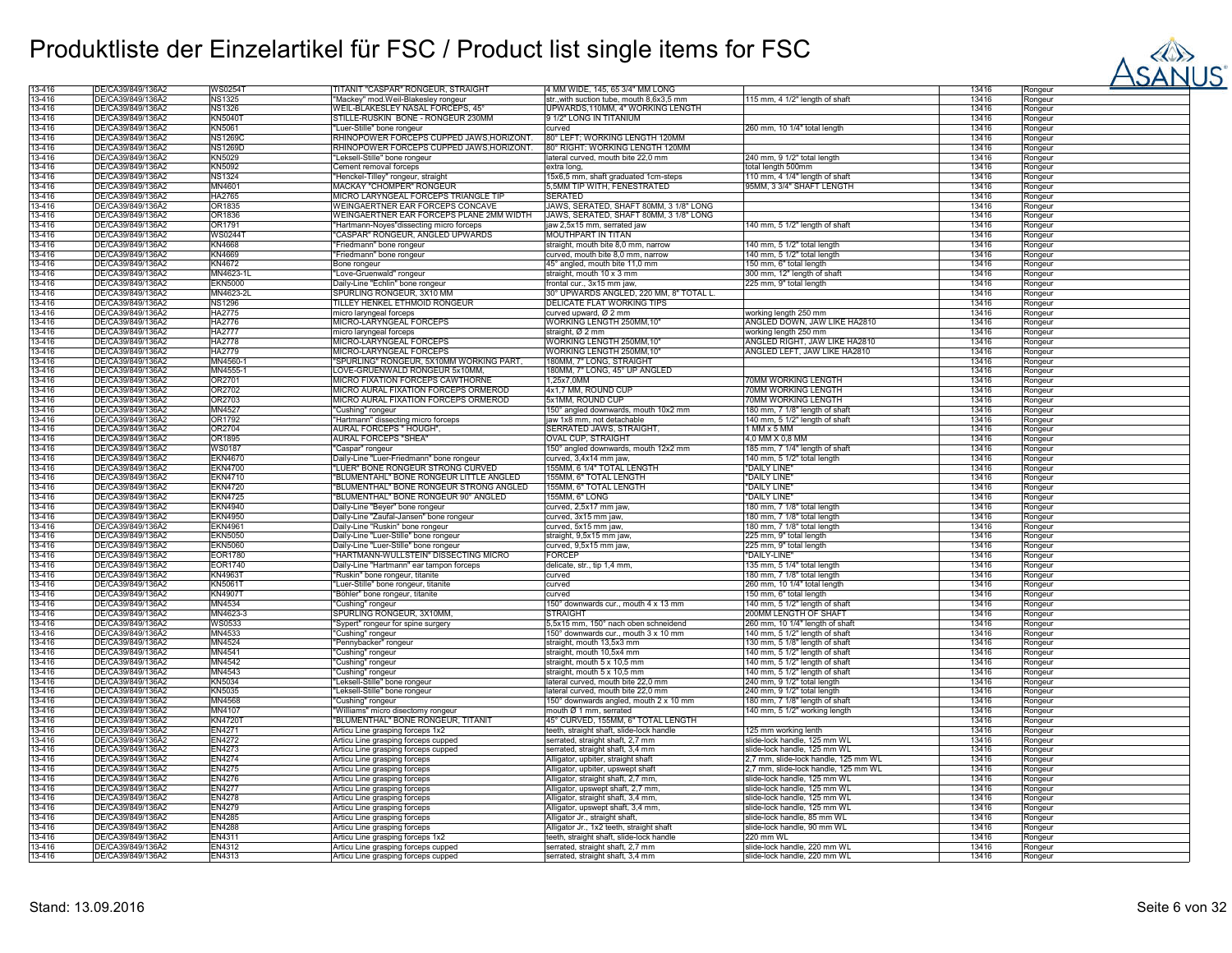

| 13-416           | DE/CA39/849/136A2                    | EN4318             | Articu Line grasping forceps                                                       | Alligator, straight shaft, 3,4 mm                                        | slide-lock handle, 220 mm WL                | 13416          | Rongeur                           |
|------------------|--------------------------------------|--------------------|------------------------------------------------------------------------------------|--------------------------------------------------------------------------|---------------------------------------------|----------------|-----------------------------------|
| 13-416           | DE/CA39/849/136Ä2                    | <b>EN4418</b>      | Articu Line Rongeur Raptor                                                         | straight shaft, ergo handle, 125mm WL                                    |                                             | 13416          | Rongeur                           |
| 13-416           | DE/CA39/849/136A2                    | EN4419             | Articu Line Rongeur Raptor Jr                                                      | straight shaft, ergo handle, 125mm WL                                    |                                             | 13416          | Rongeur                           |
| 13-416           | DE/CA39/849/136A2                    | <b>EN4708</b>      | Articu Line Rongeur Raptor                                                         | straight shaft, cla. handle, 125mm WL                                    |                                             | 13416          | Rongeur                           |
| 13-416           | DE/CA39/849/136A2                    | EN4709             | Articu Line Rongeur Raptor Jr                                                      | straight shaft, cla. handle, 125mm WL                                    |                                             | 13416          | Rongeur                           |
| 13-416           | DE/CA39/849/136A2                    | EN4718             | Articu Line rongeur raptor Jr                                                      | straight shaft, classic handle, 85mm WL                                  |                                             | 13416          | Rongeur                           |
| 13-416           | DE/CA39/849/136A2                    | <b>EN4768</b>      | Articu Line Rongeur Raptor                                                         | straight shaft, cla. handle, 220mm WL                                    |                                             | 13416          | Rongeur                           |
|                  |                                      |                    |                                                                                    |                                                                          |                                             |                |                                   |
| 13-416           | DE/CA39/849/136Ä2                    | MN4545T            | Cushing" rongeur                                                                   | straight, mouth 2 x 10 mm                                                | 180 mm, 7 1/8" length of shaft              | 13416          | Rongeur                           |
| 13-416           | DE/CA39/849/136Å2                    | MN4553T            | Cushing" rongeur, titanit                                                          | 150° upwards angled, mouth 3 x 10 mm                                     | 180 mm, 7 1/8" length of shaft              | 13416          | Rongeur                           |
| 13-416           | DE/CA39/849/136Ä2                    | MN4580T            | "Love-Gruenwald" rongeur, titanit                                                  | 150° upwards angled, mouth 4 x 10 mm                                     | 180 mm, 7 1/8" length of shaft              | 13416          | Rongeur                           |
| 13-416           | DE/CA39/849/136A2                    | MN4623-1L          | Titanit Rongeur Love Gruenwald.                                                    | 3x10mm, straight,                                                        | 300mm, 12" length of shaft                  | 13416          | Rongeur                           |
| 13-416           | DE/CA39/849/136A2                    | <b>KN4695T</b>     | "Luer" bone rongeur, titanite                                                      | strong curved, mouth bite 13,0 mm                                        | 150 mm, 6" total length                     | 13416          | Rongeur                           |
| 13-416           | DE/CA39/849/136A2                    | <b>KN4700T</b>     | "Luer" bone rongeur, titanite                                                      | strong curved, mouth bite 13,0 mm                                        | 150 mm, 6" total length                     | 13416          | Rongeur                           |
| 13-416           | DE/CA39/849/136A2                    | <b>MN4592L</b>     | <b>BAILEY AORTIC VALVE RONGEUR</b>                                                 | SLIGHT DOWNWARD ANGLE (25°                                               | <b>155 MM SHAFT LENGTH</b>                  | 13416          | Rongeur                           |
| 13-231           | DE/CA39/849/167A                     | MN4345             | KERRISON-JACOBI BONE PUNCH, STANDARD                                               | FOOT PLATE 5MM TIP, 40° DOWN CUTTING,                                    | 230MM, 9" WORKING LENGTH                    | 35287          | Punch, surgical, bone             |
| 13-231           | DE/CA39/849/167Ä                     | MN4351             | "Kerrison-Jacoby" bone punch                                                       | 130° downw. cut., tip 1,0 mm, stand footp                                | 180 mm, 7 1/8" length of shaft              | 35287          | unch, surgical, bone              |
| 13-231           | DE/CA39/849/167Å                     | MN4352             | "Kerrison-Jacoby" bone punch                                                       | 130° downw. cut., tip 2,0 mm, stand footpl                               | 180 mm, 7 1/8" length of shaft              | 35287          | Punch, surgical, bone             |
| 13-231           | DE/CA39/849/167Å                     | MN4353             | "Kerrison-Jacoby" bone punch                                                       | 130° downw. cut., tip 3,0 mm, stand footpl                               | 180 mm, 7 1/8" length of shaft              | 35287          | Punch, surgical, bone             |
| 13-231           | DE/CA39/849/167Ä                     | MN4354             | KERRISON-JACOBI BONE PUNCH. 4MM TIP                                                | 40° DOWN CUTTING. STANDARD FOOT PLATE                                    | 180MM, 7" WORKING PART                      | 35287          | <sup>2</sup> unch, surgical, bone |
| 13-231           | DE/CA39/849/167A                     | MN4371             | KERRISON-JACOBI BONE PUNCH, 1MM                                                    | 40° UPWARD CUTTING, STANDARD FOOT PLATE                                  | 180MM, 7" WORKING PART LENGTH               | 35287          | unch, surgical, bone              |
|                  |                                      |                    |                                                                                    |                                                                          |                                             |                |                                   |
| 13-231           | DE/CA39/849/167Ä                     | MN4381             | "Kerrison-Jacoby" bone punch                                                       | 90°upw. cut., tip 1,0 mm, stand. footpl                                  | 180 mm, 7 1/8" length of shaft              | 35287          | Punch, surgical, bone             |
| 13-231           | DE/CA39/849/167Ä                     | MN4372             | KERRISON-JACOBI BONE PUNCH, 2MM                                                    | 40° UPWARD CUTTING, STANDARD FOOT PLATE                                  | 180MM, 7" WORKING PART LENGTH               | 35287          | Punch, surgical, bone             |
| 13-231           | DE/CA39/849/167A                     | MN4322             | 'Kerrison-Jacoby" bone punch                                                       | 90° downw. cut., tip 2,0 mm, stand footpl                                | 180 mm, 7 1/8" length of shaft              | 35287          | Punch, surgical, bone             |
| 13-231           | DE/CA39/849/167Ä                     | MN4373             | KERRISON-JACOBI BONE PUNCH 3MM                                                     | CUTTING UPWARDS 40°, STANDARD FOOT PLATE                                 | WORKING LENGTH 180MM, 7                     | 35287          | unch, surgical, bone              |
| 13-231           | DE/CA39/849/167A                     | MN4385             | 'Kerrison-Jacoby" bone punch                                                       | 90°upw. cut., tip 5,0 mm, stand. footpl                                  | 180 mm, 7 1/8" length of shaft              | 35287          | Punch, surgical, bone             |
| 13-231           | DE/CA39/849/167A                     | MN4451             | "Ferris-Smith-Kerrison" bone punch                                                 | 130°downw. cut., tip 1,0mm, stand footp                                  | 180 mm, 7 1/8" length of shaft              | 35287          | <sup>2</sup> unch, surgical, bone |
| 13-231           | DE/CA39/849/167A                     | MN4525             | FERRIS-SMITH-KERRISON BONE PUNCH                                                   | 3MM WIDE, 179MM LONG, THIN FOOTPLATE                                     |                                             | 35287          | <sup>2</sup> unch, surgical, bone |
| 13-231           | DE/CA39/849/167A                     | MN5019             | "Kerrison" "Easy-Line" bone punch                                                  | 130°downw. cut., tip 1,0mm, stand footpl                                 | 180 mm, 7 1/8" length of shaft, demount     | 35287          | Punch, surgical, bone             |
| 13-231           | DE/CA39/849/167Ä                     | MN5020             | "Kerrison" "Easy-Line" bone punch                                                  | 130°downw. cut., tip 2,0mm, stand footpl                                 | 180 mm, 7 1/8" length of shaft, demount     | 35287          | <sup>2</sup> unch, surgical, bone |
| 13-231           | DE/CA39/849/167Ä                     | MN5021             | "Kerrison" "Easy-Line" bone punch                                                  | 130° downw. cut., tip 3,0mm, stand footpl                                | 180 mm, 7 1/8" length of shaft, demount     | 35287          | <sup>2</sup> unch, surgical, bone |
| 13-231           | DE/CA39/849/167A                     | MN5022             | "Kerrison" "Easy-Line" bone punch                                                  | 130° downw. cut., tip 4,0mm, stand footpl                                | 180 mm, 7 1/8" length of shaft, demount     | 35287          | Punch, surgical, bone             |
| 13-231           | DE/CA39/849/167Å                     | MN5023             | "Kerrison" "Easy-Line" bone punch                                                  | 130° downw. cut., tip 5,0mm, stand footpl                                | 180 mm, 7 1/8" length of shaft, demount     | 35287          | <sup>2</sup> unch, surgical, bone |
| 13-231           | DE/CA39/849/167Ä                     | MN5024             | "Kerrison" "Easy-Line" bone punch                                                  | 130° downw. cut., tip 6,0mm, stand footpl                                | 180 mm, 7 1/8" length of shaft, demount     | 35287          | <sup>2</sup> unch, surgical, bone |
| 13-231           | DE/CA39/849/167A                     | OR2050             | CITELLY BONE CUTTING PUNCH 3MM                                                     |                                                                          |                                             | 35287          | Punch, surgical, bone             |
| 13-231           | DE/CA39/849/167Ä                     | OR2060             | CITELLY - BEYER BONE PUNCH, 1,8MM WIDE                                             | 95MM LONG                                                                |                                             | 35287          | Punch, surgical, bone             |
| 13-231           | DE/CA39/849/167A                     | <b>NS1540</b>      | <b>KERRISON RONGEUR, 4MM</b>                                                       | MOUTHPART LENGTH 85 MM                                                   |                                             | 35287          | Punch, surgical, bone             |
|                  |                                      |                    |                                                                                    |                                                                          |                                             |                |                                   |
| 13-231           | DE/CA39/849/167A                     | <b>NS1550</b>      | BONE PUNCH KERRISON, 5 MM, SHAFT 8                                                 |                                                                          |                                             | 35287          | Punch, surgical, bone             |
| 13-231           | DE/CA39/849/167Ä                     | <b>NS1560</b>      | BONE PUNCH, BACKWARD CUTTING 4 MM WIDTH                                            |                                                                          |                                             | 35287          | Punch, surgical, bone             |
| 13-231           | DE/CA39/849/167Ă                     | <b>NS1570</b>      | KOFLER BONE PUNCH ROTABLE 3,0MM                                                    |                                                                          |                                             | 35287          | Punch, surgical, bone             |
| 13-231           | DE/CA39/849/167A                     | <b>NS1580</b>      | HAJEK-KOFLER PUNCH FIG.1 3,3MM TIP                                                 |                                                                          |                                             | 35287          | unch, surgical, bone              |
| 13-231           | DE/CA39/849/167Ä                     | <b>NS1590</b>      | HAJEK-KOFLER PUNCH FIG.2 3,3MM                                                     | DOWN CUTTING                                                             |                                             | 35287          | unch, surgical, bone              |
| 13-231           | DE/CA39/849/167A                     | <b>NS1600</b>      | "HAJEK-KOFLER", 4,0 MM, MOUTHPART 90                                               | ANGLED, WORKING LENGTH 140 MM                                            |                                             | 35287          | Punch, surgical, bone             |
| 13-231           | DE/CA39/849/167Å                     | <b>NS1610</b>      | HAJEK-KOFLER NASAL PUNCH FIG.4, 4,0MM                                              | WIDTH, 140MM, 5" W.-LENGTH                                               |                                             | 35287          | Punch, surgical, bone             |
| 13-231           | DE/CA39/849/167A                     | <b>NS1620</b>      | HAJEK-KOFLER SINUS PUNCH                                                           | 170MM, 6 3/4" LONG, ROTABLE                                              |                                             | 35287          | Punch, surgical, bone             |
| 13-231           | DE/CA39/849/167Ä                     | <b>NS1630</b>      | BONE PUNCH HAJEK-CLAUS, 200MM, 8" LONG                                             |                                                                          |                                             | 35287          | Punch, surgical, bone             |
| 13-231           | DE/CA39/849/167Ä                     | MN5050             | SYPERT BONE PUNCH, 130° UPWARDS CUTTING                                            | 250 MM, 10" TOTAL LENGTH                                                 |                                             | 35287          | Punch, surgical, bone             |
| 13-231           | DE/CA39/849/167A                     | MN4325             | "KERRISON-JACOBY" PUNCH, 5MM, 90° DOWN,                                            | CUTTING, STANDARD FOOT PLATE                                             | 180MM, 7" WORKING PART LENGTH               | 35287          | Punch, surgical, bone             |
| 13-231           | DE/CA39/849/167A                     | <b>MN4351F</b>     | "Kerrison-Jacoby" bone punch                                                       | 130° downw. cut., tip 1,0 mm, thin footpl                                | 180 mm, 7 1/8" length of shaft              | 35287          | unch, surgical, bone              |
| 13-231           | DE/CA39/849/167Ä                     | MN4352F            | "Kerrison-Jacoby" bone punch                                                       | 130° downw. cut., tip 2,0 mm, thin footpl                                | 180 mm, 7 1/8" length of shaft              | 35287          | unch, surgical, bone              |
| 13-231           | DE/CA39/849/167A                     | <b>MN4353F</b>     | "Kerrison-Jacoby" bone punch                                                       | 130° downw. cut., tip 3,0 mm, thin footpl                                | 180 mm, 7 1/8" length of shaft              | 35287          | Punch, surgical, bone             |
| 13-231           | DE/CA39/849/167A                     | MN4322T            | "Kerrison-Jacoby" bone punch, titanite                                             | 90° downw. cut., tip 2,0 mm, stand footpl                                | 180 mm, 7 1/8" length of shaft              | 35287          | Punch, surgical, bone             |
| 13-231           | DE/CA39/849/167Ä                     | MN4371T            | "KERRISON-JACOBY" PUNCH, 1MM                                                       | CUTTING UPWARDS 40°, WORKING LENGHT                                      | 180MM, 72, TITANIT; SMALL HANDLE            | 35287          | <sup>2</sup> unch, surgical, bone |
| 13-231           | DE/CA39/849/167A                     | MN4514T            | FERRIS-SMITH-KERRISON BONE PUNCH 4MM                                               | 180MM LONG, 90° UPWARDS TITANIT                                          |                                             | 35287          |                                   |
|                  |                                      |                    |                                                                                    |                                                                          |                                             |                | <sup>o</sup> unch, surgical, bone |
| 13-231           | DE/CA39/849/167Å                     | MN5019T            | "EASY-LINE" TITANIT KERRISON BONE PUNCH                                            | 1MM, 40° DOWNWARDS SAFETY-DETACHABLE                                     | 180MM LONG, 7" LONG                         | 35287          | Punch, surgical, bone             |
| 13-231           | DE/CA39/849/167A                     | <b>MN5020T</b>     | "EASY-LINE" TITANIT KERRISON BONE PUNCH                                            | 2MM, 40° DOWNWARDS SAFETY-DETACHABLE                                     | 180MM, 7" LONG                              | 35287          | Punch, surgical, bone             |
| 13-231           | DE/CA39/849/167A                     | MN5021T            | EASY-LINE" TITANIT KERRISON BONE PUNCH                                             | 3MM, 40° DOWNWARDS SAFETY-DETACHABLE                                     | 180MM, 7" LONG                              | 35287          | unch, surgical, bone              |
| 13-231           | DE/CA39/849/167Ă                     | MN5022T            | "EASY-LINE" TITANIT KERRISON BONE PUNCH                                            | 4MM, 40° DOWNWARDS SAFETY-DETACHABLE                                     | 180MM, 7" LONG                              | 35287          | unch, surgical, bone              |
| 13-231           | DE/CA39/849/167Ä                     | MN5023T            | "EASY-LINE" TITANIT KERRISON BONE PUNCH                                            | 5MM, 40° DOWNWARDS SAFETY-DETACHABLE                                     | 180MM, 7" LONG                              | 35287          | unch, surgical, bone              |
| 13-231           | DE/CA39/849/167A                     | MN5301             | "Kerrison" "Easy-Line" bone punch                                                  | 130°upw. cut., tip 1,0 mm, stand. footpl                                 | 180 mm, 7 1/8" length of shaft, demount     | 35287          | <sup>2</sup> unch, surgical, bone |
| 13-231           | DE/CA39/849/167A                     | MN5302             | "Kerrison" "Easy-Line" bone punch                                                  | 130°upw. cut., tip 2,0 mm, stand. footpl                                 | 180 mm, 7 1/8" length of shaft, demount     | 35287          | <sup>2</sup> unch, surgical, bone |
| 13-231           | DE/CA39/849/167A                     | MN5303             | "Kerrison" "Easy-Line" bone punch                                                  | 130°upw. cut., tip 3,0 mm, stand. footpl                                 | 180 mm, 7 1/8" length of shaft, demount     | 35287          | <sup>2</sup> unch, surgical, bone |
| 13-231           | DE/CA39/849/167A                     | MN5305             | "Kerrison" "Easy-Line" bone punch                                                  | 130°upw. cut., tip 5,0 mm, stand. footpl                                 | 180 mm, 7 1/8" length of shaft, demount     | 35287          | Punch, surgical, bone             |
| 13-231           | DE/CA39/849/167A                     | MN5321T            | "EASY-LINE" TITANIT KERRISON BONE PUNCH                                            | 1MM, 40° UPWARDS SAFETY-DETACHABLE                                       | 200MM LONG, 8" LONG                         | 35287          | Punch, surgical, bone             |
| 13-231           | DE/CA39/849/167A                     | MN53221            | 'EASY-LINE" TITANIT KERRISON BONE PUNCH                                            | 2MM, 40° UPWARDS SAFETY-DETACHABLE                                       | 200MM LONG, 8" LONG                         | 35287          | <sup>2</sup> unch, surgical, bone |
| 13-231           | DE/CA39/849/167Å                     | MN5323T            | 'EASY-LINE" TITANIT KERRISON BONE PUNCH                                            | 3MM, 40° UPWARDS SAFETY-DETACHABLE                                       | 200MM LONG, 8" LONG                         | 35287          | unch, surgical, bone              |
| 13-231           | DE/CA39/849/167Ä                     | <b>MN5324T</b>     | "EASY-LINE" TITANIT KERRISON BONE PUNCH                                            | 4MM, 40° UPWARDS SAFETY-DETACHABLE                                       | 200MM LONG, 8" LONG                         | 35287          | Punch, surgical, bone             |
| 13-231           | DE/CA39/849/167A                     | MN53251            | "EASY-LINE" TITANIT KERRISON BONE PUNCH                                            | 5MM, 40° UPWARDS SAFETY-DETACHABLE                                       | 200MM LONG, 8" LONG                         | 35287          | <sup>2</sup> unch, surgical, bone |
| 13-231           | DE/CA39/849/167A                     | MN5326T            | "EASY-LINE" TITANIT KERRISON BONE PUNCH                                            | 6MM, 40° UPWARDS SAFETY-DETACHABLE                                       | 200MM LONG, 8" LONG                         | 35287          | <sup>2</sup> unch, surgical, bone |
| 13-231           | DE/CA39/849/167Ä                     | MN5331T            | "EASY-LINE" TITANIT KERRISON BONE PUNCH                                            | 1MM, 40° UPWARDS SAFETY-DETACHABLE                                       | 230MM LONG, 9" LONG                         | 35287          | <sup>2</sup> unch, surgical, bone |
| 13-231           | DE/CA39/849/167A                     | MN53321            | 'EASY-LINE" TITANIT KERRISON BONE PUNCH                                            | 2MM, 40° UPWARDS SAFETY-DETACHABLE                                       | <b>230MM LONG, 9" LONG</b>                  | 35287          | Punch, surgical, bone             |
| 13-231           | DE/CA39/849/167A                     | <b>MN5333T</b>     | "EASY-LINE" TITANIT KERRISON BONE PUNCH                                            | 3MM, 40° UPWARDS SAFETY-DETACHABLE                                       | 230MM LONG, 9" LONG                         | 35287          | Punch, surgical, bone             |
| 13-231           | DE/CA39/849/167A                     | MN5334T            | "EASY-LINE" TITANIT KERRISON BONE PUNCH                                            | 4MM, 40° UPWARDS SAFETY-DETACHABLE                                       | 230MM LONG. 9" LONG                         | 35287          |                                   |
| 13-231           | DE/CA39/849/167A                     | MN5335T            | 'EASY-LINE" TITANIT KERRISON BONE PUNCH                                            | 5MM, 40° UPWARDS SAFETY-DETACHABLE                                       | 230MM LONG, 9" LONG                         | 35287          | <sup>2</sup> unch, surgical, bone |
|                  |                                      |                    |                                                                                    |                                                                          |                                             |                | unch, surgical, bone              |
| 13-231<br>13-231 | DE/CA39/849/167Ä<br>DE/CA39/849/167A | MN5336T<br>MN5356T | "EASY-LINE" TITANIT KERRISON BONE PUNCH<br>"EASY-LINE" TITANIT KERRISON BONE PUNCH | 6MM, 40° UPWARDS SAFETY-DETACHABLE<br>6MM, 40° UPWARDS SAFETY-DETACHABLE | 230MM LONG, 9" LONG<br>280MM LONG, 11" LONG | 35287<br>35287 | <sup>2</sup> unch, surgical, bone |
|                  |                                      |                    |                                                                                    |                                                                          |                                             |                | <sup>2</sup> unch, surgical, bone |
| 13-231           | DE/CA39/849/167A                     | MN5355T            | "EASY-LINE" TITANIT KERRISON BONE PUNCH                                            | 5MM, 40° UPWARDS SAFETY-DETACHABLE                                       | 280MM LONG, 11" LONG                        | 35287          | Punch, surgical, bone             |
| 13-231           | DE/CA39/849/167Ä                     | MN5354T            | "EASY-LINE" TITANIT KERRISON BONE PUNCH                                            | 4 MM, 40° UPWARDS SAFETY-DETACHABLE                                      | 280MM LONG, 11" LONG                        | 35287          | <sup>2</sup> unch, surgical, bone |
| 13-231           | DE/CA39/849/167Ă                     | MN53531            | "EASY-LINE" TITANIT KERRISON BONE PUNCH                                            | 3 MM, 40° UPWARDS SAFETY-DETACHABLE                                      | 280MM LONG, 11" LONG                        | 35287          | Punch, surgical, bone             |
| 13-231           | DE/CA39/849/167A                     | MN5352T            | "EASY-LINE" TITANIT KERRISON BONE PUNCH                                            | 2 MM, 40° UPWARDS SAFETY-DETACHABLE                                      | 280MM LONG, 11" LONG                        | 35287          | Punch, surgical, bone             |
| 13-231           | DE/CA39/849/167A                     | MN5351T            | "EASY-LINE" TITANIT KERRISON BONE PUNCH                                            | 1MM, 40° UPWARDS SAFETY-DETACHABLE                                       | 280MM LONG, 11" LONG                        | 35287          | Punch, surgical, bone             |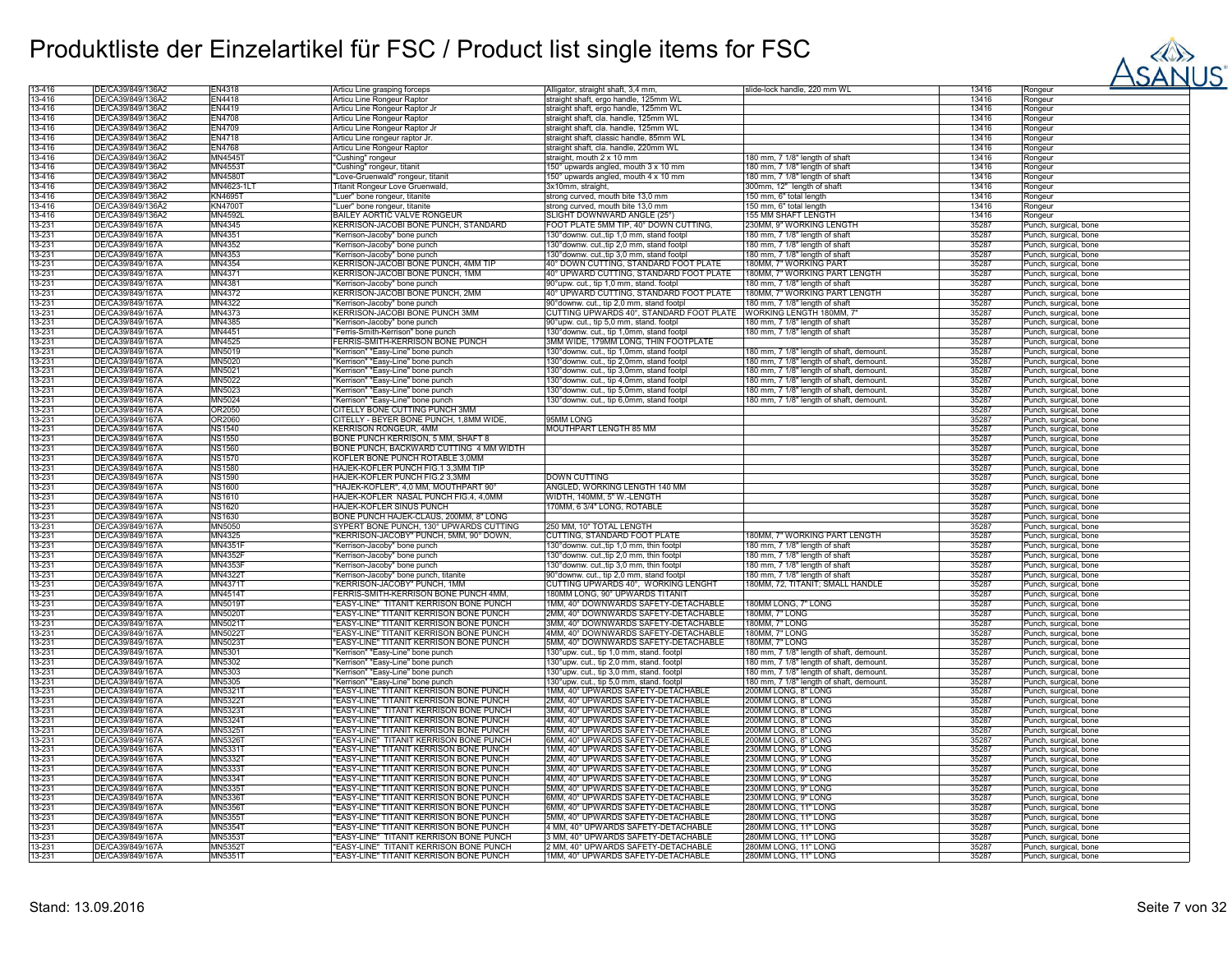

| 13-231 | DE/CA39/849/167Å | <b>MN5202T</b> | "EASY-LINE" TITANIT KERRISON BONE PUNCH         | 2MM, 90° UPWARDS SAFETY-DETACHABLE       | 200MM LONG                               | 35287 | Punch, surgical, bone             |
|--------|------------------|----------------|-------------------------------------------------|------------------------------------------|------------------------------------------|-------|-----------------------------------|
|        |                  |                |                                                 |                                          |                                          |       |                                   |
| 13-231 | DE/CA39/849/167Ä | MN52031        | 'EASY-LINE" TITANIT KERRISON BONE PUNCH         | 3MM, 90° UPWARDS SAFETY-DETACHABLE       | 200MM LONG                               | 35287 | Punch, surgical, bone             |
| 13-231 | DE/CA39/849/167A | <b>MN5204T</b> | "EASY-LINE" TITANIT KERRISON BONE PUNCH         | 4MM, 90° UPWARDS SAFETY-DETACHABLE       | 200MM LONG                               | 35287 | Punch, surgical, bone             |
| 13-231 | DE/CA39/849/167A | <b>MN5205T</b> | "EASY-LINE" TITANIT KERRISON BONE PUNCH         | 5MM, 90° UPWARDS SAFETY-DETACHABLE       | 200MM LONG                               | 35287 | Punch, surgical, bone             |
|        |                  |                |                                                 |                                          |                                          |       |                                   |
| 13-231 | DE/CA39/849/167Ä | MN52061        | "EASY-LINE" TITANIT KERRISON BONE PUNCH         | 6MM, 90° UPWARDS SAFETY-DETACHABLE       | 200MM LONG                               | 35287 | Punch, surgical, bone             |
| 13-231 | DE/CA39/849/167Å | MN5201         | 'Kerrison" "Easy-Line" bone punch               | 90°upw. cut., tip 1,0 mm, stand. footpl. | 200 mm, 8" length of shaft, demount.     | 35287 | Punch, surgical, bone             |
| 13-231 | DE/CA39/849/167Ä | MN5202         | "Kerrison" "Easy-Line" bone punch               | 90°upw. cut., tip 2,0 mm, stand. footpl. | 200 mm, 8" length of shaft, demount.     | 35287 | Punch, surgical, bone             |
|        |                  |                |                                                 |                                          |                                          |       |                                   |
| 13-231 | DE/CA39/849/167A | MN5203         | "Kerrison" "Easy-Line" bone punch               | 90°upw. cut., tip 3,0 mm, stand. footpl. | 200 mm, 8" length of shaft, demount.     | 35287 | Punch, surgical, bone             |
| 13-231 | DE/CA39/849/167A | MN5204         | 'Kerrison" "Easy-Line" bone punch               | 90°upw. cut., tip 4,0 mm, stand. footpl. | 200 mm, 8" length of shaft, demount      | 35287 | <sup>2</sup> unch, surgical, bone |
| 13-231 | DE/CA39/849/167Ä | MN5205         | 'Kerrison" "Easy-Line" bone punch               | 90°upw. cut., tip 5,0 mm, stand. footpl. | 200 mm, 8" length of shaft, demount.     | 35287 | Punch, surgical, bone             |
|        |                  |                |                                                 |                                          |                                          |       |                                   |
| 13-231 | DE/CA39/849/167A | MN5206         | "Kerrison" "Easy-Line" bone punch               | 90°upw. cut., tip 6,0 mm, stand. footpl. | 200 mm, 8" length of shaft, demount.     | 35287 | Punch, surgical, bone             |
| 13-231 | DE/CA39/849/167A | MN5326         | "Kerrison" "Easy-Line" bone punch               | 130°upw. cut., tip 6,0 mm, stand. footpl | 200 mm, 8" length of shaft, demount.     | 35287 | Punch, surgical, bone             |
| 13-231 | DE/CA39/849/167Ä | MN5336         | "Kerrison" "Easy-Line" bone punch               | 130°upw. cut., tip 6,0 mm, stand. footpl | 230 mm, 9 1/8" length of shaft, demount  | 35287 | Punch, surgical, bone             |
|        |                  |                |                                                 |                                          |                                          |       |                                   |
| 13-231 | DE/CA39/849/167Å | <b>MN5335</b>  | 'Kerrison" "Easy-Line" bone punch               | 130°upw. cut., tip 5,0 mm, stand. footpl | 230 mm, 9 1/8" length of shaft, demount  | 35287 | Punch, surgical, bone             |
| 13-231 | DE/CA39/849/167A | MN5334         | "Kerrison" "Easy-Line" bone punch               | 130°upw. cut., tip 4,0 mm, stand. footpl | 230 mm, 9 1/8" length of shaft, demount  | 35287 | Punch, surgical, bone             |
| 13-231 | DE/CA39/849/167A | MN5333         |                                                 |                                          |                                          | 35287 |                                   |
|        |                  |                | "Kerrison" "Easy-Line" bone punch               | 130°upw. cut., tip 3,0 mm, stand. footpl | 230 mm, 9 1/8" length of shaft, demount  |       | Punch, surgical, bone             |
| 13-231 | DE/CA39/849/167A | MN5332         | 'Kerrison" "Easy-Line" bone punch               | 130°upw. cut., tip 2,0 mm, stand. footpl | 230 mm, 9 1/8" length of shaft, demount  | 35287 | <sup>2</sup> unch, surgical, bone |
| 13-231 | DE/CA39/849/167A | MN5331         | "Kerrison" "Easy-Line" bone punch               | 130°upw. cut., tip 1,0 mm, stand. footpl | 230 mm, 9 1/8" length of shaft, demount. | 35287 | Punch, surgical, bone             |
| 13-231 | DE/CA39/849/167Å | MN5341         | "EASY-LINE" KERRISON BONE PUNCH                 | 1 MM, 40° UPWARDS SAFETY-DETACHABLE      | 250MM LONG, 10" LONG                     | 35287 |                                   |
|        |                  |                |                                                 |                                          |                                          |       | Punch, surgical, bone             |
| 13-231 | DE/CA39/849/167A | MN5342         | "EASY-LINE" KERRISON BONE PUNCH                 | 2 MM, 40° UPWARDS SAFETY-DETACHABLE      | 250MM LONG, 10" LONG                     | 35287 | Punch, surgical, bone             |
| 13-231 | DE/CA39/849/167A | MN5343         | "EASY-LINE" KERRISON BONE PUNCH                 | 3 MM, 40° UPWARDS SAFETY-DETACHABLE      | 250MM LONG, 10" LONG                     | 35287 | Punch, surgical, bone             |
|        | DE/CA39/849/167A |                | "EASY-LINE" KERRISON BONE PUNCH                 | 4 MM, 40° UPWARDS SAFETY-DETACHABLE      |                                          | 35287 |                                   |
| 13-231 |                  | MN5344         |                                                 |                                          | 250MM LONG, 10" LONG                     |       | Punch, surgical, bone             |
| 13-231 | DE/CA39/849/167A | MN5345         | <b>'EASY-LINE" KERRISON BONE PUNCH</b>          | 5 MM, 40° UPWARDS SAFETY-DETACHABLE      | 250MM LONG, 10" LONG                     | 35287 | Punch, surgical, bone             |
| 13-231 | DE/CA39/849/167Ä | MN5346         | "EASY-LINE" KERRISON BONE PUNCH                 | 6MM, 40° UPWARDS SAFETY-DETACHABLE       | 250MM LONG, 10" LONG                     | 35287 | Punch, surgical, bone             |
| 13-231 | DE/CA39/849/167A | MN5351         | 'Kerrison" "Easy-Line" bone punch               | 130°upw. cut., tip 1,0 mm, stand. footpl | 280 mm, 11 1/8" length of shaft, demount | 35287 | unch, surgical, bone              |
|        |                  |                |                                                 |                                          |                                          |       |                                   |
| 13-231 | DE/CA39/849/167A | MN5352         | 'Kerrison" "Easy-Line" bone punch               | 130°upw. cut., tip 2,0 mm, stand. footpl | 280 mm, 11 1/8" length of shaft, demount | 35287 | Punch, surgical, bone             |
| 13-231 | DE/CA39/849/167Ä | MN5353         | "Kerrison" "Easy-Line" bone punch               | 130°upw. cut., tip 3,0 mm, stand. footpl | 280 mm, 11 1/8" length of shaft, demount | 35287 | Punch, surgical, bone             |
| 13-231 | DE/CA39/849/167A | MN5354         | "Kerrison" "Easy-Line" bone punch               | 130°upw. cut., tip 4,0 mm, stand. footpl | 280 mm, 11 1/8" length of shaft, demount | 35287 | Punch, surgical, bone             |
|        |                  |                |                                                 |                                          |                                          |       |                                   |
| 13-231 | DE/CA39/849/167Ä | MN5355         | "Kerrison" "Easy-Line" bone punch               | 130°upw. cut., tip 5,0 mm, stand. footpl | 280 mm, 11 1/8" length of shaft, demount | 35287 | Punch, surgical, bone             |
| 13-231 | DE/CA39/849/167Ä | MN5356         | "Kerrison" "Easy-Line" bone punch               | 130°upw. cut., tip 6,0 mm, stand. footpl | 280 mm, 11 1/8" length of shaft, demount | 35287 | Punch, surgical, bone             |
| 13-231 | DE/CA39/849/167A | MN4863R        | "Ferris-Smith" intervertebral disc punch        |                                          |                                          | 35287 |                                   |
|        |                  |                |                                                 | 90° upw. cut., tip 3,0 mm, thin footpl.  | 279 mm, 11 1/8" length of shaft          |       | Punch, surgical, bone             |
| 13-231 | DE/CA39/849/167Å | MN4893F        | "Ferris-Smith" intervertebral disc punch        | 130° upw. cut., tip 3,0 mm, thin footpl  | 279 mm, 11 1/8" length of shaft          | 35287 | Punch, surgical, bone             |
| 13-231 | DE/CA39/849/167Ä | MN4894F        | "Ferris-Smith" intervertebral disc punch        | 130° upw. cut., tip 4,0 mm, thin footpl. | 279 mm, 11 1/8" length of shaft          | 35287 | Punch, surgical, bone             |
|        | DE/CA39/849/167A |                |                                                 |                                          |                                          | 35287 |                                   |
| 13-231 |                  | <b>MN4895F</b> | "Ferris-Smith" intervertebral disc punch        | 130° upw. cut., tip 5,0 mm, thin footpl. | 280 mm, 11 1/8" length of shaft          |       | Punch, surgical, bone             |
| 13-231 | DE/CA39/849/167Ä | <b>MN4896F</b> | "Ferris-Smith" intervertebral disc punch        | 130° upw. cut., tip 6,0 mm, thin footpl. | 280 mm, 11 1/8" length of shaft          | 35287 | Punch, surgical, bone             |
| 13-231 | DE/CA39/849/167A | <b>MN4801F</b> | INTERVERTEBRAL DISC RONGEUR FERRIS-SMITH        | KERRISON, 90° DOWNWARDS CUTTING.         | WIDTH OF BITE 1MM, LENGTH OF SHAFT 11'   | 35287 | Punch, surgical, bone             |
|        |                  |                |                                                 | <b>KERRISON, 90° DOWNWARDS CUTTING</b>   |                                          | 35287 |                                   |
| 13-231 | DE/CA39/849/167A | <b>MN4802F</b> | INTERVERTEBRAL DISC RONGEUR FERRIS-SMITH        |                                          | WIDTH OF BITE 2MM, LENGTH OF SHAFT 11'   |       | Punch, surgical, bone             |
| 13-231 | DE/CA39/849/167Ä | MN4803F        | INTERVERTEBRAL DISC RONGEUR FERRIS-SMITH        | KERRISON, 90° DOWNWARDS CUTTING          | WIDTH OF BITE 3MM, LENGTH OF SHAFT 11"   | 35287 | Punch, surgical, bone             |
| 13-231 | DE/CA39/849/167A | <b>MN4804F</b> | INTERVERTEBRAL DISC RONGEUR FERRIS-SMITH        | KERRISON, 90° DOWNWARDS CUTTING          | WIDTH OF BITE 4MM, LENGTH OF SHAFT 11"   | 35287 | Punch, surgical, bone             |
| 13-231 | DE/CA39/849/167A | <b>MN4805F</b> |                                                 |                                          |                                          | 35287 |                                   |
|        |                  |                | NTERVERTEBRAL DISC RONGEUR FERRIS-SMITH         | KERRISON, 90° DOWNWARDS CUTTING.         | WIDTH OF BITE 5MM, LENGTH OF SHAFT 11"   |       | Punch, surgical, bone             |
| 13-231 | DE/CA39/849/167Ä | <b>MN4806F</b> | <b>INTERVERTEBRAL DISC RONGEUR FERRIS-SMITH</b> | KERRISON, 90° DOWNWARDS CUTTING.         | WIDTH OF BITE 6MM, LENGTH OF SHAFT 11"   | 35287 | Punch, surgical, bone             |
| 13-231 | DE/CA39/849/167A | MN4811F        | INTERVERTEBRAL DISC RONGEUR FERRIS-SMITH        | KERRISON, 90° DOWNWARDS CUTTING          | WIDTH OF BITE 1MM, LENGTH OF SHAFT 12'   | 35287 | Punch, surgical, bone             |
|        |                  |                |                                                 |                                          |                                          |       |                                   |
| 13-231 | DE/CA39/849/167Ä | <b>MN4812F</b> | INTERVERTEBRAL DISC RONGEUR FERRIS-SMITH        | KERRISON, 90° DOWNWARDS CUTTING.         | WIDTH OF BITE 2MM, LENGTH OF SHAFT 12"   | 35287 | Punch, surgical, bone             |
| 13-231 | DE/CA39/849/167A | MN4813F        | INTERVERTEBRAL DISC RONGEUR FERRIS-SMITH        | KERRISON, 90° DOWNWARDS CUTTING.         | WIDTH OF BITE 3MM. LENGTH OF SHAFT 12"   | 35287 | Punch, surgical, bone             |
| 13-231 | DE/CA39/849/167A | MN4814F        | INTERVERTEBRAL DISC RONGEUR FERRIS-SMITH        | KERRISON, 90° DOWNWARDS CUTTING.         | WIDTH OF BITE 4MM, LENGTH OF SHAFT 12"   | 35287 | Punch, surgical, bone             |
|        |                  |                |                                                 |                                          |                                          |       |                                   |
| 13-231 | DE/CA39/849/167Å | MN4815F        | INTERVERTEBRAL DISC RONGEUR FERRIS-SMITH        | KERRISON, 90° DOWNWARDS CUTTING          | WIDTH OF BITE 5MM, LENGTH OF SHAFT 12"   | 35287 | Punch, surgical, bone             |
| 13-231 | DE/CA39/849/167Ä | MN4816F        | INTERVERTEBRAL DISC RONGEUR FERRIS-SMITH        | KERRISON, 90° DOWNWARDS CUTTING.         | WIDTH OF BITE 6MM, LENGTH OF SHAFT 12"   | 35287 | Punch, surgical, bone             |
| 13-231 | DE/CA39/849/167A | MN4821F        | INTERVERTEBRAL DISC RONGEUR FERRIS-SMITH        | KERRISON, 90° DOWNWARDS CUTTING.         | WIDTH OF BITE 1MM, LENGTH OF SHAFT 13"   | 35287 | Punch, surgical, bone             |
|        |                  |                |                                                 |                                          |                                          |       |                                   |
| 13-231 | DE/CA39/849/167Ä | MN4822F        | NTERVERTEBRAL DISC RONGEUR FERRIS-SMITH         | KERRISON, 90° DOWNWARDS CUTTING.         | WIDTH OF BITE 2MM, LENGTH OF SHAFT 13'   | 35287 | Punch, surgical, bone             |
| 13-231 | DE/CA39/849/167A | <b>MN4823F</b> | INTERVERTEBRAL DISC RONGEUR FERRIS-SMITH        | KERRISON, 90° DOWNWARDS CUTTING          | WIDTH OF BITE 3MM, LENGTH OF SHAFT 13"   | 35287 | Punch, surgical, bone             |
| 13-231 | DE/CA39/849/167A | <b>MN4824F</b> | INTERVERTEBRAL DISC RONGEUR FERRIS-SMITH        | KERRISON, 90° DOWNWARDS CUTTING          | WIDTH OF BITE 4MM, LENGTH OF SHAFT 13"   | 35287 |                                   |
|        |                  |                |                                                 |                                          |                                          |       | Punch, surgical, bone             |
| 13-231 | DE/CA39/849/167A | MN4825F        | INTERVERTEBRAL DISC RONGEUR FERRIS-SMITH        | KERRISON, 90° DOWNWARDS CUTTING.         | WIDTH OF BITE 5MM. LENGTH OF SHAFT 13"   | 35287 | Punch, surgical, bone             |
| 13-231 | DE/CA39/849/167A | <b>MN4826F</b> | INTERVERTEBRAL DISC RONGEUR FERRIS-SMITH        | KERRISON, 90° DOWNWARDS CUTTING          | WIDTH OF BITE 6MM, LENGTH OF SHAFT 13"   | 35287 | Punch, surgical, bone             |
| 13-231 | DE/CA39/849/167Å | MN4831F        | INTERVERTEBRAL DISC RONGEUR FERRIS-SMITH        | KERRISON, 40° DOWNWARDS CUTTING          | WIDHT OF BITE 1MM, LENGTH OF SHAFT 11"   | 35287 | Punch, surgical, bone             |
|        |                  |                |                                                 |                                          |                                          |       |                                   |
| 13-231 | DE/CA39/849/167Ä | MN4832F        | <b>INTERVERTEBRAL DISC RONGEUR FERRIS-SMITH</b> | KERRISON, 40° DOWNWARDS CUTTING          | WIDTH OF BITE 2MM, LENGTH OF SHAFT 11"   | 35287 | Punch, surgical, bone             |
| 13-231 | DE/CA39/849/167A | MN4833F        | NTERVERTEBRAL DISC RONGEUR FERRIS-SMITH         | KERRISON, 40° DOWNWARDS CUTTING.         | WIDTH OF BITE 3MM, LENGTH OF SHAFT 11"   | 35287 | Punch, surgical, bone             |
| 13-231 | DE/CA39/849/167A | <b>MN4834F</b> | NTERVERTEBRAL DISC RONGEUR FERRIS-SMITH         | <b>KERRRISON 40° DOWNWARDS CUTTING</b>   | WIDTH OF BITE 4MM, LENGTH OF SHAFT 11'   | 35287 | <sup>2</sup> unch, surgical, bone |
|        |                  |                |                                                 |                                          |                                          |       |                                   |
| 13-231 | DE/CA39/849/167Ä | MN4835F        | INTERVERTEBRAL DISC RONGEUR FERRIS-SMITH        | KERRISON, 40° DOWNWARDS CUTTING          | WIDTH OF BITE 5MM, LENGTH OF SHAFT 11'   | 35287 | Punch, surgical, bone             |
| 13-231 | DE/CA39/849/167A | <b>MN4836F</b> | INTERVERTEBRAL DISC RONGEUR FERRIS-SMITH        | KERRISON, 40° DOWNWARDS CUTTING.         | WIDTH OF BITE 6MM, LENGTH OF SHAFT 11'   | 35287 | Punch, surgical, bone             |
| 13-231 | DE/CA39/849/167Ä | MN4841F        | INTERVERTEBRAL DISC RONGEUR FERRIS-SMITH        | KERRISON, 40° DOWNWARDS CUTTING.         | WIDTH OF BITE 1MM. LENGTH OF SHAFT 12"   | 35287 | Punch, surgical, bone             |
| 13-231 | DE/CA39/849/167A | <b>MN4842F</b> | INTERVERTEBRAL DISC RONGEUR FERRIS-SMITH        | KERRISON, 40° DOWNWARDS CUTTING.         | WIDTH OF BITE 2MM, LENGTH OF SHAFT 12"   | 35287 | Punch, surgical, bone             |
|        |                  |                |                                                 |                                          |                                          |       |                                   |
| 13-231 | DE/CA39/849/167A | <b>MN4843F</b> | INTERVERTEBRAL DISC RONGEUR FERRIS-SMITH        | KERRISON, 40° DOWNWARDS CUTTING          | WIDTH OF BITE 3MM, LENGTH OF SHAFT 12"   | 35287 | Punch, surgical, bone             |
| 13-231 | DE/CA39/849/167A | <b>MN4844F</b> | INTERVERTEBRAL DISC RONGEUR FERRIS-SMITH        | KERRISON, 40° DOWNWARDS CUTTING.         | WIDTH OF BITE 4MM, LENGTH OF SHAFT 12"   | 35287 | Punch, surgical, bone             |
| 13-231 | DE/CA39/849/167Å | <b>MN4845F</b> | NTERVERTEBRAL DISC RONGEUR FERRIS-SMITH         | KERRISON, 40° DOWNWARDS CUTTING.         | WIDTH OF BITE 5MM, LENGTH OF SHAFT 12"   | 35287 | Punch, surgical, bone             |
|        |                  |                |                                                 |                                          |                                          |       |                                   |
| 13-231 | DE/CA39/849/167A | <b>MN4846F</b> | NTERVERTEBRAL DISC RONGEUR FERRIS-SMITH         | KERRISON, 40° DOWNWARDS CUTTING          | WIDTH OF BITE 6MM, LENGTH OF SHAFT 12'   | 35287 | <sup>2</sup> unch, surgical, bone |
| 13-231 | DE/CA39/849/167Ä | MN4851F        | INTERVERTEBRAL DISC RONGEUR FERRIS-SMITH        | KERRISON, 40° DOWNWARDS CUTTING          | WIDTH OF BITE 1MM, LENGTH OF SHAFT 13"   | 35287 | Punch, surgical, bone             |
| 13-231 | DE/CA39/849/167A | <b>MN4852F</b> | INTERVERTEBRAL DISC RONGEUR FERRIS-SMITH        | KERRISON, 40° DOWNWARDS CUTTING,         | WIDTH OF BITE 2MM, LENGTH OF SHAFT 13"   | 35287 |                                   |
|        |                  |                |                                                 |                                          |                                          |       | Punch, surgical, bone             |
| 13-231 | DE/CA39/849/167A | MN4854F        | INTERVERTEBRAL DISC RONGEUR FERRIS-SMITH        | KERRISON, 90° DOWNWARDS CUTTING          | WIDTH OF BITE 4MM, LENGTH OF SHAFT 13"   | 35287 | Punch, surgical, bone             |
| 13-231 | DE/CA39/849/167Ä | MN4855F        | INTERVERTEBRAL DISC RONGEUR FERRIS-SMITH        | KERRISON, 90° DOWNWARDS CUTTING.         | WIDTH OF BITE 5MM, LENGTH OF SHAFT 13"   | 35287 | Punch, surgical, bone             |
| 13-231 | DE/CA39/849/167Å | <b>MN4856F</b> | INTERVERTEBRAL DISC RONGEUR FERRIS-SMITH        |                                          | WIDTH OF BITE 6MM, LENGTH OF SHAFT 13"   | 35287 |                                   |
|        |                  |                |                                                 | KERRISON, 90° DOWNWARDS CUTTING          |                                          |       | Punch, surgical, bone             |
| 13-231 | DE/CA39/849/167A | MN4861F        | "Ferris-Smith" intervertebral disc punch        | 90° upw. cut., tip 1,0 mm, thin footpl.  | 279 mm, 11 1/8" length of shaft          | 35287 | Punch, surgical, bone             |
| 13-231 | DE/CA39/849/167Ä | MN4862F        | "Ferris-Smith" intervertebral disc punch        | 90° upw. cut., tip 2,0 mm, thin footpl   | 279 mm, 11 1/8" length of shaft          | 35287 | Punch, surgical, bone             |
|        | DE/CA39/849/167Å | <b>MN4864F</b> |                                                 |                                          |                                          |       |                                   |
| 13-231 |                  |                | 'Ferris-Smith" intervertebral disc punch        | 90° upw. cut., tip 4,0 mm, thin footpl   | 279 mm, 11 1/8" length of shaft          | 35287 | Punch, surgical, bone             |
| 13-231 | DE/CA39/849/167Ä | MN4865F        | "Ferris-Smith" intervertebral disc punch        | 90° upw. cut., tip 5,0 mm, thin footpl   | 279 mm, 11 1/8" length of shaft          | 35287 | Punch, surgical, bone             |
| 13-231 | DE/CA39/849/167A | <b>MN4866F</b> | 'Ferris-Smith" intervertebral disc punch        | 90° upw. cut., tip 6,0 mm, thin footpl.  | 279 mm, 11 1/8" length of shaft          | 35287 | Punch, surgical, bone             |
| 13-231 | DE/CA39/849/167A | <b>MN4871F</b> | "Ferris-Smith" intervertebral disc punch        | 90° upw. cut., tip 1,0 mm, thin footpl.  |                                          | 35287 |                                   |
|        |                  |                |                                                 |                                          | 305 mm, 12 1/8" length of shaft          |       | Punch, surgical, bone             |
| 13-231 | DE/CA39/849/167Ä | MN4872F        | "Ferris-Smith" intervertebral disc punch        | 90° upw. cut., tip 2,0 mm, thin footpl.  | 305 mm, 12 1/8" length of shaft          | 35287 | Punch, surgical, bone             |
| 13-231 | DE/CA39/849/167Å | <b>MN4873F</b> | 'Ferris-Smith" intervertebral disc punch        | 90° upw. cut., tip 3,0 mm, thin footpl.  | 305 mm, 12 1/8" length of shaft          | 35287 | Punch, surgical, bone             |
|        |                  | <b>MN4874F</b> |                                                 |                                          |                                          |       |                                   |
| 13-231 | DE/CA39/849/167A |                | "Ferris-Smith" intervertebral disc punch        | 90° upw. cut., tip 4,0 mm, thin footpl   | 305 mm, 12 1/8" length of shaft          | 35287 | Punch, surgical, bone             |
| 13-231 | DE/CA39/849/167Ä | <b>MN4875F</b> | "Ferris-Smith" intervertebral disc punch        | 90° upw. cut., tip 5,0 mm, thin footpl   | 305 mm, 12 1/8" length of shaft          | 35287 | Punch, surgical, bone             |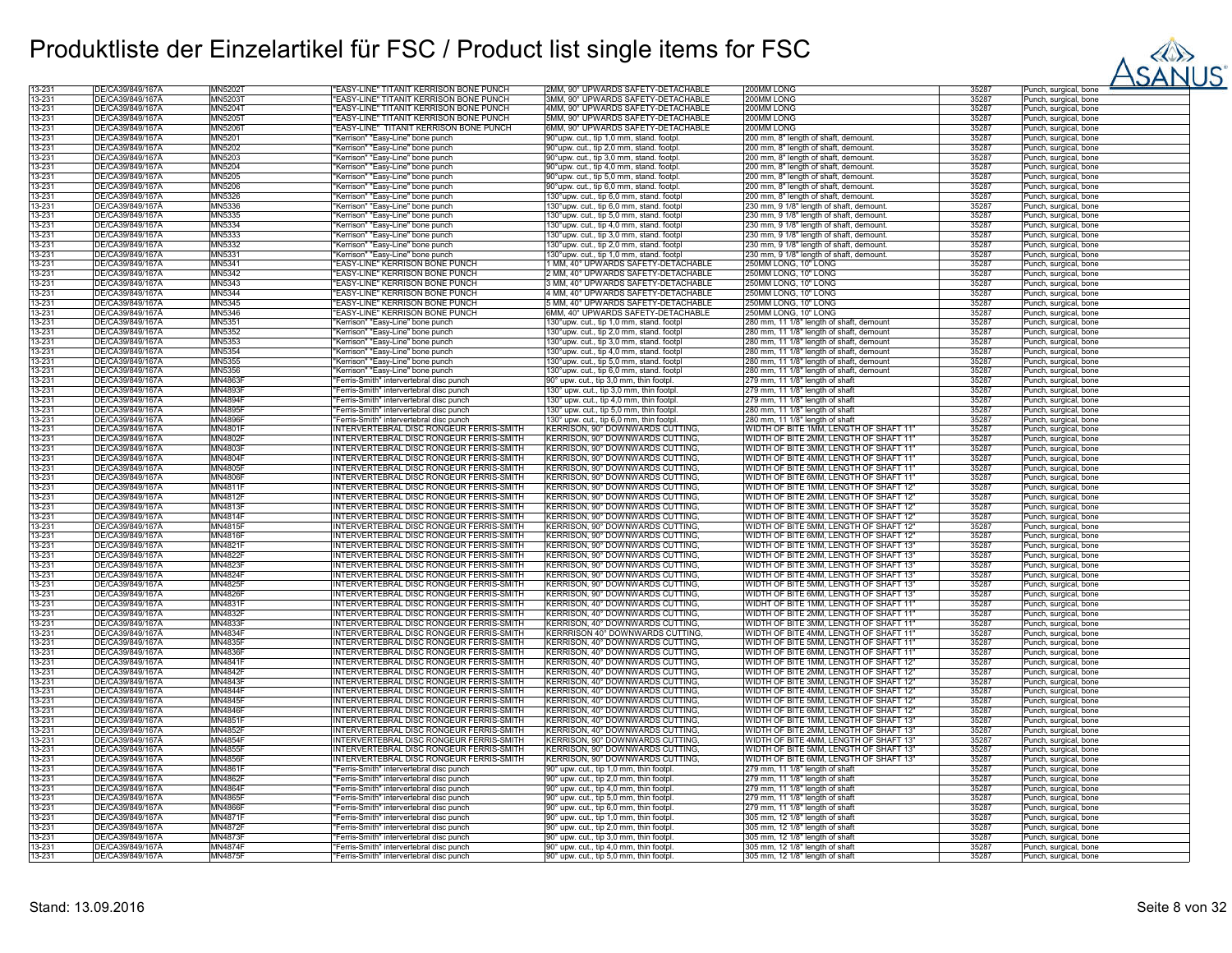

| 13-231           | DE/CA39/849/167A                     | <b>MN4876F</b>            | Ferris-Smith" intervertebral disc punch                                                  | 90° upw. cut., tip 6,0 mm, thin footpl                                       | 305 mm, 12 1/8" length of shaft          | 35287          | Punch, surgical, bone             |
|------------------|--------------------------------------|---------------------------|------------------------------------------------------------------------------------------|------------------------------------------------------------------------------|------------------------------------------|----------------|-----------------------------------|
| 13-231           | DE/CA39/849/167A                     | MN4881F                   | 'Ferris-Smith" intervertebral disc punch                                                 | 90° upw. cut., tip 1,0 mm, thin footpl.                                      | 330 mm, 13 1/8" length of shaft          | 35287          | Punch, surgical, bone             |
| 13-231           | DE/CA39/849/167A                     | <b>MN4882F</b>            | 'Ferris-Smith" intervertebral disc punch                                                 | 90° upw. cut., tip 2,0 mm, thin footpl.                                      | 330 mm, 13 1/8" length of shaft          | 35287          | Punch, surgical, bone             |
| 13-231           | DE/CA39/849/167Ä                     | MN4883F                   | 'Ferris-Smith" intervertebral disc punch                                                 | 90° upw. cut., tip 3,0 mm, thin footpl.                                      | 330 mm, 13 1/8" length of shaft          | 35287          | Punch, surgical, bone             |
| 13-231           | DE/CA39/849/167Ä                     | <b>MN4884F</b>            | "Ferris-Smith" intervertebral disc punch                                                 | 90° upw. cut., tip 4,0 mm, thin footpl.                                      | 330 mm, 13 1/8" length of shaft          | 35287          | Punch, surgical, bone             |
| 13-231           | DE/CA39/849/167A                     | MN4885F                   | 'Ferris-Smith" intervertebral disc punch                                                 | 90° upw. cut., tip 5,0 mm, thin footpl.                                      | 330 mm, 13 1/8" length of shaft          | 35287          | Punch, surgical, bone             |
| 13-231           | DE/CA39/849/167A                     | <b>MN4886F</b>            | 'Ferris-Smith" intervertebral disc punch                                                 | 90° upw. cut., tip 6,0 mm, thin footpl.                                      | 330 mm, 13 1/8" length of shaft          | 35287          | Punch, surgical, bone             |
| 13-231           | DE/CA39/849/167A                     | MN4891F                   | Ferris-Smith" intervertebral disc punch                                                  | 130° upw. cut., tip 1,0 mm, thin footpl                                      | 279 mm. 11 1/8" length of shaft          | 35287          | Punch, surgical, bone             |
| 13-231           | DE/CA39/849/167Å                     | <b>MN4892F</b>            | Ferris-Smith" intervertebral disc punch                                                  | 130° upw. cut., tip 2,0 mm, thin footpl                                      | 279 mm, 11 1/8" length of shaft          | 35287          | Punch, surgical, bone             |
|                  | DE/CA39/849/167Ä                     | MN4901F                   |                                                                                          |                                                                              | 305 mm, 12 1/8" length of shaft          | 35287          |                                   |
| 13-231<br>13-231 | DE/CA39/849/167A                     | MN4902F                   | 'Ferris-Smith" intervertebral disc punch<br>Ferris-Smith" intervertebral disc punch      | 130° upw. cut., tip 1,0 mm, thin footpl                                      | 305 mm, 12 1/8" length of shaft          | 35287          | Punch, surgical, bone             |
|                  |                                      |                           |                                                                                          | 130° upw. cut., tip 2,0 mm, thin footpl.                                     |                                          |                | Punch, surgical, bone             |
| 13-231           | DE/CA39/849/167A                     | MN4903F                   | Ferris-Smith" intervertebral disc punch                                                  | 130° upw. cut., tip 3,0 mm, thin footpl                                      | 305 mm, 12 1/8" length of shaft          | 35287          | Punch, surgical, bone             |
| 13-231           | DE/CA39/849/167A                     | MN4904F                   | "Ferris-Smith" intervertebral disc punch                                                 | 130° upw. cut., tip 4,0 mm, thin footpl.                                     | 305 mm, 12 1/8" length of shaft          | 35287          | Punch, surgical, bone             |
| 13-231           | DE/CA39/849/167A                     | MN4905F                   | 'Ferris-Smith" intervertebral disc punch                                                 | 130° upw. cut., tip 5,0 mm, thin footpl.                                     | 305 mm, 12 1/8" length of shaft          | 35287          | Punch, surgical, bone             |
| 13-231           | DE/CA39/849/167A                     | MN4906F                   | Ferris-Smith" intervertebral disc punch                                                  | 130° upw. cut., tip 6,0 mm, thin footpl.                                     | 305 mm, 12 1/8" length of shaft          | 35287          | Punch, surgical, bone             |
| 13-231           | DE/CA39/849/167A                     | MN4911F                   | Ferris-Smith" intervertebral disc punch                                                  | 130° upw. cut., tip 1,0 mm, thin footpl.                                     | 330 mm. 13 1/8" length of shaft          | 35287          | Punch, surgical, bone             |
| 13-231           | DE/CA39/849/167Å                     | MN4912F                   | Ferris-Smith" intervertebral disc punch                                                  | 130° upw. cut., tip 2,0 mm, thin footpl.                                     | 330 mm, 13 1/8" length of shaft          | 35287          | Punch, surgical, bone             |
| 13-231           | DE/CA39/849/167A                     | MN4913F                   | "Ferris-Smith" intervertebral disc punch                                                 | 130° upw. cut., tip 3,0 mm, thin footpl.                                     | 330 mm, 13 1/8" length of shaft          | 35287          | Punch, surgical, bone             |
| 13-231           | DE/CA39/849/167A                     | <b>MN4914F</b>            | "Ferris-Smith" intervertebral disc punch                                                 | 130° upw. cut., tip 4,0 mm, thin footpl.                                     | 330 mm, 13 1/8" length of shaft          | 35287          | Punch, surgical, bone             |
| 13-231           | DE/CA39/849/167A                     | MN4915F                   | 'Ferris-Smith" intervertebral disc punch                                                 | 130° upw. cut., tip 5,0 mm, thin footpl.                                     | 330 mm, 13 1/8" length of shaft          | 35287          | Punch, surgical, bone             |
| 13-231           | DE/CA39/849/167A                     | <b>MN4916F</b>            | "Ferris-Smith" intervertebral disc punch                                                 | 130° upw. cut., tip 6,0 mm, thin footpl.                                     | 330 mm, 13 1/8" length of shaft          | 35287          | Punch, surgical, bone             |
| 13-231           | DE/CA39/849/167Ä                     | MN5204F                   | "Kerrison" "Easy-Line" bone punch                                                        | 90° upw. cut., tip 4,0 mm, thin footpl.                                      | 200 mm, 8" length of shaft, demount.     | 35287          | Punch, surgical, bone             |
| 13-231           | DE/CA39/849/167A                     | MN5020F                   | <b>EASY-LINE" TITANIT KERRISON BONE PUNCH</b>                                            | 2MM, 40° DOWNWARDS SAFETY-DETACHABLE                                         | 180MM, 7" LONG, FLAT TIP                 | 35287          | Punch, surgical, bone             |
| 13-231           | DE/CA39/849/167A                     | MN5304F1                  | EASY-LINE" TITANIT KERRISON BONE PUNCH                                                   | 4MM, 40° UPWARDS SAFETY-DETACHABLE                                           | 180MM, 7" LONG, FLAT TIP                 | 35287          | Punch, surgical, bone             |
| 13-231           | DE/CA39/849/167Å                     | MN5303F                   | <b>EASY-LINE" TITANIT KERRISON BONE PUNCH</b>                                            | 3MM, 40° UPWARDS SAFETY-DETACHABLE                                           | 180MM, 7" LONG, FLAT TIF                 | 35287          | <sup>2</sup> unch, surgical, bone |
|                  | DE/CA39/849/167Å                     |                           |                                                                                          |                                                                              |                                          |                |                                   |
| 13-231           |                                      | MN5302F1<br>MN5303F       | EASY-LINE" TITANIT KERRISON BONE PUNCH                                                   | 2MM, 40° UPWARDS SAFETY-DETACHABLE                                           | 180MM LONG, 7" LONG, FLAT TIP            | 35287          | Punch, surgical, bone             |
| 13-231           | DE/CA39/849/167A                     |                           | "Kerrison" "Easy-Line" bone punch                                                        | 130°upw. cut., tip 3,0 mm, thin footpl                                       | 180 mm, 7 1/8" length of shaft, demount  | 35287          | Punch, surgical, bone             |
| 13-231           | DE/CA39/849/167A                     | <b>MN5302F</b>            | "Kerrison" "Easy-Line" bone punch                                                        | 130°upw. cut., tip 2,0 mm, thin footpl                                       | 180 mm, 7 1/8" length of shaft, demount  | 35287          | Punch, surgical, bone             |
| 13-231           | DE/CA39/849/167A                     | MN5304F                   | "Kerrison" "Easy-Line" bone punch                                                        | 130°upw. cut., tip 4,0 mm, thin footpl                                       | 180 mm, 7 1/8" length of shaft, demount  | 35287          | Punch, surgical, bone             |
| 13-231           | DE/CA39/849/167A                     | <b>MN5019F</b>            | "Kerrison" "Easy-Line" bone punch                                                        | 130° downw. cut., tip 1,0 mm, thin footpl                                    | 180 mm, 7 1/8" length of shaft, demount  | 35287          | Punch, surgical, bone             |
| 13-231           | DE/CA39/849/167A                     | <b>MN5020F</b>            | 'Kerrison" "Easy-Line" bone punch                                                        | 130°downw. cut., tip 2,0 mm, thin footpl                                     | 180 mm, 7 1/8" length of shaft, demount. | 35287          | Punch, surgical, bone             |
| 13-231           | DE/CA39/849/167Ä                     | MN5019F1                  | "EASY-LINE" TITANIT KERRISON BONE PUNCH                                                  | 1MM, 40° DOWNWARDS SAFETY-DETACHABLE                                         | 180MM LONG; FLAT TIP                     | 35287          | Punch, surgical, bone             |
| 13-231           | DE/CA39/849/167Ä                     | MN5261                    | <b>EASY-LINE" KERRISON BONE PUNCH</b>                                                    | MM, 40° DOWNWARDS SAFETY-DETACHABLE                                          | 200MM 8" LONG                            | 35287          | Punch, surgical, bone             |
| 13-231           | DE/CA39/849/167A                     | MN52611                   | "EASY-LINE" TITANIT KERRISON BONE PUNCH                                                  | 1MM, 40° DOWNWARDS SAFETY-DETACHABLE                                         | 200MM LONG                               | 35287          | Punch, surgical, bone             |
| 13-231           | DE/CA39/849/167A                     | <b>MN5261F</b>            | "Kerrison" "Easy-Line" bone punch                                                        | 130° downw. cut., tip 1,0mm, thin footpl.                                    | 200 mm, 8" length of shaft, demount.     | 35287          | Punch, surgical, bone             |
| 13-231           | DE/CA39/849/167A                     | MN5261F                   | 'EASY-LINE" TITANIT KERRISON BONE PUNCH                                                  | 1MM, 40° DOWNWARDS SAFETY-DETACHABLE                                         | 200MM LONG; FLAT TIP                     | 35287          | Punch, surgical, bone             |
| 13-231           | DE/CA39/849/167A                     | MN5221F1                  | 'EASY-LINE" TITANIT KERRISON BONE PUNCH                                                  | 1MM, 40° DOWNWARDS SAFETY-DETACHABLE                                         | 230MM LONG; FLAT TIP                     | 35287          | Punch, surgical, bone             |
| 13-231           | DE/CA39/849/167Ä                     | MN5221T                   | 'EASY-LINE" TITANIT KERRISON BONE PUNCH                                                  | 1MM, 40° DOWNWARDS SAFETY-DETACHABLE                                         | 230MM LONG                               | 35287          | Punch, surgical, bone             |
| 13-231           | DE/CA39/849/167A                     | <b>MN5221F</b>            | <b>EASY-LINE" KERRISON BONE PUNCH</b>                                                    | MM, 40° DOWNWARDS SAFETY-DETACHABLE                                          | 230MM LONG; FLAT TIP                     | 35287          | Punch, surgical, bone             |
| 13-231           | DE/CA39/849/167A                     | MN5221                    | <b>EASY-LINE" KERRISON BONE PUNCH</b>                                                    | 1MM, 40° DOWNWARDS SAFETY-DETACHABLE                                         | 230MM 9" LONG                            | 35287          | Punch, surgical, bone             |
|                  |                                      |                           |                                                                                          |                                                                              | 180MM LONG                               |                |                                   |
| 13-231           | DE/CA39/849/167Ä                     | MN50241                   | 'EASY-LINE" TITANIT KERRISON BONE PUNCH                                                  | 6MM, 40° DOWNWARDS SAFETY-DETACHABLE                                         |                                          | 35287          | Punch, surgical, bone             |
| 13-231           | DE/CA39/849/167Å                     | MN5021F                   | 'Kerrison" "Easy-Line" bone punch                                                        | 130°downw. cut., tip 3,0 mm, thin footpl                                     | 180 mm, 7 1/8" length of shaft, demount. | 35287          | Punch, surgical, bone             |
| 13-231           | DE/CA39/849/167A                     | <b>MN5022F</b>            | "Kerrison" "Easy-Line" bone punch                                                        | 130° downw. cut., tip 4,0 mm, thin footpl                                    | 180 mm, 7 1/8" length of shaft, demount. | 35287          | Punch, surgical, bone             |
| 13-231           | DE/CA39/849/167A                     | MN5023F                   | "Kerrison" "Easy-Line" bone punch                                                        | 130° downw, cut., tip 5.0 mm, thin footpl                                    | 180 mm. 7 1/8" length of shaft, demount  | 35287          | Punch, surgical, bone             |
| 13-231           | DE/CA39/849/167Å                     | <b>MN5024F</b>            | 'Kerrison" "Easy-Line" bone punch                                                        | 130°downw. cut., tip 6,0 mm, thin footpl                                     | 180 mm, 7 1/8" length of shaft, demount  | 35287          | Punch, surgical, bone             |
| 13-231           | DE/CA39/849/167Ä                     | MN5021F                   | "EASY-LINE" TITANIT KERRISON BONE PUNCH                                                  | 3MM, 40° DOWNWARDS SAFETY-DETACHABLE                                         | 180MM, 7" LONG, FLAT TIP                 | 35287          | Punch, surgical, bone             |
| 13-231           | DE/CA39/849/167A                     | MN5022FT                  | 'EASY-LINE" TITANIT KERRISON BONE PUNCH                                                  | 4MM, 40° DOWNWARDS SAFETY-DETACHABLE                                         | 180MM, 7" LONG, FLAT TIP                 | 35287          | Punch, surgical, bone             |
| 13-231           | DE/CA39/849/167A                     | MN5023F1                  | <b>EASY-LINE" TITANIT KERRISON BONE PUNCH</b>                                            | 5MM, 40° DOWNWARDS SAFETY-DETACHABLE                                         | 180MM, 7" LONG, FLAT TIF                 | 35287          | Punch, surgical, bone             |
| 13-231           | DE/CA39/849/167Ä                     | MN5024F                   | 'EASY-LINE" TITANIT KERRISON BONE PUNCH                                                  | 6MM, 40° DOWNWARDS SAFETY-DETACHABLE                                         | 180MM, 7" LONG, FLAT TIF                 | 35287          | Punch, surgical, bone             |
| 13-231           | DE/CA39/849/167A                     | <b>MN5266F</b>            | 'EASY-LINE" TITANIT KERRISON BONE PUNCH                                                  | 6MM, 40° DOWNWARDS SAFETY-DETACHABLE                                         | 200MM, 7" LONG, FLAT TIF                 | 35287          | Punch, surgical, bone             |
| 13-231           | DE/CA39/849/167A                     | MN5265F1                  | 'EASY-LINE" TITANIT KERRISON BONE PUNCH                                                  | 5MM, 40° DOWNWARDS SAFETY-DETACHABLE                                         | 200MM, 7" LONG, FLAT TIF                 | 35287          | Punch, surgical, bone             |
| 13-231           | DE/CA39/849/167A                     | MN5264FT                  | 'EASY-LINE" TITANIT KERRISON BONE PUNCH                                                  | 4MM, 40° DOWNWARDS SAFETY-DETACHABLE                                         | 200MM, 7" LONG, FLAT TIF                 | 35287          | Punch, surgical, bone             |
| 13-231           | DE/CA39/849/167Å                     | MN5263F1                  | <b>EASY-LINE" TITANIT KERRISON BONE PUNCH</b>                                            | 3MM, 40° DOWNWARDS SAFETY-DETACHABLE                                         | 200MM, 7" LONG, FLAT TIP                 | 35287          | Punch, surgical, bone             |
| 13-231           | DE/CA39/849/167Ä                     | MN5262F1                  | "EASY-LINE" TITANIT KERRISON BONE PUNCH                                                  | 2MM, 40° DOWNWARDS SAFETY-DETACHABLE                                         | 200MM, 7" LONG, FLAT TIP                 | 35287          | Punch, surgical, bone             |
| 13-231           | DE/CA39/849/167A                     | <b>MN5262F</b>            | "Kerrison" "Easy-Line" bone punch                                                        | 130° downw. cut., tip 2,0mm, thin footpl.                                    | 200 mm, 8" length of shaft, demount.     | 35287          |                                   |
| 13-231           | DE/CA39/849/167A                     | <b>MN5264F</b>            |                                                                                          | 30° downw. cut., tip 4,0mm, thin footpl                                      |                                          | 35287          | Punch, surgical, bone             |
|                  | DE/CA39/849/167Ä                     | <b>MN5266F</b>            | 'Kerrison" "Easy-Line" bone punch                                                        |                                                                              | 200 mm, 8" length of shaft, demount      | 35287          | Punch, surgical, bone             |
| 13-231           |                                      |                           | 'Kerrison" "Easy-Line" bone punch                                                        | 130°downw. cut., tip 6,0mm, thin footpl.                                     | 200 mm, 8" length of shaft, demount.     |                | Punch, surgical, bone             |
| 13-231           | DE/CA39/849/167A                     | MN5262T                   | "EASY-LINE" TITANIT KERRISON BONE PUNCH                                                  | 2MM, 40° DOWNWARDS SAFETY-DETACHABLE                                         | 200MM LONG                               | 35287          | Punch, surgical, bone             |
| 13-231           | DE/CA39/849/167A                     | MN52631                   | 'EASY-LINE" TITANIT KERRISON BONE PUNCH                                                  | 3MM, 40° DOWNWARDS SAFETY-DETACHABLE                                         | 200MM LONG                               | 35287          | Punch, surgical, bone             |
| 13-231           | DE/CA39/849/167Ä                     | MN52641                   | 'EASY-LINE" TITANIT KERRISON BONE PUNCH                                                  | 4MM, 40° DOWNWARDS SAFETY-DETACHABLE                                         | 200MM LONG                               | 35287          | Punch, surgical, bone             |
| 13-231           | DE/CA39/849/167Å                     | MN5265                    | <b>EASY-LINE" TITANIT KERRISON BONE PUNCH</b>                                            | 5MM, 40° DOWNWARDS SAFETY-DETACHABLE                                         | 200MM LONG                               | 35287          | Punch, surgical, bone             |
| 13-231           | DE/CA39/849/167A                     | MN52661                   | EASY-LINE" TITANIT KERRISON BONE PUNCH                                                   | 6MM, 40° DOWNWARDS SAFETY-DETACHABLE                                         | 200MM LONG                               | 35287          | Punch, surgical, bone             |
| 13-231           | DE/CA39/849/167A                     | MN5262                    | 'EASY-LINE" KERRISON BONE PUNCH                                                          | 2MM, 40° DOWNWARDS SAFETY-DETACHABLE                                         | 200MM 8" LONG                            | 35287          | Punch, surgical, bone             |
| 13-231           | DE/CA39/849/167A                     | MN5263                    | <b>EASY-LINE" KERRISON BONE PUNCH</b>                                                    | 3MM, 40° DOWNWARDS SAFETY-DETACHABLE                                         | 200MM 8" LONG                            | 35287          | Punch, surgical, bone             |
| 13-231           | DE/CA39/849/167A                     | MN5265                    | 'EASY-LINE" KERRISON BONE PUNCH                                                          | 5MM, 40° DOWNWARDS SAFETY-DETACHABLE                                         | 200MM 8" LONG                            | 35287          | Punch, surgical, bone             |
| 13-231           | DE/CA39/849/167A                     | MN5266                    | "Kerrison" "Easy-Line" bone punch                                                        | 130° downw. cut., tip 6,0 mm, st. footpl.                                    | 200 mm, 8" length of shaft, demount.     | 35287          | Punch, surgical, bone             |
| 13-231           | DE/CA39/849/167A                     | MN5222                    | 'EASY-LINE" KERRISON BONE PUNCH                                                          | 2MM, 40° DOWNWARDS SAFETY-DETACHABLE                                         | 230MM 9" LONG                            | 35287          | Punch, surgical, bone             |
| 13-231           | DE/CA39/849/167A                     | MN5223                    | "EASY-LINE" KERRISON BONE PUNCH                                                          | 3MM, 40° DOWNWARDS SAFETY-DETACHABLE                                         | 230MM 9" LONG                            | 35287          | Punch, surgical, bone             |
| 13-231           | DE/CA39/849/167Ä                     | MN5224                    | 'EASY-LINE" KERRISON BONE PUNCH                                                          | 1MM, 40° DOWNWARDS SAFETY-DETACHABLE                                         | 230MM 9" LONG                            | 35287          | Punch, surgical, bone             |
| 13-231           | DE/CA39/849/167A                     | MN5225                    | EASY-LINE" KERRISON BONE PUNCH                                                           | MM, 40° DOWNWARDS SAFETY-DETACHABLE                                          | 230MM 9" LONG                            | 35287          | Punch, surgical, bone             |
| 13-231           | DE/CA39/849/167A                     | MN5226                    | 'EASY-LINE" KERRISON BONE PUNCH                                                          | 6MM, 40° DOWNWARDS SAFETY-DETACHABLE                                         | 230MM 9" LONG                            | 35287          | Punch, surgical, bone             |
| 13-231           | DE/CA39/849/167Ä                     | <b>MN5222T</b>            | <b>EASY-LINE" TITANIT KERRISON BONE PUNCH</b>                                            | 2MM, 40° DOWNWARDS SAFETY-DETACHABLE                                         | 230MM LONG                               | 35287          | Punch, surgical, bone             |
| 13-231           | DE/CA39/849/167Å                     | MN52231                   | EASY-LINE" TITANIT KERRISON BONE PUNCH                                                   | 3MM, 40° DOWNWARDS SAFETY-DETACHABLE                                         | 230MM LONG                               | 35287          |                                   |
|                  |                                      |                           |                                                                                          |                                                                              |                                          |                | Punch, surgical, bone             |
| 13-231<br>13-231 | DE/CA39/849/167A<br>DE/CA39/849/167A | <b>MN5224T</b><br>MN52251 | "EASY-LINE" TITANIT KERRISON BONE PUNCH<br><b>EASY-LINE" TITANIT KERRISON BONE PUNCH</b> | 4MM, 40° DOWNWARDS SAFETY-DETACHABLE<br>5MM, 40° DOWNWARDS SAFETY-DETACHABLE | 230MM LONG<br>230MM LONG                 | 35287<br>35287 | Punch, surgical, bone             |
|                  |                                      |                           |                                                                                          |                                                                              |                                          |                | Punch, surgical, bone             |
| 13-231           | DE/CA39/849/167Å                     | MN52261                   | <b>EASY-LINE" TITANIT KERRISON BONE PUNCH</b>                                            | 6MM, 40° DOWNWARDS SAFETY-DETACHABLE                                         | 230MM LONG                               | 35287          | Punch, surgical, bone             |
| 13-231           | DE/CA39/849/167Ä                     | <b>MN5222F</b>            | 'EASY-LINE" KERRISON BONE PUNCH                                                          | 2MM, 40° DOWNWARDS SAFETY-DETACHABLE                                         | 230MM LONG; FLAT TIP                     | 35287          | Punch, surgical, bone             |
| 13-231           | DE/CA39/849/167A                     | <b>MN5223F</b>            | EASY-LINE" KERRISON BONE PUNCH                                                           | 3MM, 40° DOWNWARDS SAFETY-DETACHABLE                                         | 230MM LONG; FLAT TIP                     | 35287          | Punch, surgical, bone             |
| 13-231           | DE/CA39/849/167A                     | <b>MN5224F</b>            | <b>'EASY-LINE" KERRISON BONE PUNCH</b>                                                   | 4MM, 40° DOWNWARDS SAFETY-DETACHABLE                                         | 230MM LONG; FLAT TIP                     | 35287          | Punch, surgical, bone             |
| 13-231           | DE/CA39/849/167Ä                     | <b>MN5225F</b>            | 'EASY-LINE" KERRISON BONE PUNCH                                                          | 5MM, 40° DOWNWARDS SAFETY-DETACHABLE                                         | 230MM LONG: FLAT TIP                     | 35287          | Punch, surgical, bone             |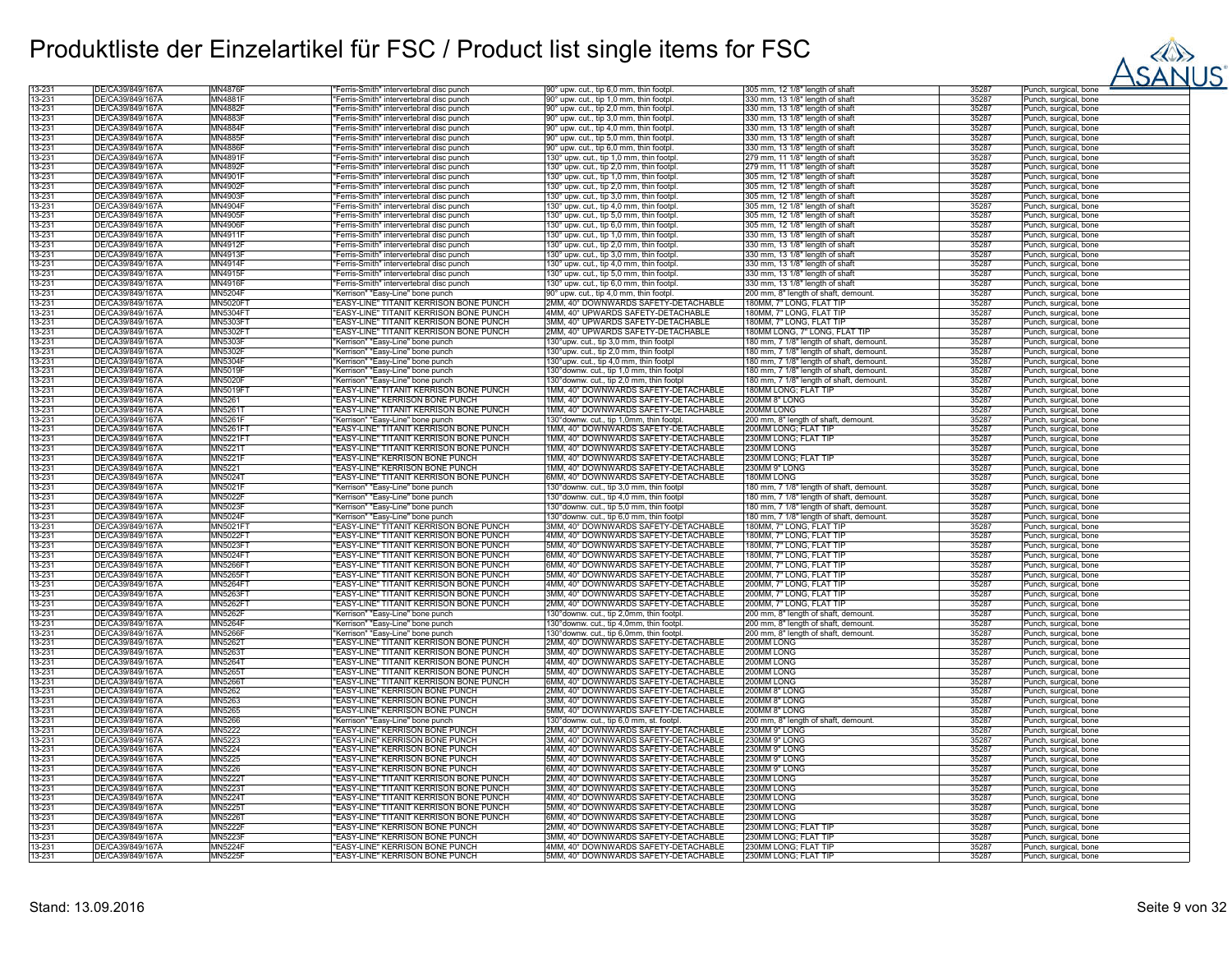

| 13-231 | DE/CA39/849/167Ă | <b>MN5226R</b>  | <b>EASY-LINE" KERRISON BONE PUNCH</b>         | 6MM, 40° DOWNWARDS SAFETY-DETACHABLE      | 230MM LONG; FLAT TIF                     | 35287 | Punch, surgical, bone             |
|--------|------------------|-----------------|-----------------------------------------------|-------------------------------------------|------------------------------------------|-------|-----------------------------------|
|        |                  |                 |                                               |                                           |                                          |       |                                   |
| 13-231 | DE/CA39/849/167Ä | <b>MN5222FT</b> | "EASY-LINE" TITANIT KERRISON BONE PUNCH       | 2MM, 40° DOWNWARDS SAFETY-DETACHABLE      | 230MM LONG; FLAT TIP                     | 35287 | Punch, surgical, bone             |
| 13-231 | DE/CA39/849/167A | MN5223F1        | "EASY-LINE" TITANIT KERRISON BONE PUNCH       | 3MM, 40° DOWNWARDS SAFETY-DETACHABLE      | 230MM LONG; FLAT TIP                     | 35287 | Punch, surgical, bone             |
| 13-231 | DE/CA39/849/167Ă | <b>MN5224FT</b> | "EASY-LINE" TITANIT KERRISON BONE PUNCH       | 4MM, 40° DOWNWARDS SAFETY-DETACHABLE      | 230MM LONG; FLAT TIP                     | 35287 | Punch, surgical, bone             |
| 13-231 | DE/CA39/849/167Ä | <b>MN5225FT</b> | EASY-LINE" TITANIT KERRISON BONE PUNCH        | 5MM, 40° DOWNWARDS SAFETY-DETACHABLE      | 230MM LONG; FLAT TIP                     | 35287 | Punch, surgical, bone             |
| 13-231 | DE/CA39/849/167A | <b>MN5226F1</b> | EASY-LINE" TITANIT KERRISON BONE PUNCH        | 3MM, 40° DOWNWARDS SAFETY-DETACHABLE      | 230MM LONG; FLAT TIP                     | 35287 | Punch, surgical, bone             |
|        |                  |                 |                                               |                                           |                                          |       |                                   |
| 13-231 | DE/CA39/849/167Ă | MN5091          | "Kerrison" "Easy-Line" bone punch             | 90° upw. cut., tip 1,0 mm, stand. footpl  | 180 mm, 7 1/8" length of shaft, demount. | 35287 | Punch, surgical, bone             |
| 13-231 | DE/CA39/849/167A | MN5091T         | "EASY-LINE" TITANIT KERRISON BONE PUNCH       | 1MM, 90° UPWARDS SAFETY-DETACHABLE        | 180MM LONG                               | 35287 | Punch, surgical, bone             |
| 13-231 | DE/CA39/849/167Ă | MN5091F         | EASY-LINE" TITANIT KERRISON BONE PUNCH        | 1MM, 90° UPWARDS SAFETY-DETACHABLE        | 180MM LONG, FLAT TIF                     | 35287 | Punch, surgical, bone             |
| 13-231 | DE/CA39/849/167A | MN5091F         | "Kerrison" "Easy-Line" bone punch             | 90° upw. cut., tip 1,0 mm, thin footpl    | 180 mm, 7 1/8" length of shaft, demount. | 35287 | Punch, surgical, bone             |
| 13-231 | DE/CA39/849/167Ă | MN5141          | "Kerrison" "Easy-Line" bone punch             | 90°upw, cut., tip 1.0 mm, stand, footpl   | 230 mm, 9 1/8" length of shaft, demount. | 35287 | Punch, surgical, bone             |
|        |                  |                 |                                               |                                           |                                          |       |                                   |
| 13-231 | DE/CA39/849/167A | MN5141          | "EASY-LINE" TITANIT KERRISON BONE PUNCH       | 1MM, 90° UPWARDS SAFETY-DETACHABLE        | 230MM LONG                               | 35287 | Punch, surgical, bone             |
| 13-231 | DE/CA39/849/167Ä | MN5201F         | "Kerrison" "Easy-Line" bone punch             | 90° upw. cut., tip 1,0 mm, thin footpl.   | 200 mm, 8" length of shaft, demount.     | 35287 | Punch, surgical, bone             |
| 13-231 | DE/CA39/849/167Å | MN5141          | 'Kerrison" "Easy-Line" bone punch             | 90° upw. cut., tip 1,0 mm, thin footpl.   | 230 mm, 9 1/8" length of shaft, demount. | 35287 | Punch, surgical, bone             |
| 13-231 | DE/CA39/849/167A | MN5201FT        | <b>EASY-LINE" TITANIT KERRISON BONE PUNCH</b> | 1MM, 90° UPWARDS SAFETY-DETACHABLE        | 200MM LONG, FLAT TIP                     | 35287 | Punch, surgical, bone             |
| 13-231 | DE/CA39/849/167A | <b>MN5141FT</b> | EASY-LINE" TITANIT KERRISON BONE PUNCH        | 1MM, 90° UPWARDS SAFETY-DETACHABLE        | 230MM LONG, FLAT TIP                     | 35287 | Punch, surgical, bone             |
|        |                  |                 |                                               |                                           |                                          | 35287 |                                   |
| 13-231 | DE/CA39/849/167Å | MN5092          | 'Kerrison" "Easy-Line" bone punch             | 90° upw. cut., tip 2,0 mm, stand. footpl  | 180 mm, 7 1/8" length of shaft, demount. |       | Punch, surgical, bone             |
| 13-231 | DE/CA39/849/167A | MN5093          | "Kerrison" "Easy-Line" bone punch             | 90° upw. cut., tip 3,0 mm, stand. footpl  | 180 mm, 7 1/8" length of shaft, demount. | 35287 | Punch, surgical, bone             |
| 13-231 | DE/CA39/849/167A | MN5094          | "Kerrison" "Easy-Line" bone punch             | 90° upw. cut., tip 4,0 mm, stand. footpl  | 180 mm, 7 1/8" length of shaft, demount  | 35287 | Punch, surgical, bone             |
| 13-231 | DE/CA39/849/167A | MN5095          | "Kerrison" "Easy-Line" bone punch             | 90° upw. cut., tip 5,0 mm, stand. footpl  | 180 mm, 7 1/8" length of shaft, demount  | 35287 | Punch, surgical, bone             |
| 13-231 | DE/CA39/849/167Ă | MN5096          | "Kerrison" "Easy-Line" bone punch             | 90° upw. cut., tip 6,0 mm, stand. footpl  | 180 mm, 7 1/8" length of shaft, demount  | 35287 | Punch, surgical, bone             |
|        |                  |                 |                                               |                                           |                                          |       |                                   |
| 13-231 | DE/CA39/849/167Ä | MN5142          | "Kerrison" "Easy-Line" bone punch             | 90°upw. cut., tip 2,0 mm, stand. footpl   | 230 mm, 9 1/8" length of shaft, demount. | 35287 | Punch, surgical, bone             |
| 13-231 | DE/CA39/849/167Å | MN5143          | 'Kerrison" "Easy-Line" bone punch             | 90°upw. cut., tip 3,0 mm, stand. footpl   | 230 mm, 9 1/8" length of shaft, demount. | 35287 | Punch, surgical, bone             |
| 13-231 | DE/CA39/849/167Ä | MN5144          | 'Kerrison" "Easy-Line" bone punch             | 90°upw. cut., tip 4,0 mm, stand. footpl   | 230 mm, 9 1/8" length of shaft, demount. | 35287 | Punch, surgical, bone             |
| 13-231 | DE/CA39/849/167Ä | MN5145          | 'Kerrison" "Easy-Line" bone punch             | 90°upw. cut., tip 5,0 mm, stand. footpl   | 230 mm, 9 1/8" length of shaft, demount. | 35287 | Punch, surgical, bone             |
| 13-231 | DE/CA39/849/167A | MN50921         | <b>EASY-LINE" TITANIT KERRISON BONE PUNCH</b> | 2MM, 90° UPWARDS SAFETY-DETACHABLE        | 180MM LONG                               | 35287 | Punch, surgical, bone             |
| 13-231 | DE/CA39/849/167A | MN5093T         | "EASY-LINE" TITANIT KERRISON BONE PUNCH       | 3MM, 90° UPWARDS SAFETY-DETACHABLE        | 180MM LONG                               | 35287 |                                   |
|        |                  |                 |                                               |                                           |                                          |       | Punch, surgical, bone             |
| 13-231 | DE/CA39/849/167A | MN5094          | <b>FASY-LINE" TITANIT KERRISON BONE PUNCH</b> | 4MM, 90° UPWARDS SAFETY-DETACHABLE        | <b>180MM LONG</b>                        | 35287 | Punch, surgical, bone             |
| 13-231 | DE/CA39/849/167Ă | MN5095T         | 'EASY-LINE" TITANIT KERRISON BONE PUNCH       | 5MM, 90° UPWARDS SAFETY-DETACHABLE        | 180MM LONG                               | 35287 | Punch, surgical, bone             |
| 13-231 | DE/CA39/849/167Ä | MN5096T         | "EASY-LINE" TITANIT KERRISON BONE PUNCH       | 6MM, 90° UPWARDS SAFETY-DETACHABLE        | 180MM LONG                               | 35287 | Punch, surgical, bone             |
| 13-231 | DE/CA39/849/167Å | <b>MN5142T</b>  | "EASY-LINE" TITANIT KERRISON BONE PUNCH       | 2MM, 90° UPWARDS SAFETY-DETACHABLE        | 230MM LONG                               | 35287 | Punch, surgical, bone             |
| 13-231 | DE/CA39/849/167Å | <b>MN5143T</b>  | "EASY-LINE" TITANIT KERRISON BONE PUNCH       | 3MM, 90° UPWARDS SAFETY-DETACHABLE        | 230MM LONG                               | 35287 | Punch, surgical, bone             |
|        |                  |                 |                                               |                                           |                                          |       |                                   |
| 13-231 | DE/CA39/849/167Ä | MN51441         | 'EASY-LINE" TITANIT KERRISON BONE PUNCH       | 4MM, 90° UPWARDS SAFETY-DETACHABLE        | 230MM LONG                               | 35287 | Punch, surgical, bone             |
| 13-231 | DE/CA39/849/167A | MN5145T         | "EASY-LINE" TITANIT KERRISON BONE PUNCH       | 5MM, 90° UPWARDS SAFETY-DETACHABLE        | 230MM LONG                               | 35287 | Punch, surgical, bone             |
| 13-231 | DE/CA39/849/167Ä | MN5146T         | "EASY-LINE" TITANIT KERRISON BONE PUNCH       | 6MM, 90° UPWARDS SAFETY-DETACHABLE        | 230MM LONG                               | 35287 | Punch, surgical, bone             |
| 13-231 | DE/CA39/849/167A | <b>MN5092F</b>  | 'Kerrison" "Easy-Line" bone punch             | 90° upw. cut., tip 2,0 mm, thin footpl    | 180 mm, 7 1/8" length of shaft, demount  | 35287 | Punch, surgical, bone             |
| 13-231 | DE/CA39/849/167A | <b>MN5093F</b>  | "Kerrison" "Easy-Line" bone punch             | 90° upw. cut., tip 3,0 mm, thin footpl    | 180 mm, 7 1/8" length of shaft, demount. | 35287 | Punch, surgical, bone             |
|        |                  |                 |                                               |                                           |                                          |       |                                   |
| 13-231 | DE/CA39/849/167Ä | <b>MN5094F</b>  | "Kerrison" "Easy-Line" bone punch             | 90° upw. cut., tip 4,0 mm, thin footpl    | 180 mm, 7 1/8" length of shaft, demount. | 35287 | Punch, surgical, bone             |
| 13-231 | DE/CA39/849/167Ă | <b>MN5095F</b>  | 'Kerrison" "Easy-Line" bone punch             | 90° upw. cut., tip 5,0 mm, thin footpl    | 180 mm, 7 1/8" length of shaft, demount. | 35287 | Punch, surgical, bone             |
| 13-231 | DE/CA39/849/167A | <b>MN5096F</b>  | 'Kerrison" "Easy-Line" bone punch             | 90° upw. cut., tip 6,0 mm, thin footpl    | 180 mm, 7 1/8" length of shaft, demount. | 35287 | Punch, surgical, bone             |
| 13-231 | DE/CA39/849/167Ä | MN5202F         | "Kerrison" "Easy-Line" bone punch             | 90° upw. cut., tip 2,0 mm, thin footpl    | 200 mm, 8" length of shaft, demount.     | 35287 | Punch, surgical, bone             |
| 13-231 | DE/CA39/849/167Ä | <b>MN5203F</b>  | 'Kerrison" "Easy-Line" bone punch             | 90° upw. cut., tip 3,0 mm, thin footpl    | 200 mm, 8" length of shaft, demount.     | 35287 | Punch, surgical, bone             |
| 13-231 | DE/CA39/849/167Å | <b>MN5205F</b>  | "Kerrison" "Easy-Line" bone punch             | 90° upw. cut., tip 5,0 mm, thin footpl.   | 200 mm, 8" length of shaft, demount.     | 35287 |                                   |
|        |                  |                 |                                               |                                           |                                          |       | Punch, surgical, bone             |
| 13-231 | DE/CA39/849/167Ä | <b>MN5206F</b>  | "Kerrison" "Easy-Line" bone punch             | 90° upw. cut., tip 6,0 mm, thin footpl.   | 200 mm, 8" length of shaft, demount.     | 35287 | Punch, surgical, bone             |
| 13-231 | DE/CA39/849/167Ă | <b>MN5142F</b>  | "Kerrison" "Easy-Line" bone punch             | 90° upw. cut., tip 2,0 mm, thin footpl.   | 230 mm, 9 1/8" length of shaft, demount  | 35287 | Punch, surgical, bone             |
| 13-231 | DE/CA39/849/167A | <b>MN5143F</b>  | "Kerrison" "Easy-Line" bone punch             | 90° upw. cut., tip 3,0 mm, thin footpl.   | 230 mm, 9 1/8" length of shaft, demount. | 35287 | Punch, surgical, bone             |
| 13-231 | DE/CA39/849/167Ä | <b>MN5144F</b>  | "Kerrison" "Easy-Line" bone punch             | 90° upw. cut., tip 4,0 mm, thin footpl.   | 230 mm, 9 1/8" length of shaft, demount. | 35287 | Punch, surgical, bone             |
| 13-231 | DE/CA39/849/167A | <b>MN5145F</b>  | 'Kerrison" "Easy-Line" bone punch             | 90° upw. cut., tip 5,0 mm, thin footpl    | 230 mm, 9 1/8" length of shaft, demount  | 35287 | Punch, surgical, bone             |
|        |                  |                 |                                               |                                           |                                          | 35287 |                                   |
| 13-231 | DE/CA39/849/167Ä | MN5092F1        | "EASY-LINE" TITANIT KERRISON BONE PUNCH       | 2MM, 90° UPWARDS SAFETY-DETACHABLE        | 180MM LONG, FLAT TIP                     |       | Punch, surgical, bone             |
| 13-231 | DE/CA39/849/167Å | MN5093F1        | EASY-LINE" TITANIT KERRISON BONE PUNCH        | 3MM, 90° UPWARDS SAFETY-DETACHABLE        | 180MM LONG, FLAT TIF                     | 35287 | Punch, surgical, bone             |
| 13-231 | DE/CA39/849/167A | MN5094FT        | "EASY-LINE" TITANIT KERRISON BONE PUNCH       | 4MM, 90° UPWARDS SAFETY-DETACHABLE        | 180MM LONG, FLAT TIP                     | 35287 | Punch, surgical, bone             |
| 13-231 | DE/CA39/849/167Ä | <b>MN5095FT</b> | "EASY-LINE" TITANIT KERRISON BONE PUNCH       | 5MM, 90° UPWARDS SAFETY-DETACHABLE        | 180MM LONG, FLAT TIP                     | 35287 | Punch, surgical, bone             |
| 13-231 | DE/CA39/849/167Ä | <b>MN5096FT</b> | 'EASY-LINE" TITANIT KERRISON BONE PUNCH       | <b>SMM, 90° UPWARDS SAFETY-DETACHABLE</b> | 80MM LONG, FLAT TIP                      | 35287 | Punch, surgical, bone             |
| 13-231 | DE/CA39/849/167A | <b>MN5202FT</b> | 'EASY-LINE" TITANIT KERRISON BONE PUNCH       | 2MM, 90° UPWARDS SAFETY-DETACHABLE        | 200MM LONG, FLAT TIP                     | 35287 |                                   |
|        |                  |                 |                                               |                                           |                                          |       | Punch, surgical, bone             |
| 13-231 | DE/CA39/849/167Ä | MN5203F1        | <b>EASY-LINE" TITANIT KERRISON BONE PUNCH</b> | 3MM, 90° UPWARDS SAFETY-DETACHABLE        | 200MM LONG, FLAT TIP                     | 35287 | Punch, surgical, bone             |
| 13-231 | DE/CA39/849/167Ä | MN5204F1        | <b>EASY-LINE" TITANIT KERRISON BONE PUNCH</b> | 4MM, 90° UPWARDS SAFETY-DETACHABLE        | 200MM LONG, FLAT TIP                     | 35287 | <sup>2</sup> unch, surgical, bone |
| 13-231 | DE/CA39/849/167Ă | <b>MN5205FT</b> | "EASY-LINE" TITANIT KERRISON BONE PUNCH       | 5MM, 90° UPWARDS SAFETY-DETACHABLE        | 200MM LONG, FLAT TIP                     | 35287 | Punch, surgical, bone             |
| 13-231 | DE/CA39/849/167Ä | MN5206F1        | "EASY-LINE" TITANIT KERRISON BONE PUNCH       | 6MM, 90° UPWARDS SAFETY-DETACHABLE        | 200MM LONG, FLAT TIP                     | 35287 | Punch, surgical, bone             |
| 13-231 | DE/CA39/849/167Ă | MN5142F1        | <b>EASY-LINE" TITANIT KERRISON BONE PUNCH</b> | 2MM, 90° UPWARDS SAFETY-DETACHABLE        | 230MM LONG, FLAT TIP                     | 35287 | Punch, surgical, bone             |
| 13-231 | DE/CA39/849/167Ä | MN5143F1        | "EASY-LINE" TITANIT KERRISON BONE PUNCH       | 3MM, 90° UPWARDS SAFETY-DETACHABLE        | 230MM LONG, FLAT TIP                     | 35287 | Punch, surgical, bone             |
|        |                  |                 |                                               |                                           |                                          |       |                                   |
| 13-231 | DE/CA39/849/167Ă | MN5144F1        | 'EASY-LINE" TITANIT KERRISON BONE PUNCH       | 4MM, 90° UPWARDS SAFETY-DETACHABLE        | 230MM LONG, FLAT TIP                     | 35287 | Punch, surgical, bone             |
| 13-231 | DE/CA39/849/167A | MN5145FT        | <b>EASY-LINE" TITANIT KERRISON BONE PUNCH</b> | 5MM, 90° UPWARDS SAFETY-DETACHABLE        | 230MM LONG, FLAT TIP                     | 35287 | Punch, surgical, bone             |
| 13-231 | DE/CA39/849/167Ä | MN5146FT        | <b>EASY-LINE" TITANIT KERRISON BONE PUNCH</b> | 6MM, 90° UPWARDS SAFETY-DETACHABLE        | 230MM LONG, FLAT TIP                     | 35287 | Punch, surgical, bone             |
| 13-231 | DE/CA39/849/167A | MN5301T         | EASY-LINE" TITANIT KERRISON BONE PUNCH        | 1MM, 40° UPWARDS SAFETY-DETACHABLE        | 180MM LONG, 7" LONG                      | 35287 | Punch, surgical, bone             |
| 13-231 | DE/CA39/849/167A | <b>MN5301F</b>  | 'Kerrison" "Easy-Line" bone punch             | 130°upw. cut., tip 1,0 mm, thin footpl    | 180 mm, 7 1/8" length of shaft, demount. | 35287 | Punch, surgical, bone             |
| 13-231 | DE/CA39/849/167Ä | MN5301F         | "EASY-LINE" TITANIT KERRISON BONE PUNCH       | 1MM, 40° UPWARDS SAFETY-DETACHABLE        | 180MM LONG, 7" LONG                      | 35287 | Punch, surgical, bone             |
| 13-231 | DE/CA39/849/167Ä |                 |                                               |                                           |                                          | 35287 |                                   |
|        |                  | MN5321F         | "Kerrison" "Easy-Line" bone punch             | 130°upw. cut., tip 1,0 mm, thin footpl    | 200 mm, 8" length of shaft, demount.     |       | Punch, surgical, bone             |
| 13-231 | DE/CA39/849/167A | <b>MN5321FT</b> | "EASY-LINE" TITANIT KERRISON BONE PUNCH       | 1MM, 40° UPWARDS SAFETY-DETACHABLE        | 200MM LONG, 8" LONG, FLAT TIP            | 35287 | Punch, surgical, bone             |
| 13-231 | DE/CA39/849/167Ä | MN5331F         | "Kerrison" "Easy-Line" bone punch             | 130°upw. cut., tip 1,0 mm, thin footpl    | 230 mm, 9 1/8" length of shaft, demount. | 35287 | Punch, surgical, bone             |
| 13-231 | DE/CA39/849/167Ă | MN5331F1        | <b>EASY-LINE" TITANIT KERRISON BONE PUNCH</b> | 1MM, 40° UPWARDS SAFETY-DETACHABLE        | 230MM LONG, 9" LONG, FLAT TIP            | 35287 | Punch, surgical, bone             |
| 13-231 | DE/CA39/849/167Å | MN5341F         | <b>EASY-LINE" KERRISON BONE PUNCH</b>         | MM, 40° UPWARDS SAFETY-DETACHABLE         | 250MM LONG, 10" LONG, FLAT TIP           | 35287 | Punch, surgical, bone             |
| 13-231 | DE/CA39/849/167Ä | MN5351F         | <b>EASY-LINE" KERRISON BONE PUNCH</b>         | 1MM, 40° UPWARDS SAFETY-DETACHABLE        | 280MM LONG, 11", FLAT TIP                | 35287 | <sup>2</sup> unch, surgical, bone |
|        |                  |                 |                                               |                                           |                                          |       |                                   |
| 13-231 | DE/CA39/849/167A | MN5302T         | "Easy-Line" Titanit Kerrison bone punch       | 2mm, 40° upwards, safety detachable       | 180mm, 7" total length                   | 35287 | Punch, surgical, bone             |
| 13-231 | DE/CA39/849/167Ä | MN5303T         | "EASY-LINE" TITANIT KERRISON BONE PUNCH       | 3MM, 40° UPWARDS SAFETY-DETACHABLE        | 180MM LONG, 7" LONG                      | 35287 | Punch, surgical, bone             |
| 13-231 | DE/CA39/849/167Ă | MN5304          | <b>EASY-LINE" TITANIT KERRISON BONE PUNCH</b> | 4MM, 40° UPWARDS SAFETY-DETACHABLE        | 180MM LONG, 7" LONG                      | 35287 | Punch, surgical, bone             |
| 13-231 | DE/CA39/849/167A | <b>MN5322F</b>  | 'Kerrison" "Easy-Line" bone punch             | 130°upw. cut., tip 2,0 mm, thin footpl    | 200 mm, 8" length of shaft, demount.     | 35287 | Punch, surgical, bone             |
| 13-231 | DE/CA39/849/167Ä | MN5323F         | "Kerrison" "Easy-Line" bone punch             | 130°upw. cut., tip 3,0 mm, thin footpl    | 200 mm, 8" length of shaft, demount.     | 35287 | Punch, surgical, bone             |
| 13-231 | DE/CA39/849/167A | MN5324          |                                               |                                           |                                          | 35287 |                                   |
|        |                  |                 | "Kerrison" "Easy-Line" bone punch             | 130°upw. cut., tip 4,0 mm, thin footpl    | 200 mm, 8" length of shaft, demount.     |       | Punch, surgical, bone             |
| 13-231 | DE/CA39/849/167Ă | <b>MN5325F</b>  | "Kerrison" "Easy-Line" bone punch             | 130°upw. cut., tip 5,0 mm, thin footpl    | 200 mm, 8" length of shaft, demount.     | 35287 | Punch, surgical, bone             |
| 13-231 | DE/CA39/849/167Ä | <b>MN5326F</b>  | "Kerrison" "Easy-Line" bone punch             | 130°upw. cut., tip 6,0 mm, thin footpl    | 200 mm, 8" length of shaft, demount.     | 35287 | Punch, surgical, bone             |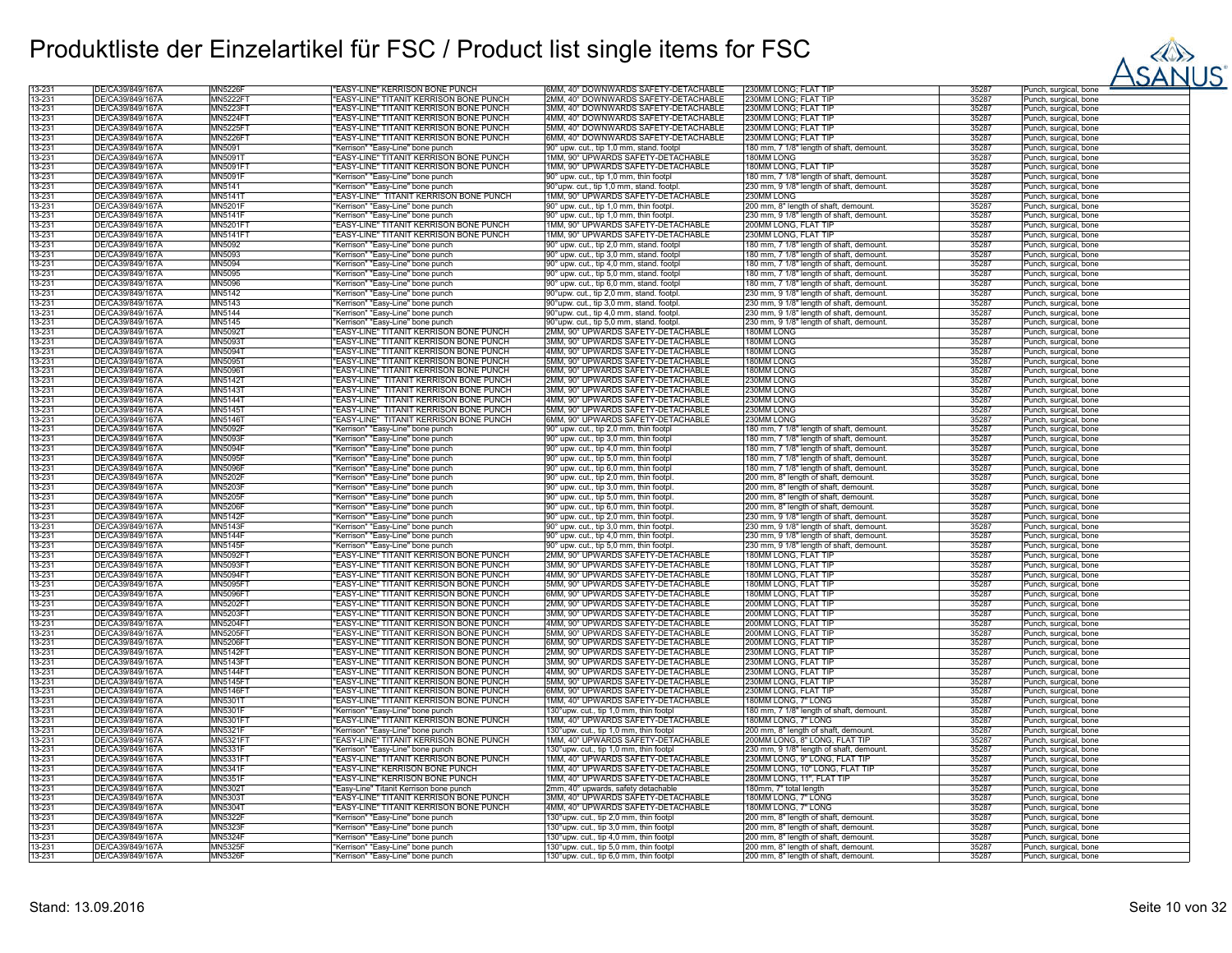

| 13-231           | DE/CA39/849/167Ă                     | MN5322F                     | 'EASY-LINE" TITANIT KERRISON BONE PUNCH                        | 2MM, 40° UPWARDS SAFETY-DETACHABLE                                   | 00MM LONG, 8" LONG, FLAT TII             | 35287          | Punch, surgical, bone                          |
|------------------|--------------------------------------|-----------------------------|----------------------------------------------------------------|----------------------------------------------------------------------|------------------------------------------|----------------|------------------------------------------------|
| 13-231           | DE/CA39/849/167Ä                     | MN5323F1                    | "EASY-LINE" TITANIT KERRISON BONE PUNCH                        | 3MM, 40° UPWARDS SAFETY-DETACHABLE                                   | 200MM LONG, 8" LONG, FLAT TIP            | 35287          | Punch, surgical, bone                          |
| 13-231           | DE/CA39/849/167A                     | <b>MN5324F1</b>             | "EASY-LINE" TITANIT KERRISON BONE PUNCH                        | 4MM, 40° UPWARDS SAFETY-DETACHABLE                                   | 200MM LONG, 8" LONG, FLAT TIP            | 35287          | Punch, surgical, bone                          |
| 13-231           | DE/CA39/849/167Ä                     | MN5325F1                    | "EASY-LINE" TITANIT KERRISON BONE PUNCH                        | 5MM, 40° UPWARDS SAFETY-DETACHABLE                                   | 200MM LONG, 8" LONG, FLAT TIP            | 35287          | Punch, surgical, bone                          |
| 13-231           | DE/CA39/849/167Ä                     | MN5326F1                    | "EASY-LINE" TITANIT KERRISON BONE PUNCH                        | 6MM, 40° UPWARDS SAFETY-DETACHABLE                                   | 200MM LONG, 8" LONG, FLAT TIP            | 35287          | Punch, surgical, bone                          |
| 13-231           | DE/CA39/849/167A                     | <b>MN5332F</b>              | "Kerrison" "Easy-Line" bone punch                              | 130°upw. cut., tip 2,0 mm, thin footpl                               | 230 mm, 9 1/8" length of shaft, demount  | 35287          | Punch, surgical, bone                          |
| 13-231           | DE/CA39/849/167A                     | <b>MN5333F</b>              | "Kerrison" "Easy-Line" bone punch                              | 130°upw. cut., tip 3,0 mm, thin footpl                               | 230 mm, 9 1/8" length of shaft, demount. | 35287          | Punch, surgical, bone                          |
| 13-231           | DE/CA39/849/167A                     | <b>MN5334F</b>              | "Kerrison" "Easy-Line" bone punch                              | 130°upw. cut., tip 4,0 mm, thin footpl                               | 230 mm, 9 1/8" length of shaft, demount. | 35287          | Punch, surgical, bone                          |
| 13-231           | DE/CA39/849/167Ă                     | <b>MN5335F</b>              |                                                                |                                                                      |                                          | 35287          |                                                |
|                  |                                      |                             | Kerrison" "Easy-Line" bone punch                               | 130°upw. cut., tip 5,0 mm, thin footpl                               | 230 mm, 9 1/8" length of shaft, demount. |                | Punch, surgical, bone                          |
| 13-231           | DE/CA39/849/167Ä                     | <b>MN5336F</b>              | "Kerrison" "Easy-Line" bone punch                              | 130°upw. cut., tip 6,0 mm, thin footpl                               | 230 mm, 9 1/8" length of shaft, demount. | 35287          | Punch, surgical, bone                          |
| 13-231           | DE/CA39/849/167A                     | MN5332F                     | "EASY-LINE" TITANIT KERRISON BONE PUNCH                        | 2MM, 40° UPWARDS SAFETY-DETACHABLE                                   | 230MM LONG, 9" LONG, FLAT TIP            | 35287          | Punch, surgical, bone                          |
| 13-231           | DE/CA39/849/167A                     | MN5333F                     | "EASY-LINE" TITANIT KERRISON BONE PUNCH                        | 3MM, 40° UPWARDS SAFETY-DETACHABLE                                   | 230MM LONG, 9" LONG, FLAT TIP            | 35287          | Punch, surgical, bone                          |
| 13-231           | DE/CA39/849/167Ä                     | MN5334F                     | "EASY-LINE" TITANIT KERRISON BONE PUNCH                        | 4MM, 40° UPWARDS SAFETY-DETACHABLE                                   | 230MM LONG, 9" LONG, FLAT TIP            | 35287          | Punch, surgical, bone                          |
| 13-231           | DE/CA39/849/167Ä                     | MN5335F1                    | "EASY-LINE" TITANIT KERRISON BONE PUNCH                        | 5MM, 40° UPWARDS SAFETY-DETACHABLE                                   | 230MM LONG, 9" LONG, FLAT TIP            | 35287          | Punch, surgical, bone                          |
| 13-231           | DE/CA39/849/167A                     | <b>MN5336F1</b>             | "EASY-LINE" TITANIT KERRISON BONE PUNCH                        | 6MM, 40° UPWARDS SAFETY-DETACHABLE                                   | 230MM LONG, 9" LONG, FLAT TIP            | 35287          | Punch, surgical, bone                          |
| 13-231           | DE/CA39/849/167A                     | <b>MN5352F</b>              | "EASY-LINE" KERRISON BONE PUNCH                                | 2MM, 40° UPWARDS SAFETY-DETACHABLE                                   | 280MM LONG, 11", FLAT TIP                | 35287          | Punch, surgical, bone                          |
| 13-231           | DE/CA39/849/167A                     | <b>MN5353F</b>              | "EASY-LINE" KERRISON BONE PUNCH                                | 3MM, 40° UPWARDS SAFETY-DETACHABLE                                   | 280MM LONG, 11", FLAT TIP                | 35287          | Punch, surgical, bone                          |
| 13-231           | DE/CA39/849/167A                     | MN5354F                     | "EASY-LINE" KERRISON BONE PUNCH                                | 4MM, 40° UPWARDS SAFETY-DETACHABLE                                   | 280MM LONG, 11", FLAT TIP                | 35287          | Punch, surgical, bone                          |
| 13-231           | DE/CA39/849/167A                     | <b>MN5355F</b>              | "EASY-LINE" KERRISON BONE PUNCH                                | 5MM, 40° UPWARDS SAFETY-DETACHABLE                                   | 280MM LONG, 11", FLAT TIP                | 35287          |                                                |
| 13-231           | DE/CA39/849/167A                     | <b>MN5356F</b>              | "EASY-LINE" KERRISON BONE PUNCH                                | 6MM, 40° UPWARDS SAFETY-DETACHABLE                                   | 280MM LONG, 11", FLAT TIP                | 35287          | Punch, surgical, bone                          |
|                  |                                      |                             |                                                                |                                                                      |                                          |                | Punch, surgical, bone                          |
| 13-231           | DE/CA39/849/167Ă                     | <b>MN5342F</b>              | "EASY-LINE" KERRISON BONE PUNCH                                | 2MM, 40° UPWARDS SAFETY-DETACHABLE                                   | 250MM LONG, 10" LONG, FLAT TIP           | 35287          | Punch, surgical, bone                          |
| 13-231           | DE/CA39/849/167Ä                     | MN5343F                     | "EASY-LINE" KERRISON BONE PUNCH                                | 3MM, 40° UPWARDS SAFETY-DETACHABLE                                   | 250MM LONG, 10" LONG, FLAT TIP           | 35287          | Punch, surgical, bone                          |
| 13-231           | DE/CA39/849/167A                     | <b>MN5344F</b>              | "EASY-LINE" KERRISON BONE PUNCH                                | 4MM, 40° UPWARDS SAFETY-DETACHABLE                                   | 250MM LONG, 10" LONG, FLAT TIP           | 35287          | Punch, surgical, bone                          |
| 13-231           | DE/CA39/849/167A                     | <b>MN5345F</b>              | "EASY-LINE" KERRISON BONE PUNCH                                | 5MM, 40° UPWARDS SAFETY-DETACHABLE                                   | 250MM LONG, 10" LONG, FLAT TIP           | 35287          | Punch, surgical, bone                          |
| 13-231           | DE/CA39/849/167Ă                     | <b>MN5346F</b>              | 'EASY-LINE" KERRISON BONE PUNCH                                | 6MM, 40° UPWARDS SAFETY-DETACHABLE                                   | 250MM LONG, 10" LONG, FLAT TIP           | 35287          | Punch, surgical, bone                          |
| 13-231           | DE/CA39/849/167A                     | <b>MN5306</b>               | 'Kerrison" "Easy-Line" bone punch                              | 130°upw. cut., tip 6,0 mm, stand. footpl                             | 180 mm, 7 1/8" length of shaft, demount. | 35287          | Punch, surgical, bone                          |
| 13-231           | DE/CA39/849/167A                     | MN5306T                     | "EASY-LINE" TITANIT KERRISON BONE PUNCH                        | 6MM, 40° UPWARDS SAFETY-DETACHABLE                                   | 180MM LONG. 7" LONG                      | 35287          | Punch, surgical, bone                          |
| 13-231           | DE/CA39/849/167A                     | <b>MN5306F</b>              | "Kerrison" "Easy-Line" bone punch                              | 130°upw. cut., tip 6,0 mm, thin footpl                               | 180 mm, 7 1/8" length of shaft, demount. | 35287          | Punch, surgical, bone                          |
| 13-231           | DE/CA39/849/167Ă                     | MN5306F                     | "EASY-LINE" TITANIT KERRISON BONE PUNCH                        | 6MM, 40° UPWARDS SAFETY-DETACHABLE                                   | 180MM, 7" LONG, FLAT TIP                 | 35287          | Punch, surgical, bone                          |
|                  |                                      |                             |                                                                |                                                                      |                                          |                |                                                |
| 13-231           | DE/CA39/849/167Ä                     | MN5121                      | "Kerrison" "Easy-Line" bone punch                              | 90° downw. cut., tip 1,0 mm, stand footpl                            | 180 mm, 7 1/8" length of shaft, demount. | 35287          | Punch, surgical, bone                          |
| 13-231           | DE/CA39/849/167A                     | MN5121T                     | "EASY-LINE" TITANIT KERRISON BONE PUNCH                        | 1MM, 90° DOWNWARDS SAFETY-DETACHABLE                                 | 180MM LONG, 7" LONG                      | 35287          | Punch, surgical, bone                          |
| 13-231           | DE/CA39/849/167Å                     | <b>MN5121FT</b>             | "EASY-LINE" TITANIT KERRISON BONE PUNCH                        | IMM, 90° DOWNWARDS SAFETY-DETACHABLE                                 | 180MM LONG, 7" LONG, FLAT TIP            | 35287          | Punch, surgical, bone                          |
| 13-231           | DE/CA39/849/167Ä                     | MN5131                      | 'EASY-LINE" KERRISON BONE PUNCH                                | 1MM, 90° DOWNWARDS SAFETY-DETACHABLE                                 | 200MM LONG, 8" LONG                      | 35287          | Punch, surgical, bone                          |
| 13-231           | DE/CA39/849/167Å                     | MN5131F                     | "EASY-LINE" TITANIT KERRISON BONE PUNCH                        | 1MM, 90° DOWNWARDS SAFETY-DETACHABLE                                 | 200MM LONG, 8" LONG, FLAT TIP            | 35287          | Punch, surgical, bone                          |
| 13-231           | DE/CA39/849/167A                     | MN5122                      | "EASY-LINE" KERRISON BONE PUNCH                                | 2MM, 90° DOWNWARDS SAFETY-DETACHABLE                                 | 180MM LONG, 7" LONG                      | 35287          | Punch, surgical, bone                          |
| 13-231           | DE/CA39/849/167A                     | MN5123                      | "EASY-LINE" KERRISON BONE PUNCH                                | 3MM, 90° DOWNWARDS SAFETY-DETACHABLE                                 | 180MM LONG, 7" LONG                      | 35287          | Punch, surgical, bone                          |
| 13-231           | DE/CA39/849/167Å                     | MN5124                      | "EASY-LINE" KERRISON BONE PUNCH                                | 4MM, 90° DOWNWARDS SAFETY-DETACHABLE                                 | 180MM LONG, 7" LONG                      | 35287          | Punch, surgical, bone                          |
| 13-231           | DE/CA39/849/167A                     | MN5125                      | "EASY-LINE" KERRISON BONE PUNCH                                | 5MM, 90° DOWNWARDS SAFETY-DETACHABLE                                 | 180MM LONG, 7" LONG                      | 35287          | Punch, surgical, bone                          |
| 13-231           | DE/CA39/849/167Å                     | MN5126                      | "EASY-LINE" KERRISON BONE PUNCH                                | 6MM, 90° DOWNWARDS SAFETY-DETACHABLE                                 | 180MM LONG, 7" LONG                      | 35287          | Punch, surgical, bone                          |
| 13-231           | DE/CA39/849/167Ă                     | MN5132                      | "EASY-LINE" KERRISON BONE PUNCH                                | 2MM, 90° DOWNWARDS SAFETY-DETACHABLE                                 | 200MM LONG, 8" LONG                      | 35287          | Punch, surgical, bone                          |
|                  |                                      |                             |                                                                |                                                                      |                                          |                |                                                |
|                  |                                      |                             |                                                                |                                                                      |                                          |                |                                                |
| 13-231           | DE/CA39/849/167Ä                     | MN5133                      | "EASY-LINE" KERRISON BONE PUNCH                                | 3MM, 90° DOWNWARDS SAFETY-DETACHABLE                                 | 200MM LONG. 8" LONG                      | 35287          | Punch, surgical, bone                          |
| 13-231           | DE/CA39/849/167A                     | MN5134                      | "EASY-LINE" KERRISON BONE PUNCH                                | 4MM, 90° DOWNWARDS SAFETY-DETACHABLE                                 | 200MM LONG, 8" LONG                      | 35287          | Punch, surgical, bone                          |
| 13-231           | DE/CA39/849/167A                     | MN5135                      | "EASY-LINE" KERRISON BONE PUNCH                                | 5MM, 90° DOWNWARDS SAFETY-DETACHABLE                                 | 200MM LONG, 8" LONG                      | 35287          | Punch, surgical, bone                          |
| 13-231           | DE/CA39/849/167Ä                     | MN5136                      | "EASY-LINE" KERRISON BONE PUNCH                                | 6MM, 90° DOWNWARDS SAFETY-DETACHABLE                                 | 200MM LONG. 8" LONG                      | 35287          | Punch, surgical, bone                          |
| 13-231           | DE/CA39/849/167Ă                     | <b>MN5132F</b>              | "Kerrison" "Easy-Line" bone punch                              | 90° downw. cut., tip 2,0 mm, thin footpl.                            | 200 mm, 8" length of shaft, demount.     | 35287          | Punch, surgical, bone                          |
| 13-231           | DE/CA39/849/167A                     | <b>MN5136F</b>              | "Kerrison" "Easy-Line" bone punch                              | 90° downw. cut., tip 6,0 mm, thin footpl                             |                                          | 35287          |                                                |
| 13-231           | DE/CA39/849/167A                     | MN5305T                     |                                                                |                                                                      | 200 mm, 8" length of shaft, demount.     | 35287          | Punch, surgical, bone                          |
|                  |                                      |                             | "EASY-LINE" TITANIT KERRISON BONE PUNCH                        | 5MM, 40° UPWARDS SAFETY-DETACHABLE                                   | 180MM LONG, 7" LONG                      |                | Punch, surgical, bone                          |
| 13-231           | DE/CA39/849/167Ă                     | <b>MN5305F</b>              | "Kerrison" "Easy-Line" bone punch                              | 130°upw. cut., tip 5,0 mm, thin footpl                               | 80 mm, 7 1/8" length of shaft, demount.  | 35287          | Punch, surgical, bone                          |
| 13-231           | DE/CA39/849/167Ä                     | MN5305F1                    | 'EASY-LINE" TITANIT KERRISON BONE PUNCH                        | 5MM, 40° DOWNWARDS SAFETY-DETACHABLE                                 | 180MM, 7" LONG, FLAT TIP                 | 35287          | Punch, surgical, bone                          |
| 13-231           | DE/CA39/849/167A                     | MN5304                      | "Kerrison" "Easy-Line" bone punch                              | 130°upw. cut., tip 4,0 mm, stand. footpl                             | 180 mm, 7 1/8" length of shaft, demount. | 35287          | Punch, surgical, bone                          |
| 13-231           | DE/CA39/849/167A                     | MN4321                      | "Kerrison-Jacoby" bone punch                                   | 90° downw. cut., tip 1,0 mm, stand footpl                            | 180 mm, 7 1/8" length of shaft           | 35287          | Punch, surgical, bone                          |
| 13-231           | DE/CA39/849/167A                     | MN5050T                     | SYPERT BONE PUNCH, 130° UPWARDS CUTTING                        | 250 MM, 9 3/4" TOTAL LENGTH                                          | Titanit                                  | 35287          | Punch, surgical, bone                          |
| 13-231           | DE/CA39/849/167Ă                     | MN4391                      | "KERRISON-JACOBY" PUNCH, 1MM, 90° DOWN-                        | CUTING, STANDARD FOOT PLATE                                          | 200MM, 8" WORKING PART LENGTH            | 35287          | Punch, surgical, bone                          |
| 13-231           | DE/CA39/849/167A                     | MN4392                      | "KERRISON-JACOBY" PUNCH, 2MM, 90° DOWN-                        | CUTING, STANDARD FOOT PLATE                                          | 200MM, 8" WORKING LENGTH                 | 35287          | Punch, surgical, bone                          |
| 13-231           | DE/CA39/849/167A                     | MN4393                      | "KERRISON-JACOBY" PUNCH, 3MM, 90° DOWN-                        | CUTING. STANDARD FOOT PLATE                                          | 200MM, 8" WORKING LENGTH                 | 35287          | Punch, surgical, bone                          |
| 13-231           | DE/CA39/849/167A                     | MN4394                      | 'KERRISON-JACOBY" PUNCH, 4MM, 90° DOWN-                        | CUTING, STANDARD FOOT PLATE                                          | <b>200MM, 8" WORKING LENGTH</b>          | 35287          | Punch, surgical, bone                          |
| 13-231           | DE/CA39/849/167Ă                     | MN4395                      | "KERRISON-JACOBY" PUNCH, 5MM, 90° DOWN-                        | CUTING, STANDARD FOOT PLATE                                          | 200MM, 8" WORKING LENGTH                 | 35287          | Punch, surgical, bone                          |
| 13-231           | DE/CA39/849/167Ä                     | OR2049                      | CITELLY BONE CUTTING PUNCH 2MM                                 |                                                                      |                                          | 35287          | Punch, surgical, bone                          |
| 13-231           | DE/CA39/849/167A                     | OR2051                      | CITELLY BONE CUTTING PUNCH 4MM                                 |                                                                      |                                          | 35287          | Punch, surgical, bone                          |
| 13-231           | DE/CA39/849/167Ä                     | MN5601                      | "EASY-LINE"FERRIS-SMITH-KERRISON BONE                          | PUNCH, 180MM,7" W.-LENGTH, 90°DOWN-CUT                               | 1MM WIDTH, LARGE HANDLE, HUB 17MM        | 35287          |                                                |
| 13-231           | DE/CA39/849/167Ă                     | <b>MN5601F</b>              | "EASY-LINE"FERRIS-SMITH-KERRISON BONE                          | PUNCH, 180MM,7" W.-LENGTH, 90°DOWN-CUT                               |                                          | 35287          | Punch, surgical, bone                          |
|                  |                                      |                             |                                                                |                                                                      | IMM WIDTH, LARGE HANDLE, HUB 17MM-THIN   |                | Punch, surgical, bone                          |
| 13-231           | DE/CA39/849/167Ă                     | <b>MN5325FA</b>             | 'EASY-LINE" TITANIT KERRISON BONE PUNCH                        | 5MM, 40° UPWARDS SAFETY, 200MM LONG, 8'                              | FLAT TIP, WITH EJECTOR                   | 35287          | Punch, surgical, bone                          |
| 13-231           | DE/CA39/849/167A                     | <b>MN5324FAT</b>            | "EASY-LINE" TITANIT KERRISON BONE PUNCH                        | 4MM, 40° UPWARDS SAFETY.200MM LONG, 8'                               | FLAT TIP, WITH EJECTOR                   | 35287          | Punch, surgical, bone                          |
| 13-231           | DE/CA39/849/167A                     | <b>MN5323FAT</b>            | "EASY-LINE" TITANIT KERRISON BONE PUNCH                        | 3MM, 40° UPWARDS SAFETY, 200MM LONG, 8'                              | FLAT TIP, WITH EJECTOR                   | 35287          | Punch, surgical, bone                          |
| 13-231           | DE/CA39/849/167Å                     | <b>MN5322FAT</b>            | 'EASY-LINE" TITANIT KERRISON BONE PUNCH                        | 2MM, 40° UPWARDS SAFETY,200MM LONG, 8'                               | ELAT TIP, WITH EJECTOR                   | 35287          | Punch, surgical, bone                          |
| 13-231           | DE/CA39/849/167Ä                     | <b>MN5322AT</b>             | "EASY-LINE" TITANIT KERRISON BONE PUNCH                        | 2MM, 40° UPWARDS SAFETY-DETACHABLE                                   | 200MM LONG, 8" LONG, EJECTOR             | 35287          | Punch, surgical, bone                          |
| 13-231           | DE/CA39/849/167A                     | <b>MN5323AT</b>             | "EASY-LINE" TITANIT KERRISON BONE PUNCH                        | 3MM, 40° UPWARDS SAFETY-DETACHABLE                                   | 200MM LONG, 8" LONG, EJECTOR             | 35287          | Punch, surgical, bone                          |
| 13-231           | DE/CA39/849/167A                     | MN5324A1                    | "EASY-LINE" TITANIT KERRISON BONE PUNCH                        | 4MM, 40° UPWARDS SAFETY-DETACHABLE                                   | 200MM LONG, 8" LONG, EJECTOR             | 35287          | Punch, surgical, bone                          |
| 13-231           | DE/CA39/849/167Ä                     | MN5325A1                    | "EASY-LINE" TITANIT KERRISON BONE PUNCH                        | 5MM, 40° UPWARDS SAFETY-DETACHABLE                                   | 200MM LONG, 8" LONG, EJECTOR             | 35287          | Punch, surgical, bone                          |
| 13-231           | DE/CA39/849/167A                     | <b>MN5305FAT</b>            | "EASY-LINE" TITANIT KERRISON BONE PUNCH                        | 5MM, 40° DOWNWARDS SAFETY-DETACHABLE                                 | 180MM, 7" LONG, FLAT TIP                 | 35287          | Punch, surgical, bone                          |
| 13-231           | DE/CA39/849/167A                     | <b>MN5306AT</b>             | "EASY-LINE" KERRISON BONE PUNCH                                | 6MM, 40° UPWARDS SAFTEY-DETACHABLE                                   | 180MM LONG, 7" LONG                      | 35287          | Punch, surgical, bone                          |
| 13-231           | DE/CA39/849/167A                     | MN5305A1                    | "EASY-LINE" KERRISON BONE PUNCH                                | 5MM, 40° UPWARDS SAFTEY-DETACHABLE                                   | 80MM LONG, 7" LONG, WITH EJECTOR         | 35287          | Punch, surgical, bone                          |
|                  | DE/CA39/849/167Ă                     | MN5304A1                    |                                                                |                                                                      |                                          | 35287          |                                                |
| 13-231           |                                      |                             | 'EASY-LINE" KERRISON BONE PUNCH                                | 4MM, 40° UPWARDS SAFTEY-DETACHABLE                                   | 180MM LONG, 7" LONG, MIT EJECTOR         |                | Punch, surgical, bone                          |
| 13-231<br>13-231 | DE/CA39/849/167Ä<br>DE/CA39/849/167A | <b>MN5302AT</b><br>MN5303A1 | "EASY-LINE" KERRISON BONE PUNCH                                | 2MM, 40° UPWARDS SAFTEY-DETACHABLE                                   | 180MM LONG, 7" LONG, WITH EJECTOR        | 35287<br>35287 | Punch, surgical, bone                          |
|                  |                                      |                             | "EASY-LINE" TITANIT KERRISON BONE PUNCH                        | 3MM, 40° UPWARDS SAFETY-DETACHABLE                                   | 180MM LONG, 7" LONG, WITH EJECTOR        |                | Punch, surgical, bone                          |
| 13-231           | DE/CA39/849/167A                     | MN5302FA                    | "EASY-LINE" TITANIT KERRISON BONE PUNCH                        | 2MM, 40° UPWARDS SAFETY-DETACHABLE                                   | 180MM LONG, 7" LONG, FLAT TIP, EJECTOR   | 35287          | Punch, surgical, bone                          |
| 13-231           | DE/CA39/849/167Ä                     | MN5303FA                    | "EASY-LINE" TITANIT KERRISON BONE PUNCH                        | 3MM, 40° UPWARDS SAFETY-DETACHABLE                                   | 180MM LONG, 7" LONG, FLAT TIP, EJECTOR   | 35287          | Punch, surgical, bone                          |
| 13-231           | DE/CA39/849/167A                     | MN5304FA7                   | 'EASY-LINE" TITANIT KERRISON BONE PUNCH                        | 4MM, 40° UPWARDS SAFETY-DETACHABLE                                   | 180MM LONG, 7" LONG, FLAT TIP, EJECTOR   | 35287          | Punch, surgical, bone                          |
| 13-231<br>13-231 | DE/CA39/849/167A<br>DE/CA39/849/167A | <b>NS1602</b><br>MN4481     | HAJEK-KOFLER NASAL PUNCH FIG.4, 4,0MM<br>"Love-Kerrison" punch | WIDTH, 140MM, 5"W.-LENGTH<br>90°upw. cut., tip 2,0 mm, stand. footpl | 150 mm, 6" length of shaft               | 35287<br>35287 | Punch, surgical, bone<br>Punch, surgical, bone |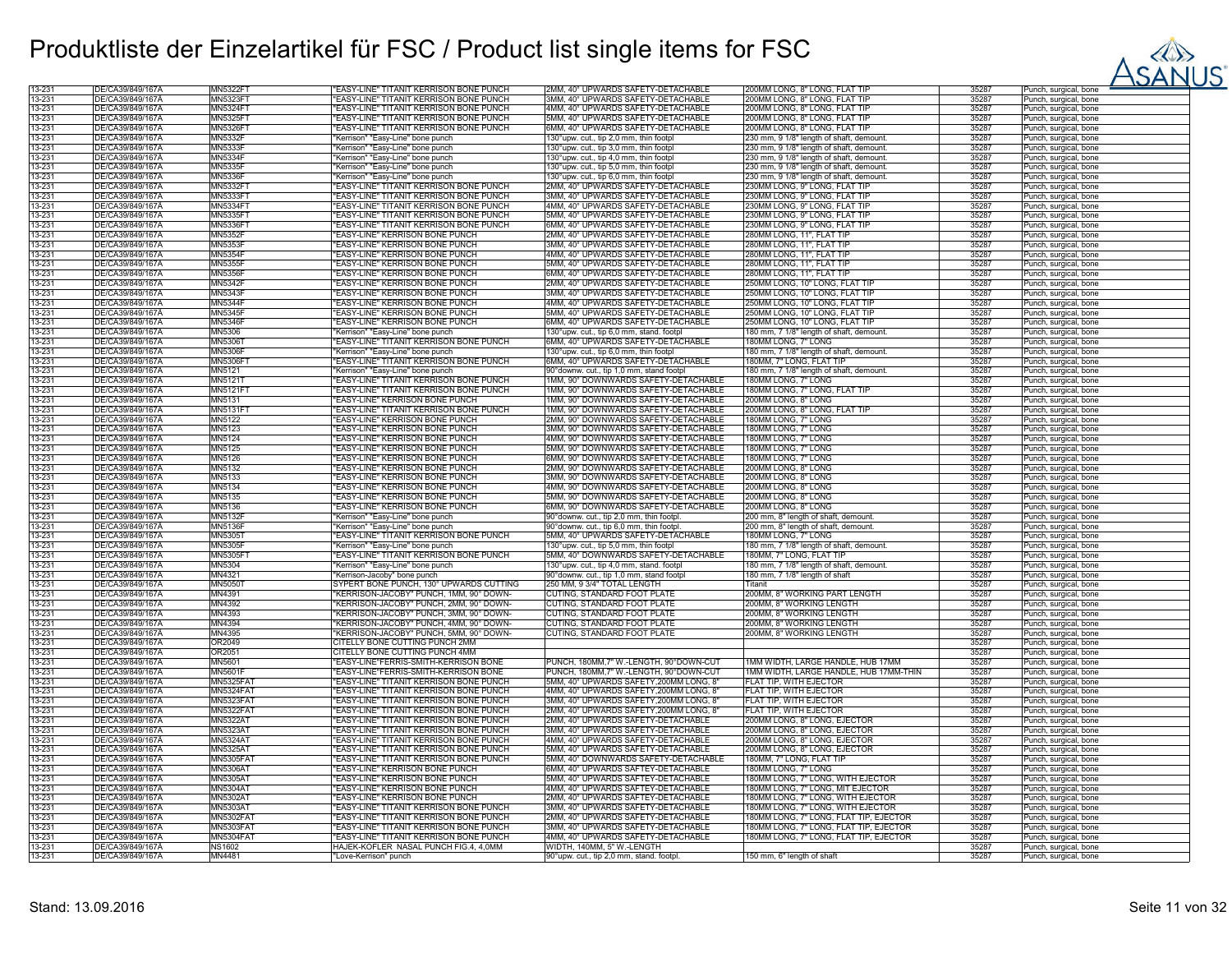

| 13-231           | DE/CA39/849/167A | MN4482          | "Love-Kerrison" punch                       | 90°upw. cut., tip 3,0 mm, stand. footpl.                                    | 150 mm, 6" length of shaft               | 35287 | Punch, surgical, bone |
|------------------|------------------|-----------------|---------------------------------------------|-----------------------------------------------------------------------------|------------------------------------------|-------|-----------------------|
| 13-231           | DE/CA39/849/167Ä | MN4483          | "Love-Kerrison" punch                       | 90°upw. cut., tip 4,0 mm, stand. footpl                                     | 150 mm, 6" length of shaft               | 35287 | Punch, surgical, bone |
| 13-231           | DE/CA39/849/167A | MN4484          | 'Love-Kerrison" punch                       | 90°upw. cut., tip 5,0 mm, stand. footpl.                                    | 150 mm, 6" length of shaft               | 35287 | Punch, surgical, bone |
|                  |                  |                 |                                             |                                                                             |                                          |       |                       |
| 13-231           | DE/CA39/849/167Ä | MN4484-1        | "Love-Kerrison" punch                       | 90°upw. cut., tip 5,0 mm, stand. footpl.                                    | 180 mm, 7 1/8" length of shaft           | 35287 | Punch, surgical, bone |
| 13-231           | DE/CA39/849/167A | MN4486          | "Love-Kerrison" punch                       | 90°upw. cut., tip 6,0 mm, stand. footpl.                                    | 150 mm, 6" length of shaft               | 35287 | Punch, surgical, bone |
| 13-231           | DE/CA39/849/167A | MN4486-1        | "Love-Kerrison" punch                       | 90°upw. cut., tip 6,0 mm, stand. footpl.                                    | 180 mm, 7 1/8" length of shaft           | 35287 | Punch, surgical, bone |
| 13-231           | DE/CA39/849/167A | MN4483-1        | "Love-Kerrison" punch                       | 90°upw. cut., tip 4,0 mm, stand. footpl.                                    | 180 mm, 7 1/8" length of shaft           | 35287 | Punch, surgical, bone |
| 13-231           | DE/CA39/849/167Ä | MN4482-1        | "Love-Kerrison" punch                       | 90°upw. cut., tip 3,0 mm, stand. footpl.                                    | 180 mm, 7 1/8" length of shaft           | 35287 | Punch, surgical, bone |
| 13-231           | DE/CA39/849/167A | MN4481-1        | "Love-Kerrison" punch                       | 90°upw. cut., tip 2,0 mm, stand. footpl.                                    | 180 mm, 7 1/8" length of shaft           | 35287 | Punch, surgical, bone |
|                  |                  |                 |                                             |                                                                             |                                          |       |                       |
| 13-231           | DE/CA39/849/167Ä | MN4481-2        | 'Love-Kerrison" punch                       | 90°upw. cut., tip 2,0 mm, stand. footpl                                     | 200 mm, 8" length of shaft               | 35287 | Punch, surgical, bone |
| 13-231           | DE/CA39/849/167A | MN4482-2        | Love-Kerrison" punch                        | 90°upw. cut., tip 3,0 mm, stand. footpl                                     | 200 mm, 8" length of shaft               | 35287 | Punch, surgical, bone |
| 13-231           | DE/CA39/849/167A | MN4483-2        | "Love-Kerrison" punch                       | 90°upw. cut., tip 4,0 mm, stand. footpl                                     | 200 mm, 8" length of shaft               | 35287 | Punch, surgical, bone |
| 13-231           | DE/CA39/849/167A | MN4484-2        | "Love-Kerrison" punch                       | 90°upw. cut., tip 5,0 mm, stand. footpl.                                    | 200 mm, 8" length of shaft               | 35287 | Punch, surgical, bone |
| 13-231           | DE/CA39/849/167A | MN4486-2        | "Love-Kerrison" punch                       | 90°upw. cut., tip 6,0 mm, stand. footpl.                                    | 200 mm, 8" length of shaft               | 35287 | Punch, surgical, bone |
| 13-231           | DE/CA39/849/167A | MN4491          | "Love-Kerrison" punch                       | 90° downw. cut., tip 2,0 mm, stand footp                                    | 150 mm, 6" length of shaft               | 35287 | Punch, surgical, bone |
|                  |                  | MN4492          |                                             |                                                                             |                                          |       |                       |
| 13-231           | DE/CA39/849/167Ä |                 | "Love-Kerrison" punch                       | 90° downw. cut., tip 3,0 mm, stand footpl                                   | 150 mm, 6" length of shaft               | 35287 | Punch, surgical, bone |
| 13-231           | DE/CA39/849/167A | MN4493          | "Love-Kerrison" punch                       | 90° downw. cut., tip 4,0 mm, stand footpl                                   | 150 mm, 6" length of shaft               | 35287 | Punch, surgical, bone |
| 13-231           | DE/CA39/849/167A | MN4494          | "Love-Kerrison" punch                       | 90°downw. cut., tip 5,0 mm, stand footpl                                    | 150 mm, 6" length of shaft               | 35287 | Punch, surgical, bone |
| 13-231           | DE/CA39/849/167Ä | MN4497          | 'Love-Kerrison" punch                       | 90°downw. cut., tip 6,0 mm, stand footp                                     | 150 mm, 6" length of shaft               | 35287 | Punch, surgical, bone |
| 13-231           | DE/CA39/849/167A | MN4497-1        | "Love-Kerrison" punch                       | 90° downw. cut., tip 6,0 mm, stand footpl                                   | 180 mm, 7 1/8" length of shaft           | 35287 | Punch, surgical, bone |
| 13-231           | DE/CA39/849/167A | MN4494-1        | "Love-Kerrison" punch                       | 90° downw. cut., tip 5,0 mm, stand footpl                                   | 180 mm, 7 1/8" length of shaft           | 35287 | Punch, surgical, bone |
|                  |                  |                 |                                             |                                                                             |                                          |       |                       |
| 13-231           | DE/CA39/849/167Ä | MN4493-1        | "Love-Kerrison" punch                       | 90° downw. cut., tip 4,0 mm, stand footpl                                   | 180 mm, 7 1/8" length of shaft           | 35287 | Punch, surgical, bone |
| 13-231           | DE/CA39/849/167A | MN4492-1        | "Love-Kerrison" punch                       | 90° downw. cut., tip 3,0 mm, stand footp                                    | 180 mm, 7 1/8" length of shaft           | 35287 | Punch, surgical, bone |
| 13-231           | DE/CA39/849/167A | MN4491-1        | "Love-Kerrison" punch                       | 90° downw. cut., tip 2,0 mm, stand footpl                                   | 180 mm, 7 1/8" length of shaft           | 35287 | Punch, surgical, bone |
| 13-231           | DE/CA39/849/167A | MN4491-2        | "Love-Kerrison" punch                       | 90°downw. cut., tip 2,0 mm, stand footpl                                    | 200 mm, 8" length of shaft               | 35287 | Punch, surgical, bone |
| 13-231           | DE/CA39/849/167A | MN4492-2        | Love-Kerrison" punch                        | 90°downw. cut., tip 3,0 mm, stand footpl                                    | 200 mm, 8" length of shaft               | 35287 | Punch, surgical, bone |
| 13-231           | DE/CA39/849/167Ä | MN4493-2        | Love-Kerrison" punch                        | 90° downw. cut., tip 4,0 mm, stand footp                                    | 200 mm, 8" length of shaft               | 35287 | Punch, surgical, bone |
| 13-231           | DE/CA39/849/167A | MN4494-2        |                                             |                                                                             |                                          | 35287 |                       |
|                  |                  |                 | "Love-Kerrison" punch                       | 90° downw. cut., tip 5,0 mm, stand footpl                                   | 200 mm, 8" length of shaft               |       | Punch, surgical, bone |
| 13-231           | DE/CA39/849/167Ä | MN4497-2        | "Love-Kerrison" punch                       | 90° downw. cut., tip 6,0 mm, stand footpl                                   | 200 mm, 8" length of shaft               | 35287 | Punch, surgical, bone |
| 13-231           | DE/CA39/849/167Ä | MN4461          | "Love-Kerrison" bone punch                  | 130°upw. cut., tip 2,0 mm, stand. footpl                                    | 150 mm, 6" length of shaft               | 35287 | Punch, surgical, bone |
| 13-231           | DE/CA39/849/167A | MN4462          | "Love-Kerrison" bone punch                  | 130°upw. cut., tip 3,0 mm, stand. footpl                                    | 150 mm, 6" length of shaft               | 35287 | Punch, surgical, bone |
| 13-231           | DE/CA39/849/167A | MN4463          | "Love-Kerrison" bone punch                  | 130°upw. cut., tip 4,0 mm, stand. footpl                                    | 150 mm, 6" length of shaft               | 35287 | Punch, surgical, bone |
| 13-231           | DE/CA39/849/167A | MN4464          | "Love-Kerrison" bone punch                  | 130°upw. cut., tip 5,0 mm, stand. footpl                                    | 150 mm, 6" length of shaft               | 35287 | Punch, surgical, bone |
| 13-231           | DE/CA39/849/167A | MN4466          |                                             |                                                                             |                                          | 35287 |                       |
|                  |                  |                 | 'Love-Kerrison" bone punch                  | 130°upw. cut., tip 6,0 mm, stand. footpl                                    | 150 mm, 6" length of shaft               |       | Punch, surgical, bone |
| 13-231           | DE/CA39/849/167A | MN4466-         | "Love-Kerrison" bone punch                  | 130°upw. cut., tip 5,0 mm, thin footpl                                      | 180 mm, 7 1/8" length of shaft           | 35287 | Punch, surgical, bone |
| 13-231           | DE/CA39/849/167A | MN4464-1        | "Love-Kerrison" bone punch                  | 130°upw. cut., tip 4,0 mm, thin footpl                                      | 180 mm, 7 1/8" length of shaft           | 35287 | Punch, surgical, bone |
| 13-231           | DE/CA39/849/167A | MN4463-1        | "Love-Kerrison" bone punch                  | 130°upw. cut., tip 3,0 mm, thin footpl                                      | 180 mm, 7 1/8" length of shaft           | 35287 | Punch, surgical, bone |
| 13-231           | DE/CA39/849/167Ä | MN4462-1        | "Love-Kerrison" bone punch                  | 130°upw. cut., tip 2,0 mm, thin footpl                                      | 180 mm, 7 1/8" length of shaft           | 35287 | Punch, surgical, bone |
| 13-231           | DE/CA39/849/167A | MN4461-1        | "Love-Kerrison" bone punch                  | 130°upw. cut., tip 1,0 mm, thin footpl                                      | 180 mm, 7 1/8" length of shaft           | 35287 | Punch, surgical, bone |
| 13-231           | DE/CA39/849/167A | MN4461-2        | "Love-Kerrison" bone punch                  | 130°upw. cut., tip 2,0 mm, stand. footpl                                    | 200 mm, 8" length of shaft               | 35287 |                       |
|                  | DE/CA39/849/167A |                 |                                             |                                                                             |                                          |       | Punch, surgical, bone |
| 13-231           |                  | MN4462-2        | LOVE-KERRISON PUNCH 3MM 40°UP-CUTTING       | 200MM, 8" WORKING LENGTH, LARGE HANDLE                                      |                                          | 35287 | Punch, surgical, bone |
| 13-231           | DE/CA39/849/167A | MN4463-2        | 'Love-Kerrison" bone punch                  | 130°upw. cut., tip 4,0 mm, stand. footpl                                    | 200 mm, 8" length of shaft               | 35287 | Punch, surgical, bone |
| 13-231           | DE/CA39/849/167Ä | MN4464-2        | "Love-Kerrison" bone punch                  | 130°upw. cut., tip 5,0 mm, stand. footpl                                    | 200 mm, 8" length of shaft               | 35287 | Punch, surgical, bone |
| 13-231           | DE/CA39/849/167A | MN4466-2        | "Love-Kerrison" bone punch                  | 130°upw. cut., tip 6,0 mm, stand. footpl                                    | 200 mm, 8" length of shaft               | 35287 | Punch, surgical, bone |
| 13-231           | DE/CA39/849/167A | <b>MN5302SF</b> | "Kerrison" "Easy-Line" bone punch, gold     | 130°upw. cut., tip 2,0 mm, thin footpl                                      | 180 mm, 7 1/8" length of shaft, demount. | 35287 | Punch, surgical, bone |
| 13-231           | DE/CA39/849/167A | MN5634          | "EASY LINE"FERRIS-SMITH-KERRISON BONE       | PUNCH, 200MM W.-LENGTH, 130° UP.- CUT.                                      | 4MM WIDTH, LARGE HANDLE, HUB 17MM        | 35287 | Punch, surgical, bone |
|                  | DE/CA39/849/167Ä | MN4354F         |                                             |                                                                             |                                          | 35287 |                       |
| 13-231<br>13-231 |                  | <b>MN4371F</b>  | "Kerrison-Jacoby" bone punch                | 130° downw. cut., tip 4,0 mm, thin footpl                                   | 180 mm, 7 1/8" length of shaft           |       | Punch, surgical, bone |
|                  | DE/CA39/849/167A |                 | "Kerrison-Jacoby" bone punch                | 130° upw. cut., tip 1,0 mm, thin footpl                                     | 180 mm, 7 1/8" length of shaft           | 35287 | Punch, surgical, bone |
| 13-231           | DE/CA39/849/167Ä | MN4372F         | KERRISON-JACOBI FLAT-FOOT BONE PUNCH        | 180MM, 7" WORKING LENGTH, 2MM WIDTH                                         | 40° UP CUTTING                           | 35287 | Punch, surgical, bone |
| 13-231           | DE/CA39/849/167A | MN4373F         | KERRISON-JACOBI FLAT-FOOT BONE PUNCH        | 180MM, 7" WORKING LENGTH, 3MM WIDTH                                         | 40° UP CUTTING                           | 35287 | Punch, surgical, bone |
| 13-231           | DE/CA39/849/167A | <b>MN4374F</b>  | KERRISON-JACOBI FLAT-FOOT BONE PUNCH        | 180MM, 7" WORKING LENGTH, 4MM WIDTH                                         | 40° UP CUTTING                           | 35287 | Punch, surgical, bone |
| 13-231           | DE/CA39/849/167A | <b>MN4375F</b>  | KERRISON-JACOBI FLAT-FOOT BONE PUNCH        | 180MM, 7" WORKING LENGTH, 5MM WIDTH                                         | 40° UP CUTTING                           | 35287 | Punch, surgical, bone |
| 13-231           | DE/CA39/849/167A | MN4671F         | KERRISON-JACOBI FLAT-FOOT BONE PUNCH        | 1MM WIDTH, 40° UP CUTTING                                                   | 200MM, 8" WORKING LENGTH                 | 35287 | Punch, surgical, bone |
| 13-231           | DE/CA39/849/167A | MN4672F         | KERRISON-JACOBI FLAT-FOOT BONE PUNCH        | 2MM WIDTH, 40° UP CUTTING                                                   | 40° UP 200MM, 8" WORKING LENGTH          | 35287 |                       |
|                  |                  |                 |                                             |                                                                             |                                          |       | Punch, surgical, bone |
| 13-231           | DE/CA39/849/167A | MN4673F         | KERRISON-JACOBI FLAT-FOOT BONE PUNCH        | 3MM WIDTH, 40° UP CUTING                                                    | 200MM, 8" WORKING LENGTH                 | 35287 | Punch, surgical, bone |
| 13-231           | DE/CA39/849/167A | <b>MN4682F</b>  | <b>KERRISON-JACOBI FLAT-FOOT BONE PUNCH</b> | 230MM, 9" WORKING LENGTH, 2MM WIDTH                                         | 40° UP CUTING                            | 35287 | Punch, surgical, bone |
| 13-231           | DE/CA39/849/167A | MN4683F         | <b>KERRISON-JACOBI FLAT-FOOT BONE PUNCH</b> | 230MM, 9" WORKING LENGTH, 3MM WIDTH                                         | 40° UP CUTING                            | 35287 | Punch, surgical, bone |
| 13-231           | DE/CA39/849/167Ä | MN4374          | <b>KERRISON-JACOBI BONE PUNCH, 4MM</b>      | 40° UPWARD CUTTING, STANDARD FOOT PLATE                                     | 180MM, 7" WORKING PART LENGTH            | 35287 | Punch, surgical, bone |
| 13-231           | DE/CA39/849/167A | <b>MN4372T</b>  | KERRISON-JACOBI BONE PUNCH, 2MM             | UPWARDS 40° CUTTING, STANDARD FOOT PLATE [180MM, 7" WORKING LENGTH _TITANI' |                                          | 35287 | Punch, surgical, bone |
| 13-231           | DE/CA39/849/167A | <b>MN4373T</b>  | KERRISON-JACOBI BONE PUNCH 3MM              | CUTTING UPWARDS 40°, STANDARD FOOT PLATE   WORKING LENGTH180MM, 7", TITANIT |                                          | 35287 | Punch, surgical, bone |
| 13-231           | DE/CA39/849/167A | MN4374T         | KERRISON-JACOBI BONE PUNCH 4MM              | CUTTING UPWARDS 40°, WORKING LENGHT                                         | STANDARD FOOT PLATE, 180MM, 7", TITANIT  | 35287 |                       |
|                  |                  |                 |                                             |                                                                             |                                          |       | Punch, surgical, bone |
| 13-231           | DE/CA39/849/167A | MN4375T         | KERRISON-JACOBI BONE PUNCH, 5MM             | CUTTING UPWARDS 40°, WORKING LENGHT                                         | 180MM, 7", TITANIT, SMALL HANDLE         | 35287 | Punch, surgical, bone |
| 13-231           | DE/CA39/849/167Ä | MN4382          | "Kerrison-Jacoby" bone punch                | 90°upw. cut., tip 2,0 mm, stand. footpl                                     | 180 mm, 7 1/8" length of shaft           | 35287 | Punch, surgical, bone |
| 13-231           | DE/CA39/849/167A | MN4383          | "Kerrison-Jacoby" bone punch                | 90°upw. cut., tip 3,0 mm, stand. footp                                      | 180 mm, 7 1/8" length of shaft           | 35287 | Punch, surgical, bone |
| 13-231           | DE/CA39/849/167A | MN4384          | "Kerrison-Jacoby" bone punch                | 90°upw. cut., tip 4,0 mm, stand. footp                                      | 180 mm, 7 1/8" length of shaft           | 35287 | Punch, surgical, bone |
| 13-231           | DE/CA39/849/167Ä | MN4381T         | "KERRISON-JACOBY" PUNCH, 1MM, 90°UPWARDS    | CUTTING, STANDARD FOOT PLATE                                                | TITANIT, 180MM, 7" WORKING LENGTH        | 35287 | Punch, surgical, bone |
| 13-231           | DE/CA39/849/167A | MN4382T         | "KERRISON-JACOBY" PUNCH, 2MM, 90°UPWARDS    | CUTTING, STANDARD FOOT PLATE                                                | TITANIT, 180MM, 7" WORKING LENGTH        | 35287 |                       |
|                  |                  |                 |                                             |                                                                             |                                          |       | Punch, surgical, bone |
| 13-231           | DE/CA39/849/167A | MN4383T         | "Kerrison-Jacoby" bone punch, titanite      | 90°upw. cut., tip 3,0 mm, stand. footpl                                     | 180 mm, 7 1/8" length of shaft           | 35287 | Punch, surgical, bone |
| 13-231           | DE/CA39/849/167Ä | MN4384T         | "Kerrison-Jacoby" bone punch, titanite      | 90°upw. cut., tip 4,0 mm, stand. footpl                                     | 180 mm, 7 1/8" length of shaft           | 35287 | Punch, surgical, bone |
| 13-231           | DE/CA39/849/167A | MN4355F         | "Kerrison-Jacoby" bone punch                | 130°downw. cut.,tip 5,0 mm, thin footp                                      | 180 mm, 7 1/8" length of shaft           | 35287 | Punch, surgical, bone |
| 13-231           | DE/CA39/849/167A | MN4351F         | "KERRISSION" BONE PUNCH 1MM                 | THIN FOOT PLATE DISTAL, 40° DOWN                                            | CUTTING, WORKING LENGTH, TITANIT         | 35287 | Punch, surgical, bone |
| 13-231           | DE/CA39/849/167A | MN4352F         | KERRISON BONE PUNCH 2MM TIP, THIN FOOT      | PLATE 40° DOWN CUTTING, 180MM W.LENGTH                                      | TITANIT                                  | 35287 | Punch, surgical, bone |
| 13-231           | DE/CA39/849/167A | MN4353F         | <b>KERRISON BONE PUNCH, 3MM THIN FOOT</b>   | PLATE, 40° DOWN CUTTING                                                     | 180MM, 7" 'WORKING LENGTH, TITANIT       | 35287 |                       |
|                  |                  |                 |                                             |                                                                             |                                          |       | Punch, surgical, bone |
| 13-231           | DE/CA39/849/167Ä | MN4354F1        | KERRISON BONE PUNCH, 4MM THIN FOOT          | PLATE, 40° DOWN CUTTING                                                     | 180MM, 7" 'WORKING LENGTH, TITANIT       | 35287 | Punch, surgical, bone |
| 13-231           | DE/CA39/849/167A | MN4355F         | KERRISON BONE PUNCH, 5MM THIN FOOT          | PLATE, 40° DOWN CUTTING                                                     | 180MM, 7" 'WORKING LENGTH, TITANIT       | 35287 | Punch, surgical, bone |
| 13-231           | DE/CA39/849/167A | MN4311F         | KERRISON-JACOBI BONE PUNCH, THIN FOOT       | PLATE 1MM TIP, 40° DOWN CUTTING                                             | 200MM, 8" WORKING LENGTH                 | 35287 | Punch, surgical, bone |
| 13-231           | DE/CA39/849/167Ä | MN4315F         | KERRISON-JACOBI BONE PUNCH, THIN FOOT       | PLATE 5MM TIP, 40° DOWN CUTTING                                             | 200MM, 8" WORKING LENGTH                 | 35287 | Punch, surgical, bone |
| 13-231           | DE/CA39/849/167A | <b>MN4314F</b>  | KERRISON-JACOBI BONE PUNCH, THIN FOOT       | PLATE 5MM TIP, 40° DOWN CUTTING                                             | 200MM, 8" WORKING LENGTH, TITANIT        | 35287 | Punch, surgical, bone |
| 13-231           | DE/CA39/849/167A | MN4323          | "KERRISON-JACOBY" PUNCH, 3MM, 90° DOWN-     | CUTTING, STANDARD FOOT PLATE                                                | 180MM, 7" WORKING PART LENGTH            | 35287 |                       |
|                  |                  |                 |                                             |                                                                             |                                          |       | Punch, surgical, bone |
| 13-231           | DE/CA39/849/167A | MN4324          | "KERRISON-JACOBY" PUNCH, 4MM, 90° DOWN,     | CUTTING, STANDARD FOOT PLATE                                                | 180MM, 7" WORKING PART LENGTH            | 35287 | Punch, surgical, bone |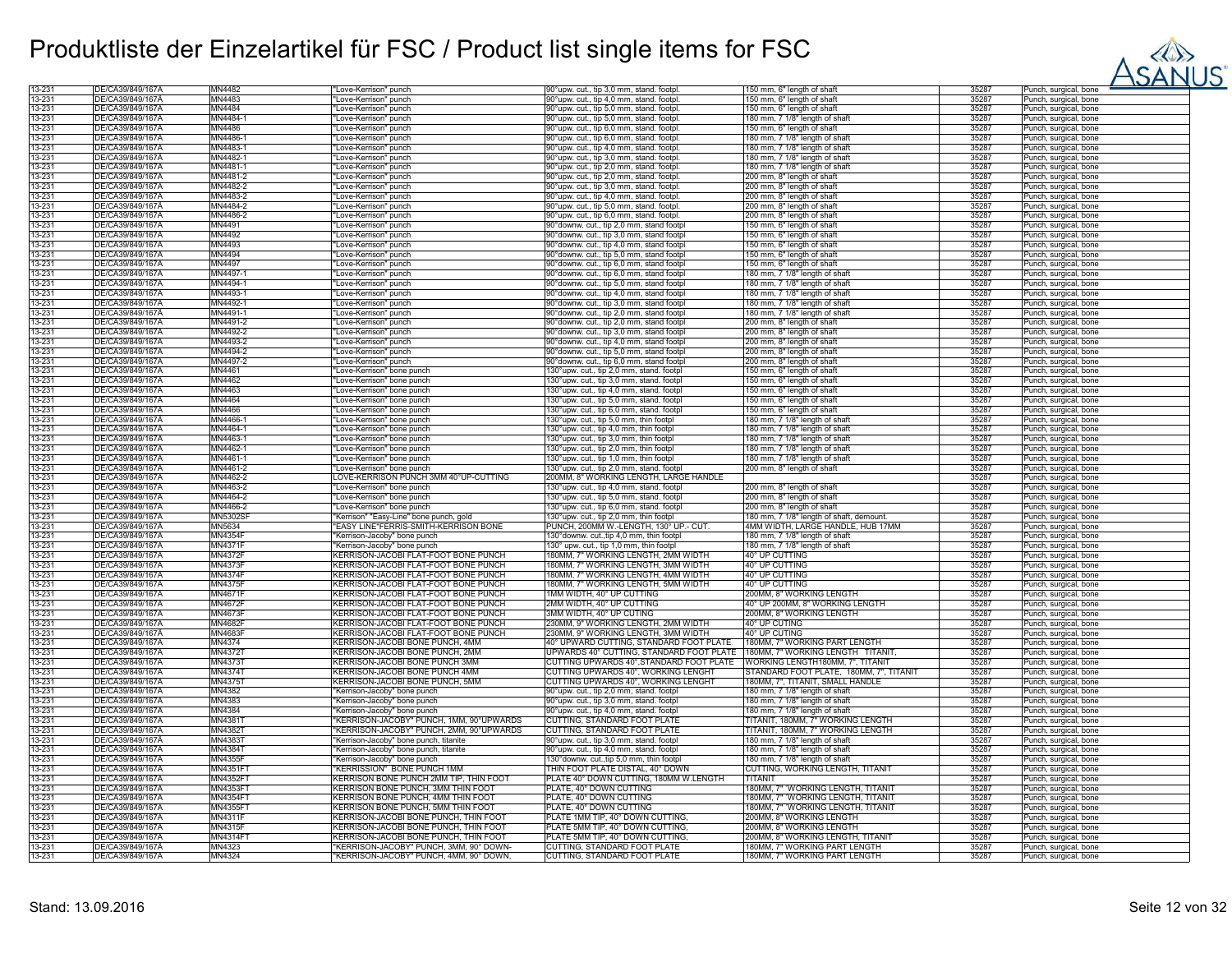

| 13-231 | DE/CA39/849/167Ă | MN4321T         | "Kerrison-Jacoby" bone punch, titanite   | 90° downw. cut., tip 1,0 mm, stand footpl                                       | 180 mm, 7 1/8" length of shaft               | 35287 | unch, surgical, bone              |
|--------|------------------|-----------------|------------------------------------------|---------------------------------------------------------------------------------|----------------------------------------------|-------|-----------------------------------|
| 13-231 | DE/CA39/849/167Ä | MN4323T         | "KERRISON-JACOBY" PUNCH, 3MM, 90° DOWN   | CUTTING, STANDARD FOOT PLATE                                                    | 180MM, 7" WORKING PART LENGTH, TITANIT       | 35287 | unch, surgical, bone              |
| 13-231 | DE/CA39/849/167A | MN4324T         | "KERRISON-JACOBY" PUNCH, 4MM, 90° DOWN,  | 180MM, 7" WORKING PART LENGTH                                                   |                                              | 35287 | Punch, surgical, bone             |
| 13-231 | DE/CA39/849/167A | MN4325T         | "KERRISON-JACOBY" PUNCH, 5MM, 90° DOWN   | CUTTING, STANDARD FOOT PLATE                                                    | 180MM, 7" WORKING PART LENGTH, TITANIT       | 35287 | Punch, surgical, bone             |
| 13-231 | DE/CA39/849/167Ä | MN4392T         | "KERRISON-JACOBY" PUNCH, 2MM, 90° DOWN-  | CUTING, STANDARD FOOT PLATE                                                     | <b>TITANIT, 200MM, 8" WORKING LENGTH</b>     | 35287 | Punch, surgical, bone             |
|        |                  |                 |                                          |                                                                                 |                                              |       |                                   |
| 13-231 | DE/CA39/849/167Ă | MN4393T         | 'KERRISON-JACOBY" PUNCH, 3MM, 90° DOWN-  | CUTING, STANDARD FOOT PLATE                                                     | TITANIT, 200MM, 8" WORKING LENGTH            | 35287 | <sup>2</sup> unch, surgical, bone |
| 13-231 | DE/CA39/849/167Ä | MN4394T         | "KERRISON-JACOBY" PUNCH, 4MM, 90° DOWN-  | CUTING, STANDARD FOOT PLATE                                                     | TITANIT, 200MM, 8" WORKING LENGTH            | 35287 | Punch, surgical, bone             |
| 13-231 | DE/CA39/849/167A | MN4395T         | "KERRISON-JACOBY" PUNCH, 5MM, 90° DOWN-  | CUTING, STANDARD FOOT PLATE                                                     | <b>TITANIT, 200MM, 8" WORKING LENGTH</b>     | 35287 | Punch, surgical, bone             |
| 13-231 | DE/CA39/849/167A | MN4671          | 'KERRISON-JACOBY" PUNCH, 1MM             | CUTTING UPWARDS 40°, STANDARD FOOT PLATE                                        | WORKING LENGTH 200MM, 8'                     | 35287 | unch, surgical, bone              |
| 13-231 | DE/CA39/849/167Ä | MN4672          | "KERRISON-JACOBY" PUNCH, 2MM             | CUTTING UPWARDS 40°, STANDARD FOOT PLATE                                        | WORKING LENGTH 200MM, 8                      | 35287 | unch, surgical, bone              |
| 13-231 | DE/CA39/849/167A | MN4673          | "KERRISON-JACOBY" PUNCH, 3MM             | CUTTING UPWARDS 40°, STANDARD FOOT PLATE                                        | WORKING LENGTH 200MM, 8                      | 35287 | Punch, surgical, bone             |
| 13-231 | DE/CA39/849/167A | MN4674          | "KERRISON-JACOBY" PUNCH, 4MM             | CUTTING UPWARDS 40°, STANDARD FOOT PLATE WORKING LENGTH 200MM, 8                |                                              | 35287 | Punch, surgical, bone             |
| 13-231 | DE/CA39/849/167Ä | MN4675          | "KERRISON-JACOBY" PUNCH, 5MM             | CUTTING UPWARDS 40°, STANDARD FOOT PLATE WORKING LENGTH 200MM, 8'               |                                              | 35287 | <sup>2</sup> unch, surgical, bone |
| 13-231 | DE/CA39/849/167Ä | MN4681          | "KERRISON-JACOBY" PUNCH, 1MM             | CUTTING UPWARDS 40°, STANDARD FOOT PLATE   WORKING LENGTH 230MM, 9              |                                              | 35287 | <sup>2</sup> unch, surgical, bone |
| 13-231 | DE/CA39/849/167Ä | MN4682          | "KERRISON-JACOBY" PUNCH, 2MM             | CUTTING UPWARDS 40°, STANDARD FOOT PLATE                                        | WORKING LENGTH 230MM, 9                      | 35287 |                                   |
|        |                  |                 |                                          |                                                                                 |                                              |       | Punch, surgical, bone             |
| 13-231 | DE/CA39/849/167A | MN4683          | "KERRISON-JACOBY" PUNCH, 3MM             | CUTTING UPWARDS 40°, STANDARD FOOT PLATE                                        | WORKING LENGTH 230MM, 9                      | 35287 | Punch, surgical, bone             |
| 13-231 | DE/CA39/849/167A | MN4684          | "KERRISON-JACOBY" PUNCH, 4MM             | CUTTING UPWARDS 40°, STANDARD FOOT PLATE                                        | WORKING LENGTH 230MM, 9                      | 35287 | unch, surgical, bone              |
| 13-231 | DE/CA39/849/167A | MN4685          | "KERRISON-JACOBY" PUNCH, 5MM             | CUTTING UPWARDS 40°, STANDARD FOOT PLATE                                        | WORKING LENGTH 230MM, 9'                     | 35287 | unch, surgical, bone              |
| 13-231 | DE/CA39/849/167Ä | MN4674T         | "KERRISON-JACOBY" PUNCH, 4MM             | CUTTING UPWARDS 40°, STANDARD FOOT PLATE                                        | TITANIT, WORKING LENGTH 200MM, 7"            | 35287 | Punch, surgical, bone             |
| 13-231 | DE/CA39/849/167A | MN4691          | "KERRISON-JACOBY" PUNCH, 1MM, 90° UP-    | CUTING, STANDARD FOOT PLATE                                                     | 200MM, 8" WORKING PART LENGTH                | 35287 | Punch, surgical, bone             |
| 13-231 | DE/CA39/849/167Ă | MN4692          | "KERRISON-JACOBY" PUNCH, 2MM, 90° UP-    | CUTING, STANDARD FOOT PLATE                                                     | 200MM, 8" WORKING PART LENGTH                | 35287 | <sup>2</sup> unch, surgical, bone |
| 13-231 | DE/CA39/849/167Ä | MN4693          | "KERRISON-JACOBY" PUNCH, 3MM, 90° UP-    | CUTING, STANDARD FOOT PLATE                                                     | 200MM, 8" WORKING PART LENGTH                | 35287 | Punch, surgical, bone             |
| 13-231 | DE/CA39/849/167Ă | MN4694          | "KERRISON-JACOBY" PUNCH, 4MM, 90° UP-    | CUTING, STANDARD FOOT PLATE                                                     | 200MM, 8" WORKING PART LENGTH                | 35287 | Punch, surgical, bone             |
| 13-231 | DE/CA39/849/167A | MN4695          | "KERRISON-JACOBY" PUNCH, 5MM, 90° UP-    | CUTING, STANDARD FOOT PLATE                                                     | 200MM, 8" WORKING PART LENGTH                | 35287 |                                   |
|        |                  |                 |                                          |                                                                                 |                                              |       | Punch, surgical, bone             |
| 13-231 | DE/CA39/849/167A | MN4721          | KERRISON-JACOBY PUNCH, 1MM, 90° UP-      | CUTING, STANDARD FOOT PLATE                                                     | 230MM, 9" WORKING PART LENGTH                | 35287 | unch, surgical, bone              |
| 13-231 | DE/CA39/849/167Ä | MN4722          | KERRISON-JACOBY PUNCH, 2MM, 90° UP-      | CUTING, STANDARD FOOT PLATE                                                     | 230MM, 9" WORKING PART LENGTH                | 35287 | unch, surgical, bone              |
| 13-231 | DE/CA39/849/167Ä | MN4723          | KERRISON-JACOBY PUNCH, 3MM, 90° UP-      | CUTING, STANDARD FOOT PLATE                                                     | 230MM, 9" WORKING PART LENGTH                | 35287 | Punch, surgical, bone             |
| 13-231 | DE/CA39/849/167A | MN4724          | KERRISON-JACOBY PUNCH, 4MM, 90° UP-      | CUTING, STANDARD FOOT PLATE                                                     | 230MM, 9" WORKING PART LENGTH                | 35287 | Punch, surgical, bone             |
| 13-231 | DE/CA39/849/167Å | <b>MN4725</b>   | KERRISON-JACOBY PUNCH, 5MM, 90° UP-      | CUTING, STANDARD FOOT PLATE                                                     | 230MM, 9" WORKING PART LENGTH                | 35287 | <sup>2</sup> unch, surgical, bone |
| 13-231 | DE/CA39/849/167Ä | MN4691T         | "KERRISON-JACOBY" PUNCH, 1MM, 90° UP-    | CUTING, STANDARD FOOT PLATE                                                     | TITANIT, 200MM, 8" WORKING PART LENGTH       | 35287 | <sup>2</sup> unch, surgical, bone |
| 13-231 | DE/CA39/849/167A | MN4692T         | "KERRISON-JACOBY" PUNCH, 2MM, 90° UP-    | CUTING, STANDARD FOOT PLATE                                                     | TITANIT, 200MM, 8" WORKING PART LENGTH       | 35287 | Punch, surgical, bone             |
| 13-231 | DE/CA39/849/167Å | MN4693T         | "KERRISON-JACOBY" PUNCH, 3MM, 90° UP-    | CUTING, STANDARD FOOT PLATE                                                     | <b>ITANIT, 200MM, 8" WORKING PART LENGTH</b> | 35287 | Punch, surgical, bone             |
| 13-231 | DE/CA39/849/167Ä | MN4694T         | 'KERRISON-JACOBY" PUNCH, 4MM, 90° UP-    | CUTING, STANDARD FOOT PLATE                                                     | ITANIT, 200MM, 8" WORKING PART LENGTH        | 35287 | unch, surgical, bone              |
| 13-231 | DE/CA39/849/167Å | MN4695T         | "KERRISON-JACOBY" PUNCH, 5MM, 90° UP-    | CUTING, STANDARD FOOT PLATE                                                     | TITANIT, 200MM, 8" WORKING PART LENGTH       | 35287 |                                   |
| 13-231 | DE/CA39/849/167A | MN4721T         |                                          |                                                                                 | <b>TITANIT</b>                               | 35287 | unch, surgical, bone              |
|        |                  |                 | "KERRISON-JACOBY" PUNCH, 1MM, 90°UPWARDS | 230MM, 7" WORKING LENGTH                                                        |                                              |       | Punch, surgical, bone             |
| 13-231 | DE/CA39/849/167A | MN47221         | "KERRISON-JACOBY" PUNCH, 2MM, 90°UPWARDS | 230MM, 7" WORKING LENGTH                                                        | <b>TITANI</b>                                | 35287 | Punch, surgical, bone             |
| 13-231 | DE/CA39/849/167A | MN4723T         | "KERRISON-JACOBY" PUNCH, 3MM, 90°UPWARDS | 230MM, 7" WORKING LENGTH                                                        | <b>TITANI</b>                                | 35287 | Punch, surgical, bone             |
| 13-231 | DE/CA39/849/167Ä | MN4724T         | "KERRISON-JACOBY" PUNCH, 4MM, 90°UPWARDS | 230MM, 7" WORKING LENGTH                                                        | TITANIT                                      | 35287 | Punch, surgical, bone             |
| 13-231 | DE/CA39/849/167Ă | MN4725T         | "KERRISON-JACOBY" PUNCH, 5MM, 90°UPWARDS | 230MM, 7" WORKING LENGTH                                                        | <b>TITANIT</b>                               | 35287 | Punch, surgical, bone             |
| 13-231 | DE/CA39/849/167Ă | MN4461-4        | "Love-Kerrison" bone punch               | 130°upw. cut., tip 2,0 mm, stand. footpl                                        | 230 mm, 9 1/8" length of shaft               | 35287 | Punch, surgical, bone             |
| 13-231 | DE/CA39/849/167Ä | MN4462-4        | Love-Kerrison" bone punch                | 130°upw. cut., tip 3,0 mm, stand. footpl                                        | 230 mm, 9 1/8" length of shaft               | 35287 | unch, surgical, bone              |
| 13-231 | DE/CA39/849/167Ă | MN4463-4        | 'Love-Kerrison" bone punch               | 130°upw. cut., tip 4,0 mm, stand. footpl                                        | 230 mm, 9 1/8" length of shaft               | 35287 | Punch, surgical, bone             |
| 13-231 | DE/CA39/849/167A | MN4464-4        | "Love-Kerrison" bone punch               | 130°upw. cut., tip 5,0 mm, stand. footpl                                        | 230 mm, 9 1/8" length of shaft               | 35287 | Punch, surgical, bone             |
| 13-231 | DE/CA39/849/167Ä | MN4461-5        | "Love-Kerrison" bone punch               | 130°upw. cut., tip 2,0 mm, thin footpl                                          | 230 mm, 9 1/8" length of shaft               | 35287 | <sup>2</sup> unch, surgical, bone |
| 13-231 | DE/CA39/849/167Ă | MN4462-5        | 'Love-Kerrison" bone punch               | 130°upw. cut., tip 3,0 mm, thin footpl                                          | 230 mm, 9 1/8" length of shaft               | 35287 | Punch, surgical, bone             |
|        |                  |                 |                                          |                                                                                 |                                              |       |                                   |
| 13-231 | DE/CA39/849/167Ä | MN4463-5        | "Love-Kerrison" bone punch               | 130°upw. cut., tip 4,0 mm, thin footpl                                          | 230 mm, 9 1/8" length of shaft               | 35287 | Punch, surgical, bone             |
| 13-231 | DE/CA39/849/167A | MN4464-5        | "Love-Kerrison" bone punch               | 130°upw. cut., tip 5,0 mm, thin footpl                                          | 230 mm, 9 1/8" length of shaft               | 35287 | Punch, surgical, bone             |
| 13-231 | DE/CA39/849/167Ă | MN4461-3        | 'Love-Kerrison" bone punch               | 130°upw. cut., tip 1,0 mm, stand. footpl                                        | 180 mm, 7 1/8" length of shaft               | 35287 | Punch, surgical, bone             |
| 13-231 | DE/CA39/849/167Ä | MN4462-3        | Love-Kerrison" bone punch                | 130°upw. cut., tip 2,0 mm, stand. footpl                                        | 180 mm, 7 1/8" length of shaft               | 35287 | unch, surgical, bone              |
| 13-231 | DE/CA39/849/167A | MN4463-3        | "Love-Kerrison" bone punch               | 130°upw. cut., tip 3,0 mm, stand. footpl                                        | 180 mm, 7 1/8" length of shaft               | 35287 | Punch, surgical, bone             |
| 13-231 | DE/CA39/849/167A | MN4464-3        | "Love-Kerrison" bone punch               | 130°upw. cut., tip 4,0 mm, stand. footpl                                        | 180 mm, 7 1/8" length of shaft               | 35287 | Punch, surgical, bone             |
| 13-231 | DE/CA39/849/167Ä | MN4465-3        | "Love-Kerrison" bone punch               | 130°upw. cut., tip 5,0 mm, stand. footpl                                        | 180 mm, 7 1/8" length of shaft               | 35287 | <sup>2</sup> unch, surgical, bone |
| 13-231 | DE/CA39/849/167A | MN4466-3        | "Love-Kerrison" bone punch               | 130°upw. cut., tip 6,0 mm, stand. footpl                                        | 180 mm, 7 1/8" length of shaft               | 35287 | <sup>2</sup> unch, surgical, bone |
| 13-231 | DE/CA39/849/167Å | MN4375          | "Kerrison-Jacoby" bone punch             | 130° upw. cut., tip 5,0 mm, stand footpl                                        | 180 mm, 7 1/8" length of shaft               | 35287 | Punch, surgical, bone             |
| 13-231 | DE/CA39/849/167A | <b>MN5302B</b>  | "EASY-LINE" KERRISON BONE PUNCH          | 2MM, 40° UPWARDS SAFETY-DETACHABLE                                              | 180MM, 7" LONG                               | 35287 | Punch, surgical, bone             |
| 13-231 | DE/CA39/849/167A | MN4355          | KERRISON-JACOBI BONE PUNCH, 5MM TIF      | 40° DOWN CUTTING, STANDARD FOOT PLATE                                           | 180MM, 7" WORKING PART                       | 35287 | unch, surgical, bone              |
| 13-231 | DE/CA39/849/167Ă | MN4312F         | KERRISON-JACOBI BONE PUNCH, THIN FOOT    | PLATE 2MM TIP, 40° DOWN CUTTING                                                 | 200MM, 8" WORKING LENGTH                     | 35287 |                                   |
|        |                  |                 |                                          |                                                                                 |                                              |       | unch, surgical, bone              |
| 13-231 | DE/CA39/849/167Ä | MN4311          | KERRISON-JACOBI BONE PUNCH, STANDARD     | FOOT PLATE 1MM TIP, 40° DOWN CUTTING                                            | 200MM, 8" WORKING LENGTH                     | 35287 | Punch, surgical, bone             |
| 13-231 | DE/CA39/849/167A | MN4312          | KERRISON-JACOBI BONE PUNCH, STANDARD     | FOOT PLATE 2MM TIP, 40° DOWN CUTTING,                                           | 200MM, 8" WORKING LENGTH                     | 35287 | <sup>2</sup> unch, surgical, bone |
| 13-231 | DE/CA39/849/167Ä | MN4313          | KERRISON-JACOBI BONE PUNCH, STANDARD     | FOOT PLATE 3MM TIP, 40° DOWN CUTTING,                                           | 200MM, 8" WORKING LENGTH                     | 35287 | <sup>2</sup> unch, surgical, bone |
| 13-231 | DE/CA39/849/167A | MN4314          | KERRISON-JACOBI BONE PUNCH, STANDARD     | FOOT PLATE 4MM TIP, 40° DOWN CUTTING,                                           | 200MM, 8" WORKING LENGTH                     | 35287 | <sup>2</sup> unch, surgical, bone |
| 13-231 | DE/CA39/849/167A | MN4315          | KERRISON-JACOBI BONE PUNCH, STANDARD     | FOOT PLATE 5MM TIP, 40° DOWN CUTTING,                                           | 200MM, 8" WORKING LENGTH                     | 35287 | Punch, surgical, bone             |
| 13-231 | DE/CA39/849/167A | MN4341          | KERRISON-JACOBI BONE PUNCH, STANDARD     | FOOT PLATE 1MM TIP, 40° DOWN CUTTING                                            | 230MM, 9" WORKING LENGTH                     | 35287 | Punch, surgical, bone             |
| 13-231 | DE/CA39/849/167A | MN4342          | KERRISON-JACOBI BONE PUNCH, STANDARD     | FOOTPLATE 2MM TIP, 40° DOWN CUTTING,                                            | 230MM, 9" WORKING LENGTH                     | 35287 | unch, surgical, bone              |
| 13-231 | DE/CA39/849/167A | MN4343          | KERRISON-JACOBI BONE PUNCH, STANDARD     | FOOT PLATE 3MM TIP, 40° DOWN CUTTING                                            | 230MM, 9" WORKING LENGTH                     | 35287 | unch, surgical, bone              |
| 13-231 | DE/CA39/849/167Ä | MN4344          | KERRISON-JACOBI BONE PUNCH, STANDARD     | FOOT PLATE 4MM TIP, 40° DOWN CUTTING                                            | 230MM, 9" WORKING LENGTH                     | 35287 | Punch, surgical, bone             |
| 13-231 | DE/CA39/849/167A | <b>MN4352FA</b> | KERRISON BONE PUNCH 2MM TIP, THIN FOOT   | PLATE 40° DOWN CUTING, WITH EJECTOR                                             | 180MM W.LENGTH                               | 35287 | Punch, surgical, bone             |
| 13-231 | DE/CA39/849/167A | <b>MN4353FA</b> | KERRISON BONE PUNCH 3MM TIP, THIN FOOT   | PLATE 40° DOWN CUTTING, WITH EJECTOR                                            | 180MM W.LENGTH                               | 35287 | <sup>2</sup> unch, surgical, bone |
| 13-231 | DE/CA39/849/167Ä | <b>MN4354FA</b> | KERRISON BONE PUNCH 4MM TIP, THIN FOOT   | PLATE 40° DOWN CUTTING, WITH EJECTOR                                            | 180MM W.LENGTH                               | 35287 | Punch, surgical, bone             |
| 13-231 | DE/CA39/849/167Ă | <b>MN4355FA</b> | KERRISON-JACOBI BONE PUNCH 5MM TIP,      | THIN FOOT PLATE 40° DOWN CUTTING,                                               | WITH REJECTOR, 180MM,7" WORKING LENGTH       | 35287 |                                   |
| 13-231 | DE/CA39/849/167Å | <b>MN5322B</b>  |                                          |                                                                                 |                                              | 35287 | Punch, surgical, bone             |
|        |                  |                 | Partes bone punches "Thin foot plate"    | 2mm width, working length 8"                                                    |                                              |       | <sup>9</sup> unch, surgical, bone |
| 13-231 | DE/CA39/849/167Ä | MN4385T         | 'Kerrison-Jacoby" bone punch, titanite   | 90°upw. cut., tip 5,0 mm, stand. footpl                                         | 180 mm, 7 1/8" length of shaft               | 35287 | Junch, surgical, bone             |
| 13-231 | DE/CA39/849/167A | MN4696          | 'KERRISON-JACOBY" PUNCH, 6MM, 90° UP-    | CUTING, STANDARD FOOT PLATE                                                     | 200MM, 8" WORKING PART LENGTH                | 35287 | Punch, surgical, bone             |
| 13-231 | DE/CA39/849/167Ä | MN4386          | "Kerrison-Jacoby" bone punch             | 90°upw. cut., tip 6,0 mm, stand. footpl                                         | 180 mm, 7 1/8" length of shaft               | 35287 | Punch, surgical, bone             |
| 13-231 | DE/CA39/849/167A | MN4676          | "KERRISON-JACOBY" PUNCH, 6MM             | CUTTING UPWARDS 40°, STANDARD FOOT PLATE                                        | WORKING LENGTH 200MM, 8                      | 35287 | Punch, surgical, bone             |
| 13-231 | DE/CA39/849/167A | <b>MN5325E</b>  | PARTES BONE PUNCHES "THIN FOOT PLATE"    | 5 MM BREADTH, WORKING LENGHT 8'                                                 |                                              | 35287 | <sup>2</sup> unch, surgical, bone |
| 13-231 | DE/CA39/849/167Ä | MN4682B         | "KERRISON-JACOBY" PUNCH, 2MM             | CUTTING UPWARDS 40°, STANDARD FOOT PLATE                                        | WORKING LENGTH 230MM, 7", BLACK LINE         | 35287 | Punch, surgical, bone             |
| 13-231 | DE/CA39/849/167A | <b>MN4683B</b>  | "KERRISON-JACOBY" PUNCH, 3MM             | CUTTING UPWARDS 40°, STANDARD FOOT PLATE                                        | WORKING LENGTH 230MM, 7", BLACK LINE         | 35287 | Punch, surgical, bone             |
| 13-231 | DE/CA39/849/167Å | MN4684B         | "KERRISON-JACOBY" PUNCH, 4MM             | CUTTING UPWARDS 40°,STANDARD FOOT PLATE NORKING LENGTH 230MM, 7", BLACK LINE    |                                              | 35287 | <sup>2</sup> unch, surgical, bone |
| 13-231 | DE/CA39/849/167Ä | MN4685B         | "KERRISON-JACOBY" PUNCH, 5MM             | CUTTING UPWARDS 40°, STANDARD FOOT PLATE   WORKING LENGTH 230MM, 7", BLACK LINE |                                              | 35287 | Punch, surgical, bone             |
|        |                  |                 |                                          |                                                                                 |                                              |       |                                   |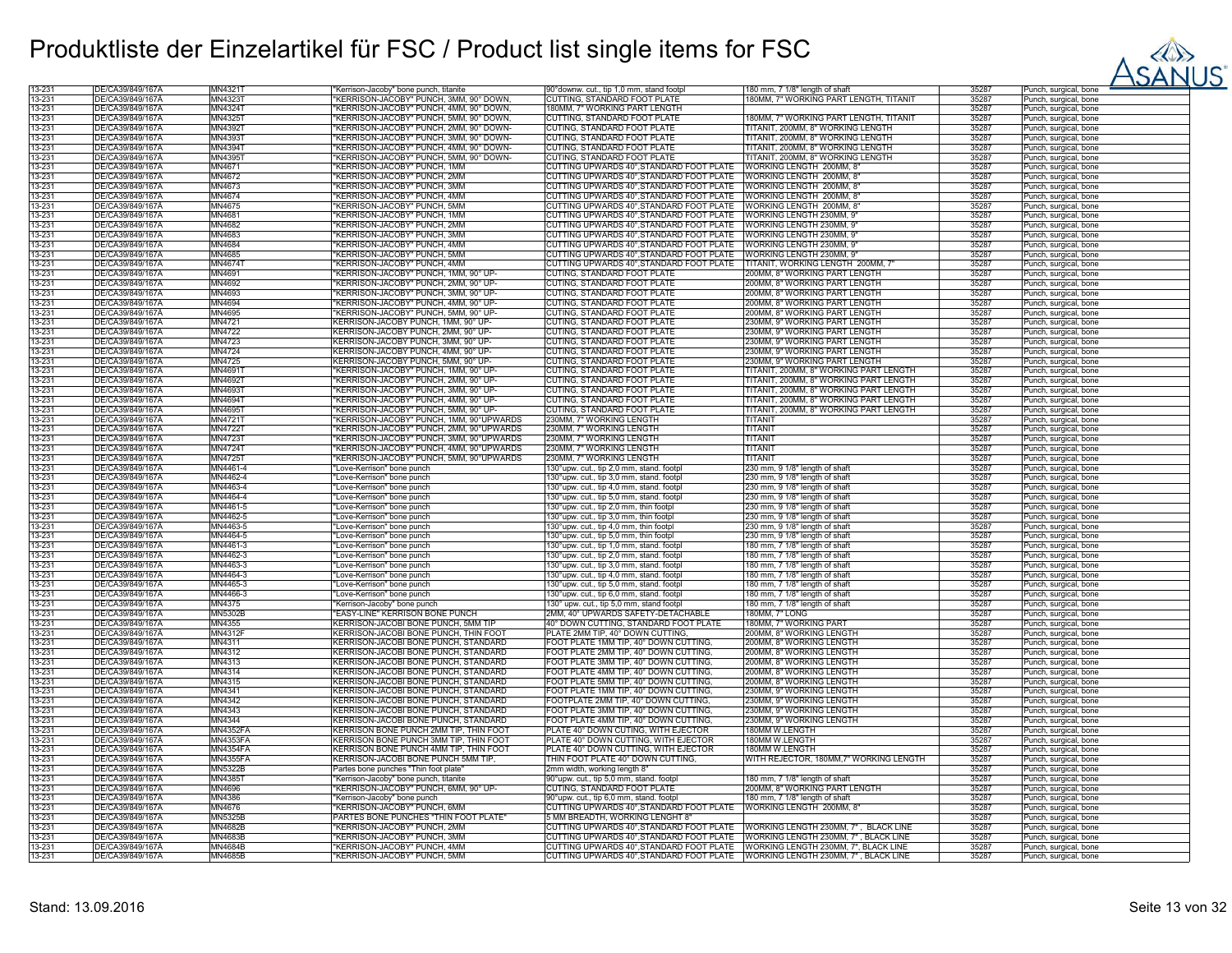

| 13-231 | DE/CA39/849/167Å | MN4373B         | KERRISON-JACOBI BONE PUNCH 3MM          | CUTTING UPWARDS 40°, STANDARD FOOT PLATE    | WORKING LENGTH, 180MM, 7", BLACK LINE     | 35287 | Punch, surgical, bone |
|--------|------------------|-----------------|-----------------------------------------|---------------------------------------------|-------------------------------------------|-------|-----------------------|
|        |                  |                 |                                         |                                             |                                           |       |                       |
| 13-231 | DE/CA39/849/167Ä | MN4374B         | KERRISON-JACOBI BONE PUNCH 4MM          | CUTTING UPWARDS 40°. WORKING LENGHT         | 180MM, 7", SMALL HANDLE, BLACK LINE       | 35287 | Punch, surgical, bone |
| 13-231 | DE/CA39/849/167A | MN4681B         | "KERRISON-JACOBY" PUNCH, 1MM            | CUTTING UPWARDS 40°, STANDARD FOOT PLATE    | WORKING LENGTH 230MM, 7", BLACK LINE      | 35287 | Punch, surgical, bone |
|        |                  |                 |                                         |                                             |                                           |       |                       |
| 13-231 | DE/CA39/849/167A | MN4671B         | "KERRISON-JACOBY" PUNCH, 1MM            | CUTTING UPWARDS 40°, STANDARD FOOT PLATE    | WORKING LENGTH 200MM, 7", BLACK LINE      | 35287 | Punch, surgical, bone |
| 13-231 | DE/CA39/849/167Ä | MN4672B         | "KERRISON-JACOBY" PUNCH, 2MM            | CUTTING UPWARDS 40°, STANDARD FOOT PLATE    | WORKING LENGTH 200MM, 7", BLACK LINE      | 35287 | Punch, surgical, bone |
| 13-231 | DE/CA39/849/167A | MN4673B         | "KERRISON-JACOBY" PUNCH, 3MM            | CUTTING UPWARDS 40°, STANDARD FOOT PLATE    | WORKING LENGTH 200MM, 7", BLACK LIN       | 35287 | Punch, surgical, bone |
| 13-231 | DE/CA39/849/167A | MN4674B         | "KERRISON-JACOBY" PUNCH, 4MM            | CUTTING UPWARDS 40°, STANDARD FOOT PLATE    | WORKING LENGTH 200MM, 7", BLACK LINE      | 35287 | Punch, surgical, bone |
|        |                  |                 |                                         |                                             |                                           |       |                       |
| 13-231 | DE/CA39/849/167A | MN4675B         | "KERRISON-JACOBY" PUNCH, 5MM            | CUTTING UPWARDS 40°, STANDARD FOOT PLATE    | WORKING LENGTH 200MM, 7", BLACK LINE      | 35287 | Punch, surgical, bone |
| 13-231 | DE/CA39/849/167Ä | MN4371B         | "KERRISON-JACOBY" PUNCH, 1MM            | CUTTING UPWARDS 40°, WORKING LENGHT         | 180MM, 7", SMALL HANDLE, BLACK LINE       | 35287 | Punch, surgical, bone |
| 13-231 | DE/CA39/849/167Ä | MN4372B         | "KERRISON-JACOBY" PUNCH, 2MM 40° UPWARD | CUTTING. STANDARD FOOT PLATE                | 180MM, 7"WORKING LENGTH, BLACK LINE       | 35287 | Punch, surgical, bone |
|        |                  |                 |                                         |                                             |                                           |       |                       |
| 13-231 | DE/CA39/849/167Å | MN4375B         | KERRISON-JACOBI BONE PUNCH 5MM          | CUTTING UPWARDS 40°, WORKING LENGHT         | 180MM, 7", SMALL HANDLE, BLACK LINE       | 35287 | Punch, surgical, bone |
| 13-231 | DE/CA39/849/167A | <b>MN4951B</b>  | KERRISON-JACOBI FLAT-FOOT BONE PUNCH    | 180MM, 7" WORKING LENGTH, 1MM WIDTH         | 40° UP CUTTING "BLACK LINE"               | 35287 | Punch, surgical, bone |
| 13-231 | DE/CA39/849/167Ä | MN4962B         | Kerrison-Jacobi flat bone punch         | Black Line Standard, 40°upbiting, hub 10mm  | width 2 mm, 200mm, 7" working length      | 35287 | Punch, surgical, bone |
| 13-231 | DE/CA39/849/167Å | MN4963B         | Kerrison-Jacobi flat bone punch         | Black Line Standard, 40°upbiting, hub 10mm  | width 3 mm, 200mm, 7" working length      | 35287 | Punch, surgical, bone |
|        |                  |                 |                                         |                                             |                                           |       |                       |
| 13-231 | DE/CA39/849/167A | <b>MN4964B</b>  | Kerrison-Jacobi flat bone punch         | Black Line Standard, 40°upbiting, hub 10mm  | width 4 mm, 200mm, 7" working length      | 35287 | Punch, surgical, bone |
| 13-231 | DE/CA39/849/167Ä | MN4965B         | Kerrison-Jacobi flat bone punch         | Black Line Standard, 40°upbiting, hub 10mm  | width 5 mm, 200mm, 7" working length      | 35287 | Punch, surgical, bone |
| 13-231 | DE/CA39/849/167A | MN4961B         | Kerrison-Jacobi flat bone punch         | Black Line Standard, 40° upbiting, hub 10mm | width 1 mm, 200mm, 7" working length      | 35287 | Punch, surgical, bone |
|        |                  |                 |                                         |                                             |                                           |       |                       |
| 13-231 | DE/CA39/849/167Å | <b>MN5734B</b>  | "BLACK LINE" KERRISON-JABOBI BONE PUNCH | ERGONOMIC HANDLE, 15MM CUT, 130° UP CUT     | 4MM WIDTH, 230MM, 9" WORKING LENGTH       | 35287 | Punch, surgical, bone |
| 13-231 | DE/CA39/849/167Ä | MN5735B         | "BLACK LINE" KERRISON-JABOBI BONE PUNCH | ERGONOMIC HANDLE, 15MM CUT, 130° UP CUT     | 5MM WIDTH, 230MM, 9" WORKING LENGTH       | 35287 | Punch, surgical, bone |
| 13-231 | DE/CA39/849/167A | MN5074B         | "BLACK LINE" KERRISON-JABOBI BONE PUNCH | ERGONOMIC HANDLE, 15MM CUT, 90° UP CUT      | 4MM WIDTH, 180MM, 7" WORKING LENGTH       | 35287 | Punch, surgical, bone |
|        |                  |                 |                                         |                                             |                                           |       |                       |
| 13-231 | DE/CA39/849/167A | <b>MN5072B</b>  | "BLACK LINE" KERRISON-JABOBI BONE PUNCH | ERGONOMIC HANDLE, 15MM CUT, 90° UP CUT      | 2MM WIDTH, 180MM, 7" WORKING LENGTH       | 35287 | Punch, surgical, bone |
| 13-231 | DE/CA39/849/167Ä | MN4922B         | Kerrison-Jacobi flat bone punch         | Black Line Large, 40°upbiting, hub 15mm     | width 2 mm, 200mm, 7" working length      | 35287 | Punch, surgical, bone |
| 13-231 | DE/CA39/849/167Å | MN4923B         | Kerrison-Jacobi flat bone punch         | Black Line Large, 40°upbiting, hub 15mm     | width 3 mm, 200mm, 7" working length      | 35287 | Punch, surgical, bone |
|        |                  |                 |                                         |                                             |                                           |       |                       |
| 13-231 | DE/CA39/849/167Ä | MN4924B         | Kerrison-Jacobi flat bone punch         | Black Line Large, 40°upbiting, hub 15mm     | width 4 mm, 200mm, 7" working length      | 35287 | Punch, surgical, bone |
| 13-231 | DE/CA39/849/167Å | MN4925B         | Kerrison-Jacobi flat bone punch         | Black Line Large, 40°upbiting, hub 15mm     | width 5 mm, 200mm, 7" working length      | 35287 | Punch, surgical, bone |
| 13-231 | DE/CA39/849/167A | MN4931B         | Kerrison-Jacobi flat bone punch         | Black Line Bajonett, 40°upbiting, hub 10mm  | width 1 mm, 200mm, 7" working length      | 35287 | Punch, surgical, bone |
| 13-231 | DE/CA39/849/167Ä | MN4932B         |                                         |                                             | width 2 mm, 200mm, 7" working length      | 35287 |                       |
|        |                  |                 | Kerrison-Jacobi flat bone punch         | Black Line Bajonett,40°upbiting,hub 10mm    |                                           |       | Punch, surgical, bone |
| 13-231 | DE/CA39/849/167A | MN4933B         | Kerrison-Jacobi flat bone punch         | Black Line Bajonett, 40°upbiting, hub 10mm  | width 3 mm, 200mm, 7" working length      | 35287 | Punch, surgical, bone |
| 13-231 | DE/CA39/849/167Å | MN4934B         | Kerrison-Jacobi flat bone punch         | Black Line Bajonett, 40°upbiting, hub 10mm  | width 4 mm, 200mm, 7" working length      | 35287 | Punch, surgical, bone |
| 13-231 | DE/CA39/849/167Ä | MN4935B         | Kerrison-Jacobi flat bone punch         | Black Line Bajonett, 40°upbiting, hub 10mm  | width 5 mm, 200mm, 7" working length      | 35287 | Punch, surgical, bone |
|        |                  |                 |                                         |                                             |                                           |       |                       |
| 13-231 | DE/CA39/849/167Å | MN4376          | KERRISON-JACOBI BONE PUNCH, 6MM         | 40° UPWARD CUTTING, STANDARD FOOT PLATE     | 180MM, 7" WORKING PART LENGTH             | 35287 | Punch, surgical, bone |
| 13-231 | DE/CA39/849/167Ă | MN4313B         | KERRISON-JACOBI BONE PUNCH, STANDARD    | FOOT PLATE 3MM TIP. 40° DOWN CUTTING        | 200MM, 8" WORKING LENGTH BLACK LINE       | 35287 | Punch, surgical, bone |
| 13-231 | DE/CA39/849/167A | <b>MN4314B</b>  | KERRISON-JACOBI BONE PUNCH. STANDARD    | FOOT PLATE 4MM TIP, 40° DOWN CUTTING,       | 200MM. 8" WORKING LENGTH BLACK LINE       | 35287 | Punch, surgical, bone |
|        |                  |                 |                                         |                                             |                                           |       |                       |
| 13-231 | DE/CA39/849/167A | MN4315B         | KERRISON-JACOBI BONE PUNCH, REGULAR     | PLATE 5MM TIP, 40° DOWN CUTTING             | 200MM, 8" WORKING LENGTH BLACK LINE       | 35287 | Punch, surgical, bone |
| 13-231 | DE/CA39/849/167A | MN4694B         | "KERRISON-JACOBY" PUNCH, 4MM, 90° UP-   | CUTING, STANDARD FOOT PLATE                 | 200MM, 8" WORKING PART LENGTH, BLACK LINE | 35287 | Punch, surgical, bone |
| 13-231 | DE/CA39/849/167A | MN4394B         | "KERRISON-JACOBY" PUNCH, 4MM, 90° DOWN- | CUTING, STANDARD FOOT PLATE                 | 200MM, 8" WORKING LENGTH, BLACK LINE      | 35287 | Punch, surgical, bone |
| 13-231 | DE/CA39/849/167A | MN4695B         | "KERRISON-JACOBY" PUNCH, 5MM, 90° UP-   | CUTING. STANDARD FOOT PLATE                 | 200MM, 8" WORKING PART LENGTH.BLACK LINE  | 35287 |                       |
|        |                  |                 |                                         |                                             |                                           |       | Punch, surgical, bone |
| 13-231 | DE/CA39/849/167Ä | <b>MN4395B</b>  | "KERRISON-JACOBY" PUNCH, 5MM, 90° DOWN- | CUTING, STANDARD FOOT PLATE                 | 200MM, 8" WORKING LENGTH, BLACK LINE      | 35287 | Punch, surgical, bone |
| 13-231 | DE/CA39/849/167A | MN5321B         | PARTES BONE PUNCHES "THIN FOOT PLATE"   | 'BLACK LINE'                                | MM BREADTH, WORKING LENGTH 8'             | 35287 | Punch, surgical, bone |
| 13-231 | DE/CA39/849/167Å | MN5323B         | PARTES BONE PUNCHES "THIN FOOT PLATE"   | "BLACK LINE                                 | <b>MM BREADTH, WORKING LENGTH 8'</b>      | 35287 |                       |
|        |                  |                 |                                         |                                             |                                           |       | Punch, surgical, bone |
| 13-231 | DE/CA39/849/167Ä | <b>MN5324B</b>  | PARTES BONE PUNCHES "THIN FOOT PLATE"   | "BLACK LINE"                                | 4 MM BREADTH, WORKING LENGTH 8'           | 35287 | Punch, surgical, bone |
| 13-231 | DE/CA39/849/167Å | MN5321          | "Kerrison" "Easy-Line" bone punch       | 130°upw. cut., tip 1,0 mm, stand. footpl    | 200 mm, 8" length of shaft, demount.      | 35287 | Punch, surgical, bone |
| 13-231 | DE/CA39/849/167A | MN5323          | "Kerrison" "Easy-Line" bone punch       | 130°upw. cut., tip 3,0 mm, stand. footpl    | 200 mm, 8" length of shaft, demount.      | 35287 | Punch, surgical, bone |
|        |                  |                 |                                         |                                             |                                           |       |                       |
| 13-231 | DE/CA39/849/167Ä | MN5324          | "Kerrison" "Easy-Line" bone punch       | 130°upw. cut., tip 4,0 mm, stand. footpl    | 200 mm, 8" length of shaft, demount.      | 35287 | Punch, surgical, bone |
| 13-231 | DE/CA39/849/167Å | MN5325          | "Kerrison" "Easy-Line" bone punch       | 130°upw. cut., tip 5,0 mm, stand. footpl    | 200 mm, 8" length of shaft, demount.      | 35287 | Punch, surgical, bone |
| 13-231 | DE/CA39/849/167A | MN5322          | "Kerrison" "Easy-Line" bone punch       | 130°upw. cut., tip 2,0 mm, stand. footpl    | 200 mm, 8" length of shaft, demount.      | 35287 | Punch, surgical, bone |
|        |                  |                 | MILLER "HUDSON DOWNS" 11MM DIAMETER     |                                             |                                           |       |                       |
| 13-231 | DE/CA39/849/167Ä | MN5328          |                                         |                                             |                                           | 35287 | Punch, surgical, bone |
| 13-231 | DE/CA39/849/167A | <b>MN5332AB</b> | PARTES BONE PUNCH                       | 2MM, 40° UPWARDS, 230MM LONG, 9'            | THIN FOOT, WITH EJECTOR                   | 35287 | Punch, surgical, bone |
| 13-231 | DE/CA39/849/167Ä | <b>MN5333AB</b> | PARTES BONE PUNCH                       | 3MM, 40° UPWARDS .230MM LONG, 9'            | THIN FOOT, WITH EJECTOR                   | 35287 | Punch, surgical, bone |
| 13-231 | DE/CA39/849/167Å | <b>MN5334AB</b> | PARTES BONE PUNCH                       | 4MM, 40° UPWARDS, 230MM LONG, 9'            | THIN FOOT, WITH EJECTOR                   | 35287 | Punch, surgical, bone |
|        |                  |                 |                                         |                                             |                                           |       |                       |
| 13-231 | DE/CA39/849/167A | MN5335AB        | PARTES BONE PUNCH                       | 5MM, 40° UPWARDS, 230MM LONG, 9'            | THIN FOOT, WITH EJECTOR                   | 35287 | Punch, surgical, bone |
| 13-231 | DE/CA39/849/167Ä | <b>MN4352FB</b> | KERRISON BONE PUNCH 2MM TIP. THIN FOOT  | PLATE 40° DOWN CUTTING, 180MM W.LENGTH      | <b>BLACK LINE</b>                         | 35287 | Punch, surgical, bone |
| 13-231 | DE/CA39/849/167A | MN4432          | DEPART BONE PUNCH, PARTIAL DETACHABLE   | 2MM WIDTH, 40° UPBITING, STAND. FOOTPLATE   | WITHOUT EJECTOR, WL: 200MM, 8'            | 35287 | Punch, surgical, bone |
| 13-231 | DE/CA39/849/167A | MN4421          | DE PART BONE PUNCH, PARTIAL DETACHABLE  | 1MM WIDTH, 40° UPBITING, STD.FOOTPLATE      | WITHOUT EJECTOR, WL: 180MM, 7"            | 35287 | Punch, surgical, bone |
|        |                  |                 |                                         |                                             |                                           |       |                       |
| 13-231 | DE/CA39/849/167Ä | MN4422          | "Depart" bone punch                     | 130°upw. cut., tip 2,0 mm, stand. footpl    | 180 mm, 7 1/8" length of shaft, demount.  | 35287 | Punch, surgical, bone |
| 13-231 | DE/CA39/849/167A | MN4423          | DEPART BONE PUNCH, PARTIAL DETACHABLE   | 3MM WIDTH, 40° UPBITING, STAND. FOOTPLATE   | WITHOUT EJECTOR, WL:180MM, 7"             | 35287 | Punch, surgical, bone |
| 13-231 | DE/CA39/849/167Ă | MN4424          | DEPART BONE PUNCH, PARTIAL DETACHABLE   | 4MM WIDTH, 40° UPBITTING, STAND. FOOTPLATE  | WITHOUT EJECTOR, WL: 180MM, 7"            | 35287 | Punch, surgical, bone |
|        | DE/CA39/849/167Ä |                 |                                         |                                             |                                           | 35287 |                       |
| 13-231 |                  | MN4425          | DEPART BONE PUNCH, PARTIAL DETACHABLE   | 5MM WIDTH, 40° UPBITING, STAND. FOOTPLATE   | WITHOUT EJECTOR, WL: 180MM, 7'            |       | Punch, surgical, bone |
| 13-231 | DE/CA39/849/167A | MN4426          | DEPART BONE PUNCH, PARTIAL DETACHABLE   | 6MM WIDTH, 40° UPBITING, STAND. FOOTPLATE,  | WITHOUT EJECTOR, WL: 180MM, 7'            | 35287 | Punch, surgical, bone |
| 13-231 | DE/CA39/849/167Ä | <b>MN4422AB</b> | DEPART BONE PUNCH "BLACK LINE", PARTIAL | DETACHABLE, 2MM WIDTH,40°UPBITING, STD.     | FOOTPLATE, WITH EJECTOR, WL:180MM, 7"     | 35287 | Punch, surgical, bone |
| 13-231 | DE/CA39/849/167A | <b>MN4423AB</b> | DePart bone punch "Black Line", partial | detachabel, 3mm width, 40° upbiting, std.   | footplate, with ejector, WL:180mm, 7      | 35287 | Punch, surgical, bone |
|        |                  |                 |                                         |                                             |                                           |       |                       |
| 13-231 | DE/CA39/849/167Å | <b>MN4424AB</b> | DEPART BONE PUNCH "BLACK LINE", PARTIAL | DETACHABLE, 4MM WIDTH, 40°UPBITING, STD     | FOOTPLATE, WITH EJECTOR, WL:180MM, 7      | 35287 | Punch, surgical, bone |
| 13-231 | DE/CA39/849/167Ä | <b>MN4425AB</b> | DEPART BONE PUNCH "BLACK LINE", PARTIAL | DETACHABLE, 5MM WIDTH, 40°UPBITING, STD.    | FOOTPLATE, WITH EJECTOR, WL:180MM, 7      | 35287 | Punch, surgical, bone |
| 13-231 | DE/CA39/849/167A | MN4426AB        | DEPART BONE PUNCH "BLACK LINE", PARTIAL | DETACHABLE, 6MM WIDTH, 40°UPBITING, STD.    | FOOTPLATE, WITH EJECTOR, WL:180MM, 7      | 35287 | Punch, surgical, bone |
| 13-231 | DE/CA39/849/167A | <b>MN4436AB</b> | DEPART BONE PUNCH "BLACK LINE", PARTIAL | DETACHABLE, 6MM WIDTH, 40°UPBITING, STD.    | FOOTPLATE, WITH EJECTOR, WL: 200MM, 8     | 35287 | Punch, surgical, bone |
|        |                  |                 |                                         |                                             |                                           |       |                       |
| 13-231 | DE/CA39/849/167A | MN4435AB        | DEPART BONE PUNCH "BLACK LINE", PARTIAI | DETACHABLE, 5MM WIDTH, 40°UPBITING, STD.    | FOOTPLATE, WITH EJECTOR, WL: 200MM, 8'    | 35287 | Punch, surgical, bone |
| 13-231 | DE/CA39/849/167A | <b>MN4434AB</b> | DEPART BONE PUNCH "BLACK LINE", PARTIAL | DETACHABLE, 4MM WIDTH, 40°UPBITING, STD.    | FOOTPLATE, WITH EJECTOR, WL: 200MM, 8"    | 35287 | Punch, surgical, bone |
| 13-231 | DE/CA39/849/167A | <b>MN4432AB</b> | DEPART BONE PUNCH "BLACK LINE", PARTIAL | DETACHABLE, 2MM WIDTH, 40°UPBITING, STD.    | FOOTPLATE, WITH EJECTOR, WL:200MM, 8"     | 35287 | Punch, surgical, bone |
|        |                  |                 |                                         |                                             |                                           |       |                       |
| 13-231 | DE/CA39/849/167Ä | MN4431          | DEPART BONE PUNCH, PARTIAL DETACHABLE   | 1MM WIDTH, 40° UPBITING, STAND: FOOTPLATE   | WITHOUT EJECTOR, WL: 200MM, 7"            | 35287 | Punch, surgical, bone |
| 13-231 | DE/CA39/849/167A | MN4433          | DEPART BONE PUNCH, PARTIAL DETACHABLE   | 3MM WIDTH, 40° UPBITING, STAND.FOOTPLATE    | WITHOUT EJECTOR, WL: 200MM, 8             | 35287 | Punch, surgical, bone |
| 13-231 | DE/CA39/849/167Å | MN4434          | DEPART BONE PUNCH, PARTIAL DETACHABLE   | 4MM WIDTH, 40° UPBITING, STAND.FOOTPLATE    | WITHOUT EJECTOR, WL: 200MM, 8"            | 35287 | Punch, surgical, bone |
| 13-231 | DE/CA39/849/167Ä | MN4435          | DEPART BONE PUNCH, PARTIAL DETACHABLE   | 5MM WIDTH, 40° UPBITING, STAND.FOOTPLATE    | WITHOUT EJECTOR, WL: 200MM, 8"            | 35287 |                       |
|        |                  |                 |                                         |                                             |                                           |       | Punch, surgical, bone |
| 13-231 | DE/CA39/849/167A | MN4436          | DEPART BONE PUNCH, PARTIAL DETACHABLE   | 6MM WIDTH, 40° UPBITING, STAND.FOOTPLATE    | WITHOUT EJECTOR, WL: 200MM,8'             | 35287 | Punch, surgical, bone |
| 13-231 | DE/CA39/849/167A | MN4436A         | DEPART BONE PUNCH, PARTIAL DETACHABLE   | 6MM WIDTH, 40° UPBITING, STAND.FOOTPLATE    | WITH EJECTOR, 200MM, 8" WORKING LENGTH    | 35287 | Punch, surgical, bone |
| 13-231 | DE/CA39/849/167A | MN4435A         | DEPART BONE PUNCH, PARTIAL DETACHABLE   | 5MM WIDTH, 40° UPBITING, STAND.FOOTPLATE    | WITH EJECTOR, 200MM, 8" WORKING LENGTH    | 35287 | Punch, surgical, bone |
|        |                  |                 |                                         |                                             |                                           |       |                       |
| 13-231 | DE/CA39/849/167A | MN4434A         | DEPART BONE PUNCH, PARTIAL DETACHABLE   | 4MM WIDTH, 40° UPBITING, STAND.FOOTPLATE    | WITH EJECTOR, 200MM, 8" WORKING LENGTH    | 35287 | Punch, surgical, bone |
| 13-231 | DE/CA39/849/167Ä | MN4433A         | DEPART BONE PUNCH, PARTIAL DETACHABLE   | 3MM WIDTH, 40° UPBITING, STAND.FOOTPLATE    | WITH EJECTOR, 200MM, 8" WORKING LENGTH    | 35287 | Punch, surgical, bone |
| 13-231 | DE/CA39/849/167Å | MN4432A         | DEPART BONE PUNCH, PARTIAL DETACHABLE   | 2MM WIDTH, 40° UPBITING, STAND.FOOTPLATE    | WITH EJECTOR, 200MM, 8" WORKING LENGT     | 35287 | Punch, surgical, bone |
|        | DE/CA39/849/167A |                 |                                         |                                             |                                           |       |                       |
| 13-231 |                  | <b>MN4422A</b>  | DEPART BONE PUNCH, PARTIAL DETACHABLE   | 2MM WIDTH, 40° UPBITING, WITH EJECTOR       | 180MM, 7" WORKING LENGTH                  | 35287 | Punch, surgical, bone |
| 13-231 | DE/CA39/849/167A | MN4423A         | "Depart" bone punch                     | 130°upw. cut., tip 3,0 mm, stand. footpl    | 180 mm, 7 1/8" length of shaft, demount.  | 35287 | Punch, surgical, bone |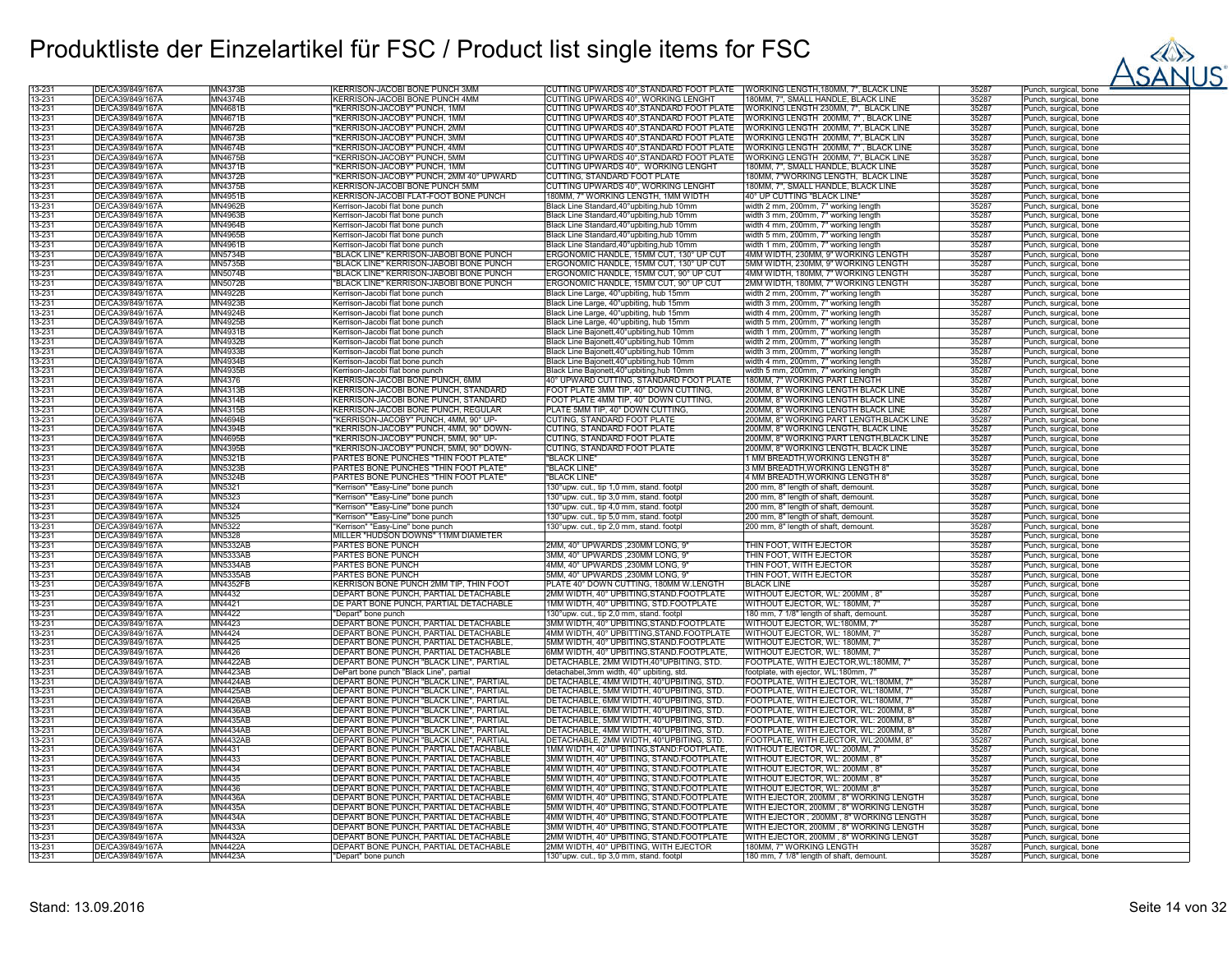

| 13-231 | DE/CA39/849/167A | MN4424A                            | DEPART BONE PUNCH, PARTIAL DETACHABLE                                            | 4MM WIDTH, 40° UPBITING, WITH EJECTOR     | 180MM, 7" WORKING LENGTH                               | 35287 | Punch, surgical, bone                          |
|--------|------------------|------------------------------------|----------------------------------------------------------------------------------|-------------------------------------------|--------------------------------------------------------|-------|------------------------------------------------|
| 13-231 | DE/CA39/849/167A | MN4425A                            | DEPART BONE PUNCH, PARTIAL DETACHABLE                                            | 5MM WIDTH, 40° UPBITING, WITH EJECTOR     | 180MM. 7" WORKING LENGTH                               | 35287 | Punch, surgical, bone                          |
| 13-231 | DE/CA39/849/167A | MN4426A                            | DEPART BONE PUNCH, PARTIAL DETACHABLE                                            | 6MM WIDTH, 40° UPBITING, WITH EJECTOR     | 180MM, 7" WORKING LENGTH                               | 35287 | Punch, surgical, bone                          |
| 13-231 | DE/CA39/849/167A | <b>MN4433AB</b>                    | DEPART BONE PUNCH "BLACK LINE", PARTIAL                                          | DETACHABLE, 3MM WIDTH, 40°UPBITING, STD.  | FOOTPLATE, WITH EJECTOR, WL: 200MM 8"                  | 35287 | Punch, surgical, bone                          |
| 13-231 | DE/CA39/849/167Ä | MN4422F                            | DEPART BONE PUNCH, PARTIAL DETACHABLE                                            | 2MM WIDTH, 40°UPBITING, THIN FOOTPLATE    | WITHOUT EJECTOR, WL: 180MM, 7"                         | 35287 | Punch, surgical, bone                          |
| 13-231 | DE/CA39/849/167A | MN4423F                            | DEPART BONE PUNCH, PARTIAL DETACHABLE                                            | 3MM WIDTH, 40°UPBITING, THIN FOOTPLATE    | WITHOUT EJECTOR, WL:180MM, 7'                          | 35287 | Punch, surgical, bone                          |
| 13-231 | DE/CA39/849/167Ä | <b>MN4424F</b>                     | DEPART BONE PUNCH, PARTIAL DETACHABLE                                            | 4MM WIDTH, 40° UPBITING, THIN FOOTPLATE   | WITHOUT EJECTOR, WL: 180MM, 7"                         | 35287 | Punch, surgical, bone                          |
| 13-231 | DE/CA39/849/167Ä | <b>MN4425F</b>                     | DEPART BONE PUNCH, PARTIAL DETACHABLE                                            | 5MM WIDTH, 40° UPBITING, THIN FOOTPLATE   | WITHOUT EJECTOR, WL: 180MM, 7"                         | 35287 | Punch, surgical, bone                          |
| 13-231 | DE/CA39/849/167A | <b>MN4426F</b>                     | DEPART BONE PUNCH, PARTIAL DETACHABLE                                            | 6MM WIDTH, 40° UPBITING, THIN FOOTPLATE   | WITHOUT EJECTOR, 180MM, 7"                             | 35287 | Punch, surgical, bone                          |
| 13-231 | DE/CA39/849/167A | MN4432F                            | DEPART BONE PUNCH, PARTIAL DETACHABLE                                            | 2MM WIDTH, 40° UPBITING, THIN FOOTPLATE   | WITHOUT EJECTOR, WL: 200MM, 8                          | 35287 | Punch, surgical, bone                          |
| 13-231 | DE/CA39/849/167A | <b>MN4433F</b>                     | DEPART BONE PUNCH, PARTIAL DETACHABLE                                            | 3MM WIDTH, 40° UPBITING, THIN FOOTPLATE   | WHITHOUT EJECTOR, WL: 200MM,8'                         | 35287 | Punch, surgical, bone                          |
| 13-231 | DE/CA39/849/167A | MN4434F                            | DEPART BONE PUNCH, PARTIAL DETACHABLE                                            | 4MM WIDTH, 40° UPBITING, THIN FOOTPLATE   | WHITHOUT EJECTOR, 200MM,8"                             | 35287 | Punch, surgical, bone                          |
| 13-231 | DE/CA39/849/167Ä | <b>MN4435F</b>                     | DEPART BONE PUNCH, PARTIAL DETACHABLE                                            | 5MM WIDTH, 40° UPBITING, THIN FOOTPLATE   | WHITHOUT EJECTOR, WL: 200MM,8                          | 35287 | Punch, surgical, bone                          |
| 13-231 | DE/CA39/849/167A | MN4436F                            | DEPART BONE PUNCH, PARTIAL DETACHABLE                                            | 6MM WIDTH, 40° UPBITING, THIN FOOTPLATE   | WHITOUT EJECTOR, WL: 200MM,8'                          | 35287 | Punch, surgical, bone                          |
| 13-231 | DE/CA39/849/167A | <b>MN4436FA</b>                    | DEPART BONE PUNCH, PARTIAL DETACHABLE                                            | 6MM WIDTH, 40° UPBITING, THIN FOOTPLATE   | WITH EJECTOR, WL: 200MM,8"                             | 35287 | Punch, surgical, bone                          |
| 13-231 | DE/CA39/849/167Ä | <b>MN4435FA</b>                    | DEPART BONE PUNCH, PARTIAL DETACHABLE                                            | 5MM WIDTH, 40° UPBITING, THIN FOOTPLATE   | WITH EJECTOR, 200MM,8"                                 | 35287 | Punch, surgical, bone                          |
| 13-231 | DE/CA39/849/167A | <b>MN4434FA</b>                    | DEPART BONE PUNCH, PARTIAL DETACHABLE                                            | 4MM WIDTH, 40° UPBITING, THIN FOOTPLATE   | WITH EJECTOR, WL: 200MM, 8                             | 35287 | Punch, surgical, bone                          |
| 13-231 | DE/CA39/849/167A | <b>MN4433FA</b>                    | DEPART BONE PUNCH, PARTIAL DETACHABLE                                            | 3MM WIDTH, 40° UPBITING, THIN FOOTPLATE   | WITH EJECTOR, WL: 200MM,8'                             | 35287 | Punch, surgical, bone                          |
| 13-231 | DE/CA39/849/167A | <b>MN4432FA</b>                    | DEPART BONE PUNCH, PARTIAL DETACHABLE                                            | 2MM WIDTH, 40° UPBITING. THIN FOOTPLATE   | WITH EJECTOR, 200MM.8'                                 | 35287 | Punch, surgical, bone                          |
| 13-231 | DE/CA39/849/167A | <b>MN4422FA</b>                    | DEPART BONE PUNCH, PARTIAL DETACHABLE                                            | 2MM WIDTH, 40° UPBITING, THIN FOOTPLATE   | VIITH EJECTOR, 180MM, 7                                | 35287 | Punch, surgical, bone                          |
| 13-231 | DE/CA39/849/167A | MN4423FA                           | DEPART BONE PUNCH, PARTIAL DETACHABLE                                            | 3MM WIDTH, 40° UPBITING, THIN FOOTPLATE   | WITH EJECTOR, WL: 180MM,7                              | 35287 |                                                |
| 13-231 | DE/CA39/849/167Ä | <b>MN4424FA</b>                    | DEPART BONE PUNCH, PARTIAL DETACHABLE                                            | 4MM WIDTH, 40° UPBITING, THIN FOOTPLATE   |                                                        | 35287 | Punch, surgical, bone                          |
| 13-231 | DE/CA39/849/167A | <b>MN4425FA</b>                    | DEPART BONE PUNCH, PARTIAL DETACHABLE                                            | 5MM WIDTH, 40° UPBITING, THIN FOOT PLATE  | WITH EJECTOR, WL: 180MM,7<br>WITH EJECTOR, WL: 180MM,7 | 35287 | Punch, surgical, bone<br>Punch, surgical, bone |
| 13-231 | DE/CA39/849/167Ä | <b>MN4426FA</b>                    | DEPART BONE PUNCH, PARTIAL DETACHABLE                                            | 6MM WIDTH, 40° UPBITING, THIN FOOTPLATE   | WITH EJECTOR, WL: 180MM,7                              | 35287 | Punch, surgical, bone                          |
|        | DE/CA39/849/167Å |                                    |                                                                                  |                                           |                                                        |       |                                                |
| 13-231 |                  | <b>MN4422FB</b><br><b>MN4423FB</b> | DEPART BONE PUNCH "BLACK LINE" PARTIAL<br>DEPART BONE PUNCH "BLACK LINE" PARTIAL | DETACHABLE, 2MM WIDTH, 40° UPBITING, THIN | FOOTPLATE, WITHOUT EJECTOR, WL: 180MM,7'               | 35287 | Punch, surgical, bone                          |
| 13-231 | DE/CA39/849/167A |                                    |                                                                                  | DETACHABLE, 3MM WIDTH, 40°UPBITING, THIN  | FOOTPLATE, WITHOUT EJECTOR, WL: 180MM,7'               | 35287 | Punch, surgical, bone                          |
| 13-231 | DE/CA39/849/167A | <b>MN4424FB</b>                    | <b>DEPART BONE PUNCH "BLACK LINE", PARTIAL</b>                                   | DETACHABLE, 4MM WIDTH, 40°UPBITING, THIN  | FOOTPLATE, WITHOUT EJECTOR, WL: 180MM.7"               | 35287 | Punch, surgical, bone                          |
| 13-231 | DE/CA39/849/167A | <b>MN4425FB</b>                    | DEPART BONE PUNCH "BLACK LINE", PARTIAL                                          | DETACHABLE, 5MM WIDTH, 40°UPBITING, THIN  | FOOTPLATE, WITHOUT EJECTOR, WL: 180MM,7"               | 35287 | Punch, surgical, bone                          |
| 13-231 | DE/CA39/849/167A | MN4426FB                           | DEPART BONE PUNCH "BLACK LINE", PARTIAL                                          | DETACHABLE, 6MM WIDTH, 40°UPBITING, THIN  | FOOTPLATE, WITHOUT EJECTOR, WL: 180MM,7"               | 35287 | Punch, surgical, bone                          |
| 13-231 | DE/CA39/849/167Ä | <b>MN4436FB</b>                    | DEPART BONE PUNCH "BLACK LINE", PARTIAL                                          | DETACHABLE, 6MM WIDTH, 40°UPBITING, THIN  | FOOTPLATE, WITJOUT EJECTOR, WL: 200MM,8"               | 35287 | Punch, surgical, bone                          |
| 13-231 | DE/CA39/849/167A | MN4435FB                           | DEPART BONE PUNCH "BLACK LINE", PARTIAL                                          | DETACHABLE, 5MM WIDTH, 40°UPBITING, THIN  | FOOTPLATE, WITHOUT EJECTOR, WL: 200MM,8"               | 35287 | Punch, surgical, bone                          |
| 13-231 | DE/CA39/849/167A | <b>MN4434FB</b>                    | DEPART BONE PUNCH "BLACK LINE", PARTIAL                                          | DETACHABLE, 4MM WIDTH, 40°UPBITING, THIN  | FOOTPLATE, WITHOUT EJECTOR, WL: 200MM,8"               | 35287 | Punch, surgical, bone                          |
| 13-231 | DE/CA39/849/167A | MN4433FB                           | DEPART BONE PUNCH "BLACK LINE", PARTIAL                                          | DETACHABLE, 3MM WIDTH, 40° UPBITING, THIN | FOOTPLATE, WITHOUT EJECTOR, WL: 200MM,8"               | 35287 | Punch, surgical, bone                          |
| 13-231 | DE/CA39/849/167A | <b>MN4432FB</b>                    | DEPART BONE PUNCH "BLACK LINE", PARTIAL                                          | DETACHABLE, 2MM WIDTH,40°UPBITING,THIN    | FOOTPLATE, WITHOUT EJECTOR, WL: 200MM,8"               | 35287 | Punch, surgical, bone                          |
| 13-231 | DE/CA39/849/167A | MN4422FAB                          | DEPART BONE PUNCH "BLACK LINE", PARTIAL                                          | DETACHABLE, 2MM WIDTH, 40°UPBITING, THIN  | FOOTPLATE, WITH EJECTOR, WL: 180MM, 7"                 | 35287 | Punch, surgical, bone                          |
| 13-231 | DE/CA39/849/167A | MN4423FAB                          | DEPART BONE PUNCH "BLACK LINE", PARTIAL                                          | DETACHABLE, 3MM WIDTH, 40°UPBITING, THIN  | FOOTPLATE, WITH EJECTOR, WL: 180MM,7                   | 35287 | Punch, surgical, bone                          |
| 13-231 | DE/CA39/849/167A | MN4424FAB                          | DEPART BONE PUNCH "BLACK LINE", PARTIAL                                          | DETACHABLE, 4MM WIDTH, 40°UPBITING, THIN  | FOOTPLATE, WITH EJECTOR, WL: 180MM,7                   | 35287 | Punch, surgical, bone                          |
| 13-231 | DE/CA39/849/167Ä | MN4425FAB                          | DEPART BONE PUNCH "BLACK LINE", PARTIAL                                          | DETACHABLE, 5MM WIDTH, 40°UPBITING, THIN  | FOOTPLATE, WITH EJECTOR, WL: 180MM,7'                  | 35287 | Punch, surgical, bone                          |
| 13-231 | DE/CA39/849/167A | MN4426FAB                          | DEPART BONE PUNCH "BLACK LINE", PARTIAL                                          | DETACHABLE, 6MM WIDTH, 40°UPBITING, THIN  | FOOTPLATE, WITH EJECTOR, WL: 180MM,7                   | 35287 | Punch, surgical, bone                          |
| 13-231 | DE/CA39/849/167A | MN4436FAB                          | DEPART BONE PUNCH "BLACK LINE", PARTIAL                                          | DETACHABLE, 6MM WIDTH, 40°UPBITING,THIN   | FOOTPLATE, WITH EJECTOR, WL: 200MM,8                   | 35287 | Punch, surgical, bone                          |
| 13-231 | DE/CA39/849/167Ä | <b>MN4435FAB</b>                   | DEPART BONE PUNCH "BLACK LINE", PARTIAL                                          | DETACHABLE, 5MM WIDTH, 40°UPBITING,THIN   | FOOTPLATE, WITH EJECTOR, 200MM,8"                      | 35287 | Punch, surgical, bone                          |
| 13-231 | DE/CA39/849/167A | MN4434FAB                          | DEPART BONE PUNCH "BLACK LINE", PARTIAL                                          | DETACHABLE, 4MM WIDTH, 40°UPBITING, THIN  | FOOTPLATE, WITH EJECTOR, 200MM,8"                      | 35287 | Punch, surgical, bone                          |
| 13-231 | DE/CA39/849/167A | MN4433FAB                          | DEPART BONE PUNCH "BLACK LINE", PARTIAL                                          | DETACHABLE, 3MM WIDTH, 40°UPBITING, THIN  | FOOTPLATE, WITH EJECTOR, WL: 200MM,8                   | 35287 | Punch, surgical, bone                          |
| 13-231 | DE/CA39/849/167Ä | MN4432FAB                          | DEPART BONE PUNCH "BLACK LINE", PARTIAL                                          | DETACHABLE, 2MM WIDTH, 40°UPBITING, THIN  | FOOTPLATE, WITH EJECTOR, WL: 200MM,8'                  | 35287 | Punch, surgical, bone                          |
| 13-231 | DE/CA39/849/167Å | <b>MN4313F</b>                     | KERRISON-JACOBI BONE PUNCH, THIN FOOT                                            | PLATE 3MM TIP, 40° DOWN CUTTING           | 200MM, 8" WORKING LENGTH                               | 35287 | Punch, surgical, bone                          |
| 13-231 | DE/CA39/849/167A | MN4396                             | "KERRISON-JACOBY" PUNCH, 6MM, 90° DOWN-                                          | CUTING, STANDARD FOOT PLATE               | 200MM, 8" WORKING LENGTH                               | 35287 | Punch, surgical, bone                          |
| 13-231 | DE/CA39/849/167A | MN4326                             | 'KERRISON-JACOBY" PUNCH, 6MM, 90° DOWN                                           | CUTTING, STANDARD FOOT PLATE              | 180MM, 7" WORKING PART LENGTH                          | 35287 | Punch, surgical, bone                          |
| 13-231 | DE/CA39/849/167A | MN4314F                            | KERRISON-JACOBI BONE PUNCH, THIN FOOT                                            | PLATE 4MM TIP, 40° DOWN CUTTING           | 200MM, 8" WORKING LENGTH                               | 35287 | Punch, surgical, bone                          |
| 13-231 | DE/CA39/849/167A | MN4401                             | "Ferris-Smith-Kerrison" bone punch                                               | 130°upw. cut., tip 1,0 mm, stand. footpl  | 180 mm, 7 1/8" length of shaft                         | 35287 | Punch, surgical, bone                          |
| 13-231 | DE/CA39/849/167A | MN4402                             | "Ferris-Smith-Kerrison" bone punch                                               | 130°upw. cut., tip 2,0 mm, stand. footpl  | 180 mm, 7 1/8" length of shaft                         | 35287 | Punch, surgical, bone                          |
| 13-231 | DE/CA39/849/167A | MN4403                             | "Ferris-Smith-Kerrison" bone punch                                               | 130°upw. cut., tip 3,0 mm, stand. footpl  | 180 mm, 7 1/8" length of shaft                         | 35287 | Punch, surgical, bone                          |
| 13-231 | DE/CA39/849/167Ä | MN4404                             | "Ferris-Smith-Kerrison" bone punch                                               | 130°upw. cut., tip 4,0 mm, stand. footpl  | 180 mm, 7 1/8" length of shaft                         | 35287 | Punch, surgical, bone                          |
| 13-231 | DE/CA39/849/167A | MN4405                             | 'Ferris-Smith-Kerrison" bone punch                                               | 130°upw. cut., tip 5,0 mm, stand. footpl  | 180 mm, 7 1/8" length of shaft                         | 35287 | Punch, surgical, bone                          |
| 13-231 | DE/CA39/849/167A | MN4406                             | "Ferris-Smith-Kerrison" bone punch                                               | 130°upw. cut., tip 6,0 mm, stand. footpl  | 180 mm, 7 1/8" length of shaft                         | 35287 | Punch, surgical, bone                          |
| 13-231 | DE/CA39/849/167A | <b>MN4401F</b>                     | "Ferris-Smith-Kerrison" bone punch                                               | 130°upw. cut., tip 1,0 mm, thin footpl    | 180 mm, 7 1/8" length of shaft                         | 35287 | Punch, surgical, bone                          |
| 13-231 | DE/CA39/849/167A | MN4411                             | Ferris-Smith-Kerrison" bone punch                                                | 130°upw. cut., tip 1,0 mm, stand. footpl  | 200 mm, 8" length of shaft                             | 35287 | Punch, surgical, bone                          |
| 13-231 | DE/CA39/849/167A | MN4411F                            | "Ferris-Smith-Kerrison" bone punch                                               | 130°upw. cut., tip 1,0 mm, thin footpl    | 200 mm, 8" length of shaft                             | 35287 | Punch, surgical, bone                          |
| 13-231 | DE/CA39/849/167A | <b>MN4441F</b>                     | "Ferris-Smith-Kerrison" bone punch                                               | 130°upw. cut., tip 1,0 mm, thin footpl    | 230 mm, 9 1/8" length of shaft                         | 35287 | Punch, surgical, bone                          |
| 13-231 | DE/CA39/849/167A | <b>MN4674F</b>                     | KERRISON-JACOBI FLAT-FOOT BONE PUNCH                                             | 4MM WIDTH, 40° UP CUTING                  | 200MM, 8" WORKING LENGTH                               | 35287 | Punch, surgical, bone                          |
| 13-231 | DE/CA39/849/167Ä | MN4675F                            | KERRISON-JACOBI FLAT-FOOT BONE PUNCH                                             | 5MM WIDTH, 40° UP CUTING                  | 200MM, 8" WORKING LENGTH                               | 35287 | Punch, surgical, bone                          |
| 13-231 | DE/CA39/849/167Å | <b>MN4676F</b>                     | KERRISON-JACOBI FLAT-FOOT BONE PUNCH                                             | 6MM WIDTH, 40° UP CUTING                  | 200MM, 8" WORKING LENGTH                               | 35287 | Punch, surgical, bone                          |
| 13-231 | DE/CA39/849/167Å | MN4681F                            | KERRISON-JACOBI FLAT-FOOT BONE PUNCH                                             | 230MM, 9" WORKING LENGTH, 1MM WIDTH       | 40° UP CUTING                                          | 35287 | Punch, surgical, bone                          |
| 13-231 | DE/CA39/849/167A | <b>MN4684F</b>                     | KERRISON-JACOBI FLAT-FOOT BONE PUNCH                                             | 230MM, 9" WORKING LENGTH, 4MM WIDTH       | 40° UP CUTING                                          | 35287 | Punch, surgical, bone                          |
| 13-231 | DE/CA39/849/167A | <b>MN4685F</b>                     | KERRISON-JACOBI FLAT-FOOT BONE PUNCH                                             | 230MM, 9" WORKING LENGTH, 5MM WIDTH       | 40° UP CUTING                                          | 35287 | Punch, surgical, bone                          |
| 13-231 | DE/CA39/849/167A | <b>MN4372FA</b>                    | KERRISON-JACOBI FLAT-FOOT BONE PUNCH                                             | 180MM, 7" WORKING LENGTH, 2MM WIDTH       | 40° UP CUTING, WITH EJECTOR                            | 35287 | Punch, surgical, bone                          |
| 13-231 | DE/CA39/849/167A | <b>MN4373FA</b>                    | KERRISON-JACOBI FLAT-FOOT BONE PUNCH                                             | 180MM, 7" WORKING LENGTH, 3MM WIDTH       | 40° UP CUTING, WITH EJECTOR                            | 35287 | Punch, surgical, bone                          |
| 13-231 | DE/CA39/849/167A | <b>MN4374FA</b>                    | KERRISON-JACOBI FLAT-FOOT BONE PUNCH                                             | 180MM, 7" WORKING LENGTH, 4MM WIDTH       | 40° UP CUTING, WITH EJECTOR                            | 35287 | Punch, surgical, bone                          |
| 13-231 | DE/CA39/849/167Ä | MN4375FA                           | KERRISON-JACOBI FLAT-FOOT BONE PUNCH                                             | 180MM, 7" WORKING LENGTH, 5MM WIDTH       | 40° UP CUTING, WITH EJECTOR                            | 35287 | Punch, surgical, bone                          |
| 13-231 | DE/CA39/849/167Ä | <b>MN4376FA</b>                    | KERRISON-JACOBI FLAT-FOOT BONE PUNCH                                             | 180MM, 7" WORKING LENGTH, 6MM WIDTH       | 40° UP CUTING, WITH EJECTOR                            | 35287 | Punch, surgical, bone                          |
| 13-231 | DE/CA39/849/167A | MN4672FA                           | KERRISON-JACOBI FLAT-FOOT BONE PUNCH                                             | 200MM, 8" WORKING LENGTH, 2MM WIDTH       | 40° UP CUTING, WITH EJECTOR                            | 35287 | Punch, surgical, bone                          |
| 13-231 | DE/CA39/849/167A | <b>MN4673FA</b>                    | KERRISON-JACOBI FLAT-FOOT BONE PUNCH                                             | 200MM, 8" WORKING LENGTH, 3MM WIDTH       | 40° UP CUTING, WITH EJECTOR                            | 35287 | Punch, surgical, bone                          |
| 13-231 | DE/CA39/849/167Ä | <b>MN4674FA</b>                    | KERRISON-JACOBI FLAT-FOOT BONE PUNCH                                             | 200MM, 8" WORKING LENGTH, 4MM WIDTH       | 40° UP CUTING, WITH EJECTOR                            | 35287 | Punch, surgical, bone                          |
| 13-231 | DE/CA39/849/167Å | <b>MN4675FA</b>                    | KERRISON-JACOBI FLAT-FOOT BONE PUNCH                                             | 200MM, 8" WORKING LENGTH, 5MM WIDTH       | 40° UP CUTING, WITH EJECTOR                            | 35287 | Punch, surgical, bone                          |
| 13-231 | DE/CA39/849/167A | <b>MN4676FA</b>                    | KERRISON-JACOBI FLAT-FOOT BONE PUNCH                                             | 200MM, 8" WORKING LENGTH, 6MM WIDTH       | 40° UP CUTING, WITH EJECTOR                            | 35287 | Punch, surgical, bone                          |
| 13-231 | DE/CA39/849/167A | <b>MN4682FA</b>                    | KERRISON-JACOBI FLAT-FOOT BONE PUNCH                                             | 230MM, 9" WORKING LENGTH, 2MM WIDTH       | 40° UP CUTING, WITH EJECTOR                            | 35287 | Punch, surgical, bone                          |
| 13-231 | DE/CA39/849/167Å | <b>MN4683FA</b>                    | KERRISON-JACOBI FLAT-FOOT BONE PUNCH                                             | 230MM, 9" WORKING LENGTH, 3MM WIDTH       | 40° UP CUTING, WITH EJECTOR                            | 35287 | Punch, surgical, bone                          |
| 13-231 | DE/CA39/849/167Ä | <b>MN4684FA</b>                    | KERRISON-JACOBI FLAT-FOOT BONE PUNCH                                             | 230MM, 9" WORKING LENGTH, 4MM WIDTH       | 40° UP CUTING, WITH EJECTOR                            | 3528  | Punch, surgical, bone                          |
| 13-231 | DE/CA39/849/167A | <b>MN4685FA</b>                    | KERRISON-JACOBI FLAT-FOOT BONE PUNCH                                             | 230MM, 9" WORKING LENGTH, 5MM WIDTH       | 40° UP CUTING, WITH EJECTOR                            | 35287 | Punch, surgical, bone                          |
| 13-231 | DE/CA39/849/167A | <b>MN4341F</b>                     | KERRISON-JACOBI BONE PUNCH, THIN FOOT                                            | PLATE 1MM TIP, 40° DOWN CUTTING           | 230MM, 9" WORKING LENGTH                               | 35287 | Punch, surgical, bone                          |
| 13-231 | DE/CA39/849/167Ä | MN4342F                            | KERRISON-JACOBI BONE PUNCH, THIN FOOT                                            | PLATE 2MM TIP, 40° DOWN CUTTING,          | 230MM, 9" WORKING LENGTH                               | 35287 | Punch, surgical, bone                          |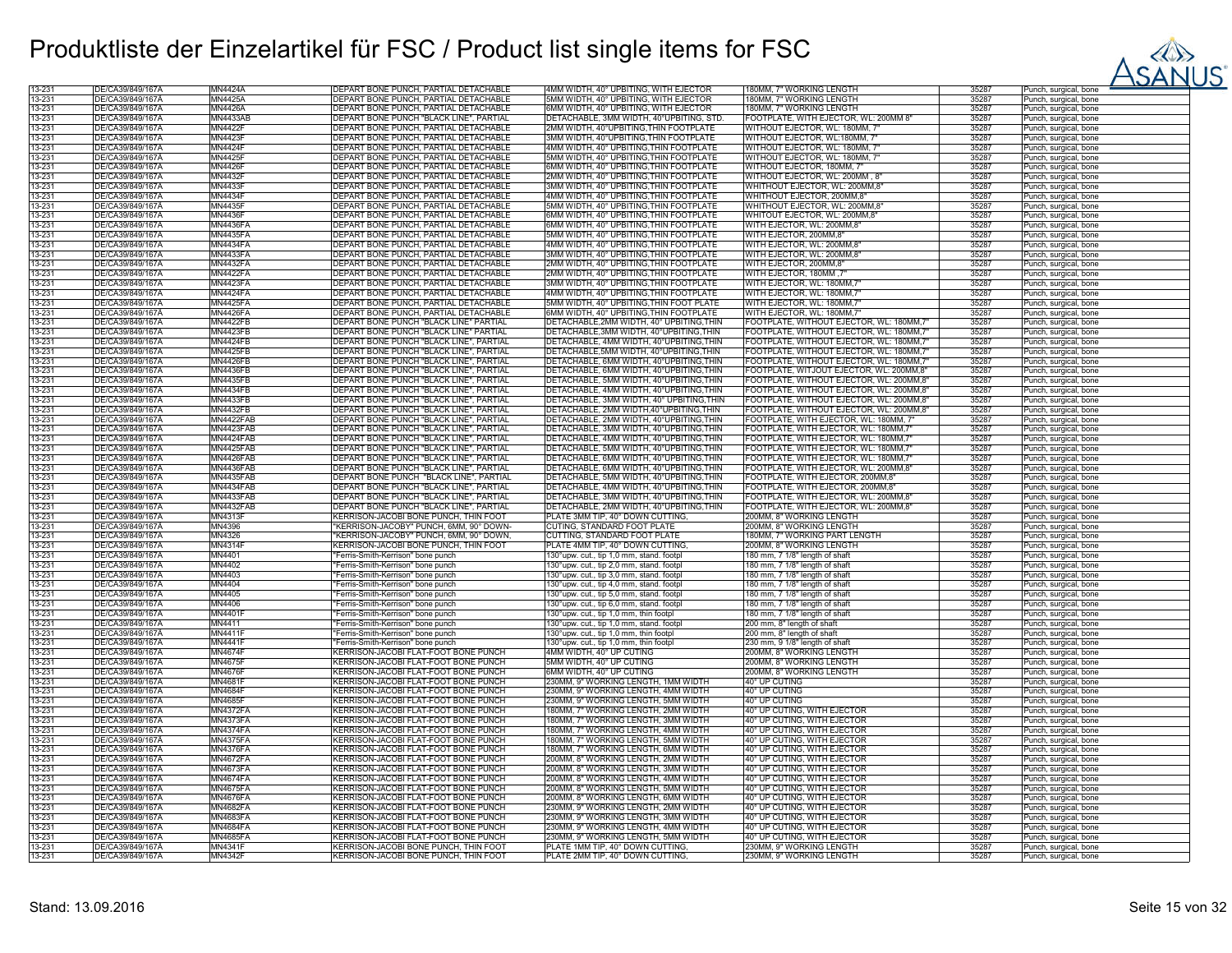

| 13-231           | DE/CA39/849/167A                     | MN4343                    | KERRISON-JACOBI BONE PUNCH, THIN FOOT                                    | PLATE 3MM TIP, 40° DOWN CUTTING                                                       | 230MM, 9" WORKING LENGTH                 | 35287          | Punch, surgical, bone                                      |
|------------------|--------------------------------------|---------------------------|--------------------------------------------------------------------------|---------------------------------------------------------------------------------------|------------------------------------------|----------------|------------------------------------------------------------|
| 13-231           | DE/CA39/849/167A                     | <b>MN4344F</b>            | KERRISON-JACOBI BONE PUNCH. THIN FOOT                                    | PLATE 4MM TIP, 40° DOWN CUTTING                                                       | 230MM, 9" WORKING LENGTH                 | 35287          | Punch, surgical, bone                                      |
| 13-231           | DE/CA39/849/167A                     | <b>MN4345F</b>            | KERRISON-JACOBI BONE PUNCH, THIN FOOT                                    | PLATE 5MM TIP, 40° DOWN CUTTING                                                       | 230MM, 9" WORKING LENGTH                 | 35287          | <sup>2</sup> unch, surgical, bone                          |
| 13-231           | DE/CA39/849/167Ä                     | MN4312FA                  | KERRISON BONE PUNCH 2MM TIP, THIN FOOT                                   | PLATE 40° DOWN CUTING, WITH EJECTOR,                                                  | 200MM 8" W.LENGTH                        | 35287          | Punch, surgical, bone                                      |
| 13-231           | DE/CA39/849/167Ä                     | MN4313FA                  | KERRISON BONE PUNCH 3MM TIP, THIN FOOT                                   | PLATE 40° DOWN CUTING, WITH EJECTOR,                                                  | 200MM 8" W.LENGTH                        | 35287          | Punch, surgical, bone                                      |
| 13-231           | DE/CA39/849/167A                     | <b>MN4314FA</b>           | KERRISON BONE PUNCH 4MM TIP, THIN FOOT                                   | PLATE 40° DOWN CUTING, WITH EJECTOR,                                                  | 200MM 8" W.LENGTH                        | 35287          | Punch, surgical, bone                                      |
| 13-231           | DE/CA39/849/167A                     | <b>MN4315FA</b>           | KERRISON BONE PUNCH 5MM TIP, THIN FOOT                                   | PLATE 40° DOWN CUTING, WITH EJECTOR,                                                  | 200MM 8" W.LENGTH                        | 35287          | Punch, surgical, bone                                      |
| 13-231           | DE/CA39/849/167A                     | <b>MN4342FA</b>           | KERRISON-JACOBI BONE PUNCH, THIN FOOT                                    | PLATE 2MM TIP, 40° DOWN CUTTING,                                                      | 230MM, 9" WORKING LENGTH, WITH EJECTOR   | 35287          | unch, surgical, bone                                       |
| 13-231           | DE/CA39/849/167A                     | <b>MN4343FA</b>           | KERRISON-JACOBI BONE PUNCH, THIN FOOT                                    | PLATE 3MM TIP, 40° DOWN CUTTING                                                       | 230MM, 9" WORKING LENGTH, WITH EJECTOR   | 35287          | Punch, surgical, bone                                      |
| 13-231           | DE/CA39/849/167A                     | <b>MN4344FA</b>           | KERRISON-JACOBI BONE PUNCH, THIN FOOT                                    | PLATE 4MM TIP, 40° DOWN CUTTING                                                       | 230MM, 9" WORKING LENGTH, WITH EJECTOR   | 35287          | <sup>2</sup> unch, surgical, bone                          |
| 13-231           | DE/CA39/849/167A                     | <b>MN4345FA</b>           | KERRISON-JACOBI BONE PUNCH, THIN FOOT                                    | PLATE 5MM TIP, 40° DOWN CUTTING.                                                      | 230MM, 9" WORKING LENGTH, WITH EJECTOR   | 35287          | <sup>2</sup> unch, surgical, bone                          |
| 13-231           | DE/CA39/849/167A                     | <b>MN4372A</b>            | KERRISON-JACOBI BONE PUNCH, 2MM, 40°                                     | UPWARD CUTTING, STANDARD FOOT PLATE, 180M 7" WORKING PART LENGTH, WITH EJECTOR        |                                          | 35287          | <sup>2</sup> unch, surgical, bone                          |
| 13-231           | DE/CA39/849/167Ä                     | <b>MN4373A</b>            | KERRISON-JACOBI BONE PUNCH, 3MM, 40°                                     | UPWARD CUTTING, STANDARD FOOT PLATE, 180M 7" WORKING PART LENGTH, WITH EJECTOR        |                                          | 35287          | <sup>2</sup> unch, surgical, bone                          |
| 13-231           | DE/CA39/849/167Ă                     | MN4374A                   | KERRISON-JACOBI BONE PUNCH, 4MM, 40'                                     | UPWARD CUTTING, STANDARD FOOT PLATE, 180M 7" WORKING PART LENGTH, WITH EJECTOR        |                                          | 35287          | <sup>2</sup> unch, surgical, bone                          |
| 13-231           | DE/CA39/849/167Ă                     | MN4375A                   | KERRISON-JACOBI BONE PUNCH, 5MM, 40'                                     | UPWARD CUTTING, STANDARD FOOT PLATE, 180M 7" WORKING PART LENGTH, WITH EJECTOR        |                                          | 35287          | unch, surgical, bone                                       |
| 13-231           | DE/CA39/849/167Ä                     | <b>MN4376A</b>            | KERRISON-JACOBI BONE PUNCH, 6MM, 40°                                     | UPWARD CUTTING, STANDARD FOOT PLATE, 180M  7" WORKING PART LENGTH, WITH EJECTOR       |                                          | 35287          | unch, surgical, bone                                       |
| 13-231           | DE/CA39/849/167A                     | MN4672A                   | KERRISON-JACOBI BONE PUNCH, 2MM, 40'                                     | UPWARD CUTTING, STANDARD FOOT PLATE, 200M 8" WORKING PART LENGTH, WITH EJECTOR        |                                          | 35287          | Punch, surgical, bone                                      |
| 13-231           | DE/CA39/849/167A                     | <b>MN4673A</b>            | KERRISON-JACOBI BONE PUNCH, 3MM, 40'                                     | UPWARD CUTTING, STANDARD FOOT PLATE, 200M 8" WORKING PART LENGTH, WITH EJECTOR        |                                          | 35287          |                                                            |
| 13-231           | DE/CA39/849/167Ä                     | <b>MN4674A</b>            | KERRISON-JACOBI BONE PUNCH, 4MM, 40                                      | UPWARD CUTTING, STANDARD FOOT PLATE, 200M 8" WORKING PART LENGTH, WITH EJECTOR        |                                          | 35287          | Punch, surgical, bone<br><sup>2</sup> unch, surgical, bone |
|                  | DE/CA39/849/167Å                     | MN4675A                   |                                                                          |                                                                                       |                                          | 35287          |                                                            |
| 13-231           |                                      |                           | KERRISON-JACOBI BONE PUNCH, 5MM, 40'                                     | UPWARD CUTTING, STANDARD FOOT PLATE,200M 8" WORKING PART LENGTH, WITH EJECTOR         |                                          |                | unch, surgical, bone                                       |
| 13-231           | DE/CA39/849/167Ä                     | MN4676A                   | KERRISON-JACOBI BONE PUNCH, 6MM, 40'                                     | UPWARD CUTTING, STANDARD FOOT PLATE,200M 8" WORKING PART LENGTH, WITH EJECTOR         |                                          | 35287          | Punch, surgical, bone                                      |
| 13-231           | DE/CA39/849/167Ä                     | MN4682A                   | KERRISON-JACOBI BONE PUNCH, 2MM, 40°                                     | JPWARD CUTTING, STANDARD FOOT PLATE,230M 9" WORKING PART LENGTH, WITH EJECTOR         |                                          | 35287          | Punch, surgical, bone                                      |
| 13-231           | DE/CA39/849/167A                     | MN4683A                   | (ERRISON-JACOBI BONE PUNCH, 3MM, 40                                      | JPWARD CUTTING, STANDARD FOOT PLATE,230M  9" WORKING PART LENGTH, WITH EJECTOR        |                                          | 35287          | unch, surgical, bone                                       |
| 13-231           | DE/CA39/849/167A                     | <b>MN4684A</b>            | KERRISON-JACOBI BONE PUNCH, 4MM, 40°                                     | UPWARD CUTTING, STANDARD FOOT PLATE,230M  9" WORKING PART LENGTH, WITH EJECTOR        |                                          | 35287          | unch, surgical, bone                                       |
| 13-231           | DE/CA39/849/167A                     | MN4685A                   | KERRISON-JACOBI BONE PUNCH, 5MM, 40'                                     | UPWARD CUTTING, STANDARD FOOT PLATE,230M 9" WORKING PART LENGTH, WITH EJECTOR         |                                          | 35287          | Punch, surgical, bone                                      |
| 13-231           | DE/CA39/849/167A                     | MN4352A                   | KERRISON - JACOBI BONE PUNCH, 2MM TIP                                    | 40° DOWN CUTTING, STANDARD FOOT PLATE                                                 | 180MM,7" WORKING LENGTH, WITH EJECTOR    | 35287          | Punch, surgical, bone                                      |
| 13-231           | DE/CA39/849/167Ä                     | MN4353A                   | KERRISON - JACOBI BONE PUNCH, 3MM TIP                                    | 40° DOWN CUTTING. STANDARD FOOT PLATE                                                 | 180MM.7" WORKING LENGTH, WITH EJECTOR    | 35287          | Punch, surgical, bone                                      |
| 13-231           | DE/CA39/849/167A                     | <b>MN4354A</b>            | KERRISON - JACOBI BONE PUNCH, 4MM TIP.                                   | 40° DOWN CUTTING, STANDARD FOOT PLATE                                                 | 180MM,7" WORKING LENGTH, WITH EJECTOR    | 35287          | <sup>2</sup> unch, surgical, bone                          |
| 13-231           | DE/CA39/849/167Ä                     | <b>MN4355A</b>            | KERRISON - JACOBI BONE PUNCH, 5MM TIP,                                   | 40° DOWN CUTTING, STANDARD FOOT PLATE                                                 | 180MM,7" WORKING LENGTH, WITH EJECTOR    | 35287          | Punch, surgical, bone                                      |
| 13-231           | DE/CA39/849/167A                     | MN4312A                   | (ERRISON - JACOBI BONE PUNCH, 2MM TIP.                                   | 40° DOWN CUTTING, STANDARD FOOT PLATE                                                 | 200MM,8" WORKING LENGTH, WITH EJECTOR    | 35287          | Punch, surgical, bone                                      |
| 13-231           | DE/CA39/849/167A                     | MN4313A                   | KERRISON - JACOBI BONE PUNCH, 3MM TIP,                                   | 40° DOWN CUTTING, STANDARD FOOT PLATE                                                 | 200MM,8" WORKING LENGTH, WITH EJECTOR    | 35287          | unch, surgical, bone                                       |
| 13-231           | DE/CA39/849/167A                     | <b>MN4314A</b>            | KERRISON - JACOBI BONE PUNCH, 4MM TIP,                                   | 40° DOWN CUTTING, STANDARD FOOT PLATE                                                 | 200MM,8" WORKING LENGTH, WITH EJECTOR    | 35287          | unch, surgical, bone                                       |
| 13-231           | DE/CA39/849/167Ä                     | MN4315A                   | KERRISON - JACOBI BONE PUNCH, 5MM TIP.                                   | 40° DOWN CUTTING, STANDARD FOOT PLATE                                                 | 200MM,8" WORKING LENGTH, WITH EJECTOR    | 35287          | unch, surgical, bone                                       |
| 13-231           | DE/CA39/849/167A                     | <b>MN4342A</b>            | KERRISON - JACOBI BONE PUNCH, 2MM TIP,                                   | 40° DOWN CUTTING, STANDARD FOOT PLATE                                                 | 230MM,9" WORKING LENGTH, WITH EJECTOR    | 35287          | unch, surgical, bone                                       |
| 13-231           | DE/CA39/849/167Ä                     | <b>MN4343A</b>            | KERRISON - JACOBI BONE PUNCH, 3MM TIP.                                   | 40° DOWN CUTTING. STANDARD FOOT PLATE                                                 | 230MM.9" WORKING LENGTH, WITH EJECTOR    | 35287          | Punch, surgical, bone                                      |
| 13-231           | DE/CA39/849/167Å                     | <b>MN4344A</b>            | KERRISON - JACOBI BONE PUNCH, 4MM TIP,                                   | 40° DOWN CUTTING, STANDARD FOOT PLATE                                                 | 230MM,9" WORKING LENGTH, WITH EJECTOR    | 35287          | <sup>2</sup> unch, surgical, bone                          |
| 13-231           | DE/CA39/849/167Ä                     | MN4345A                   | KERRISON - JACOBI BONE PUNCH, 5MM TIP,                                   | 40° DOWN CUTTING, STANDARD FOOT PLATE                                                 | 230MM,9" WORKING LENGTH, WITH EJECTOR    | 35287          | Punch, surgical, bone                                      |
| 13-231           | DE/CA39/849/167A                     | MN4726                    | KERRISON-JACOBY PUNCH, 6MM, 90° UP-                                      | CUTING, STANDARD FOOT PLATE                                                           | 230MM, 9" WORKING PART LENGTH            | 35287          | Punch, surgical, bone                                      |
| 13-231           | DE/CA39/849/167A                     | MN4401-5F                 | Ferris-Smith-Kerrison" bone punch                                        | 130°upw. cut., tip 1,5 mm, thin footpl                                                | 180 mm, 7 1/8" length of shaft           | 35287          | unch, surgical, bone                                       |
| 13-231           | DE/CA39/849/167A                     | <b>MN4402F</b>            | Ferris-Smith-Kerrison" bone punch                                        | 130°upw. cut., tip 2,0 mm, thin footpl                                                | 180 mm, 7 1/8" length of shaft           | 35287          | unch, surgical, bone                                       |
| 13-231           | DE/CA39/849/167Ä                     | MN4402-5F                 | "Ferris-Smith-Kerrison" bone punch                                       | 130°upw. cut., tip 2,5 mm, thin footpl                                                | 180 mm, 7 1/8" length of shaft           | 35287          | unch, surgical, bone                                       |
| 13-231           | DE/CA39/849/167A                     | MN4403F                   | "Ferris-Smith-Kerrison" bone punch                                       | 130°upw. cut., tip 3,0 mm, thin footpl                                                | 180 mm, 7 1/8" length of shaft           | 35287          | Punch, surgical, bone                                      |
| 13-231           | DE/CA39/849/167Å                     | <b>MN4404F</b>            | "Ferris-Smith-Kerrison" bone punch                                       | 130°upw. cut., tip 4,0 mm, thin footpl                                                | 180 mm, 7 1/8" length of shaft           | 35287          | Punch, surgical, bone                                      |
| 13-231           | DE/CA39/849/167Ä                     | <b>MN4405F</b>            | "Ferris-Smith-Kerrison" bone punch                                       | 130°upw. cut., tip 5,0 mm, thin footpl                                                | 180 mm, 7 1/8" length of shaft           | 35287          | <sup>2</sup> unch, surgical, bone                          |
| 13-231           | DE/CA39/849/167Ă                     | <b>MN4406F</b>            | "Ferris-Smith-Kerrison" bone punch                                       | 130°upw. cut., tip 6,0 mm, thin footpl                                                | 180 mm, 7 1/8" length of shaft           | 35287          | Punch, surgical, bone                                      |
| 13-231           | DE/CA39/849/167A                     | MN4411-5F                 | "Ferris-Smith-Kerrison" bone punch                                       | 130°upw. cut., tip 1,5 mm, thin footpl                                                | 200 mm, 8" length of shaft               | 35287          | Punch, surgical, bone                                      |
| 13-231           | DE/CA39/849/167A                     | <b>MN4412F</b>            | "Ferris-Smith-Kerrison" bone punch                                       | 130°upw. cut., tip 2,0 mm, thin footpl                                                | 200 mm, 8" length of shaft               | 35287          | Punch, surgical, bone                                      |
| 13-231           | DE/CA39/849/167Å                     | MN4412-5F                 | Ferris-Smith-Kerrison" bone punch                                        | 130°upw. cut., tip 2,5 mm, thin footpl                                                | 200 mm, 8" length of shaft               | 35287          | unch, surgical, bone                                       |
| 13-231           | DE/CA39/849/167Ä                     | <b>MN4413F</b>            | "Ferris-Smith-Kerrison" bone punch                                       | 130°upw. cut., tip 3,0 mm, thin footpl                                                | 200 mm, 8" length of shaft               | 35287          | unch, surgical, bone                                       |
| 13-231           | DE/CA39/849/167A                     | <b>MN4414F</b>            | "Ferris-Smith-Kerrison" bone punch                                       | 130°upw. cut., tip 4,0 mm, thin footpl                                                | 200 mm, 8" length of shaft               | 35287          | <sup>2</sup> unch, surgical, bone                          |
| 13-231           | DE/CA39/849/167A                     | <b>MN4415F</b>            | "Ferris-Smith-Kerrison" bone punch                                       | 130°upw. cut., tip 5,0 mm, thin footpl                                                | 200 mm, 8" length of shaft               | 35287          | Punch, surgical, bone                                      |
| 13-231           | DE/CA39/849/167Ä                     | <b>MN4416F</b>            | "Ferris-Smith-Kerrison" bone punch                                       | 130°upw. cut., tip 6,0 mm, thin footpl                                                | 200 mm, 8" length of shaft               | 35287          | <sup>2</sup> unch, surgical, bone                          |
| 13-231           | DE/CA39/849/167A                     | MN4441-5F                 | "Ferris-Smith-Kerrison" bone punch                                       | 130°upw. cut., tip 1,5 mm, thin footpl                                                | 230 mm, 9 1/8" length of shaft           | 35287          | Punch, surgical, bone                                      |
| 13-231           | DE/CA39/849/167A                     | <b>MN4442F</b>            | "Ferris-Smith-Kerrison" bone punch                                       | 130°upw. cut., tip 2,0 mm, thin footpl                                                | 230 mm, 9 1/8" length of shaft           | 35287          | Punch, surgical, bone                                      |
| 13-231           | DE/CA39/849/167A                     | MN4442-5F                 | "Ferris-Smith-Kerrison" bone punch                                       | 130°upw. cut., tip 2,5 mm, thin footpl                                                | 230 mm, 9 1/8" length of shaft           | 35287          | <sup>2</sup> unch, surgical, bone                          |
| 13-231           | DE/CA39/849/167Ă                     | <b>MN4443F</b>            | Ferris-Smith-Kerrison" bone punch                                        | 130°upw. cut., tip 3,0 mm, thin footpl                                                | 230 mm, 9 1/8" length of shaft           | 35287          | unch, surgical, bone                                       |
| 13-231           | DE/CA39/849/167A                     | <b>MN4444F</b>            | "Ferris-Smith-Kerrison" bone punch                                       | 130°upw. cut., tip 4,0 mm, thin footpl                                                | 230 mm, 9 1/8" length of shaft           | 35287          | <sup>2</sup> unch, surgical, bone                          |
| 13-231           | DE/CA39/849/167A                     | <b>MN4445F</b>            | "Ferris-Smith-Kerrison" bone punch                                       | 130°upw. cut., tip 5,0 mm, thin footpl                                                | 230 mm, 9 1/8" length of shaft           | 35287          | Punch, surgical, bone                                      |
| 13-231           | DE/CA39/849/167A                     | <b>MN4446F</b>            | "Ferris-Smith-Kerrison" bone punch                                       | 130°upw. cut., tip 6,0 mm, thin footpl                                                | 230 mm, 9 1/8" length of shaft           | 35287          | <sup>2</sup> unch, surgical, bone                          |
| 13-231           | DE/CA39/849/167Ä                     | MN4891-5F                 | "Ferris-Smith" intervertebral disc punch                                 | 130° upw. cut., tip 1,5 mm, thin footpl                                               | 279 mm, 11 1/8" length of shaft          | 35287          | <sup>2</sup> unch, surgical, bone                          |
| 13-231           | DE/CA39/849/167Ă                     | MN4892-5F                 | INTERVERTEBRAL DISC RONGEUR FERRIS-SMITH                                 | KERRISON, 40° UPWARDS CUTTING,                                                        | WIDTH OF BITE 2,5MM, LENGTH OF SHAFT 11" | 35287          | Punch, surgical, bone                                      |
| 13-231           | DE/CA39/849/167A                     | MN4901-5F                 | "Ferris-Smith" intervertebral disc punch                                 | 130° upw. cut., tip 1,5 mm, thin footpl.                                              | 305 mm, 12 1/8" length of shaft          | 35287          | Punch, surgical, bone                                      |
| 13-231           | DE/CA39/849/167A                     | MN4902-5F                 | "Ferris-Smith" intervertebral disc punch                                 | 130° upw. cut., tip 2,5 mm, thin footpl.                                              | 305 mm, 12 1/8" length of shaft          | 35287          | unch, surgical, bone                                       |
| 13-231           | DE/CA39/849/167Å                     | MN4911-5F                 | Ferris-Smith" intervertebral disc punch                                  | 130° upw. cut., tip 1,5 mm, thin footpl.                                              | 330 mm, 13 1/8" length of shaft          | 35287          | unch, surgical, bone                                       |
| 13-231           | DE/CA39/849/167A                     | MN4912-5F                 | 'Ferris-Smith" intervertebral disc punch                                 |                                                                                       | 330 mm, 13 1/8" length of shaft          | 35287          |                                                            |
| 13-231           | DE/CA39/849/167Ä                     | <b>MN4451F</b>            |                                                                          | 130° upw. cut., tip 2,5 mm, thin footpl.<br>130° downw. cut., tip 1,0 mm, thin footpl | 180 mm, 7 1/8" length of shaft           | 35287          | unch, surgical, bone                                       |
| 13-231           | DE/CA39/849/167A                     | <b>MN4452F</b>            | "Ferris-Smith-Kerrison" bone punch<br>"Ferris-Smith-Kerrison" bone punch | 130°downw. cut., tip 2,0 mm, thin footpl                                              | 180 mm, 7 1/8" length of shaft           | 35287          | Punch, surgical, bone<br><sup>2</sup> unch, surgical, bone |
| 13-231           | DE/CA39/849/167Ä                     | <b>MN4453F</b>            | "Ferris-Smith-Kerrison" bone punch                                       | 130° downw. cut., tip 3,0 mm, thin footpl                                             | 180 mm, 7 1/8" length of shaft           | 35287          | <sup>2</sup> unch, surgical, bone                          |
|                  |                                      |                           |                                                                          |                                                                                       |                                          |                |                                                            |
| 13-231<br>13-231 | DE/CA39/849/167Ä<br>DE/CA39/849/167Ă | MN4454F<br><b>MN4455F</b> | "Ferris-Smith-Kerrison" bone punch<br>"Ferris-Smith-Kerrison" bone punch | 130° downw. cut., tip 4,0 mm, thin footpl                                             | 180 mm, 7 1/8" length of shaft           | 35287<br>35287 | <sup>2</sup> unch, surgical, bone                          |
|                  |                                      |                           |                                                                          | 130°downw. cut., tip 5,0 mm, thin footpl                                              | 180 mm, 7 1/8" length of shaft           |                | Punch, surgical, bone                                      |
| 13-231           | DE/CA39/849/167Å                     | <b>MN4456F</b>            | "Ferris-Smith-Kerrison" bone punch                                       | 130°downw. cut., tip 6,0 mm, thin footpl                                              | 180 mm, 7 1/8" length of shaft           | 35287          | unch, surgical, bone                                       |
| 13-231           | DE/CA39/849/167Ä                     | <b>MN4471F</b>            | 'Ferris-Smith-Kerrison" bone punch                                       | 130° downw. cut., tip 1,0 mm, thin footpl                                             | 200 mm, 8" length of shaft               | 35287          | unch, surgical, bone                                       |
| 13-231           | DE/CA39/849/167Ă                     | <b>MN4472F</b>            | 'Ferris-Smith-Kerrison" bone punch                                       | 130°downw. cut., tip 2,0 mm, thin footpl                                              | 200 mm, 8" length of shaft               | 35287          | unch, surgical, bone                                       |
| 13-231           | DE/CA39/849/167A                     | <b>MN4473F</b>            | "Ferris-Smith-Kerrison" bone punch                                       | 130° downw. cut., tip 3,0 mm, thin footpl                                             | 200 mm, 8" length of shaft               | 35287          | Punch, surgical, bone                                      |
| 13-231           | DE/CA39/849/167A                     | <b>MN4474F</b>            | "Ferris-Smith-Kerrison" bone punch                                       | 130° downw. cut., tip 4,0 mm, thin footpl                                             | 200 mm, 8" length of shaft               | 35287          | <sup>2</sup> unch, surgical, bone                          |
| 13-231           | DE/CA39/849/167A                     | <b>MN4475F</b>            | "Ferris-Smith-Kerrison" bone punch                                       | 130°downw. cut., tip 5,0 mm, thin footpl                                              | 200 mm, 8" length of shaft               | 35287          | Punch, surgical, bone                                      |
| 13-231           | DE/CA39/849/167Ä                     | <b>MN4476F</b>            | "Ferris-Smith-Kerrison" bone punch                                       | 130° downw. cut., tip 6,0 mm, thin footpl                                             | 200 mm, 8" length of shaft               | 35287          | Punch, surgical, bone                                      |
| 13-231           | DE/CA39/849/167A                     | MN4401-5                  | "Ferris-Smith-Kerrison" bone punch                                       | 130°upw. cut., tip 1,5 mm, stand. footpl                                              | 180 mm, 7 1/8" length of shaft           | 35287          | Punch, surgical, bone                                      |
| 13-231           | DE/CA39/849/167Å                     | MN4402-5                  | "Ferris-Smith-Kerrison" bone punch                                       | 130°upw. cut., tip 2,5 mm, stand. footpl                                              | 180 mm, 7 1/8" length of shaft           | 35287          | <sup>2</sup> unch, surgical, bone                          |
| 13-231           | DE/CA39/849/167Ä                     | MN4411-5                  | "Ferris-Smith-Kerrison" bone punch                                       | 130°upw. cut., tip 1,5 mm, stand. footpl                                              | 200 mm, 8" length of shaft               | 35287          | Punch, surgical, bone                                      |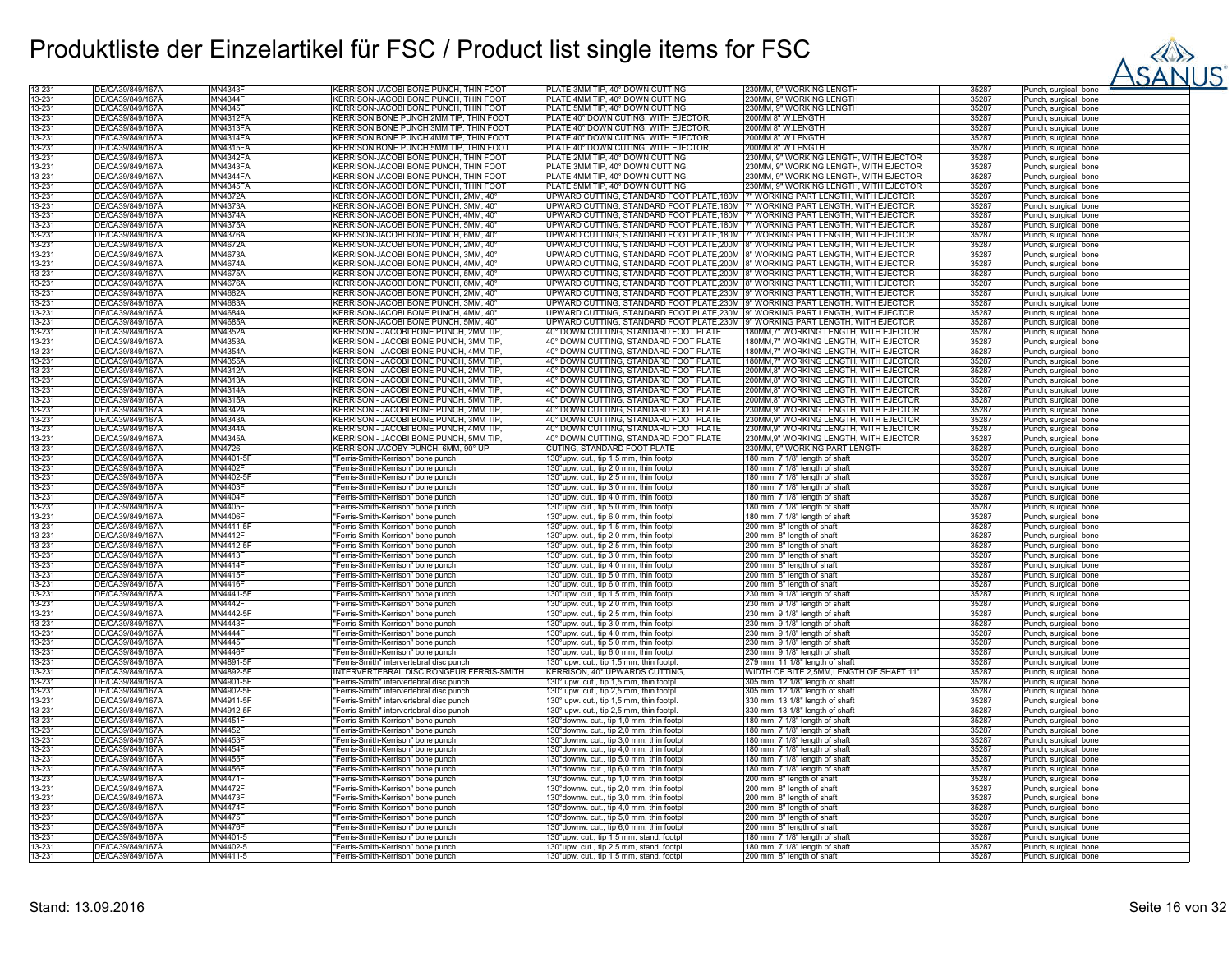

| 13-231           | DE/CA39/849/167A                     | MN4412               | "Ferris-Smith-Kerrison" bone punch                                     | 130°upw. cut., tip 2,0 mm, stand. footpl                                             | 200 mm, 8" length of shaft                                                   | 35287          | Punch, surgical, bone                          |
|------------------|--------------------------------------|----------------------|------------------------------------------------------------------------|--------------------------------------------------------------------------------------|------------------------------------------------------------------------------|----------------|------------------------------------------------|
| 13-231           | DE/CA39/849/167Ä                     | MN4412-5             | "Ferris-Smith-Kerrison" bone punch                                     | 130°upw. cut., tip 2,5 mm, stand. footpl                                             | 200 mm, 8" length of shaft                                                   | 35287          | Punch, surgical, bone                          |
| 13-231           | DE/CA39/849/167Ă                     | MN4413               | 'Ferris-Smith-Kerrison" bone punch                                     | 130°upw. cut., tip 3,0 mm, stand. footpl                                             | 200 mm, 8" length of shaft                                                   | 35287          | Punch, surgical, bone                          |
| 13-231           | DE/CA39/849/167A                     | MN4414               | 'Ferris-Smith-Kerrison" bone punch                                     | 130°upw. cut., tip 4,0 mm, stand. footpl                                             | 200 mm, 8" length of shaft                                                   | 35287          | Punch, surgical, bone                          |
| 13-231           | DE/CA39/849/167Ä                     | MN4415               | 'Ferris-Smith-Kerrison" bone punch                                     | 130°upw. cut., tip 5,0 mm, stand. footpl                                             | 200 mm, 8" length of shaft                                                   | 35287          | Punch, surgical, bone                          |
|                  |                                      | MN4416               |                                                                        |                                                                                      |                                                                              |                |                                                |
| 13-231           | DE/CA39/849/167Ä                     |                      | 'Ferris-Smith-Kerrison" bone punch                                     | 30°upw. cut., tip 6,0 mm, stand. footpl                                              | 200 mm, 8" length of shaft                                                   | 35287          | <sup>2</sup> unch, surgical, bone              |
| 13-231           | DE/CA39/849/167Ă                     | MN4441               | 'Ferris-Smith-Kerrison" bone punch                                     | 130°upw. cut., tip 1,0 mm, stand. footpl                                             | 230 mm, 9 1/8" length of shaft                                               | 35287          | Punch, surgical, bone                          |
| 13-231           | DE/CA39/849/167Ä                     | MN4441-5             | 'Ferris-Smith-Kerrison" bone punch                                     | 130°upw. cut., tip 1,5 mm, stand. footpl                                             | 230 mm, 9 1/8" length of shaft                                               | 35287          | Punch, surgical, bone                          |
| 13-231           | DE/CA39/849/167Ă                     | MN4442               | 'Ferris-Smith-Kerrison" bone punch                                     | 130°upw. cut., tip 2,0 mm, stand. footpl                                             | 230 mm, 9 1/8" length of shaft                                               | 35287          | Punch, surgical, bone                          |
| 13-231           | DE/CA39/849/167Ä                     | MN4442-5             | 'Ferris-Smith-Kerrison" bone punch                                     | 130°upw. cut., tip 2,5 mm, stand. footpl                                             | 230 mm, 9 1/8" length of shaft                                               | 35287          | Punch, surgical, bone                          |
| 13-231           | DE/CA39/849/167Ă                     | MN4443               | 'Ferris-Smith-Kerrison" bone punch                                     | 130°upw. cut., tip 3,0 mm, stand. footpl                                             | 230 mm, 9 1/8" length of shaft                                               | 35287          | Punch, surgical, bone                          |
| 13-231           | DE/CA39/849/167Ä                     | MN4444               | Ferris-Smith-Kerrison" bone punch                                      | 130°upw. cut., tip 4,0 mm, stand. footpl                                             | 230 mm, 9 1/8" length of shaft                                               | 35287          | Punch, surgical, bone                          |
| 13-231           | DE/CA39/849/167Ä                     | MN4445               | 'Ferris-Smith-Kerrison" bone punch                                     | 130°upw. cut., tip 5,0 mm, stand. footpl                                             | 230 mm, 9 1/8" length of shaft                                               | 35287          | Punch, surgical, bone                          |
| 13-231           | DE/CA39/849/167A                     | MN4446               |                                                                        |                                                                                      |                                                                              | 35287          |                                                |
|                  |                                      |                      | Ferris-Smith-Kerrison" bone punch                                      | 130°upw. cut., tip 6,0 mm, stand. footpl                                             | 230 mm, 9 1/8" length of shaft                                               |                | unch, surgical, bone                           |
| 13-231           | DE/CA39/849/167A                     | MN4452               | 'Ferris-Smith-Kerrison" bone punch                                     | 130° downw. cut., tip 2,0mm, stand footpl                                            | 180 mm, 7 1/8" length of shaft                                               | 35287          | Punch, surgical, bone                          |
| 13-231           | DE/CA39/849/167Ä                     | MN4453               | 'Ferris-Smith-Kerrison" bone punch                                     | 130° downw. cut., tip 3,0mm, stand footpl                                            | 180 mm, 7 1/8" length of shaft                                               | 35287          | Punch, surgical, bone                          |
| 13-231           | DE/CA39/849/167A                     | MN4454               | 'Ferris-Smith-Kerrison" bone punch                                     | 130° downw. cut., tip 4,0mm, stand footpl                                            | 180 mm, 7 1/8" length of shaft                                               | 35287          | Punch, surgical, bone                          |
| 13-231           | DE/CA39/849/167Ä                     | MN4455               | 'Ferris-Smith-Kerrison" bone punch                                     | 130° downw. cut., tip 5,0mm, stand footpl                                            | 180 mm, 7 1/8" length of shaft                                               | 35287          | Punch, surgical, bone                          |
| 13-231           | DE/CA39/849/167Ä                     | MN4456               | 'Ferris-Smith-Kerrison" bone punch                                     | 130° downw. cut., tip 6,0mm, stand footpl                                            | 180 mm, 7 1/8" length of shaft                                               | 35287          | Punch, surgical, bone                          |
| 13-231           | DE/CA39/849/167Ä                     | MN4471               | 'Ferris-Smith-Kerrison" bone punch                                     | 130°downw. cut., tip 1,0mm, stand footpl                                             | 230 mm, 9 1/8" length of shaft                                               | 35287          | Punch, surgical, bone                          |
| 13-231           | DE/CA39/849/167A                     | MN4472               |                                                                        |                                                                                      |                                                                              | 35287          |                                                |
|                  |                                      |                      | 'Ferris-Smith-Kerrison" bone punch                                     | 130° downw. cut., tip 2,0mm, stand footpl                                            | 230 mm, 9 1/8" length of shaft                                               |                | Punch, surgical, bone                          |
| 13-231           | DE/CA39/849/167A                     | MN4473               | 'Ferris-Smith-Kerrison" bone punch                                     | 130° downw. cut., tip 3,0mm, stand footpl                                            | 230 mm, 9 1/8" length of shaft                                               | 35287          | Punch, surgical, bone                          |
| 13-231           | DE/CA39/849/167Ă                     | MN4474               | 'Ferris-Smith-Kerrison" bone punch                                     | 130°downw. cut., tip 4,0mm, stand footpl                                             | 230 mm, 9 1/8" length of shaft                                               | 35287          | Punch, surgical, bone                          |
| 13-231           | DE/CA39/849/167Ä                     | MN4475               | 'Ferris-Smith-Kerrison" bone punch                                     | 130° downw. cut., tip 5,0mm, stand footpl                                            | 230 mm, 9 1/8" length of shaft                                               | 35287          | Punch, surgical, bone                          |
| 13-231           | DE/CA39/849/167Ä                     | MN4476               | 'Ferris-Smith-Kerrison" bone punch                                     | 130° downw. cut., tip 6,0mm, stand footpl                                            | 230 mm, 9 1/8" length of shaft                                               | 35287          | Punch, surgical, bone                          |
| 13-231           | DE/CA39/849/167Ä                     | MN5301-5             | 'Kerrison" "Easy-Line" bone punch                                      | 130°upw. cut., tip 1,5 mm, thin footpl                                               | 180 mm, 7 1/8" length of shaft, demount                                      | 35287          | Punch, surgical, bone                          |
| 13-231           | DE/CA39/849/167Ä                     | MN5302-5F            | 'Kerrison" "Easy-Line" bone punch                                      | 130°upw. cut., tip 2,5 mm, thin footpl                                               | 180 mm, 7 1/8" length of shaft, demount                                      | 35287          | Punch, surgical, bone                          |
| 13-231           | DE/CA39/849/167Ă                     | MN5321-5F            | 'Kerrison" "Easy-Line" bone punch                                      | 130°upw. cut., tip 1,5 mm, thin footpl                                               | 200 mm, 8" length of shaft, demount.                                         | 35287          | Punch, surgical, bone                          |
| 13-231           | DE/CA39/849/167A                     | MN5322-5F            |                                                                        |                                                                                      |                                                                              | 35287          |                                                |
|                  |                                      |                      | 'Kerrison" "Easy-Line" bone punch                                      | 130°upw. cut., tip 2,5 mm, thin footpl                                               | 200 mm, 8" length of shaft, demount.                                         |                | Punch, surgical, bone                          |
| 13-231           | DE/CA39/849/167Ä                     | MN5331-5F            | 'EASY-LINE" KERRISON BONE PUNCH                                        | ,5MM, 40° UPWARDS SAFETY-DETACHABLE                                                  | 230MM LONG, 9" LONG, FLAT TIP                                                | 35287          | Punch, surgical, bone                          |
| 13-231           | DE/CA39/849/167A                     | MN5332-5F            | 'Kerrison" "Easy-Line" bone punch                                      | 30°upw. cut., tip 2,5 mm, thin footpl                                                | 230 mm, 9 1/8" length of shaft, demount                                      | 35287          | Punch, surgical, bone                          |
| 13-231           | DE/CA39/849/167A                     | <b>MN5302FA</b>      | "Kerrison" "Easy-Line" bone punch                                      | 130°upw. cut., tip 2,0 mm, thin footpl                                               | 180 mm, 7 1/8" length of shaft, demount.                                     | 35287          | Punch, surgical, bone                          |
| 13-231           | DE/CA39/849/167Ä                     | MN5302-5FA           | 'Kerrison" "Easy-Line" bone punch                                      | 130°upw. cut., tip 2,5 mm, thin footpl                                               | 180 mm, 7 1/8" length of shaft, demount                                      | 35287          | Punch, surgical, bone                          |
| 13-231           | DE/CA39/849/167A                     | <b>MN5303FA</b>      | 'Kerrison" "Easy-Line" bone punch                                      | 130°upw. cut., tip 3,0 mm, thin footpl                                               | 180 mm, 7 1/8" length of shaft, demount                                      | 35287          | Punch, surgical, bone                          |
| 13-231           | DE/CA39/849/167Ä                     | <b>MN5304FA</b>      | 'Kerrison" "Easy-Line" bone punch                                      | 130°upw. cut., tip 4,0 mm, thin footpl                                               | 180 mm, 7 1/8" length of shaft, demount                                      | 35287          | Punch, surgical, bone                          |
|                  |                                      |                      |                                                                        |                                                                                      |                                                                              |                |                                                |
| 13-231           | DE/CA39/849/167Ă                     | <b>MN5305FA</b>      | 'Kerrison" "Easy-Line" bone punch                                      | 130°upw. cut., tip 5,0 mm, thin footpl                                               | 180 mm, 7 1/8" length of shaft, demount.                                     | 35287          | Punch, surgical, bone                          |
| 13-231           | DE/CA39/849/167Ä                     | <b>MN5306FA</b>      | 'Kerrison" "Easy-Line" bone punch                                      | 130°upw. cut., tip 6,0 mm, thin footpl                                               | 180 mm, 7 1/8" length of shaft, demount.                                     | 35287          | Punch, surgical, bone                          |
| 13-231           | DE/CA39/849/167Ä                     | <b>MN5322FA</b>      | 'Kerrison" "Easy-Line" bone punch                                      | 130°upw. cut., tip 2,0 mm, thin footpl                                               | 200 mm, 8" length of shaft, demount.                                         | 35287          | Punch, surgical, bone                          |
| 13-231           | DE/CA39/849/167Ä                     | MN5322-5FA           | 'Kerrison" "Easy-Line" bone punch                                      | 130°upw. cut., tip 2,5 mm, thin footpl                                               | 200 mm, 8" length of shaft, demount.                                         | 35287          | <sup>2</sup> unch, surgical, bone              |
| 13-231           | DE/CA39/849/167Ä                     | <b>MN5323FA</b>      | 'Kerrison" "Easy-Line" bone punch                                      | 130°upw. cut., tip 3,0 mm, thin footpl                                               | 200 mm, 8" length of shaft, demount.                                         | 35287          | Punch, surgical, bone                          |
| 13-231           | DE/CA39/849/167Ä                     | <b>MN5324FA</b>      | 'Kerrison" "Easy-Line" bone punch                                      | 130°upw. cut., tip 4,0 mm, thin footpl                                               | 200 mm, 8" length of shaft, demount.                                         | 35287          | Punch, surgical, bone                          |
| 13-231           | DE/CA39/849/167Ä                     | <b>MN5325FA</b>      | 'Kerrison" "Easy-Line" bone punch                                      | 130°upw. cut., tip 5,0 mm, thin footpl                                               | 200 mm, 8" length of shaft, demount.                                         | 35287          | Punch, surgical, bone                          |
| 13-231           | DE/CA39/849/167Ä                     | <b>MN5326FA</b>      | 'Kerrison" "Easy-Line" bone punch                                      | 130°upw. cut., tip 6,0 mm, thin footpl                                               | 200 mm, 8" length of shaft, demount.                                         | 35287          | Punch, surgical, bone                          |
|                  |                                      |                      |                                                                        |                                                                                      |                                                                              |                |                                                |
| 13-231           | DE/CA39/849/167Ä                     | <b>MN5332FA</b>      | "Kerrison" "Easy-Line" bone punch                                      | 130°upw. cut., tip 2,0 mm, thin footpl                                               | 230 mm, 9 1/8" length of shaft, demount                                      | 35287          | Punch, surgical, bone                          |
| 13-231           | DE/CA39/849/167Ă                     | MN5332-5FA           | 'Kerrison" "Easy-Line" bone punch                                      | 130°upw. cut., tip 2,5 mm, thin footpl                                               | 230 mm, 9 1/8" length of shaft, demount.                                     | 35287          | Punch, surgical, bone                          |
| 13-231           | DE/CA39/849/167A                     | <b>MN5333FA</b>      | 'Kerrison" "Easy-Line" bone punch                                      | 130°upw. cut., tip 3,0 mm, thin footpl                                               | 230 mm, 9 1/8" length of shaft, demount                                      | 35287          | Punch, surgical, bone                          |
| 13-231           | DE/CA39/849/167Ä                     | <b>MN5334FA</b>      | 'Kerrison" "Easy-Line" bone punch                                      | 130°upw. cut., tip 4,0 mm, thin footpl                                               | 230 mm, 9 1/8" length of shaft, demount                                      | 35287          | Punch, surgical, bone                          |
| 13-231           | DE/CA39/849/167A                     | <b>MN5335FA</b>      | 'Kerrison" "Easy-Line" bone punch                                      | 130°upw. cut., tip 5,0 mm, thin footpl                                               | 230 mm, 9 1/8" length of shaft, demount                                      | 35287          | Punch, surgical, bone                          |
| 13-231           | DE/CA39/849/167Ä                     | <b>MN5336FA</b>      | 'Kerrison" "Easy-Line" bone punch                                      | 130°upw. cut., tip 6,0 mm, thin footpl                                               | 230 mm, 9 1/8" length of shaft, demount                                      | 35287          | Punch, surgical, bone                          |
| 13-231           | DE/CA39/849/167Ä                     | <b>MN5342FA</b>      | 'Kerrison" "Easy-Line" bone punch                                      | 130°upw. cut., tip 2,0 mm, thin footpl                                               | 250 mm, 10" length of shaft, demount.                                        | 35287          | Punch, surgical, bone                          |
| 13-231           | DE/CA39/849/167Ä                     | <b>MN5343FA</b>      | 'Kerrison" "Easy-Line" bone punch                                      | 130°upw. cut., tip 3,0 mm, thin footpl                                               | 250 mm, 10" length of shaft, demount.                                        | 35287          | Punch, surgical, bone                          |
|                  |                                      |                      |                                                                        |                                                                                      |                                                                              |                |                                                |
| 13-231           | DE/CA39/849/167Ä                     | <b>MN5344FA</b>      | "Kerrison" "Easy-Line" bone punch                                      | 130°upw. cut., tip 4,0 mm, thin footpl                                               |                                                                              |                |                                                |
| 13-231           | DE/CA39/849/167Ă                     |                      |                                                                        |                                                                                      | 250 mm, 10" length of shaft, demount.                                        | 35287          | Punch, surgical, bone                          |
| 13-231           |                                      | <b>MN5345FA</b>      | 'Kerrison" "Easy-Line" bone punch                                      | 130°upw. cut., tip 5,0 mm, thin footpl                                               | 250 mm, 10" length of shaft, demount.                                        | 35287          | Punch, surgical, bone                          |
|                  | DE/CA39/849/167A                     | <b>MN5346FA</b>      | 'Kerrison" "Easy-Line" bone punch                                      | 130°upw. cut., tip 6,0 mm, thin footpl                                               | 250 mm, 10" length of shaft, demount.                                        | 35287          | Punch, surgical, bone                          |
| 13-231           | DE/CA39/849/167Ä                     | <b>MN5352FA</b>      | 'Kerrison" "Easy-Line" bone punch                                      | 130°upw. cut., tip 2,0 mm, thin footpl                                               | 280 mm, 11 1/8" length of shaft, demount                                     | 35287          | Punch, surgical, bone                          |
| 13-231           | DE/CA39/849/167Ă                     | <b>MN5353FA</b>      | 'Kerrison" "Easy-Line" bone punch                                      | 30°upw. cut., tip 3,0 mm, thin footpl                                                | 280 mm, 11 1/8" length of shaft, demount                                     | 35287          | Punch, surgical, bone                          |
|                  | DE/CA39/849/167Ä                     | <b>MN5354FA</b>      |                                                                        |                                                                                      |                                                                              | 35287          |                                                |
| 13-231           |                                      |                      | 'Kerrison" "Easy-Line" bone punch                                      | 130°upw. cut., tip 4,0 mm, thin footpl                                               | 280 mm, 11 1/8" length of shaft, demount                                     |                | Punch, surgical, bone                          |
| 13-231           | DE/CA39/849/167Ä                     | <b>MN5355FA</b>      | 'Kerrison" "Easy-Line" bone punch                                      | 130°upw. cut., tip 5,0 mm, thin footpl                                               | 280 mm, 11 1/8" length of shaft, demount                                     | 35287          | Punch, surgical, bone                          |
| 13-231           | DE/CA39/849/167Ä                     | <b>MN5356FA</b>      | 'Kerrison" "Easy-Line" bone punch                                      | 130°upw. cut., tip 6,0 mm, thin footpl                                               | 280 mm, 11 1/8" length of shaft, demount                                     | 35287          | Punch, surgical, bone                          |
| 13-231           | DE/CA39/849/167Ä                     | <b>MN5263F</b>       | "Kerrison" "Easy-Line" bone punch                                      | 130° downw. cut., tip 3,0mm, thin footpl                                             | 200 mm, 8" length of shaft, demount.                                         | 35287          | Punch, surgical, bone                          |
| 13-231           | DE/CA39/849/167Ă                     | <b>MN5265F</b>       | 'Kerrison" "Easy-Line" bone punch                                      | 130° downw. cut., tip 5,0mm, thin footpl                                             | 200 mm, 8" length of shaft, demount.                                         | 35287          | Punch, surgical, bone                          |
| 13-231           | DE/CA39/849/167Å                     | <b>MN5020FA</b>      | 'Kerrison" "Easy-Line" bone punch                                      | 130°downw. cut., tip 2,0 mm, thin footpl                                             | 180 mm, 7 1/8" length of shaft, demount                                      | 35287          | Punch, surgical, bone                          |
| 13-231           | DE/CA39/849/167Ä                     | <b>MN5021FA</b>      | 'Kerrison" "Easy-Line" bone punch                                      | 130° downw. cut., tip 3,0 mm, thin footpl                                            | 180 mm, 7 1/8" length of shaft, demount                                      | 35287          | Punch, surgical, bone                          |
| 13-231           | DE/CA39/849/167A                     | <b>MN5022FA</b>      | 'Kerrison" "Easy-Line" bone punch                                      | 130°downw. cut., tip 4,0 mm, thin footpl                                             | 180 mm, 7 1/8" length of shaft, demount                                      | 35287          | Punch, surgical, bone                          |
|                  | DE/CA39/849/167A                     |                      |                                                                        |                                                                                      |                                                                              |                |                                                |
| 13-231           |                                      | <b>MN5023FA</b>      | 'Kerrison" "Easy-Line" bone punch                                      | 130° downw. cut., tip 5,0 mm, thin footpl                                            | 180 mm, 7 1/8" length of shaft, demount                                      | 35287          | Punch, surgical, bone                          |
| 13-231           | DE/CA39/849/167Ä                     | MN5024FA             | 'Kerrison" "Easy-Line" bone punch                                      | 130° downw. cut., tip 6,0 mm, thin footpl                                            | 180 mm, 7 1/8" length of shaft, demount                                      | 35287          | Punch, surgical, bone                          |
| 13-231           | DE/CA39/849/167A                     | <b>MN5262FA</b>      | 'Kerrison" "Easy-Line" bone punch                                      | 130° downw. cut., tip 2,0mm, thin footpl.                                            | 200 mm, 8" length of shaft, demount.                                         | 35287          | Punch, surgical, bone                          |
| 13-231           | DE/CA39/849/167Ä                     | <b>MN5263FA</b>      | 'Kerrison" "Easy-Line" bone punch                                      | 130° downw. cut., tip 3,0mm, thin footpl                                             | 200 mm, 8" length of shaft, demount.                                         | 35287          | Punch, surgical, bone                          |
| 13-231           | DE/CA39/849/167Ä                     | <b>MN5264FA</b>      | 'Kerrison" "Easy-Line" bone punch                                      | 130° downw. cut., tip 4,0mm, thin footpl                                             | 200 mm, 8" length of shaft, demount.                                         | 35287          | Punch, surgical, bone                          |
| 13-231           | DE/CA39/849/167Ä                     | <b>MN5265FA</b>      | 'Kerrison" "Easy-Line" bone punch                                      | 130°downw. cut., tip 5,0mm, thin footpl                                              | 200 mm, 8" length of shaft, demount.                                         | 35287          | Punch, surgical, bone                          |
| 13-231           | DE/CA39/849/167Ä                     | <b>MN5266FA</b>      | 'Kerrison" "Easy-Line" bone punch                                      | 130° downw. cut., tip 6,0mm, thin footpl                                             | 200 mm, 8" length of shaft, demount.                                         | 35287          | Punch, surgical, bone                          |
| 13-231           | DE/CA39/849/167A                     | <b>MN5222FA</b>      | 'Kerrison" "Easy-Line" bone punch                                      | 130° downw. cut., tip 2,0mm, thin footpl                                             | 230 mm, 9 1/8" length of shaft, demount                                      | 35287          | Punch, surgical, bone                          |
| 13-231           | DE/CA39/849/167Ă                     | <b>MN5223FA</b>      | 'Kerrison" "Easy-Line" bone punch                                      | 130°downw. cut., tip 3,0mm, thin footpl                                              | 230 mm, 9 1/8" length of shaft, demount                                      | 35287          | Punch, surgical, bone                          |
|                  |                                      |                      |                                                                        |                                                                                      |                                                                              |                |                                                |
| 13-231           | DE/CA39/849/167Ä                     | <b>MN5224FA</b>      | 'Kerrison" "Easy-Line" bone punch                                      | 130° downw. cut., tip 4,0mm, thin footpl                                             | 230 mm, 9 1/8" length of shaft, demount                                      | 35287          | Punch, surgical, bone                          |
| 13-231           | DE/CA39/849/167Ä                     | <b>MN5225FA</b>      | 'Kerrison" "Easy-Line" bone punch                                      | 130° downw. cut., tip 5,0mm, thin footpl                                             | 230 mm, 9 1/8" length of shaft, demount                                      | 35287          | Punch, surgical, bone                          |
| 13-231           | DE/CA39/849/167Ă                     | <b>MN5226FA</b>      | 'Kerrison" "Easy-Line" bone punch                                      | 130°downw. cut., tip 6,0mm, thin footpl.                                             | 230 mm, 9 1/8" length of shaft, demount                                      | 35287          | Punch, surgical, bone                          |
| 13-231           | DE/CA39/849/167Ä                     | MN5301-5             | 'Kerrison" "Easy-Line" bone punch                                      | 130°upw. cut., tip 1,5 mm, stand. footpl                                             | 180 mm, 7 1/8" length of shaft, demount                                      | 35287          | Punch, surgical, bone                          |
| 13-231           | DE/CA39/849/167Ă                     | MN5302-5             | 'Kerrison" "Easy-Line" bone punch                                      | 130°upw. cut., tip 2,5 mm, stand. footpl                                             | 180 mm, 7 1/8" length of shaft, demount.                                     | 35287          | Punch, surgical, bone                          |
| 13-231<br>13-231 | DE/CA39/849/167A<br>DE/CA39/849/167Ä | MN5321-5<br>MN5322-5 | 'Kerrison" "Easy-Line" bone punch<br>'Kerrison" "Easy-Line" bone punch | 130°upw. cut., tip 1,5 mm, stand. footpl<br>130°upw. cut., tip 2,5 mm, stand. footpl | 200 mm, 8" length of shaft, demount.<br>200 mm, 8" length of shaft, demount. | 35287<br>35287 | Punch, surgical, bone<br>Punch, surgical, bone |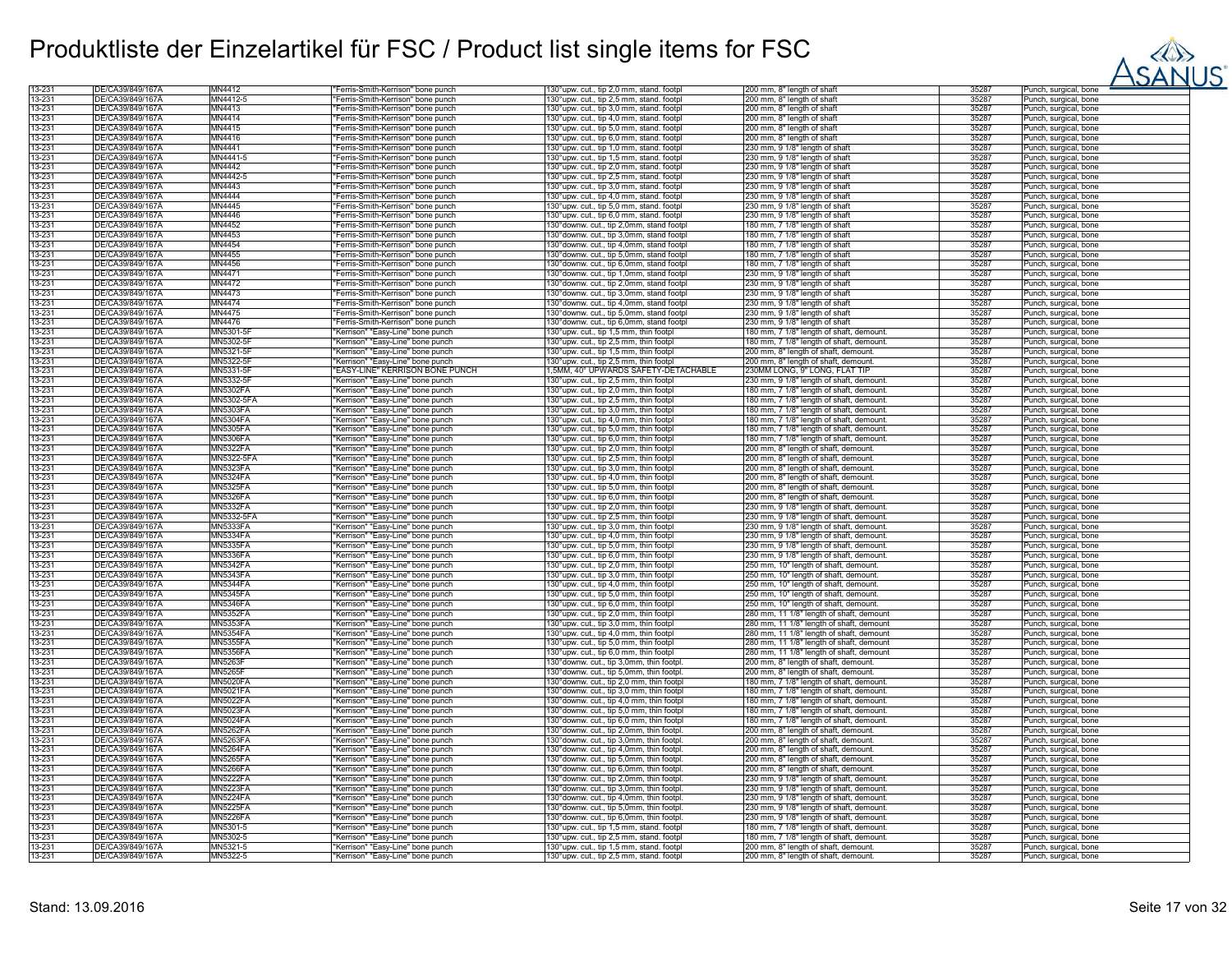

| 13-231 | DE/CA39/849/167A | MN5331-5        | "Kerrison" "Easy-Line" bone punch     | 130°upw. cut., tip 1,5 mm, stand. footpl  | 230 mm, 9 1/8" length of shaft, demount. | 35287 | Punch, surgical, bone             |
|--------|------------------|-----------------|---------------------------------------|-------------------------------------------|------------------------------------------|-------|-----------------------------------|
| 13-231 | DE/CA39/849/167Ä | MN5332-5        | "Kerrison" "Easy-Line" bone punch     | 130°upw. cut., tip 2,5 mm, stand. footpl  | 230 mm, 9 1/8" length of shaft, demount. | 35287 | Punch, surgical, bone             |
| 13-231 | DE/CA39/849/167Å | MN5302A         | "Kerrison" "Easy-Line" bone punch     | 130°upw. cut., tip 2,0 mm, stand. footpl  | 180 mm, 7 1/8" length of shaft, demount. | 35287 | Punch, surgical, bone             |
|        |                  |                 |                                       |                                           |                                          |       |                                   |
| 13-231 | DE/CA39/849/167Å | MN5302-5A       | "Kerrison" "Easy-Line" bone punch     | 130°upw. cut., tip 2,5 mm, stand. footpl  | 180 mm, 7 1/8" length of shaft, demount. | 35287 | Punch, surgical, bone             |
| 13-231 | DE/CA39/849/167A | MN5303A         | 'Kerrison" "Easy-Line" bone punch     | 130°upw. cut., tip 3,0 mm, stand. footpl  | 180 mm, 7 1/8" length of shaft, demount. | 35287 | Punch, surgical, bone             |
| 13-231 | DE/CA39/849/167Å | MN5304A         | Kerrison" "Easy-Line" bone punch      | 130°upw. cut., tip 4,0 mm, stand. footpl  | 180 mm, 7 1/8" length of shaft, demount. | 35287 | unch, surgical, bone              |
| 13-231 | DE/CA39/849/167Å | MN5305A         | "Kerrison" "Easy-Line" bone punch     | 130°upw. cut., tip 5,0 mm, stand. footpl  | 180 mm, 7 1/8" length of shaft, demount. | 35287 |                                   |
|        |                  |                 |                                       |                                           |                                          |       | Punch, surgical, bone             |
| 13-231 | DE/CA39/849/167Ä | <b>MN5306A</b>  | 'Kerrison" "Easy-Line" bone punch     | 130°upw. cut., tip 6,0 mm, stand. footpl  | 180 mm, 7 1/8" length of shaft, demount. | 35287 | unch, surgical, bone              |
| 13-231 | DE/CA39/849/167A | MN5322A         | Kerrison" "Easy-Line" bone punch      | 130°upw. cut., tip 2,0 mm, stand. footpl  | 200 mm, 8" length of shaft, demount.     | 35287 | Punch, surgical, bone             |
| 13-231 | DE/CA39/849/167A | MN5322-5A       | "Kerrison" "Easy-Line" bone punch     | 130°upw. cut., tip 2,5 mm, stand. footpl  | 200 mm, 8" length of shaft, demount.     | 35287 | Punch, surgical, bone             |
|        |                  |                 |                                       |                                           |                                          |       |                                   |
| 13-231 | DE/CA39/849/167Å | MN5323A         | "Kerrison" "Easy-Line" bone punch     | 130°upw. cut., tip 3,0 mm, stand. footpl  | 200 mm, 8" length of shaft, demount.     | 35287 | <sup>2</sup> unch, surgical, bone |
| 13-231 | DE/CA39/849/167A | <b>MN5324A</b>  | "Kerrison" "Easy-Line" bone punch     | 130°upw. cut., tip 4,0 mm, stand. footpl  | 200 mm, 8" length of shaft, demount.     | 35287 | <sup>o</sup> unch, surgical, bone |
| 13-231 | DE/CA39/849/167Ä | MN5325A         | "Kerrison" "Easy-Line" bone punch     | 130°upw. cut., tip 5,0 mm, stand. footpl  | 200 mm, 8" length of shaft, demount.     | 35287 | <sup>2</sup> unch, surgical, bone |
| 13-231 | DE/CA39/849/167A | MN5326A         | 'Kerrison" "Easy-Line" bone punch     | 130°upw. cut., tip 6,0 mm, stand. footpl  | 200 mm, 8" length of shaft, demount.     | 35287 | unch, surgical, bone              |
| 13-231 | DE/CA39/849/167A | <b>MN5332A</b>  | 'Kerrison" "Easy-Line" bone punch     | 130°upw. cut., tip 2,0 mm, stand. footpl  | 30 mm, 9 1/8" length of shaft, demount.  | 35287 | unch, surgical, bone              |
|        |                  |                 |                                       |                                           |                                          |       |                                   |
| 13-231 | DE/CA39/849/167Ä | MN5332-5A       | 'Kerrison" "Easy-Line" bone punch     | 130°upw. cut., tip 2,5 mm, stand. footpl  | 230 mm, 9 1/8" length of shaft, demount. | 35287 | unch, surgical, bone              |
| 13-231 | DE/CA39/849/167A | MN5333A         | Kerrison" "Easy-Line" bone punch      | 130°upw. cut., tip 3,0 mm, stand. footpl  | 230 mm, 9 1/8" length of shaft, demount. | 35287 | <sup>o</sup> unch, surgical, bone |
| 13-231 | DE/CA39/849/167A | MN5334A         | "Kerrison" "Easy-Line" bone punch     | 130°upw. cut., tip 4,0 mm, stand. footpl  | 230 mm, 9 1/8" length of shaft, demount. | 35287 | Punch, surgical, bone             |
|        |                  |                 |                                       |                                           |                                          |       |                                   |
| 13-231 | DE/CA39/849/167Ä | MN5335A         | "Kerrison" "Easy-Line" bone punch     | 130°upw. cut., tip 5,0 mm, stand. footpl  | 230 mm, 9 1/8" length of shaft, demount. | 35287 | <sup>2</sup> unch, surgical, bone |
| 13-231 | DE/CA39/849/167A | <b>MN5336A</b>  | 'Kerrison" "Easy-Line" bone punch     | 130°upw. cut., tip 6,0 mm, stand. footpl  | 230 mm, 9 1/8" length of shaft, demount. | 35287 | <sup>o</sup> unch, surgical, bone |
| 13-231 | DE/CA39/849/167Å | <b>MN5342A</b>  | "Kerrison" "Easy-Line" bone punch     | 130°upw. cut., tip 2,0 mm, stand. footpl  | 250 mm, 10" length of shaft, demount.    | 35287 | Punch, surgical, bone             |
| 13-231 | DE/CA39/849/167A | MN5343A         | "Kerrison" "Easy-Line" bone punch     | 130°upw. cut., tip 3,0 mm, stand. footpl  | 250 mm, 10" length of shaft, demount.    | 35287 | Punch, surgical, bone             |
|        |                  |                 |                                       |                                           |                                          |       |                                   |
| 13-231 | DE/CA39/849/167A | <b>MN5344A</b>  | Kerrison" "Easy-Line" bone punch      | 130°upw. cut., tip 4,0 mm, stand. footpl  | 250 mm, 10" length of shaft, demount.    | 35287 | unch, surgical, bone              |
| 13-231 | DE/CA39/849/167Ä | MN5345A         | 'Kerrison" "Easy-Line" bone punch     | 130°upw. cut., tip 5,0 mm, stand. footpl  | 250 mm, 10" length of shaft, demount.    | 35287 | 'unch, surgical, bone             |
| 13-231 | DE/CA39/849/167A | MN5346A         | 'Kerrison" "Easy-Line" bone punch     | 130°upw. cut., tip 6,0 mm, stand. footpl  | 250 mm, 10" length of shaft, demount.    | 35287 | Punch, surgical, bone             |
| 13-231 | DE/CA39/849/167A | MN5352A         | 'Kerrison" "Easy-Line" bone punch     | 130°upw. cut., tip 2,0 mm, stand. footpl  | 280 mm, 11 1/8" length of shaft, demount | 35287 | Punch, surgical, bone             |
|        |                  |                 |                                       |                                           |                                          |       |                                   |
| 13-231 | DE/CA39/849/167A | <b>MN5353A</b>  | "Kerrison" "Easy-Line" bone punch     | 130°upw. cut., tip 3,0 mm, stand. footpl  | 280 mm, 11 1/8" length of shaft, demount | 35287 | <sup>2</sup> unch, surgical, bone |
| 13-231 | DE/CA39/849/167A | <b>MN5354A</b>  | 'Kerrison" "Easy-Line" bone punch     | 130°upw. cut., tip 4,0 mm, stand. footpl  | 280 mm, 11 1/8" length of shaft, demount | 35287 | <sup>2</sup> unch, surgical, bone |
| 13-231 | DE/CA39/849/167Å | <b>MN5355A</b>  | "Kerrison" "Easy-Line" bone punch     | 130°upw. cut., tip 5,0 mm, stand. footpl  | 280 mm, 11 1/8" length of shaft, demount | 35287 | Punch, surgical, bone             |
| 13-231 | DE/CA39/849/167A | <b>MN5356A</b>  | "Kerrison" "Easy-Line" bone punch     | 130°upw. cut., tip 6,0 mm, stand. footpl  |                                          | 35287 |                                   |
|        |                  |                 |                                       |                                           | 280 mm, 11 1/8" length of shaft, demount |       | Punch, surgical, bone             |
| 13-231 | DE/CA39/849/167A | MN5264          | <b>EASY-LINE" KERRISON BONE PUNCH</b> | 4MM, 40° DOWNWARDS SAFETY-DETACHABLE      | 200MM 8" LONG                            | 35287 | <sup>2</sup> unch, surgical, bone |
| 13-231 | DE/CA39/849/167Ä | MN5020A         | "Kerrison" "Easy-Line" bone punch     | 130° downw. cut., tip 2,0mm, stand footpl | 180 mm, 7 1/8" length of shaft, demount. | 35287 | unch, surgical, bone              |
| 13-231 | DE/CA39/849/167A | MN5021A         | "Kerrison" "Easy-Line" bone punch     | 130° downw. cut., tip 3,0mm, stand footpl | 180 mm, 7 1/8" length of shaft, demount. | 35287 | <sup>2</sup> unch, surgical, bone |
| 13-231 | DE/CA39/849/167A |                 |                                       | 130° downw. cut., tip 4,0mm, stand footpl |                                          | 35287 |                                   |
|        |                  | <b>MN5022A</b>  | "Kerrison" "Easy-Line" bone punch     |                                           | 180 mm, 7 1/8" length of shaft, demount. |       | <sup>2</sup> unch, surgical, bone |
| 13-231 | DE/CA39/849/167A | MN5023A         | "Kerrison" "Easy-Line" bone punch     | 130° downw. cut., tip 5,0mm, stand footpl | 180 mm, 7 1/8" length of shaft, demount. | 35287 | unch, surgical, bone              |
| 13-231 | DE/CA39/849/167A | <b>MN5024A</b>  | 'Kerrison" "Easy-Line" bone punch     | 130°downw. cut., tip 6,0mm, stand footpl  | 180 mm, 7 1/8" length of shaft, demount. | 35287 | unch, surgical, bone              |
| 13-231 | DE/CA39/849/167A | <b>MN5262A</b>  | 'Kerrison" "Easy-Line" bone punch     | 130°downw. cut., tip 2,0 mm, st. footpl.  | 200 mm, 8" length of shaft, demount.     | 35287 | Punch, surgical, bone             |
| 13-231 | DE/CA39/849/167A | <b>MN5263A</b>  |                                       |                                           |                                          | 35287 |                                   |
|        |                  |                 | "Kerrison" "Easy-Line" bone punch     | 130° downw. cut., tip 3,0 mm, st. footpl. | 200 mm, 8" length of shaft, demount.     |       | Punch, surgical, bone             |
| 13-231 | DE/CA39/849/167A | <b>MN5264A</b>  | Kerrison" "Easy-Line" bone punch      | 130°downw. cut., tip 4,0 mm, st. footpl   | 200 mm, 8" length of shaft, demount.     | 35287 | <sup>2</sup> unch, surgical, bone |
| 13-231 | DE/CA39/849/167A | MN5265A         | Kerrison" "Easy-Line" bone punch      | 130° downw. cut., tip 5,0 mm, st. footpl  | 200 mm, 8" length of shaft, demount.     | 35287 | unch, surgical, bone              |
| 13-231 | DE/CA39/849/167A | <b>MN5266A</b>  | "Kerrison" "Easy-Line" bone punch     | 130° downw. cut., tip 6,0 mm, st. footpl  | 200 mm, 8" length of shaft, demount.     | 35287 | Punch, surgical, bone             |
|        |                  |                 |                                       |                                           |                                          |       |                                   |
| 13-231 | DE/CA39/849/167A | <b>MN5222A</b>  | 'Kerrison" "Easy-Line" bone punch     | 130° downw. cut., tip 2,0 mm, st. footpl. | 230 mm, 9 1/8" length of shaft, demount. | 35287 | Punch, surgical, bone             |
| 13-231 | DE/CA39/849/167Å | MN5223A         | "Kerrison" "Easy-Line" bone punch     | 130° downw. cut., tip 3,0 mm, st. footpl. | 230 mm, 9 1/8" length of shaft, demount. | 35287 | Punch, surgical, bone             |
| 13-231 | DE/CA39/849/167Ä | <b>MN5224A</b>  | "Kerrison" "Easy-Line" bone punch     | 130° downw. cut., tip 4,0 mm, st. footpl. | 230 mm, 9 1/8" length of shaft, demount. | 35287 | <sup>2</sup> unch, surgical, bone |
| 13-231 |                  |                 |                                       |                                           |                                          | 35287 |                                   |
|        | DE/CA39/849/167Å | MN5225A         | "Kerrison" "Easy-Line" bone punch     | 130° downw. cut., tip 5,0 mm, st. footpl. | 230 mm, 9 1/8" length of shaft, demount. |       | Punch, surgical, bone             |
| 13-231 | DE/CA39/849/167Å | <b>MN5226A</b>  | "Kerrison" "Easy-Line" bone punch     | 130° downw. cut., tip 6,0 mm, st. footpl. | 230 mm, 9 1/8" length of shaft, demount. | 35287 | Punch, surgical, bone             |
| 13-231 | DE/CA39/849/167A | MN5091-5F       | "Kerrison" "Easy-Line" bone punch     | 90° upw. cut., tip 1,5 mm, thin footpl    | 180 mm, 7 1/8" length of shaft, demount. | 35287 | Punch, surgical, bone             |
| 13-231 | DE/CA39/849/167A | MN5092-5F       | 'Kerrison" "Easy-Line" bone punch     | 90° upw. cut., tip 2,5 mm, thin footpl    | 180 mm, 7 1/8" length of shaft, demount. | 35287 | unch, surgical, bone              |
|        | DE/CA39/849/167Ä | MN5201-5F       |                                       |                                           |                                          | 35287 |                                   |
| 13-231 |                  |                 | "Kerrison" "Easy-Line" bone punch     | 90° upw. cut., tip 1,5 mm, thin footpl.   | 200 mm, 8" length of shaft, demount.     |       | <sup>2</sup> unch, surgical, bone |
| 13-231 | DE/CA39/849/167A | MN5202-5F       | 'Kerrison" "Easy-Line" bone punch     | 90° upw. cut., tip 2,5 mm, thin footpl.   | 200 mm, 8" length of shaft, demount.     | 35287 | Punch, surgical, bone             |
| 13-231 | DE/CA39/849/167A | MN5141-5F       | 'Kerrison" "Easy-Line" bone punch     | 90° upw. cut., tip 1,5 mm, thin footpl.   | 230 mm, 9 1/8" length of shaft, demount. | 35287 | Punch, surgical, bone             |
| 13-231 | DE/CA39/849/167Ä | MN5142-5F       | "Kerrison" "Easy-Line" bone punch     | 90° upw. cut., tip 2,5 mm, thin footpl.   | 230 mm, 9 1/8" length of shaft, demount. | 35287 | <sup>2</sup> unch, surgical, bone |
|        |                  |                 |                                       |                                           |                                          |       |                                   |
| 13-231 | DE/CA39/849/167A | <b>MN5146F</b>  | "Kerrison" "Easy-Line" bone punch     | 90° upw. cut., tip 6,0 mm, thin footpl.   | 230 mm, 9 1/8" length of shaft, demount. | 35287 | Punch, surgical, bone             |
| 13-231 | DE/CA39/849/167A | <b>MN5092FA</b> | 'Kerrison" "Easy-Line" bone punch     | 90° upw. cut., tip 2,0 mm, thin footpl    | 180 mm, 7 1/8" length of shaft, demount. | 35287 | Punch, surgical, bone             |
| 13-231 | DE/CA39/849/167A | MN5092-5FA      | "Kerrison" "Easy-Line" bone punch     | 90° upw. cut., tip 2,5 mm, thin footpl    | 180 mm, 7 1/8" length of shaft, demount. | 35287 | Punch, surgical, bone             |
| 13-231 | DE/CA39/849/167A | <b>MN5093FA</b> | Kerrison" "Easy-Line" bone punch      | 90° upw. cut., tip 3,0 mm, thin footpl    | 180 mm, 7 1/8" length of shaft, demount. | 35287 | unch, surgical, bone              |
|        |                  |                 |                                       |                                           |                                          |       |                                   |
| 13-231 | DE/CA39/849/167Å | MN5094FA        | 'Kerrison" "Easy-Line" bone punch     | 90° upw. cut., tip 4,0 mm, thin footpl    | 180 mm, 7 1/8" length of shaft, demount. | 35287 | unch, surgical, bone              |
| 13-231 | DE/CA39/849/167Ä | <b>MN5095FA</b> | 'Kerrison" "Easy-Line" bone punch     | 90° upw. cut., tip 5,0 mm, thin footpl    | 180 mm, 7 1/8" length of shaft, demount. | 35287 | Punch, surgical, bone             |
| 13-231 | DE/CA39/849/167A | <b>MN5096FA</b> | Kerrison" "Easy-Line" bone punch      | 90° upw. cut., tip 6,0 mm, thin footpl    | 180 mm, 7 1/8" length of shaft, demount. | 35287 | <sup>2</sup> unch, surgical, bone |
| 13-231 | DE/CA39/849/167Ä | <b>MN5202FA</b> | "Kerrison" "Easy-Line" bone punch     | 90° upw. cut., tip 2,0 mm, thin footpl.   | 200 mm, 8" length of shaft, demount.     | 35287 | Punch, surgical, bone             |
| 13-231 |                  |                 |                                       |                                           |                                          |       |                                   |
|        | DE/CA39/849/167A | MN5202-5FA      | 'Kerrison" "Easy-Line" bone punch     | 90° upw. cut., tip 2,5 mm, thin footpl.   | 200 mm, 8" length of shaft, demount.     | 35287 | <sup>2</sup> unch, surgical, bone |
| 13-231 | DE/CA39/849/167A | <b>MN5203FA</b> | Kerrison" "Easy-Line" bone punch      | 90° upw. cut., tip 3,0 mm, thin footpl.   | 200 mm, 8" length of shaft, demount.     | 35287 | <sup>2</sup> unch, surgical, bone |
| 13-231 | DE/CA39/849/167A | <b>MN5204FA</b> | "Kerrison" "Easy-Line" bone punch     | 90° upw. cut., tip 4,0 mm, thin footpl.   | 200 mm, 8" length of shaft, demount.     | 35287 | Punch, surgical, bone             |
| 13-231 | DE/CA39/849/167A | <b>MN5205FA</b> | Kerrison" "Easy-Line" bone punch      | 90° upw. cut., tip 5,0 mm, thin footpl.   | 200 mm, 8" length of shaft, demount.     | 35287 | unch, surgical, bone              |
|        |                  |                 |                                       |                                           |                                          |       |                                   |
| 13-231 | DE/CA39/849/167A | <b>MN5206FA</b> | 'Kerrison" "Easy-Line" bone punch     | 90° upw. cut., tip 6,0 mm, thin footpl.   | 200 mm, 8" length of shaft, demount.     | 35287 | <sup>2</sup> unch, surgical, bone |
| 13-231 | DE/CA39/849/167A | MN5142FA        | 'Kerrison" "Easy-Line" bone punch     | 90° upw. cut., tip 2,0 mm, thin footpl.   | 230 mm, 9 1/8" length of shaft, demount. | 35287 | Punch, surgical, bone             |
| 13-231 | DE/CA39/849/167A | MN5142-5FA      | Kerrison" "Easy-Line" bone punch      | 90° upw. cut., tip 2,5 mm, thin footpl.   | 230 mm, 9 1/8" length of shaft, demount. | 35287 | <sup>2</sup> unch, surgical, bone |
| 13-231 | DE/CA39/849/167Å | <b>MN5143FA</b> | "Kerrison" "Easy-Line" bone punch     | 90° upw. cut., tip 3,0 mm, thin footpl.   | 230 mm, 9 1/8" length of shaft, demount. | 35287 | <sup>2</sup> unch, surgical, bone |
|        |                  |                 |                                       |                                           |                                          |       |                                   |
| 13-231 | DE/CA39/849/167Ä | <b>MN5144FA</b> | "Kerrison" "Easy-Line" bone punch     | 90° upw. cut., tip 4,0 mm, thin footpl.   | 230 mm, 9 1/8" length of shaft, demount. | 35287 | <sup>2</sup> unch, surgical, bone |
| 13-231 | DE/CA39/849/167A | <b>MN5145FA</b> | Kerrison" "Easy-Line" bone punch      | 90° upw. cut., tip 5,0 mm, thin footpl.   | 230 mm, 9 1/8" length of shaft, demount. | 35287 | Punch, surgical, bone             |
| 13-231 | DE/CA39/849/167A | <b>MN5146FA</b> | "Kerrison" "Easy-Line" bone punch     | 90° upw. cut., tip 6,0 mm, thin footpl.   | 230 mm, 9 1/8" length of shaft, demount. | 35287 | Punch, surgical, bone             |
| 13-231 | DE/CA39/849/167A | <b>MN5131F</b>  | 'Kerrison" "Easy-Line" bone punch     | 90° downw. cut., tip 1,0 mm, thin footpl  | 200 mm, 8" length of shaft, demount.     | 35287 | Punch, surgical, bone             |
|        |                  |                 |                                       |                                           |                                          |       |                                   |
| 13-231 | DE/CA39/849/167A | <b>MN5133F</b>  | 'Kerrison" "Easy-Line" bone punch     | 90° downw. cut., tip 3,0 mm, thin footpl  | 200 mm, 8" length of shaft, demount.     | 35287 | unch, surgical, bone              |
| 13-231 | DE/CA39/849/167Ä | <b>MN5134F</b>  | 'Kerrison" "Easy-Line" bone punch     | 90° downw. cut., tip 4,0 mm, thin footpl. | 200 mm, 8" length of shaft, demount.     | 35287 | Punch, surgical, bone             |
| 13-231 | DE/CA39/849/167A | <b>MN5135F</b>  | Kerrison" "Easy-Line" bone punch      | 90° downw. cut., tip 5,0 mm, thin footpl. | 200 mm, 8" length of shaft, demount.     | 35287 | <sup>2</sup> unch, surgical, bone |
| 13-231 | DE/CA39/849/167A | <b>MN5121F</b>  | "Kerrison" "Easy-Line" bone punch     | 90° downw. cut., tip 1,0 mm, thin footpl. | 180 mm, 7 1/8" length of shaft, demount. | 35287 | Punch, surgical, bone             |
|        |                  |                 |                                       |                                           |                                          |       |                                   |
| 13-231 | DE/CA39/849/167Ä | <b>MN5122F</b>  | "Kerrison" "Easy-Line" bone punch     | 90° downw. cut., tip 2,0 mm, thin footpl. | 180 mm, 7 1/8" length of shaft, demount. | 35287 | <sup>2</sup> unch, surgical, bone |
| 13-231 | DE/CA39/849/167A | <b>MN5123F</b>  | 'Kerrison" "Easy-Line" bone punch     | 90° downw. cut., tip 3,0 mm, thin footpl. | 180 mm, 7 1/8" length of shaft, demount. | 35287 | Punch, surgical, bone             |
| 13-231 | DE/CA39/849/167A | MN5124F         | "Kerrison" "Easy-Line" bone punch     | 90° downw. cut., tip 4,0 mm, thin footpl  | 180 mm, 7 1/8" length of shaft, demount. | 35287 | Punch, surgical, bone             |
|        |                  |                 |                                       |                                           |                                          |       |                                   |
| 13-231 | DE/CA39/849/167A | MN5125F         | 'Kerrison" "Easy-Line" bone punch     | 90° downw. cut., tip 5,0 mm, thin footpl  | 180 mm, 7 1/8" length of shaft, demount. | 35287 | Punch, surgical, bone             |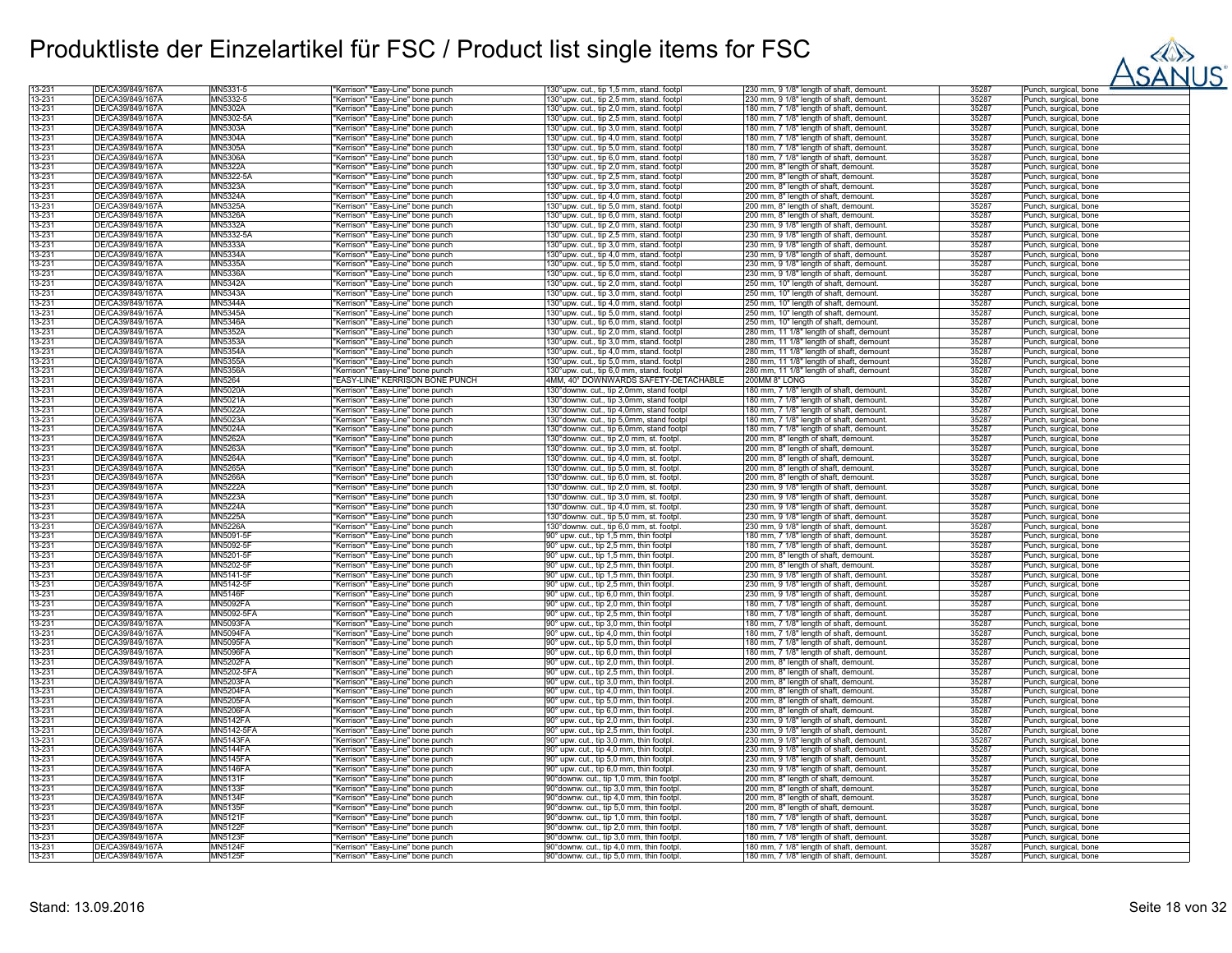

| 13-231           | DE/CA39/849/167A | MN5126          | 'Kerrison" "Easy-Line" bone punch                      | 90°downw. cut., tip 6,0 mm, thin footpl                                                | 180 mm, 7 1/8" length of shaft, demount  | 3528  | Punch, surgical, bone |
|------------------|------------------|-----------------|--------------------------------------------------------|----------------------------------------------------------------------------------------|------------------------------------------|-------|-----------------------|
| 13-231           | DE/CA39/849/167A | <b>MN5122FA</b> | "Kerrison" "Easy-Line" bone punch                      | 90° downw. cut., tip 2,0 mm, thin footpl                                               | 180 mm, 7 1/8" length of shaft, demount  | 35287 | Punch, surgical, bone |
| 13-231           | DE/CA39/849/167A | <b>MN5123FA</b> | "Kerrison" "Easy-Line" bone punch                      | 90° downw. cut., tip 3,0 mm, thin footpl                                               | 180 mm, 7 1/8" length of shaft, demount  | 35287 | Punch, surgical, bone |
| 13-231           | DE/CA39/849/167Ä | <b>MN5124FA</b> | "Kerrison" "Easy-Line" bone punch                      | 90° downw. cut., tip 4,0 mm, thin footpl                                               | 180 mm, 7 1/8" length of shaft, demount  | 35287 | Punch, surgical, bone |
| 13-231           | DE/CA39/849/167Ä | <b>MN5125FA</b> | "Kerrison" "Easy-Line" bone punch                      | 90° downw. cut., tip 5,0 mm, thin footpl                                               | 180 mm, 7 1/8" length of shaft, demount  | 35287 | Punch, surgical, bone |
| 13-231           | DE/CA39/849/167Ă | <b>MN5126FA</b> | "Kerrison" "Easy-Line" bone punch                      | 90° downw. cut., tip 6,0 mm, thin footpl                                               | 180 mm, 7 1/8" length of shaft, demount  | 35287 | Punch, surgical, bone |
| 13-231           | DE/CA39/849/167A | <b>MN5132FA</b> | "Kerrison" "Easy-Line" bone punch                      | 90° downw. cut., tip 2,0 mm, thin footpl                                               | 200 mm, 8" length of shaft, demount.     | 35287 | Punch, surgical, bone |
| 13-231           | DE/CA39/849/167A | <b>MN5133FA</b> | "Kerrison" "Easy-Line" bone punch                      | 90° downw. cut., tip 3,0 mm, thin footpl                                               | 200 mm, 8" length of shaft, demount.     | 35287 | Punch, surgical, bone |
| 13-231           | DE/CA39/849/167Å | <b>MN5134FA</b> | 'Kerrison" "Easy-Line" bone punch                      | 90°downw. cut., tip 4,0 mm, thin footpl                                                | 200 mm, 8" length of shaft, demount.     | 35287 | Punch, surgical, bone |
|                  | DE/CA39/849/167Ä | <b>MN5135FA</b> |                                                        |                                                                                        |                                          | 35287 |                       |
| 13-231<br>13-231 | DE/CA39/849/167A | <b>MN5136FA</b> | "Kerrison" "Easy-Line" bone punch                      | 90° downw. cut., tip 5,0 mm, thin footpl                                               | 200 mm, 8" length of shaft, demount.     | 35287 | Punch, surgical, bone |
|                  |                  |                 | "Kerrison" "Easy-Line" bone punch                      | 90° downw. cut., tip 6,0 mm, thin footpl                                               | 200 mm, 8" length of shaft, demount.     |       | Punch, surgical, bone |
| 13-231           | DE/CA39/849/167A | MN5091-5        | "Kerrison" "Easy-Line" bone punch                      | 90° upw. cut., tip 1,5 mm, stand. footp                                                | 180 mm, 7 1/8" length of shaft, demount  | 35287 | Punch, surgical, bone |
| 13-231           | DE/CA39/849/167Ä | MN5092-5        | "Kerrison" "Easy-Line" bone punch                      | 90° upw. cut., tip 2,5 mm, stand. footpl                                               | 180 mm, 7 1/8" length of shaft, demount  | 35287 | Punch, surgical, bone |
| 13-231           | DE/CA39/849/167Å | MN5201-5        | "Kerrison" "Easy-Line" bone punch                      | 90°upw. cut., tip 1,5 mm, stand. footpl                                                | 200 mm, 8" length of shaft, demount.     | 35287 | Punch, surgical, bone |
| 13-231           | DE/CA39/849/167A | MN5202-5        | "Kerrison" "Easy-Line" bone punch                      | 90°upw. cut., tip 2,5 mm, stand. footpl                                                | 200 mm, 8" length of shaft, demount.     | 35287 | Punch, surgical, bone |
| 13-231           | DE/CA39/849/167A | MN5141-5        | "Kerrison" "Easy-Line" bone punch                      | 90°upw. cut., tip 1,5 mm, stand. footpl                                                | 230 mm, 9 1/8" length of shaft, demount  | 35287 | Punch, surgical, bone |
| 13-231           | DE/CA39/849/167A | MN5142-5        | "Kerrison" "Easy-Line" bone punch                      | 90°upw. cut., tip 2,5 mm, stand. footpl                                                | 230 mm, 9 1/8" length of shaft, demount  | 35287 | Punch, surgical, bone |
| 13-231           | DE/CA39/849/167Å | MN5146          | "Kerrison" "Easy-Line" bone punch                      | 90°upw. cut., tip 6,0 mm, stand. footpl                                                | 230 mm, 9 1/8" length of shaft, demount  | 35287 | Punch, surgical, bone |
| 13-231           | DE/CA39/849/167Ä | <b>MN5092A</b>  | "Kerrison" "Easy-Line" bone punch                      | 90° upw. cut., tip 2,0 mm, stand. footpl                                               | 180 mm, 7 1/8" length of shaft, demount  | 35287 | Punch, surgical, bone |
| 13-231           | DE/CA39/849/167A | MN5092-5A       | "Kerrison" "Easy-Line" bone punch                      | 90° upw. cut., tip 2,5 mm, stand. footp                                                | 180 mm, 7 1/8" length of shaft, demount  | 35287 | Punch, surgical, bone |
| 13-231           | DE/CA39/849/167A | MN5093A         | "Kerrison" "Easy-Line" bone punch                      | 90° upw. cut., tip 3,0 mm, stand. footpl                                               | 180 mm, 7 1/8" length of shaft, demount  | 35287 | Punch, surgical, bone |
| 13-231           | DE/CA39/849/167Ä | MN5094A         | "Kerrison" "Easy-Line" bone punch                      | 90° upw. cut., tip 4,0 mm, stand. footpl                                               | 180 mm, 7 1/8" length of shaft, demount  | 35287 | Punch, surgical, bone |
| 13-231           | DE/CA39/849/167A | <b>MN5095A</b>  | "Kerrison" "Easy-Line" bone punch                      | 90° upw. cut., tip 5,0 mm, stand. footpl                                               | 180 mm, 7 1/8" length of shaft, demount  | 35287 | Punch, surgical, bone |
| 13-231           | DE/CA39/849/167Ä | <b>MN5096A</b>  | "Kerrison" "Easy-Line" bone punch                      | 90° upw. cut., tip 6,0 mm, stand. footpl                                               | 180 mm, 7 1/8" length of shaft, demount. | 35287 | Punch, surgical, bone |
| 13-231           | DE/CA39/849/167Å | <b>MN5202A</b>  |                                                        |                                                                                        |                                          | 35287 |                       |
|                  |                  |                 | 'Kerrison" "Easy-Line" bone punch                      | 90°upw. cut., tip 2,0 mm, stand. footpl                                                | 200 mm, 8" length of shaft, demount.     |       | Punch, surgical, bone |
| 13-231           | DE/CA39/849/167A | MN5202-5A       | "Kerrison" "Easy-Line" bone punch                      | 90°upw. cut., tip 2,5 mm, stand. footpl                                                | 200 mm, 8" length of shaft, demount.     | 35287 | Punch, surgical, bone |
| 13-231           | DE/CA39/849/167Ä | MN5203A         | "Kerrison" "Easy-Line" bone punch                      | 90°upw. cut., tip 3,0 mm, stand. footpl                                                | 200 mm, 8" length of shaft, demount.     | 35287 | Punch, surgical, bone |
| 13-231           | DE/CA39/849/167A | <b>MN5204A</b>  | "Kerrison" "Easy-Line" bone punch                      | 90°upw. cut., tip 4,0 mm, stand. footpl                                                | 200 mm, 8" length of shaft, demount.     | 35287 | Punch, surgical, bone |
| 13-231           | DE/CA39/849/167Ă | MN5205A         | "Kerrison" "Easy-Line" bone punch                      | 90°upw. cut., tip 5,0 mm, stand. footpl                                                | 200 mm, 8" length of shaft, demount      | 35287 | Punch, surgical, bone |
| 13-231           | DE/CA39/849/167Ä | MN5206A         | "Kerrison" "Easy-Line" bone punch                      | 90°upw. cut., tip 6,0 mm, stand. footpl                                                | 200 mm, 8" length of shaft, demount.     | 35287 | Punch, surgical, bone |
| 13-231           | DE/CA39/849/167A | <b>MN5142A</b>  | "Kerrison" "Easy-Line" bone punch                      | 90°upw. cut., tip 2,0 mm, stand. footpl                                                | 230 mm, 9 1/8" length of shaft, demount  | 35287 | Punch, surgical, bone |
| 13-231           | DE/CA39/849/167Å | MN5142-5A       | "Kerrison" "Easy-Line" bone punch                      | 90°upw. cut., tip 2,5 mm, stand. footpl                                                | 230 mm, 9 1/8" length of shaft, demount  | 35287 | Punch, surgical, bone |
| 13-231           | DE/CA39/849/167A | MN5143A         | "Kerrison" "Easy-Line" bone punch                      | 90°upw. cut., tip 3,0 mm, stand. footpl                                                | 230 mm, 9 1/8" length of shaft, demount  | 35287 | Punch, surgical, bone |
| 13-231           | DE/CA39/849/167A | <b>MN5144A</b>  | "Kerrison" "Easy-Line" bone punch                      | 90°upw. cut., tip 4,0 mm, stand. footpl                                                | 230 mm, 9 1/8" length of shaft, demount  | 35287 | Punch, surgical, bone |
| 13-231           | DE/CA39/849/167Ä | <b>MN5145A</b>  | "Kerrison" "Easy-Line" bone punch                      | 90°upw. cut., tip 5,0 mm, stand. footpl.                                               | 230 mm, 9 1/8" length of shaft, demount  | 35287 | Punch, surgical, bone |
| 13-231           | DE/CA39/849/167Å | <b>MN5146A</b>  | "Kerrison" "Easy-Line" bone punch                      | 90°upw. cut., tip 6,0 mm, stand. footpl                                                | 230 mm, 9 1/8" length of shaft, demount  | 35287 | Punch, surgical, bone |
| 13-231           | DE/CA39/849/167A | <b>MN5122A</b>  | "EASY-LINE" KERRISON BONE PUNCH                        | 2MM, 90° DOWNWARDS SAFETY-DETACHABLE                                                   | 180MM LONG, 7" LONG, WITH EJECTOF        | 35287 | Punch, surgical, bone |
| 13-231           | DE/CA39/849/167Ä | MN5123A         | 'EASY-LINE" KERRISON BONE PUNCH                        | 3MM, 90° DOWNWARDS SAFETY-DETACHABLE                                                   | 80MM LONG, 7" LONG, WITH EJECTOR         | 35287 | Punch, surgical, bone |
| 13-231           | DE/CA39/849/167A | <b>MN5124A</b>  | EASY-LINE" KERRISON BONE PUNCH                         | 1MM, 90° DOWNWARDS SAFETY-DETACHABLE                                                   | <b>80MM LONG, 7" LONG, WITH EJECTOR</b>  | 35287 | Punch, surgical, bone |
| 13-231           | DE/CA39/849/167A | MN5125A         | EASY-LINE" KERRISON BONE PUNCH                         | 5MM, 90° DOWNWARDS SAFETY-DETACHABLE                                                   | 180MM LONG, 7" LONG, WITH EJECTOR        | 35287 |                       |
|                  | DE/CA39/849/167Ä |                 | "EASY-LINE" KERRISON BONE PUNCH                        |                                                                                        |                                          | 35287 | Punch, surgical, bone |
| 13-231           |                  | <b>MN5126A</b>  |                                                        | 6MM, 90° DOWNWARDS SAFETY-DETACHABLE                                                   | 180MM LONG, 7" LONG, WITH EJECTOR        |       | Punch, surgical, bone |
| 13-231           | DE/CA39/849/167A | <b>MN5132A</b>  | 'EASY-LINE" KERRISON BONE PUNCH                        | 2MM, 90° DOWNWARDS SAFETY-DETACHABLE                                                   | 200MM LONG, 8" LONG, WITH EJECTOR        | 35287 | Punch, surgical, bone |
| 13-231           | DE/CA39/849/167Å | <b>MN5133A</b>  | "EASY-LINE" KERRISON BONE PUNCH                        | 3MM, 90° DOWNWARDS SAFETY-DETACHABLE                                                   | 200MM LONG, 8" LONG, WITH EJECTOR        | 35287 | Punch, surgical, bone |
| 13-231           | DE/CA39/849/167Ä | <b>MN5134A</b>  | "EASY-LINE" KERRISON BONE PUNCH                        | 4MM, 90° DOWNWARDS SAFETY-DETACHABLE                                                   | 200MM LONG, 8" LONG, WITH EJECTOR        | 35287 | Punch, surgical, bone |
| 13-231           | DE/CA39/849/167Å | MN5135A         | 'EASY-LINE" KERRISON BONE PUNCH                        | 5MM, 90° DOWNWARDS SAFETY-DETACHABLE                                                   | 200MM LONG, 8" LONG, WITH EJECTOR        | 35287 | Punch, surgical, bone |
| 13-231           | DE/CA39/849/167Ä | MN5136A         | 'EASY-LINE" KERRISON BONE PUNCH                        | 6MM, 90° DOWNWARDS SAFETY-DETACHABLE                                                   | 200MM LONG, 8" LONG, WITH EJECTOR        | 35287 | Punch, surgical, bone |
| 13-231           | DE/CA39/849/167Ä | MN4511          | 'Ferris-Smith-Kerrison" bone punch                     | 90°upw. cut., tip 1,0 mm, stand. footpl.                                               | 180 mm. 7 1/8" length of shaft           | 35287 | Punch, surgical, bone |
| 13-231           | DE/CA39/849/167Å | MN4512          | Ferris-Smith-Kerrison" bone punch                      | 90°upw. cut., tip 2,0 mm, stand. footpl                                                | 180 mm. 7 1/8" length of shaft           | 35287 | Punch, surgical, bone |
| 13-231           | DE/CA39/849/167Ä | MN4513          | "Ferris-Smith-Kerrison" bone punch                     | 90°upw. cut., tip 3,0 mm, stand. footpl                                                | 180 mm, 7 1/8" length of shaft           | 35287 | Punch, surgical, bone |
| 13-231           | DE/CA39/849/167A | MN4514          | 'Ferris-Smith-Kerrison" bone punch                     | 90°upw. cut., tip 4,0 mm, stand. footpl                                                | 180 mm, 7 1/8" length of shaft           | 35287 | Punch, surgical, bone |
| 13-231           | DE/CA39/849/167A | MN4515          | 'Ferris-Smith-Kerrison" bone punch                     | 90°upw. cut., tip 5,0 mm, stand. footpl.                                               | 180 mm, 7 1/8" length of shaft           | 35287 | Punch, surgical, bone |
| 13-231           | DE/CA39/849/167Ä | MN4516          | "Ferris-Smith-Kerrison" bone punch                     | 90°upw. cut., tip 6,0 mm, stand. footpl.                                               | 180 mm, 7 1/8" length of shaft           | 35287 | Punch, surgical, bone |
| 13-231           | DE/CA39/849/167Å | MN4971          | "Ferris-Smith" bone punch                              | 90° downw. cut., tip 1,0mm, stand. footpl                                              | 180 mm, 7 1/8" length of shaft           | 35287 | Punch, surgical, bone |
| 13-231           | DE/CA39/849/167Ä | MN4972          | "Ferris-Smith" bone punch                              | 90° downw. cut., tip 2,0mm, stand. footpl                                              | 180 mm, 7 1/8" length of shaft           | 35287 | Punch, surgical, bone |
|                  | DE/CA39/849/167Ä | MN4973          |                                                        |                                                                                        |                                          | 35287 |                       |
| 13-231<br>13-231 | DE/CA39/849/167A | MN4974          | "Ferris-Smith" bone punch<br>'Ferris-Smith" bone punch | 90° downw. cut., tip 3,0mm, stand. footpl<br>90° downw. cut., tip 4,0mm, stand. footpl | 180 mm, 7 1/8" length of shaft           | 35287 | Punch, surgical, bone |
|                  |                  |                 |                                                        |                                                                                        | 180 mm, 7 1/8" length of shaft           |       | Punch, surgical, bone |
| 13-231           | DE/CA39/849/167Ă | MN4975          | 'Ferris-Smith" bone punch                              | 90°downw. cut., tip 5,0mm, stand. footpl                                               | 180 mm, 7 1/8" length of shaft           | 35287 | Punch, surgical, bone |
| 13-231           | DE/CA39/849/167A | MN4976          | "Ferris-Smith" bone punch                              | 90°downw. cut., tip 6,0mm, stand. footpl                                               | 180 mm, 7 1/8" length of shaft           | 35287 | Punch, surgical, bone |
| 13-231           | DE/CA39/849/167A | <b>MN4952B</b>  | KERRISON-JACOBI FLAT-FOOT BONE PUNCH                   | 2 MM WIDTH 40° UP CUTTING                                                              | 180MM, 7" WORKING LENGTH "BLACK LINE"    | 35287 | Punch, surgical, bone |
| 13-231           | DE/CA39/849/167Ä | MN4421B         | DEPART BONE PUNCH, "BLACK LINE"PARTIAL                 | DETACHABLE, 1MM WIDTH, 40°UPBITING, STD.                                               | FOOTPLATE, WITHOUT EJECTOT WL:180MM, 7   | 35287 | Punch, surgical, bone |
| 13-231           | DE/CA39/849/167Å | MN4422B         | DEPART BONE PUNCH, "BLACK LINE", PARTIAL               | DETACHABLE,2MM WIDTH,40°UPBITING, STD.                                                 | FOOTPLATE, WITHOUT EJECTOR, WL:180MM, 7  | 35287 | Punch, surgical, bone |
| 13-231           | DE/CA39/849/167Å | MN4423B         | DEPART BONE PUNCH, "BLACK LINE", PARTIAL               | DETACHABLE,3MM WIDTH,40°UPBITING, STD.                                                 | FOOTPLATE,WITHOUT EJECTOR, WL:180MM, 7'  | 35287 | Punch, surgical, bone |
| 13-231           | DE/CA39/849/167Ä | <b>MN4424B</b>  | DEPART BONE PUNCH, "BLACK LINE" PARTIAL                | DETACHABLE 4MM WIDTH,40°UPBITING, STD.                                                 | STD FOOTPLATE, 180MM, 7" WORKING LENGTH  | 35287 | Punch, surgical, bone |
| 13-231           | DE/CA39/849/167A | MN4425B         | DEPART BONE PUNCH, "BLACK LINE" PARTIAL                | DETACHABLE 5MM WIDTH,40°UPBITING, STD.                                                 | FOOTPLATE, WITHOUT EJECTOR WL:180MM, 7'  | 35287 | Punch, surgical, bone |
| 13-231           | DE/CA39/849/167Å | <b>MN4426B</b>  | DEPART BONE PUNCH, "BLACK LINE", PARTIAL               | DETACHABLE 6MM WIDTH,40°UPBITING, STD.                                                 | FOOTPLATE, WITHOUT EJECTOR, WL:180MM, 7' | 35287 | Punch, surgical, bone |
| 13-231           | DE/CA39/849/167Ä | MN4431B         | DEPART BONE PUNCH, "BLACK LINE", PARTIAL               | DETACHABLE 1MM WIDTH,40°UPBITING, STD.                                                 | FOOTPLATE, WITHOUT EJECTOR, WL:200MM, 7" | 35287 | Punch, surgical, bone |
| 13-231           | DE/CA39/849/167A | <b>MN4432B</b>  | DEPART BONE PUNCH, "BLACK LINE", PARTIAL               | DETACHABLE 2MM WIDTH,40°UPBITING, STD.                                                 | FOOTPLATE, WITHOUT EJECTOR, WL:200MM, 7" | 35287 | Punch, surgical, bone |
| 13-231           | DE/CA39/849/167A | <b>MN4433B</b>  | DEPART BONE PUNCH, "BLACK LINE", PARTIAL               | DETACHABLE 3MM WIDTH,40°UPBITING, STD.                                                 | FOOTPLATE, WITHOUT EJECTOR, WL:200MM, 7  | 35287 | Punch, surgical, bone |
| 13-231           | DE/CA39/849/167Ä | MN4434B         | DEPART BONE PUNCH, "BLACK LINE", PARTIAL               | DETACHABLE 4MM WIDTH 40°UPBITING STD                                                   | FOOTPLATE, WITHOUT EJECTOR 200MM, 7"     | 35287 | Punch, surgical, bone |
| 13-231           | DE/CA39/849/167Ă | MN4435B         | DEPART BONE PUNCH, "BLACK LINE", PARTIAL               | DETACHABLE 5MM WIDTH,40°UPBITING, STD.                                                 | FOOTPLATE, WITHOUT EJECTOR, WL:200MM, 7' | 35287 | Punch, surgical, bone |
| 13-231           | DE/CA39/849/167Å | <b>MN4436B</b>  | DEPART BONE PUNCH, "BLACK LINE", PARTIAL               | DETACHABLE 6MM WIDTH,40°UPBITING, STD.                                                 | FOOTPLATE, WITHOUT EJECTOR, WL:200MM, 7  | 35287 |                       |
| 13-231           | DE/CA39/849/167A | MN5971          | DEPART BONE PUNCH, PARTIAL DETACHABLE                  | MM WIDTH, 90°UPBITING, STD, FOOTPLATE                                                  | WITHOUT EJECTOR, WL:180MM, 7"            | 35287 | Punch, surgical, bone |
|                  |                  |                 |                                                        |                                                                                        |                                          |       | Punch, surgical, bone |
| 13-231           | DE/CA39/849/167A | MN5972          | DEPART BONE PUNCH, PARTIAL DETACHABLE                  | 2MM WIDTH, 90°UPBITING, STD.FOOTPLATE                                                  | WITHOUT EJECTOR, WL:180MM, 7             | 35287 | Punch, surgical, bone |
| 13-231           | DE/CA39/849/167A | MN5973          | DEPART BONE PUNCH, PARTIAL DETACHABLE                  | 3MM WIDTH, 90°UPBITING, STD.FOOTPLATE                                                  | WITHOUT EJECTOR, WL:180MM, 7             | 35287 | Punch, surgical, bone |
| 13-231           | DE/CA39/849/167A | MN5974          | DEPART BONE PUNCH, PARTIAL DETACHABLE                  | 4MM WIDTH, 90°UPBITING, STD.FOOTPLATE                                                  | WITHOUT EJECTOR, WL:180MM, 7             | 35287 | Punch, surgical, bone |
| 13-231           | DE/CA39/849/167A | <b>MN5975</b>   | DEPART BONE PUNCH, PARTIAL DETACHABLE                  | 5MM WIDTH, 90°UPBITING, STD.FOOTPLATE                                                  | WITHOUT EJECTOR, WL:180MM, 7             | 35287 | Punch, surgical, bone |
| 13-231           | DE/CA39/849/167Ä | MN5976          | DEPART BONE PUNCH, PARTIAL DETACHABLE                  | 6MM WIDTH, 90°UPBITING, STD.FOOTPLATE                                                  | WITHOUT EJECTOR, WL:180MM, 7             | 35287 | Punch, surgical, bone |
| 13-231           | DE/CA39/849/167Å | MN5981          | DEPART BONE PUNCH, PARTIAL DETACHABLE                  | IMM WIDTH. 90°UPBITING. STD.FOOTPLATE                                                  | WITHOUT EJECTOR. WL: 200MM. 8            | 35287 | Punch, surgical, bone |
| 13-231           | DE/CA39/849/167A | MN5982          | DEPART BONE PUNCH, PARTIAL DETACHABLE                  | 2MM WIDTH, 90°UPBITING, STD.FOOTPLATE                                                  | WITHOUT EJECTOR, WL: 200MM, 8'           | 35287 | Punch, surgical, bone |
| 13-231           | DE/CA39/849/167A | MN5983          | DEPART BONE PUNCH, PARTIAL DETACHABLE                  | 3MM WIDTH, 90°UPBITING, STD.FOOTPLATE                                                  | WITHOUT EJECTOR, WL: 200MM, 8'           | 35287 |                       |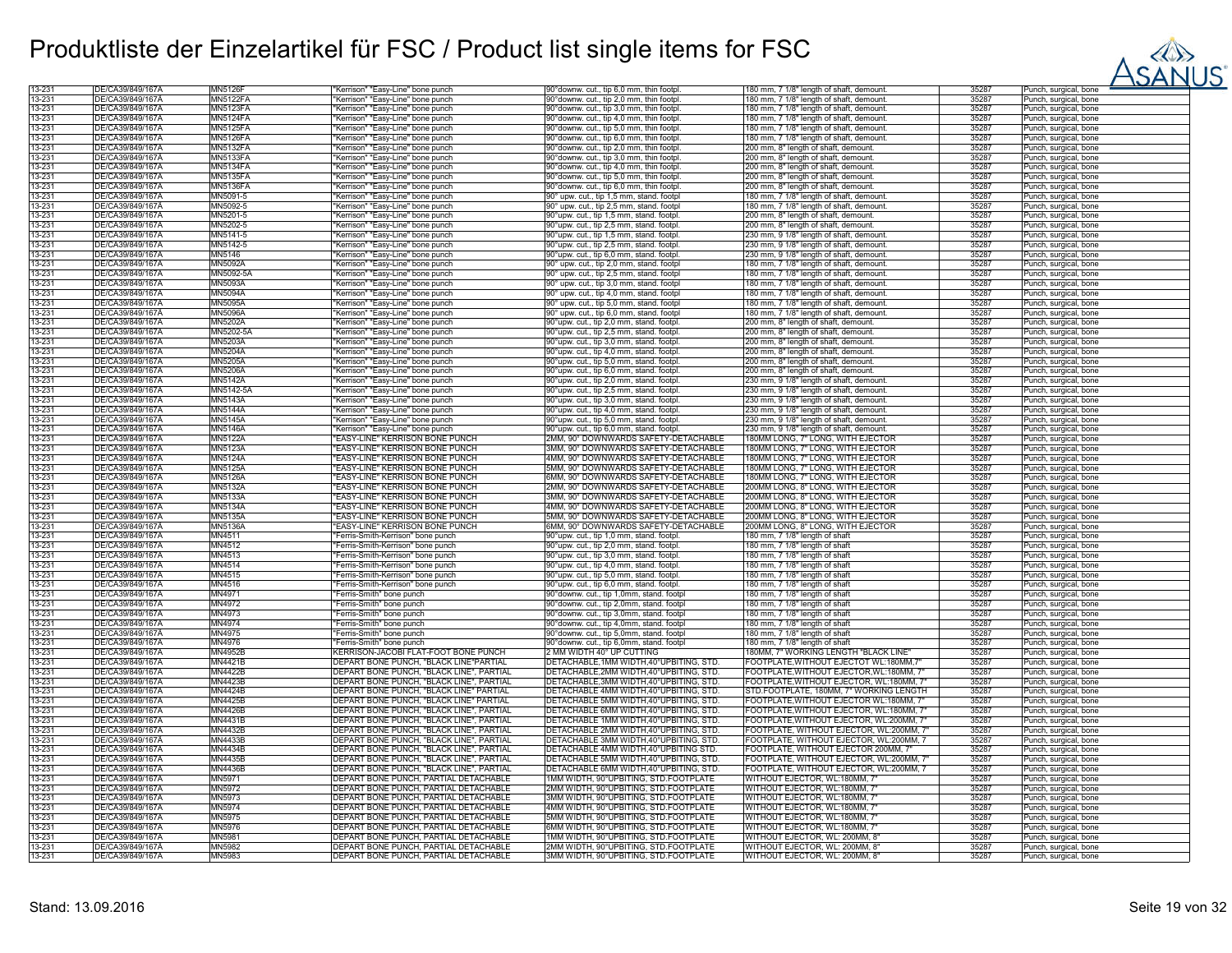

| 13-231           | DE/CA39/849/167A                     | <b>MN5984</b>    | DEPART BONE PUNCH, PARTIAL DETACHABLE   | 4MM WIDTH, 90°UPBITING, STD.FOOTPLATE      | WITHOUT EJECTOR, WL: 200MM, 8"            | 35287          | Punch, surgical, bone |
|------------------|--------------------------------------|------------------|-----------------------------------------|--------------------------------------------|-------------------------------------------|----------------|-----------------------|
| 13-231           | DE/CA39/849/167Ä                     | MN5985           | DEPART BONE PUNCH, PARTIAL DETACHABLE   | 5MM WIDTH, 90°UPBITING, STD.FOOTPLATE      | WITHOUT EJECTOR, WL: 200MM, 8"            | 35287          | Punch, surgical, bone |
| 13-231           | DE/CA39/849/167Å                     | <b>MN5986</b>    | DEPART BONE PUNCH, PARTIAL DETACHABLE   | 6MM WIDTH, 90°UPBITING, STD.FOOTPLATE      | WITHOUT EJECTOR, WL: 200MM, 8'            | 35287          | Punch, surgical, bone |
| 13-231           | DE/CA39/849/167Å                     | <b>MN5971B</b>   | DEPART BONE PUNCH "BLACK LINE" PARTIAL  | DETACHABLE, 1MM WIDTH, 90° UPBITING, STD.  | FOOTPLATE, WITHOUT EJECTOR, WL:180MM, 7"  | 35287          | Punch, surgical, bone |
| 13-231           |                                      |                  | DEPART BONE PUNCH "BLACK LINE" PARTIAL  | DETACHABLE, 2MM WIDTH, 90° UPBITING, STD.  |                                           |                |                       |
|                  | DE/CA39/849/167Ä                     | <b>MN5972B</b>   |                                         |                                            | FOOTPLATE, WITHOUT EJECTOR, WL:180MM, 7"  | 35287          | Punch, surgical, bone |
| 13-231           | DE/CA39/849/167A                     | <b>MN5973B</b>   | DEPART BONE PUNCH "BLACK LINE" PARTIAL  | DETACHABLE, 3MM WIDTH, 90°UPBITING, STD    | FOOTPLATE, WITHOUT EJECTOR, WL:180MM, 7"  | 35287          | Punch, surgical, bone |
| 13-231           | DE/CA39/849/167Ă                     | <b>MN5974B</b>   | DEPART BONE PUNCH "BLACK LINE" PARTIAL  | DETACHABLE, 4MM WIDTH, 90° UPBITING, STD   | FOOTPLATE, WITHOUT EJECTOR, WL:180MM, 7"  | 35287          | Punch, surgical, bone |
| 13-231           | DE/CA39/849/167Ä                     | MN5975B          | DEPART BONE PUNCH "BLACK LINE" PARTIAL  | DETACHABLE, 5MM WIDTH, 90°UPBITING, STD.   | FOOTPLATE, WITHOUT EJECTOR, WL:180MM, 7"  | 35287          | Punch, surgical, bone |
| 13-231           | DE/CA39/849/167A                     | <b>MN5976B</b>   | DEPART BONE PUNCH "BLACK LINE" PARTIAL  | DETACHABLE, 6MM WIDTH, 90° UPBITING, STD.  | FOOTPLATE, WITHOUT EJECTOR, WL:180MM, 7"  | 35287          | Punch, surgical, bone |
| 13-231           | DE/CA39/849/167Ä                     | MN5981B          | DEPART BONE PUNCH "BLACK LINE", PARTIAL | DETACHABLE, 1MM WIDTH, 90°UPBITING, STD    | FOOTPLATE, WITHOUT EJECTOR, WL: 200MM,8"  | 35287          | Punch, surgical, bone |
| 13-231           | DE/CA39/849/167Ä                     | <b>MN5982B</b>   | DEPART BONE PUNCH "BLACK LINE", PARTIAL | DETACHABLE, 2MM WIDTH, 90° UPBITING, STD   | FOOTPLATE, WITHOUT EJECTOR, WL: 200MM, 8' | 35287          | Punch, surgical, bone |
| 13-231           | DE/CA39/849/167A                     | <b>MN5983B</b>   | DEPART BONE PUNCH "BLACK LINE", PARTIAL | DETACHABLE, 3MM WIDTH, 90°UPBITING, STD.   | FOOTPLATE, WITHOUT EJECTOR, WL: 200MM,8"  | 35287          | Punch, surgical, bone |
| 13-231           | DE/CA39/849/167Ä                     | <b>MN5984B</b>   | DEPART BONE PUNCH "BLACK LINE", PARTIAL | DETACHABLE, 4MM WIDTH, 90° UPBITING, STD.  | FOOTPLATE, WITHOUT EJECTOR, WL: 200MM,8"  | 35287          | Punch, surgical, bone |
| 13-231           | DE/CA39/849/167Ä                     | <b>MN5985B</b>   | DEPART BONE PUNCH "BLACK LINE", PARTIAL | DETACHABLE, 5MM WIDTH, 90° UPBITING, STD   | FOOTPLATE, WITHOUT EJECTOR, WL: 200MM,8'  | 35287          | Punch, surgical, bone |
| 13-231           | DE/CA39/849/167Ă                     | <b>MN5986B</b>   | DEPART BONE PUNCH "BLACK LINE", PARTIAL | DETACHABLE, 6MM WIDTH, 90°UPBITING, STD    |                                           | 35287          |                       |
|                  |                                      |                  |                                         |                                            | FOOTPLATE, WITHOUT EJECTOR, WL: 200MM,8"  |                | Punch, surgical, bone |
| 13-231           | DE/CA39/849/167Ä                     | <b>MN5972A</b>   | DEPART BONE PUNCH, PARTIAL DETACHABLE   | 2MM WIDTH, 90°UPBITING, STD.FOOTPLATE      | WITH EJECTOR, WL:180MM, 7"                | 35287          | Punch, surgical, bone |
| 13-231           | DE/CA39/849/167A                     | <b>MN5973A</b>   | DEPART BONE PUNCH, PARTIAL DETACHABLE   | 3MM WIDTH, 90°UPBITING, STD.FOOTPLATE      | WITH EJECTOR, WL:180MM, 7'                | 35287          | Punch, surgical, bone |
| 13-231           | DE/CA39/849/167Ă                     | <b>MN5974A</b>   | DEPART BONE PUNCH, PARTIAL DETACHABLE   | 4MM WIDTH, 90°UPBITING, STD.FOOTPLATE      | WITH EJECTOR, WL:180MM, 7'                | 35287          | Punch, surgical, bone |
| 13-231           | DE/CA39/849/167Ä                     | <b>MN5975A</b>   | DEPART BONE PUNCH, PARTIAL DETACHABLE   | 5MM WIDTH, 90°UPBITING, STD.FOOTPLATE      | WITH EJECTOR, WL:180MM, 7                 | 35287          | Punch, surgical, bone |
| 13-231           | DE/CA39/849/167A                     | <b>MN5976A</b>   | DEPART BONE PUNCH, PARTIAL DETACHABLE   | 6MM WIDTH, 90°UPBITING, STD.FOOTPLATE      | WITH EJECTOR, WL:180MM, 7'                | 35287          | Punch, surgical, bone |
| 13-231           | DE/CA39/849/167Ă                     | <b>MN5982A</b>   | DEPART BONE PUNCH, PARTIAL DETACHABLE   | 2MM WIDTH, 90°UPBITING, STD.FOOTPLATE      | WITH EJECTOR, WL:200MM, 8'                | 35287          | Punch, surgical, bone |
| 13-231           | DE/CA39/849/167Ä                     | <b>MN5983A</b>   | DEPART BONE PUNCH, PARTIAL DETACHABLE   | 3MM WIDTH, 90°UPBITING, STD.FOOTPLATE      | WITH EJECTOR, WL:200MM, 8'                | 35287          | Punch, surgical, bone |
| 13-231           | DE/CA39/849/167Ä                     | MN5984A          | DEPART BONE PUNCH, PARTIAL DETACHABLE   | 4MM WIDTH, 90°UPBITING, STD.FOOTPLATE      | WITH EJECTOR, WL:200MM, 8'                | 35287          | Punch, surgical, bone |
| 13-231           | DE/CA39/849/167Ä                     | <b>MN5985A</b>   | DEPART BONE PUNCH, PARTIAL DETACHABLE   | 5MM WIDTH, 90°UPBITING, STD.FOOTPLATE      | WITH EJECTOR, WL:200MM, 8"                | 35287          |                       |
| 13-231           | DE/CA39/849/167A                     | <b>MN5986A</b>   | DEPART BONE PUNCH, PARTIAL DETACHABLE   | 6MM WIDTH, 90°UPBITING, STD.FOOTPLATE      | WITH EJECTOR, WL:200MM, 8'                | 35287          | Punch, surgical, bone |
|                  |                                      |                  |                                         |                                            |                                           |                | Punch, surgical, bone |
| 13-231           | DE/CA39/849/167Ä                     | <b>MN5972AB</b>  | DEPART BONE PUNCH "BLACK LINE", PARTIAL | DETACHABLE, 2MM WIDTH, 90° UPBITING, STD   | FOOTPLATE, WITH EJECTOR, WL:180MM, 7      | 35287          | Punch, surgical, bone |
| 13-231           | DE/CA39/849/167Ä                     | <b>MN5973AB</b>  | DEPART BONE PUNCH "BLACK LINE", PARTIAL | DETACHABLE, 3MM WIDTH, 90°UPBITING, STD.   | FOOTPLATE, WITH EJECTOR, WL:180MM, 7'     | 35287          | Punch, surgical, bone |
| 13-231           | DE/CA39/849/167A                     | <b>MN5974AB</b>  | DEPART BONE PUNCH "BLACK LINE", PARTIAL | DETACHABLE, 4MM WIDTH, 90° UPBITING, STD.  | FOOTPLATE, WITH EJECTOR, WL:180MM, 7      | 35287          | Punch, surgical, bone |
| 13-231           | DE/CA39/849/167Ă                     | <b>MN5975AB</b>  | DEPART BONE PUNCH "BLACK LINE", PARTIAL | DETACHABLE, 5MM WIDTH, 90°UPBITING, STD    | FOOTPLATE, WITH EJECTOR, WL:180MM, 7      | 35287          | Punch, surgical, bone |
| 13-231           | DE/CA39/849/167Ä                     | <b>MN5976AB</b>  | DEPART BONE PUNCH "BLACK LINE", PARTIAL | DETACHABLE, 6MM WIDTH, 90° UPBITING, STD.  | FOOTPLATE, WITH EJECTOR, WL:180MM, 7      | 35287          | Punch, surgical, bone |
| 13-231           | DE/CA39/849/167Ä                     | <b>MN5982AB</b>  | DEPART BONE PUNCH "BLACK LINE", PARTIAL | DETACHABLE, 2MM WIDTH, 90° UPBITING, STD   | FOOTPLATE, WITH EJECTOR, WL: 200MM, 8     | 35287          | Punch, surgical, bone |
| 13-231           | DE/CA39/849/167Ă                     | <b>MN5983AB</b>  | DEPART BONE PUNCH "BLACK LINE", PARTIAL | DETACHABLE, 3MM WIDTH, 90° UPBITING, STD   | FOOTPLATE, WITH EJECTOR, WL: 200MM, 8     | 35287          | Punch, surgical, bone |
| 13-231           | DE/CA39/849/167Ä                     | <b>MN5984AB</b>  | DEPART BONE PUNCH "BLACK LINE", PARTIAL | DETACHABLE.4MM WIDTH.90°UPBITING, STD      | FOOTPLATE, WITH EJECTOR, WL: 200MM, 8     | 35287          | Punch, surgical, bone |
| 13-231           | DE/CA39/849/167Ă                     | <b>MN5985AB</b>  | DEPART BONE PUNCH "BLACK LINE", PARTIAL | DETACHABLE,5MM WIDTH,90°UPBITING, STD.     | FOOTPLATE, WITH EJECTOR, WL: 200MM, 8     | 35287          | Punch, surgical, bone |
| 13-231           | DE/CA39/849/167Ä                     | <b>MN5986AB</b>  | DEPART BONE PUNCH "BLACK LINE", PARTIAL | DETACHABLE, 6MM WIDTH, 90° UPBITING, STD.  | FOOTPLATE, WITH EJECTOR, WL: 200MM, 8"    | 35287          |                       |
| 13-231           | DE/CA39/849/167A                     | <b>MN4421F</b>   | DE PART BONE PUNCH, PARTIAL DETACHABLI  | 1MM WIDTH, 40°UPBITING, THIN FOOTPLATE     | WITHOUT EJECTOR, WL: 180MM, 7"            | 35287          | Punch, surgical, bone |
|                  |                                      |                  |                                         |                                            |                                           |                | Punch, surgical, bone |
| 13-231           | DE/CA39/849/167Å                     | <b>MN4431F</b>   | DE PART BONE PUNCH, PARTIAL DETACHABLE  | 1MM WIDTH, 40°UPBITING, THIN FOOTPLATE     | WITHOUT EJECTOR, WL: 200MM, 8'            | 35287          | Punch, surgical, bone |
| 13-231           | DE/CA39/849/167Ä                     | <b>MN4421FB</b>  | DE PART BONE PUNCH "BLACK LINE" PARTIAL | DETACHABLE, 1MM WIDTH, 40°UPBITING, THIN   | FOOTPLATE, WITHOUT EJECTOR, WL: 180MM,7"  | 35287          | Punch, surgical, bone |
| 13-231           | DE/CA39/849/167Ă                     | <b>MN4431FB</b>  | DE PART BONE PUNCH "BLACK LINE" PARTIAL | DETACHABLE, 1MM WIDTH, 40°UPBITING, THIN   | FOOTPLATE, WITHOUT EJECTOR, WL: 200MM,8"  | 35287          | Punch, surgical, bone |
| 13-231           | DE/CA39/849/167A                     | <b>MN5971F</b>   | DEPART BONE PUNCH, PARTIAL DETACHABLE   | IMM WIDTH, 90°UPBITING, THIN FOOTPLATE     | WITHOUT EJECTOR, WL: 180MM, 7"            | 35287          | Punch, surgical, bone |
| 13-231           | DE/CA39/849/167Ä                     | <b>MN5972F</b>   | DEPART BONE PUNCH, PARTIAL DETACHABLE   | 2MM WIDTH, 90°UPBITING, THIN FOOTPLATE     | WITHOUT EJECTOR, WL: 180MM, 7"            | 35287          | Punch, surgical, bone |
| 13-231           | DE/CA39/849/167Ă                     | <b>MN5973F</b>   | DEPART BONE PUNCH, PARTIAL DETACHABLE   | 3MM WIDTH, 90°UPBITING, THIN FOOTPLATE     | WITHOUT EJECTOR, WL: 180MM, 7             | 35287          | Punch, surgical, bone |
| 13-231           | DE/CA39/849/167Ă                     | <b>MN5974F</b>   | DEPART BONE PUNCH, PARTIAL DETACHABLE   | 4MM WIDTH, 90°UPBITING, THIN FOOTPLATE     | WITHOUT EJECTOR, WL: 180MM, 7"            | 35287          | Punch, surgical, bone |
| 13-231           | DE/CA39/849/167Ä                     | <b>MN5975F</b>   | DEPART BONE PUNCH, PARTIAL DETACHABLE   | 5MM WIDTH, 90°UPBITING, THIN FOOTPLATE     | WITHOUT EJECTOR, WL: 180MM, 7"            | 35287          | Punch, surgical, bone |
| 13-231           | DE/CA39/849/167Å                     | <b>MN5976F</b>   | DEPART BONE PUNCH, PARTIAL DETACHABLE   | 6MM WIDTH, 90°UPBITING, THIN FOOTPLATE     | WITHOUT EJECTOR, WL: 180MM, 7             | 35287          | Punch, surgical, bone |
| 13-231           | DE/CA39/849/167Ă                     | MN5981F          | DEPART BONE PUNCH, PARTIAL DETACHABLE   | 1MM WIDTH, 90°UPBITING, THIN FOOTPLATE     | WITHOUT EJECTOR, WL: 200MM, 7"            | 35287          | Punch, surgical, bone |
|                  |                                      | MN5982F          |                                         |                                            |                                           |                |                       |
| 13-231<br>13-231 | DE/CA39/849/167Ä<br>DE/CA39/849/167A | <b>MN5983F</b>   | DEPART BONE PUNCH, PARTIAL DETACHABLE   | 2MM WIDTH, 90°UPBITING, THIN FOOTPLATE     | WITHOUT EJECTOR, WL: 200MM, 7'            | 35287<br>35287 | Punch, surgical, bone |
|                  |                                      |                  | DEPART BONE PUNCH, PARTIAL DETACHABLE   | MM WIDTH, 90°UPBITING, THIN FOOTPLATE      | WITHOUT EJECTOR, WL: 200MM, 7             |                | Punch, surgical, bone |
| 13-231           | DE/CA39/849/167Ä                     | <b>MN5984F</b>   | DEPART BONE PUNCH, PARTIAL DETACHABLE   | 1MM WIDTH, 90°UPBITING, THIN FOOTPLATE     | WITHOUT EJECTOR, WL: 200MM, 7'            | 35287          | Punch, surgical, bone |
| 13-231           | DE/CA39/849/167A                     | <b>MN5985F</b>   | DEPART BONE PUNCH, PARTIAL DETACHABLE   | 5MM WIDTH, 90°UPBITING, THIN FOOTPLATE     | WITHOUT EJECTOR, WL: 200MM, 7             | 35287          | Punch, surgical, bone |
| 13-231           | DE/CA39/849/167A                     | <b>MN5986F</b>   | DEPART BONE PUNCH, PARTIAL DETACHABLE   | 6MM WIDTH, 90°UPBITING, THIN FOOTPLATE     | WITHOUT EJECTOR, WL: 200MM, 7'            | 35287          | Punch, surgical, bone |
| 13-231           | DE/CA39/849/167Ä                     | <b>MN5972FA</b>  | DEPART BONE PUNCH, PARTIAL DETACHABLE   | 2MM WIDTH, 90°UPBITING, THIN FOOTPLATE     | WITH EJECTOR, WL: 180MM, 7'               | 35287          | Punch, surgical, bone |
| 13-231           | DE/CA39/849/167A                     | <b>MN5973FA</b>  | DEPART BONE PUNCH, PARTIAL DETACHABLE   | 3MM WIDTH, 90°UPBITING, THIN FOOTPLATE     | WITH EJECTOR, WL: 180MM, 7                | 35287          | Punch, surgical, bone |
| 13-231           | DE/CA39/849/167Ă                     | <b>MN5974FA</b>  | DEPART BONE PUNCH, PARTIAL DETACHABLE   | 4MM WIDTH, 90°UPBITING, THIN FOOTPLATE     | WITH EJECTOR, WL: 180MM, 7                | 35287          | Punch, surgical, bone |
| 13-231           | DE/CA39/849/167Ă                     | <b>MN5975FA</b>  | DEPART BONE PUNCH. PARTIAL DETACHABLE   | 5MM WIDTH, 90°UPBITING, THIN FOOTPLATE     | WITH EJECTOR, WL: 180MM, 7'               | 35287          | Punch, surgical, bone |
| 13-231           | DE/CA39/849/167Ă                     | <b>MN5976FA</b>  | DEPART BONE PUNCH, PARTIAL DETACHABLE   | MM WIDTH, 90°UPBITING, THIN FOOTPLATE      | WITH EJECTOR, WL: 180MM, 7                | 35287          | Punch, surgical, bone |
| 13-231           | DE/CA39/849/167Ă                     | <b>MN5982FA</b>  | DEPART BONE PUNCH, PARTIAL DETACHABLE   | 2MM WIDTH, 90°UPBITING, THIN FOOTPLATE     | WITH EJECTOR, WL: 200MM, 7                | 35287          | Punch, surgical, bone |
| 13-231           | DE/CA39/849/167Ä                     | <b>MN5983FA</b>  | DEPART BONE PUNCH, PARTIAL DETACHABLE   | 3MM WIDTH, 90°UPBITING, THIN FOOTPLATE     | WITH EJECTOR, WL: 200MM, 7                | 35287          | Punch, surgical, bone |
| 13-231           | DE/CA39/849/167A                     | <b>MN5984FA</b>  | DEPART BONE PUNCH, PARTIAL DETACHABLE   | 4MM WIDTH, 90°UPBITING, THIN FOOTPLATE     | WITH EJECTOR, WL: 200MM, 7                | 35287          | Punch, surgical, bone |
| 13-231           | DE/CA39/849/167Ä                     | <b>MN5985FA</b>  | DEPART BONE PUNCH, PARTIAL DETACHABLE   | 5MM WIDTH, 90°UPBITING, THIN FOOTPLAT      | WITH EJECTOR, WL: 200MM, 7                | 35287          |                       |
| 13-231           | DE/CA39/849/167A                     | <b>MN5986FA</b>  | DEPART BONE PUNCH, PARTIAL DETACHABLE   | 6MM WIDTH, 90°UPBITING, THIN FOOTPLAT      |                                           | 35287          | Punch, surgical, bone |
|                  |                                      |                  |                                         |                                            | WITH EJECTOR, WL: 200MM, 7                |                | Punch, surgical, bone |
| 13-231           | DE/CA39/849/167Å                     | <b>MN5971FB</b>  | DEPART BONE PUNCH "BLACK LINE" PARTIAL  | DETACHABLE, 1MM WIDTH, 90°UPBITING, THIN   | FOOTPLATE, WITHOUT EJECTOR, WL: 180MM, 7" | 35287          | Punch, surgical, bone |
| 13-231           | DE/CA39/849/167Ä                     | <b>MN5972FB</b>  | DEPART BONE PUNCH "BLACK LINE" PARTIAL  | DETACHABLE, 2MM WIDTH, 90° UPBITING, THIN  | FOOTPLATE, WITHOUT EJECTOR, WL: 180MM, 7" | 35287          | Punch, surgical, bone |
| 13-231           | DE/CA39/849/167A                     | <b>MN5973FB</b>  | DEPART BONE PUNCH "BLACK LINE" PARTIAL  | DETACHABLE, 3MM WIDTH, 90°UPBITING, THIN   | FOOTPLATE, WITHOUT EJECTOR, WL: 180MM, 7" | 35287          | Punch, surgical, bone |
| 13-231           | DE/CA39/849/167Ä                     | <b>MN5974FB</b>  | DEPART BONE PUNCH "BLACK LINE" PARTIAL  | DETACHABLE,4MM WIDTH,90°UPBITING,THIN      | FOOTPLATE, WITHOUT EJECTOR, WL: 180MM, 7" | 35287          | Punch, surgical, bone |
| 13-231           | DE/CA39/849/167Ä                     | <b>MN5975FB</b>  | DEPART BONE PUNCH "BLACK LINE" PARTIAL  | DETACHABLE,5MM WIDTH,90°UPBITING,THIN      | FOOTPLATE, WITHOUT EJECTOR, WL: 180MM, 7" | 35287          | Punch, surgical, bone |
| 13-231           | DE/CA39/849/167A                     | <b>MN5976FB</b>  | DEPART BONE PUNCH "BLACK LINE" PARTIAL  | DETACHABLE, 6MM WIDTH, 90° UPBITING, THIN  | FOOTPLATE, WITHOUT EJECTOR, WL: 180MM, 7" | 35287          | Punch, surgical, bone |
| 13-231           | DE/CA39/849/167Ă                     | <b>MN5981FB</b>  | DEPART BONE PUNCH "BLACK LINE" PARTIAL  | DETACHABLE.1MM WIDTH.90°UPBITING.THIN      | FOOTPLATE, WITHOUT EJECTOR, WL: 200MM, 8" | 35287          | Punch, surgical, bone |
| 13-231           | DE/CA39/849/167Ä                     | <b>MN5982FB</b>  | DEPART BONE PUNCH "BLACK LINE" PARTIAL  | DETACHABLE, 2MM WIDTH, 90° UPBITING, THIN  | FOOTPLATE, WITHOUT EJECTOR, WL: 200MM, 8" | 35287          | Punch, surgical, bone |
| 13-231           | DE/CA39/849/167Ä                     | MN5983FB         | DEPART BONE PUNCH "BLACK LINE" PARTIAL  | DETACHABLE,3MM WIDTH,90°UPBITING,THIN      | FOOTPLATE, WITHOUT EJECTOR, WL: 200MM, 8" | 35287          | Punch, surgical, bone |
| 13-231           | DE/CA39/849/167Å                     | <b>MN5984FB</b>  | DEPART BONE PUNCH "BLACK LINE" PARTIAL  | DETACHABLE, 4MM WIDTH, 90° UPBITING, THIN  | FOOTPLATE, WITHOUT EJECTOR, WL: 200MM, 8" | 35287          | Punch, surgical, bone |
| 13-231           | DE/CA39/849/167Ä                     | <b>MN5985FB</b>  | DEPART BONE PUNCH "BLACK LINE" PARTIAL  | DETACHABLE.5MM WIDTH.90°UPBITING.THIN      | FOOTPLATE, WITHOUT EJECTOR, WL: 200MM, 8" | 35287          |                       |
| 13-231           | DE/CA39/849/167Ä                     | <b>MN5986FB</b>  | DEPART BONE PUNCH "BLACK LINE" PARTIAL  | DETACHABLE, 6MM WIDTH, 90° UPBITING, THIN  | FOOTPLATE, WITHOUT EJECTOR, WL: 200MM, 8" | 35287          | Punch, surgical, bone |
|                  |                                      |                  |                                         |                                            |                                           |                | Punch, surgical, bone |
| 13-231           | DE/CA39/849/167Ä                     | MN5972FAB        | DEPART BONE PUNCH "BLACK LINE" PARTIAL  | DETACHABLE, 2MM WIDTH, 90° UPBITING, THIN  | FOOTPLATE, WITH EJECTOR, WL: 180MM, 7"    | 35287          | Punch, surgical, bone |
| 13-231           | DE/CA39/849/167A                     | MN5973FAB        | DEPART BONE PUNCH "BLACK LINE" PARTIAL  | DETACHABLE, 3MM WIDTH, 90° UPBITING, THIN  | FOOTPLATE, WITH EJECTOR, WL: 180MM, 7     | 35287          | Punch, surgical, bone |
| 13-231           | DE/CA39/849/167A                     | MN5974FAB        | DEPART BONE PUNCH "BLACK LINE" PARTIAL  | DETACHABLE, 4MM WIDTH, 90° UPBITING, THIN  | FOOTPLATE, WITH EJECTOR, WL: 180MM, 7     | 35287          | Punch, surgical, bone |
| 13-231           | DE/CA39/849/167Ä                     | MN5975FAB        | DEPART BONE PUNCH "BLACK LINE" PARTIAL  | DETACHABLE, 5MM WIDTH, 90° UPBITING, THIN  | FOOTPLATE, WITH EJECTOR, WL: 180MM, 7     | 35287          | Punch, surgical, bone |
| 13-231           | DE/CA39/849/167Ă                     | MN5976FAB        | DEPART BONE PUNCH "BLACK LINE" PARTIAL  | DETACHABLE, 6MM WIDTH, 90°UPBITING, THIN   | FOOTPLATE,WITH EJECTOR, WL: 180MM, 1      | 35287          | Punch, surgical, bone |
| 13-231           | DE/CA39/849/167A                     | <b>MN5982FAB</b> | DEPART BONE PUNCH "BLACK LINE" PARTIAL  | DETACHABLE, 2MM WIDTH, 90°DOWNBITING, THIN | FOOTPLATE, WITH EJECTOR, WL: 200MM, 8     | 35287          | Punch, surgical, bone |
| 13-231           | DE/CA39/849/167Ä                     | <b>MN5983FAB</b> | DEPART BONE PUNCH "BLACK LINE" PARTIAL  | DETACHABLE, 3MM WIDTH, 90°UPBITING, THIN   | FOOTPLATE, WITH EJECTOR, WL: 200MM, 8'    | 35287          | Punch, surgical, bone |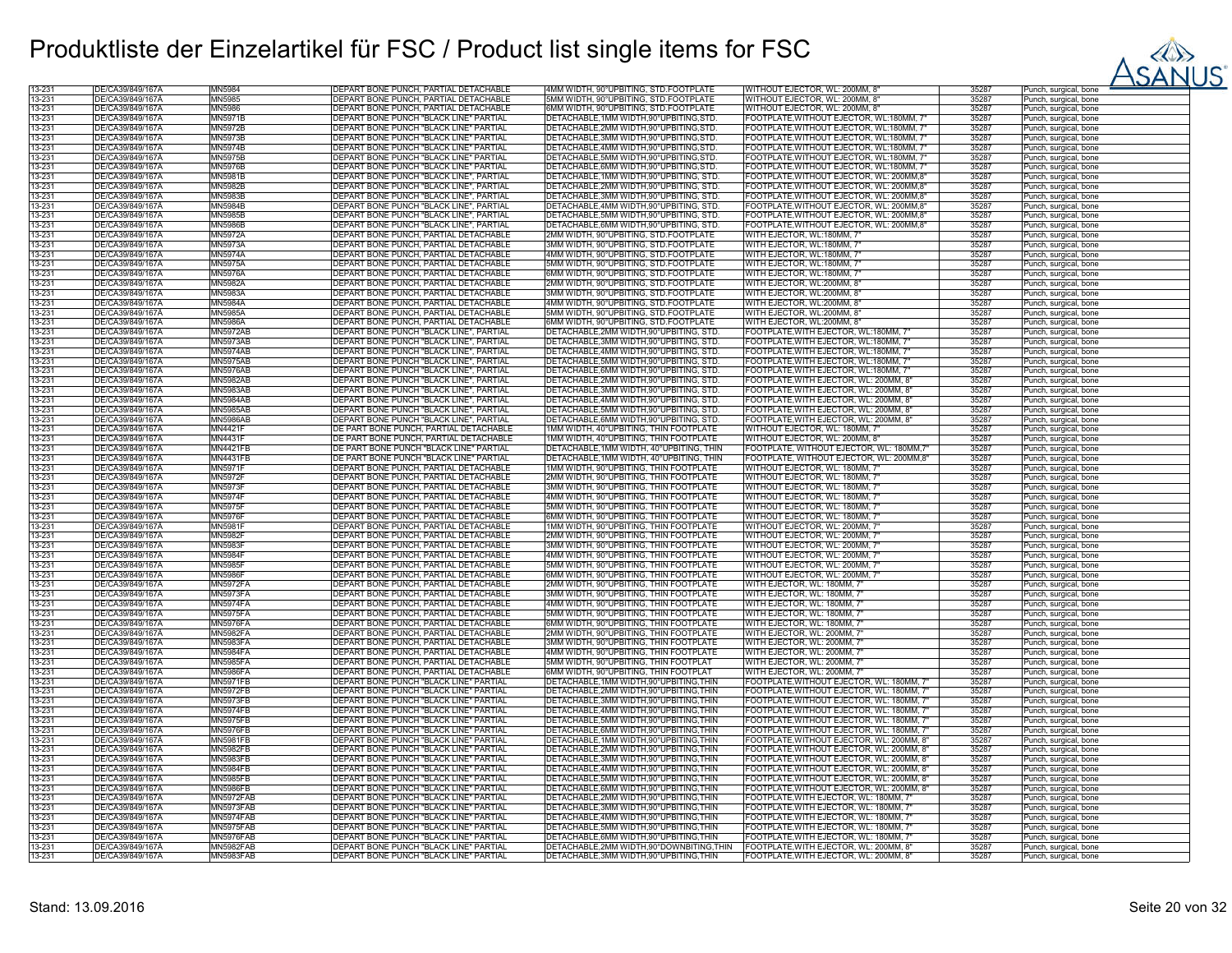

| 13-231           | DE/CA39/849/167A                     | <b>MN5984FAB</b> | DEPART BONE PUNCH "BLACK LINE" PARTIAL    | DETACHABLE,4MM WIDTH,90°UPBITING,THIN     | OOTPLATE, WITH EJECTOR, WL: 200MM, 8     | 35287          | Punch, surgical, bone             |
|------------------|--------------------------------------|------------------|-------------------------------------------|-------------------------------------------|------------------------------------------|----------------|-----------------------------------|
| 13-231           | DE/CA39/849/167A                     | <b>MN5985FAB</b> | DEPART BONE PUNCH "BLACK LINE" PARTIAL    | DETACHABLE, 5MM WIDTH, 90° UPBITING, THIN | FOOTPLATE, WITH EJECTOR, WL: 200MM, 8'   | 35287          | Punch, surgical, bone             |
| 13-231           | DE/CA39/849/167A                     | <b>MN5986FAB</b> | DEPART BONE PUNCH "BLACK LINE" PARTIAL    | DETACHABLE, 6MM WIDTH, 90° UPBITING, THIN | FOOTPLATE, WITH EJECTOR, WL: 200MM, 8"   | 35287          | Punch, surgical, bone             |
| 13-231           | DE/CA39/849/167A                     | MN4461-3T        | "Love-Kerrison" bone punch, titanite      | 130°upw. cut., tip 1,0 mm, stand. footpl  | 180 mm, 7 1/8" length of shaft           | 35287          | Punch, surgical, bone             |
| 13-231           | DE/CA39/849/167Ä                     | MN4462-3T        | "Love-Kerrison" bone punch, titanite      | 130°upw. cut., tip 2,0 mm, stand. footpl  | 180 mm, 7 1/8" length of shaft           | 35287          | Punch, surgical, bone             |
| 13-231           | DE/CA39/849/167A                     | MN4463-3T        | Love-Kerrison Punch, TITANIT, 3 mm        | 40°up-cutting, large handle, TITANIT      | 180 mm, 7" working length                | 35287          | Punch, surgical, bone             |
| 13-231           | DE/CA39/849/167Å                     | MN4464-3T        | "Love-Kerrison" bone punch, titanite      | 130°upw. cut., tip 4,0 mm, stand. footpl  | 180 mm, 7 1/8" length of shaft           | 35287          | Punch, surgical, bone             |
| 13-231           | DE/CA39/849/167Ä                     | MN4465-3T        | 'Love-Kerrison" bone punch, titanite      | 130°upw. cut., tip 5,0 mm, stand. footpl  | 180 mm, 7 1/8" length of shaft           | 35287          | Punch, surgical, bone             |
| 13-231           | DE/CA39/849/167A                     | MN5162           | Bone punch Kerrison                       | curved upwards, 2,0mm, 10mm Hub,          | 200mm total length                       | 35287          | unch, surgical, bone              |
|                  | DE/CA39/849/167Ä                     | MN5163           |                                           |                                           |                                          | 35287          |                                   |
| 13-231           |                                      |                  | Bone punch Kerrison                       | curved upwards, 3,0mm, 10mm Hub,          | 200mm total length                       |                | Punch, surgical, bone             |
| 13-231           | DE/CA39/849/167A                     | <b>MN5164</b>    | Bone punch Kerrison                       | curved upwards, 4,0mm, 10mm Hub.          | 200mm total length                       | 35287          | Punch, surgical, bone             |
| 13-231           | DE/CA39/849/167A                     | MN5165           | Bone punch Kerrison                       | curved upwards, 5,0mm, 10mm Hub.          | 200mm total length                       | 35287          | Punch, surgical, bone             |
| 13-231           | DE/CA39/849/167Ä                     | MN5166           | Bayonet bone punch Kerrison               | 2,0mm, 10mm Hub.                          | 170mm workin length, 240mm total length  | 35287          | Punch, surgical, bone             |
| 13-231           | DE/CA39/849/167A                     | MN5167           | Bavonet bone punch Kerrison               | 3.0mm. 10mm Hub                           | 170mm workin length, 240mm total length  | 35287          | Punch, surgical, bone             |
| 13-231           | DE/CA39/849/167A                     | MN5168           | Bavonet bone punch Kerrison               | 4,0mm, 10mm Hub,                          | 170mm workin length, 240mm total length  | 35287          | Punch, surgical, bone             |
| 13-231           | DE/CA39/849/167Ä                     | MN5169           | Bayonet bone punch Kerrison               | 5,0mm, 10mm Hub.                          | 70mm workin length, 240mm total length   | 35287          | Punch, surgical, bone             |
| 13-231           | DE/CA39/849/167A                     | <b>MN5162E</b>   | Blackline bone punch Kerrison             | curved upwards, 2,0mm, 10mm Hub,          | 200mm total length                       | 35287          | Punch, surgical, bone             |
| 13-231           | DE/CA39/849/167A                     | MN5163B          | Blackline bone punch Kerrison             | curved upwards, 3,0mm, 10mm Hub,          | 200mm total length                       | 35287          | Punch, surgical, bone             |
| 13-231           | DE/CA39/849/167A                     | <b>MN5164B</b>   | Blackline bone punch Kerrison             | curved upwards, 4,0mm, 10mm Hub,          | 200mm total length                       | 35287          | Punch, surgical, bone             |
| 13-231           | DE/CA39/849/167Å                     | <b>MN5165B</b>   | Blackline bone punch Kerrison             | curved upwards, 5,0mm, 10mm Hub,          | 200mm total length                       | 35287          | <sup>2</sup> unch, surgical, bone |
| 13-231           | DE/CA39/849/167Ă                     | MN5166B          | Blackline bayonet bone punch Kerrison     | 2,0mm, 10mm Hub,                          | 170mm workin length, 240mm total length  | 35287          | Punch, surgical, bone             |
| 13-231           | DE/CA39/849/167A                     | <b>MN5167B</b>   | Blackline bayonet bone punch Kerrison     | 3,0mm, 10mm Hub,                          | 170mm workin length, 240mm total length  | 35287          | Punch, surgical, bone             |
| 13-231           | DE/CA39/849/167A                     | MN5168B          | Blackline bayonet bone punch Kerrison     | .0mm, 10mm Hub,                           | 70mm workin length, 240mm total length   | 35287          | <sup>2</sup> unch, surgical, bone |
|                  |                                      |                  |                                           |                                           |                                          |                |                                   |
| 13-231           | DE/CA39/849/167A<br>DE/CA39/849/167Å | MN5169B          | Blackline bayonet bone punch Kerrison     | 5,0mm, 10mm Hub.                          | 170mm workin length, 240mm total length  | 35287          | Punch, surgical, bone             |
| 13-231           |                                      | <b>MN5301FB</b>  | "EASY-LINE" KERRISON BONE PUNCH           | 1MM, 40° UPWARDS SAFETY-DETACHABLE        | 180MM LONG, 7" LONG, FLAT TIP BLACK LINE | 35287          | Punch, surgical, bone             |
| 15-239           | DE/CA39/849/53A1                     | GF0610           | DOUBLE CUTTING AORTA PUNCH                | 4MM DIAM, 150MM T.LENGTH                  | T-HANDLE, RESTERILIZABLE                 | 35284          | punch                             |
| 15-239           | DE/CA39/849/53A1                     | GF0620           | DOUBLE-CUTTING AORTA PUNCH                | WITH T-HANDLE RESTERILIZABLE              | 5,0MM 150MM LENGTH                       | 35284          | punch                             |
| 15-239           | DE/CA39/849/53Å1                     | GF0630           | DOUBLE CUTTING AORTA PUNCH 6MM DIAM.      | 150MM LENGTH, T-HANDLE RESTERILIZABLE     |                                          | 35284          | punch                             |
| 15-239           | DE/CA39/849/53A1                     | KN5370           | "BIRCHER" MENISCUS FORCEP, STRAIGHT       | 200 MM, 8" TOTAL LENGTH                   |                                          | 35284          | punch                             |
| 15-239           | DE/CA39/849/53A1                     | KN5380           | "BIRCHER" MENISCUS FORCEP, CURVED         | 200 MM, 8" TOTAL LENGTH                   |                                          | 35284          | punch                             |
| 15-239           | DE/CA39/849/53A1                     | KN5390           | MENISCUS ALLIGATOR FORCEP "HERZ",         | CURVED, ATR.TOOTH, 230MM, 9" T.LENGTH     |                                          | 35284          | punch                             |
| 15-239           | DE/CA39/849/53A1                     | KN5400           | "Weller" meniscus holding forceps         | curved to side                            | 200 mm, 8" total length                  | 35284          | punch                             |
| 15-239           | DE/CA39/849/53A1                     | KN5410           | <b>BIRCHNER-GANSKE MENISCUS FORCEPS</b>   | JPCURVED, 200 MM, 8" TOTAL LENGTH         |                                          | 35284          | punch                             |
| 15-239           | DE/CA39/849/53A1                     | KN5420           | BIRCHER-GANSKE MENISCUS FORCEPS TO THE    | SIDE ANGLED                               | 200 MM, 8" TOTAL LENGTH                  | 35284          | punch                             |
| 15-239           | DE/CA39/849/53A1                     | KN5430           | MENISCUS ALLIGATOR FORCEP "JAEGER"        | BENT SIDEWAYS, 235MM, 9 1/4" T.LENGTH     |                                          | 35284          | punch                             |
| 15-239           | DE/CA39/849/53A1                     | KN5440           | MENISCUS- AND CARTILAGE FORCEPS           | 'MARTIN", STRAIGHT                        | 205MM, 8" TOTAL LENGTH                   | 35284          | punch                             |
| 15-239           | DE/CA39/849/53A1                     | OR2670           |                                           |                                           |                                          | 35284          | punch                             |
|                  |                                      |                  | hammer head punch                         |                                           |                                          |                |                                   |
| 15-239           | DE/CA39/849/53A1                     | OR2680           | DIETER PUNCH DOWN CUTTING                 |                                           |                                          | 35284          | punch                             |
| 15-239           | DE/CA39/849/53A1                     | <b>NS1390</b>    | "Myles" nasal cutting forceps             | ntersected, mouth 11x3 mm                 | 120 mm, 4 3/4" length of shaft           | 35284          | punch                             |
| 15-239           | DE/CA39/849/53A1                     | <b>NS1400</b>    | "Grünwald-Henke" nasal cutting forceps    | intersected, mouth 10x2 mm                | 120 mm, 4 3/4" length of shaft           | 35284          | punch                             |
| 15-239           | DE/CA39/849/53A1                     | <b>NS1410</b>    | "Grünwald-Henke" nasal cutting forceps    | intersected, mouth 12x2,5 mm              | 120 mm, 4 3/4" length of shaft           | 35284          | punch                             |
| 15-239           | DE/CA39/849/53A1                     | <b>NS1420</b>    | "Hartmann" nasal cutting forceps          | Ø 5,0 mm                                  | 120 mm, 4 3/4" length of shaft           | 35284          | punch                             |
| 15-239           | DE/CA39/849/53Å1                     | <b>NS1430</b>    | "Hartmann" nasal cutting forceps          | Ø 7,5 mm                                  | 120 mm, 4 3/4" length of shaft           | 35284          | punch                             |
| 15-239           | DE/CA39/849/53Ä1                     | <b>NS1440</b>    | "Hartmann" nasal cutting forceps          | Ø 9.0 mm                                  | 120 mm, 4 3/4" length of shaft           | 35284          | punch                             |
| 15-239           | DE/CA39/849/53A1                     | NS1450           | 'Hartmann" nasal cutting forceps          | Ø 11.0 mm                                 | 120 mm, 4 3/4" length of shaft           | 35284          | punch                             |
| 15-239           | DE/CA39/849/53Ä1                     | <b>NS1460</b>    | "Schmeden" nasal cutting forceps          | mouth 8x10 mm                             | 120 mm, 4 3/4" length of shaft           | 35284          | punch                             |
| 15-239           | DE/CA39/849/53A1                     | <b>NS1470</b>    | "Schmeden" nasal cutting forceps          | mouth 9x11 mm                             | 120 mm, 4 3/4" length of shaft           | 35284          | punch                             |
| 15-239           | DE/CA39/849/53A1                     | <b>NS1480</b>    | "Struycken" nasal cutting forceps         | mouth 0,7x19 mm                           | 120 mm, 4 3/4" length of shaft           | 35284          | punch                             |
| 15-239           | DE/CA39/849/53A1                     | <b>NS1500</b>    | OSTROM SINUS PUNCH 2MM ALLONE USABLE      | WITH HANDLES HA 2460.HA2470, HA2480       |                                          | 35284          | punch                             |
| 15-239           | DE/CA39/849/53A1                     | <b>NS1510</b>    | SINUS PUNCH OSTROM 4MM BACK-CUTING        | ALLONE, USABLE WITH HANDLES HA2460.       |                                          | 35284          |                                   |
|                  |                                      |                  |                                           |                                           |                                          | 35284          | punch                             |
| 15-239           | DE/CA39/849/53A1                     | <b>NS1520</b>    | SINUS PUNCH WAGENER 3MM FORWARD CUT       | ALLONE, USABLE WITH HANDLES HA2460.       |                                          |                | punch                             |
| 15-239           | DE/CA39/849/53A1                     | <b>NS1530</b>    | SINUS PUNCH WAGENER 3MM BACKWARD CUT      | ALLONE, USABLE WITH HANDLE HA2460, HA2470 |                                          | 35284          | punch                             |
| 15-239           | DE/CA39/849/53A1                     | NS3110           | SKIN PUNCH KEYES, D 2 MM, 100 MM, 4" LONG |                                           |                                          | 35284          | punch                             |
| 15-239           | DE/CA39/849/53A1                     | <b>NS3120</b>    | SKIN PUNCH KEYES, D 3MM, 100 MM, 4" LONG  |                                           |                                          | 35284          | punch                             |
| 15-239           | DE/CA39/849/53Ä1                     | <b>NS3130</b>    | SKIN PUNCH KEYES, D 4MM, 100 MM, 4" LONG  |                                           |                                          | 35284          | punch                             |
| 15-239           | DE/CA39/849/53A1                     | <b>NS3140</b>    | SKIN PUNCH KEYES, D 5MM, 100 MM, 4" LONG  |                                           |                                          | 35284          | punch                             |
| 15-239           | DE/CA39/849/53Å1                     | <b>NS3150</b>    | SKIN PUNCH KEYES, D 6MM, 100 MM, 4" LONG  |                                           |                                          | 35284          | punch                             |
| 15-239           | DE/CA39/849/53A1                     | <b>NS3160</b>    | SKIN PUNCH KEYES, D 7MM, 100 MM, 4" LONG  |                                           |                                          | 35284          | punch                             |
| 15-239           | DE/CA39/849/53A1                     | <b>NS3170</b>    | SKIN PUNCH SET KEYES, SET WITH 6 PUNCH    |                                           |                                          | 35284          | punch                             |
| 15-239           | DE/CA39/849/53A1                     | HA2310           | "Hartmann" tonsil punches                 | the removal of tonsil leftovers,Ø13mm     |                                          | 35284          | punch                             |
| 15-239           | DE/CA39/849/53A1                     | HA2320           | 'Hartmann" tonsil punches                 | the removal of tonsil leftovers,Ø15mm     |                                          | 35284          | punch                             |
| 15-239           | DE/CA39/849/53A1                     | AU8850           | <b>KERATOM PUNCH WITH TREPANES</b>        | AU885-AU8870 COMPLETE                     |                                          | 35284          | punch                             |
| 15-239           | DE/CA39/849/53A1                     | AU8849           | <b>KERATOM PUNCH ALLOWN</b>               |                                           |                                          | 35284          | punch                             |
| 15-239           | DE/CA39/849/53A1                     | GF0609           | DOUBLE CUTTING AORTA PUNCH                | 3MM DIAM. 150MM LONG                      | T-HANDLE, RESTERILIZABLE                 | 35284          | punch                             |
| 15-239           | DE/CA39/849/53A1                     | GF0615           | DOUBLE-CUTTING AORTA PUNCH                | WITH T-HANDLE RESTERILIZABLE              | DIAMETER 4,5 MM, 150 MM TOTAL LENGTH     | 35284          | punch                             |
|                  |                                      |                  |                                           |                                           |                                          |                |                                   |
| 15-239<br>15-239 | DE/CA39/849/53A1<br>DE/CA39/849/53A1 | GF0621<br>GF0622 | DOUBLE CUTTING AORTA PUNCH                | 3MM DIAM. 120MM LONG RESTERILIZABLE       | <b>RING-HANDLE</b><br>RING-HANDLE        | 35284<br>35284 | punch                             |
|                  |                                      |                  | DOUBLE CUTTING AORTA PUNCH                | 1MM DIAM. 120MM LONG RESTERILIZABLE       |                                          |                | punch                             |
| 15-239           | DE/CA39/849/53A1                     | GF0623           | DOUBLE CUTTING AORTA PUNCH                | 5 MM DIAM, 120MM LONG RESTERILIZABLE      | <b>RING-HANDLE</b>                       | 35284          | punch                             |
| 15-239           | DE/CA39/849/53A1                     | GF0624           | DOUBLE CUTTING AORTA PUNCH                | 6,0 MM DIAM. 120MM LONG RESTERILIZABLE    | <b>RING-HANDLE</b>                       | 35284          | punch                             |
| 15-239           | DE/CA39/849/53A1                     | GF0625           | DOUBLE CUTTING AORTA PUNCH                | 6,0 MM DIAM. 120MM LONG RESTERILIZABLE    | RING-HANDLE                              | 35284          | punch                             |
| 15-239           | DE/CA39/849/53A1                     | GF0618           | DOUBLE-CUTTING AORTA PUNCH                | WITH T-HANDLE RESTERILIZABLE              | DIAMETER 5,0 MM, 180 MM LENGTH           | 35284          | punch                             |
| 15-239           | DE/CA39/849/53A1                     | GF0611           | SPRING FOR DOUBLE CUTTING AORTA PUNCH     | GF0610                                    |                                          | 35284          | punch                             |
| 15-239           | DE/CA39/849/53A1                     | GF4504           | "BROOK" PUNCH-PART FOR GF4501             | 4,0MM DIAMETER                            |                                          | 35284          | punch                             |
| 15-239           | DE/CA39/849/53A1                     | GF4507           | "BROOK" PUNCH-PART FOR GF4501             | 7,0MM DIAMETER                            |                                          | 35284          | punch                             |
| 15-239           | DE/CA39/849/53A1                     | GF4510           | "BROOK" PUNCH-PART FOR GF4501             | 0.0MM DIAMETER                            |                                          | 35284          | punch                             |
| 15-239           | DE/CA39/849/53A1                     | GF4512           | "BROOK" PUNCH-PART FOR GF4501             | 2,0MM DIAMETER                            |                                          | 35284          | punch                             |
| 15-239           | DE/CA39/849/53A1                     | GF4501           | "BROOK" HANDLE ALLONE FOR                 | GF4504-GF4512                             |                                          | 35284          | punch                             |
| 15-239           | DE/CA39/849/53A1                     | GF4502           | "BROOK" DILATOR SPREADING WIDE            | 8-20MM WITH HANDLE COMPLETE               |                                          | 35284          | punch                             |
| 15-239           | DE/CA39/849/53A1                     | AU9923           | PUNCH FOR EYES SURGERY                    |                                           |                                          | 35284          | punch                             |
|                  | DE/CA39/849/53A1                     | GF0614           | DOUBLE-CUTTING AORTA PUNCH                | WITH T-HANDLE RESTERILIZABLE              | DIAMETER 3,0 MM, 180 MM TOTAL LENGTH     |                |                                   |
| 15-239           |                                      |                  |                                           |                                           |                                          | 35284          | punch                             |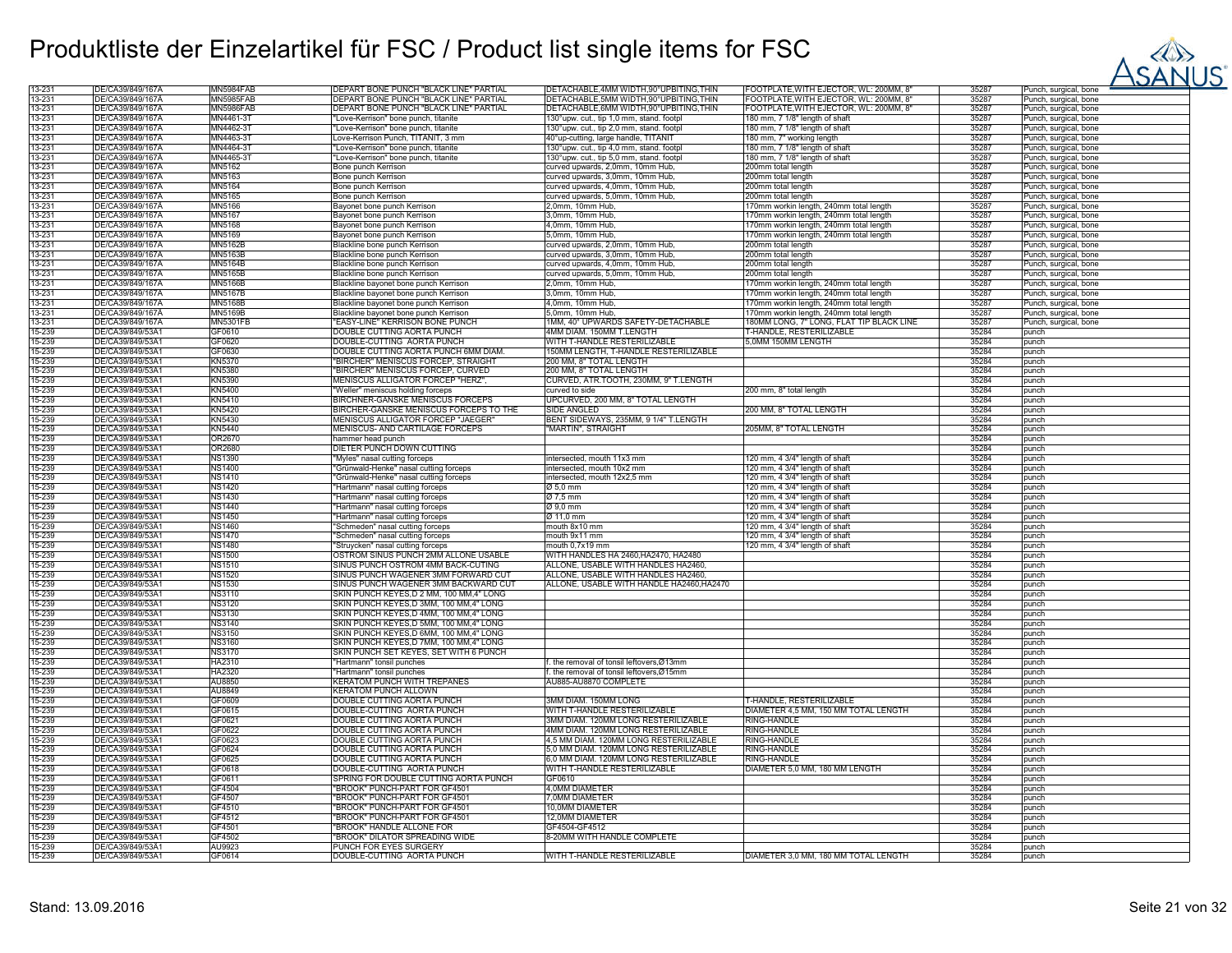

| 15-239           | DE/CA39/849/53A1                     | GF0616           | DOUBLE-CUTTING AORTA PUNCH                                               | WITH T-HANDLE RESTERILIZABLE                                                | DIAMETER 4,0 MM, 180MM TOTAL LENGTH                                  | 35284          | punch          |
|------------------|--------------------------------------|------------------|--------------------------------------------------------------------------|-----------------------------------------------------------------------------|----------------------------------------------------------------------|----------------|----------------|
| 15-239           | DE/CA39/849/53A1                     | GF0617           | DOUBLE-CUTTING AORTA PUNCH                                               | WITH T-HANDLE RESTERILIZABLE                                                | DIAMETER 4,5 MM, 180 MM LENGTH                                       | 35284          | punch          |
|                  |                                      |                  |                                                                          |                                                                             |                                                                      |                |                |
| 15-239           | DE/CA39/849/53A1                     | <b>NS1225</b>    | MYLES NOSE FORCEPS SHARP                                                 | FIG. 4 120MM WORKING LENGTH                                                 |                                                                      | 35284          | punch          |
| 15-239           | DE/CA39/849/53A1                     | <b>NS1391</b>    | <b>REVERSE PUNCH</b>                                                     |                                                                             |                                                                      | 35284          | punch          |
| 15-239           | DE/CA39/849/53A1                     | <b>NS1392</b>    | <b>STAMBERG PUNCH</b>                                                    |                                                                             |                                                                      | 35284          | punch          |
| 15-239           | DE/CA39/849/53A1                     | <b>NS1393</b>    | STAMBERG PUNCH                                                           |                                                                             |                                                                      | 35284          |                |
|                  |                                      |                  |                                                                          |                                                                             |                                                                      |                | punch          |
| 15-239           | DE/CA39/849/53A1                     | <b>NS2154</b>    | ANTRUM PUNCH REVERSE ACTION JAW                                          |                                                                             |                                                                      | 35284          | punch          |
| 15-239           | DE/CA39/849/53A1                     | <b>NS1275</b>    | 'Stammberger" Rhinoforce antrum punch                                    | upwards cutting                                                             | 100 mm, 4" length of shaft                                           | 35284          | punch          |
|                  | DE/CA39/849/53A1                     |                  |                                                                          |                                                                             |                                                                      | 35284          |                |
| 15-239           |                                      | <b>NS1276</b>    | 'Stammberger" Rhinoforce antrum punch                                    | right backwards cutting                                                     | 100 mm, 4" length of shaft                                           |                | punch          |
| 15-239           | DE/CA39/849/53A1                     | <b>NS1277</b>    | "Stammberger" Rhinoforce antrum punch                                    | left backwards cutting                                                      | 100 mm, 4" length of shaft                                           | 35284          | punch          |
| 15-239           | DE/CA39/849/53A1                     | <b>NS1238</b>    | STAMMBERGER ANTRUM PUNCH 100MM                                           | WORKING LENGTH, TO THE RIGHT CURVED AND                                     |                                                                      | 35284          | punch          |
|                  |                                      |                  |                                                                          |                                                                             |                                                                      |                |                |
| 15-239           | DE/CA39/849/53A1                     | <b>NS1239</b>    | STAMMBERGER ANTRUM PUNCH 100MM                                           | WORKING LENGTH, TO THE LEFT CURVED AND                                      |                                                                      | 35284          | punch          |
| 15-239           | DE/CA39/849/53A1                     | <b>NS1291</b>    | STAMMBERGER PUNCH CIRCULAR CUTTING,                                      | FOR SPEHNOID; ETHMOID AND CHOANAL ATRES                                     |                                                                      | 35284          | punch          |
| 15-239           | DE/CA39/849/53A1                     | <b>NS1292</b>    | STAMMBERGER PUNCH CIRCULAR CUTTING,                                      | FOR SPEHNOID; ETHMOID AND CHOANAL ATRES.                                    |                                                                      | 35284          | punch          |
| 15-239           | DE/CA39/849/53A1                     | <b>NS1294</b>    | STAMMBERGER PUNCH CIRCULAR CUTTING.                                      | FOR FRONTAL SINUS/RECESS, 65° UPW.CURVED                                    |                                                                      | 35284          | punch          |
|                  |                                      |                  |                                                                          |                                                                             |                                                                      |                |                |
| 15-239           | DE/CA39/849/53A1                     | <b>NS1293</b>    | STAMMBERGER PUNCH CIRCULAR CUTTING.                                      | FOR FRONTAL SINUS/RECESS, 65° UPW.CURVED                                    |                                                                      | 35284          | punch          |
| 15-239           | DE/CA39/849/53A1                     | <b>NS1278</b>    | RHINOPOWER STRUYCKEN NASAL FORCEPS                                       | W.LENGTH 130MM, 5"                                                          |                                                                      | 35284          | punch          |
| 15-239           | DE/CA39/849/53A1                     | <b>NS1305</b>    | "Stammberger" Rhinoforce antrum punch                                    | backwards cutting, for children                                             | 100 mm, 4" length of shaft                                           | 35284          | punch          |
|                  |                                      |                  |                                                                          |                                                                             |                                                                      |                |                |
| 15-239           | DE/CA39/849/53A1                     | EN4103           | POWER ARTHRO HOOK SCISSORS                                               | 2,7MM D., 45° TO RIGHT CURVED                                               |                                                                      | 35284          | punch          |
| 15-239           | DE/CA39/849/53A1                     | EN4104           | POWER ARTHRO HOOK SCISSORS                                               | ?,7MM D., 45° TO LEFT CURVED                                                |                                                                      | 35284          | punch          |
| 15-239           | DE/CA39/849/53A1                     | EN4510           | POWER ARTHROSCOPY WIDE JAW PUNCH                                         | LARGE, 90° TO THE RIGHT ANGLED CUTTING,                                     | 3.5MM DIAM.                                                          | 35284          | punch          |
|                  |                                      |                  |                                                                          |                                                                             |                                                                      |                |                |
| 15-239           | DE/CA39/849/53A1                     | EN4511           | POWER ARTHROSCOPY WIDE JAW PUNCH                                         | LARGE, 90° TO THE LEFT ANGLED CUTTING,                                      | 3,5MM DIAMETER                                                       | 35284          | punch          |
| 15-239           | DE/CA39/849/53A1                     | EN4107           | <b>POWER ARTHRO HOOK SCISSORS</b>                                        | 2,7MM D., 15° UPGRADE CURVED                                                |                                                                      | 35284          | punch          |
| 15-239           | DE/CA39/849/53Ä1                     | EN4207           | POWER ARTHRO CUT HOOK PUNCH 3,5MM D.                                     | 15° UP CURVED, 5,0x1,6MM TIP                                                | <b>CUT ANGULAR</b>                                                   | 35284          | punch          |
|                  |                                      |                  |                                                                          |                                                                             |                                                                      | 35284          |                |
| 15-239           | DE/CA39/849/53A1                     | <b>NS1271</b>    | RHINO PUNCH 3,0MM, FROM RIGHT TO LEFT                                    | CUTTING, 110° UPTURNED; WORKING LENGTH                                      |                                                                      |                | punch          |
| 15-239           | DE/CA39/849/53A1                     | EN4450           | POWER ARTHROSCOPY WIDE JAW PUNCH                                         | STRAIGHT, 3,5MM WITHOUT RATCHET                                             | MEDIUM, L=5,0MM / B=3,5MM                                            | 35284          | punch          |
| 15-239           | DE/CA39/849/53A1                     | EN4610           | POWER ARTHRO CUT FORCEPS                                                 | 3,5MM D., STRAIGHT, SERATED TIPS                                            |                                                                      | 35284          | punch          |
|                  |                                      |                  |                                                                          |                                                                             |                                                                      | 35284          |                |
| 15-239           | DE/CA39/849/53A1                     | EN4241           | POWER ARTHROSCOPY WIDE JAW PUNCH                                         | LARGE, 45° TO THE LEFT ANGLED CUTTING.                                      | 4,5x1,6MM, 120MM WORKING LENGTH                                      |                | punch          |
| 15-239           | DE/CA39/849/53A1                     | EN4231           | POWER ARTHROSCOPY WIDE JAW PUNCH                                         | LARGE, 45° TO THE RIGHT ANGLED CUTTING,                                     | 4,5x1,6MM, 120MM WORKING LENGTH                                      | 35284          | punch          |
| 15-239           | DE/CA39/849/53A1                     | <b>NS1279F</b>   | RHINOPOWER TAKAHASHI NASAL FORCEPS                                       | W.LENGTH 130MM, 5" ROUND SHEET                                              |                                                                      | 35284          | punch          |
|                  |                                      |                  |                                                                          |                                                                             |                                                                      |                |                |
| 15-239           | DE/CA39/849/53A1                     | EN4500           | OWER ARTHROSCOPY WIDE JAW PUNCH                                          | ORCEPS, STRAIGHT, 3,5MM                                                     | MEDIUM, L=6,0MM / B=2,0MM                                            | 35284          | punch          |
| 15-239           | DE/CA39/849/53A1                     | EN4435           | POWER ARTHROSCOPY HOOK PUNCH                                             | 15° UP MILLED, 5 MM LONG, 1,6 MM WIDE                                       | DIAMETER 3,5 MM, 7° UP ANGLED                                        | 35284          | punch          |
| 15-239           | DE/CA39/849/53A1                     | EN4462           | POWER ARTHROSCOPY WIDE JAW PUNCH                                         | FORCEPS, SMALL, 30° LEFT, 6MM L;2,5MM B                                     | DIAMETER 3,5MM                                                       | 35284          | punch          |
|                  |                                      |                  |                                                                          |                                                                             |                                                                      |                |                |
| 15-239           | DE/CA39/849/53A1                     | EN4482           | ARTHRO POWER CUT WIDE JAW PUNCH, MEDIUM,                                 | 15° UP MILLED, L=5,0MM, B=3,5MM                                             | 30° LEFT                                                             | 35284          | punch          |
| 15-239           | DE/CA39/849/53A1                     | <b>EN4160F</b>   | POWER ARTHRO CUT HOOK SCISSORS                                           | STRAIGHT, 3,5MMM DIAM.                                                      |                                                                      | 35284          | punch          |
| 15-239           | DE/CA39/849/53A1                     | <b>DN3099</b>    | Teethridge "Mösle" punch                                                 |                                                                             |                                                                      | 35284          | punch          |
|                  |                                      | EN4480           |                                                                          |                                                                             |                                                                      | 35284          |                |
| 15-239           | DE/CA39/849/53A1                     |                  | Arthro punch medium, straight                                            | 15° upcutting, 3,5mm wide                                                   |                                                                      |                | punch          |
| 15-239           | DE/CA39/849/53A1                     | GF0626           | DOUBLE-CUTTING AORTA PUNCH                                               | WITH T-HANDLE RESTERILIZABLE                                                | 6.0MM 150MM LENGTH                                                   | 35284          | punch          |
| 15-239           | DE/CA39/849/53A1                     | <b>NS1605</b>    | ANTRUM PUNCH REVERSE ACTION JAW                                          | 92MM WORKING PART 3 1/2                                                     |                                                                      | 35284          | punch          |
| 15-239           | DE/CA39/849/53A1                     | EN4188           | Articu Line stuture punch,                                               | axial handle w/o ratchet 155 mm WL                                          |                                                                      | 35284          |                |
|                  |                                      |                  |                                                                          |                                                                             |                                                                      |                | punch          |
| 15-239           | DE/CA39/849/53A1                     | EN4334           | Articu Line basket punch, slim                                           | straight shaft, 1,9mm TP, 1,67mm BW                                         | 2,89 mm TW, ergo handle, 125mm WL                                    | 35284          | punch          |
| 15-239           | DE/CA39/849/53A1                     | EN4335           | Articu Line basket punch, slim                                           | upswept shaft, 1,9mm TP, 1,67mm BW                                          | 2,89 mm TW, ergo handle, 125mm WL                                    | 35284          | punch          |
| 15-239           | DE/CA39/849/53A1                     | EN4336           | Articu Line basket punch, slim                                           | tip 45° le. angled, 1,50mm TP, 1,67mm SB                                    | 2,89 mm TW, ergo handle, 125mm WL                                    | 35284          | punch          |
|                  |                                      |                  |                                                                          |                                                                             |                                                                      |                |                |
| 15-239           | DE/CA39/849/53A1                     | EN4337           | Articu Line basket punch, slim                                           | tip 45° re. angled, 1,50mm TP, 1,67mm SB                                    | 2,89 mm TW, ergo handle, 125mm WL                                    | 35284          | punch          |
| 15-239           | DE/CA39/849/53A1                     | EN4338           | Articu Line basket punch, slim                                           | upbiter, shaft straight, 1,90mm TP,                                         | 1,67mm BW 2,89mm TW ergo handle 125mm WL                             | 35284          | punch          |
| 15-239           | DE/CA39/849/53A1                     | EN4339           | Articu Line basket punch, slim                                           |                                                                             |                                                                      | 35284          | punch          |
|                  |                                      |                  |                                                                          | upbiter, shaft left curved, 1,90mm TP,                                      | 1,67mm BW 2,89mm TW ergo handle 125mm WL                             |                |                |
| 15-239           | DE/CA39/849/53A1                     | EN4340           | Articu Line basket punch, slim                                           | upbiter, shaft right curved, 1,90mm TP,                                     | ,67mm BW 2,89mm TW ergo handle 125mm WL                              | 35284          | punch          |
| 15-239           | DE/CA39/849/53A1                     | EN4341           | Articu Line basket punch, upbiter                                        | diagonal cut, shaft le. curved 2,52mm TF                                    | 3,20mm BW 5,05mm TW ergo handle 125mm WL                             | 35284          | punch          |
| 15-239           | DE/CA39/849/53A1                     | EN4342           | Articu Line basket punch, upbiter                                        | diagonal cut, shaft ri. curved 2,52mm TP                                    | 3,20mm BW 5,05mm TW ergo handle 125mm WL                             | 35284          | punch          |
|                  |                                      |                  |                                                                          |                                                                             |                                                                      |                |                |
| 15-239           | DE/CA39/849/53A1                     | EN4343           | Articu Line basket punch, oval                                           | straight shaft, 1,65mm TP, 4,39mm BW                                        | 6,57mm TW, ergo handle, 125mm WL                                     | 35284          | punch          |
| 15-239           | DE/CA39/849/53A1                     | <b>EN4344</b>    | Articu Line basket punch, oval                                           | upswept shaft, 1,65mm TP, 4,39mm BW                                         | 6,57mm TW, ergo handle, 125mm WL                                     | 35284          | punch          |
| 15-239           | DE/CA39/849/53A1                     | EN4345           | Articu Line basket punch, oval                                           | shaft left crvd., 1,65mm TP, 4,39mm BW                                      | 6,57mm TW, ergo handle, 125mm WL                                     | 35284          | punch          |
|                  |                                      |                  |                                                                          |                                                                             |                                                                      |                |                |
| 15-239           | DE/CA39/849/53A1                     | EN4346           | Articu Line basket punch, oval                                           | shaft right crvd., 1,65mm TP, 4,39mm BW                                     | 6,57mm TW, ergo handle, 125mm WL                                     | 35284          | punch          |
| 15-239           | DE/CA39/849/53A1                     | <b>EN4347</b>    | Articu Line basket punch, oval                                           | upbiter, straight shaft, 1,65mm TP,                                         | 4,39mm BW 6,57mm TW ergo handle 125mm WL                             | 35284          | punch          |
| 15-239           | DE/CA39/849/53A1                     | <b>EN4348</b>    | Articu Line basket punch, oval                                           | upbiter, upswept shaft, 1,65mm TP,                                          | 4,39mm BW 6,57mm TW ergo handle 125mm WL                             | 35284          | punch          |
| 15-239           | DE/CA39/849/53Ä1                     | EN4349           | Articu Line basket punch, oval                                           | upbiter, shaft left curved, 1,65mm TP                                       |                                                                      | 35284          | punch          |
|                  |                                      |                  |                                                                          |                                                                             | ,39mm BW 6,57mm TW ergo handle 125mm WL                              |                |                |
| 15-239           | DE/CA39/849/53A1                     | EN4350           | Articu Line basket punch. oval                                           | upbiter, shaft right curved, 1,65mm TP                                      | 4,39mm BW 6,57mm TW ergo handle 125mm WL                             | 35284          | punch          |
| 15-239           | DE/CA39/849/53Ä1                     | EN4351           | Articu Line basket punch, medium                                         | straight shaft, 2,52mm TP, 3,20mm BW                                        | 5,05mm TW, ergo handle, 125mm WL                                     | 35284          | punch          |
| 15-239           | DE/CA39/849/53A1                     | <b>EN4352</b>    | Articu Line basket punch, small                                          | straight shaft, 2,52mm TP, 2,50mm BW                                        | 4,15mm TW, ergo handle, 125mm WL                                     | 35284          | punch          |
|                  |                                      |                  |                                                                          |                                                                             |                                                                      |                |                |
| 15-239           | DE/CA39/849/53A1                     | EN4353           | Articu Line basket punch, large                                          | straight shaft, 2,52mm TP, 4,50mm BW                                        | 6,15mm TW, ergo handle, 125mm WL                                     | 35284          | punch          |
| 15-239           | DE/CA39/849/53A1                     | EN4354           | Articu Line basket punch, medium                                         | shaft left curved 2,52mm TP, 3,20mm BW                                      | 5,05mm TW, ergo handle, 125mm WL                                     | 35284          | punch          |
| 15-239           | DE/CA39/849/53A1                     | <b>EN4355</b>    | Articu Line basket punch. medium                                         | shaft right curved 2,52mm TP, 3,20mm BW                                     | 5,05mm TW, ergo handle, 125mm WL                                     | 35284          | punch          |
| 15-239           | DE/CA39/849/53A1                     | EN4356           | Articu Line basket punch, medium                                         | upswept shaft, 2,52mm TP, 3,20mm BW,                                        | 5,05mm TW, ergo handle, 125mm WL                                     | 35284          | punch          |
|                  |                                      |                  |                                                                          |                                                                             |                                                                      |                |                |
| 15-239           | DE/CA39/849/53A1                     | EN4357           | Articu Line basket punch, medium                                         | upbiter, straight shaft, 2,52mm TP,                                         | ,20mm BW 5,05mm TW ergo handle 125mm WL                              | 35284          | punch          |
| 15-239           | DE/CA39/849/53A1                     | EN4358           | Articu Line basket punch, small                                          | upbiter, straight shaft, 2,52mm TP,                                         | 50mm BW 4,15mm TW ergo handle 125mm AL                               | 35284          | punch          |
| 15-239           | DE/CA39/849/53Å1                     | EN4359           | Articu Line basket punch, large                                          | upbiter, straight shaft, 2,52mm TP,                                         | 4,50mm BW 6,15mm TW ergo handle 125mm WL                             | 35284          | punch          |
| 15-239           | DE/CA39/849/53A1                     | EN4360           |                                                                          | upbiter, shaft left curved, 2,52mm TP.                                      |                                                                      | 35284          | punch          |
|                  |                                      |                  | Articu Line basket punch, medium                                         |                                                                             | 3,20mm BW 5,05mm TW ergo handle 125mm WL                             |                |                |
| 15-239           | DE/CA39/849/53A1                     | EN4361           | Articu Line basket punch, medium                                         | upbiter, shaft right curved, 2,52mm TP,                                     | 3,20mm BW 5,05mm TW ergo handle 125mm WL                             | 35284          | punch          |
| 15-239           | DE/CA39/849/53A1                     | EN4362           | Articu Line basket punch, medium                                         | upbiter, upswept shaft, 2,52mm TP,                                          | 3,20mm BW 5,05mm TW ergo handle 125mm WL                             | 35284          | punch          |
| 15-239           |                                      | EN4363           | Articu Line Hook punch, blunt nose,                                      | straight shaft, 1,83mm TP, 1,67mm BW                                        | 3,32mm TW, ergo handle, 125mm WL                                     | 35284          | punch          |
|                  |                                      |                  |                                                                          |                                                                             |                                                                      | 35284          |                |
|                  | DE/CA39/849/53A1                     |                  |                                                                          |                                                                             |                                                                      |                |                |
| 15-239           | DE/CA39/849/53A1                     | EN4364           | Articu Line Hook punch, blunt nose,                                      | upswpt shaft, 1,83mm TP, 1,67mm BW                                          | 3,32mm TW, ergo handle, 125mm WL                                     |                | punch          |
| 15-239           | DE/CA39/849/53A1                     | EN4365           | Articu Line Hook punch, blunt nose,                                      |                                                                             |                                                                      | 35284          | punch          |
|                  |                                      |                  |                                                                          | shaft le. crvd., 1,83mm TP, 1,67mm BW                                       | 3,32mm TW, ergo handle, 125mm WL                                     |                |                |
| 15-239           | DE/CA39/849/53A1                     | EN4366           | Articu Line Hook punch, blunt nose,                                      | shaft ri. crvd., 1,83mm TP, 1,67mm BW                                       | 3,32mm TW, ergo handle, 125mm WL                                     | 35284          | punch          |
| 15-239           | DE/CA39/849/53Ä1                     | <b>EN4367</b>    | Articu Line Duckly basket punch med                                      | straight shaft, 1,93mm TP, 3,20mm BW                                        | 5,00mm TW, ergo handle, 125mm WL                                     | 35284          | punch          |
| 15-239           | DE/CA39/849/53A1                     | EN4368           | Articu Line Duckly basket punch sm.                                      | straight shaft, 1,93mm TP, 2,50mm BW                                        | 4,15mm TW, ergo handle, 125mm WL                                     | 35284          | punch          |
|                  |                                      |                  |                                                                          |                                                                             |                                                                      |                |                |
| 15-239           | DE/CA39/849/53A1                     | EN4369           | Articu Line Duckly basket punch lar                                      | straight shaft, 1,93mm TP, 4,50mm BW                                        | 6,15mm TW, ergo handle, 125mm WL                                     | 35284          | punch          |
| 15-239           | DE/CA39/849/53Ä1                     | EN4370           | Articu Line Duckly basket punch med                                      | shaft le. crvd., 1,93mm TP, 3,20mm BW                                       | 5,00mm TW, ergo handle, 125mm WL                                     | 35284          | punch          |
| 15-239           | DE/CA39/849/53Ä1                     | EN4371           | Articu Line Duckly basket punch med                                      | shaft ri. crvd., 1.93mm TP, 3.20mm BW                                       | 5,00mm TW, ergo handle, 125mm WL                                     | 35284          | punch          |
|                  |                                      |                  |                                                                          |                                                                             |                                                                      |                |                |
| 15-239<br>15-239 | DE/CA39/849/53A1<br>DE/CA39/849/53A1 | EN4372<br>EN4373 | Articu Line Duckly basket punch med<br>Articu Line Duckly punch Elevator | upswept shaft, 1,93mm TP, 3,20mm BW<br>straight shaft, 1,93mm TP, 3,20mm BW | 5,00mm TW, ergo handle, 125mm WL<br>5,00mm TW, ergo handle, 125mm WL | 35284<br>35284 | punch<br>punch |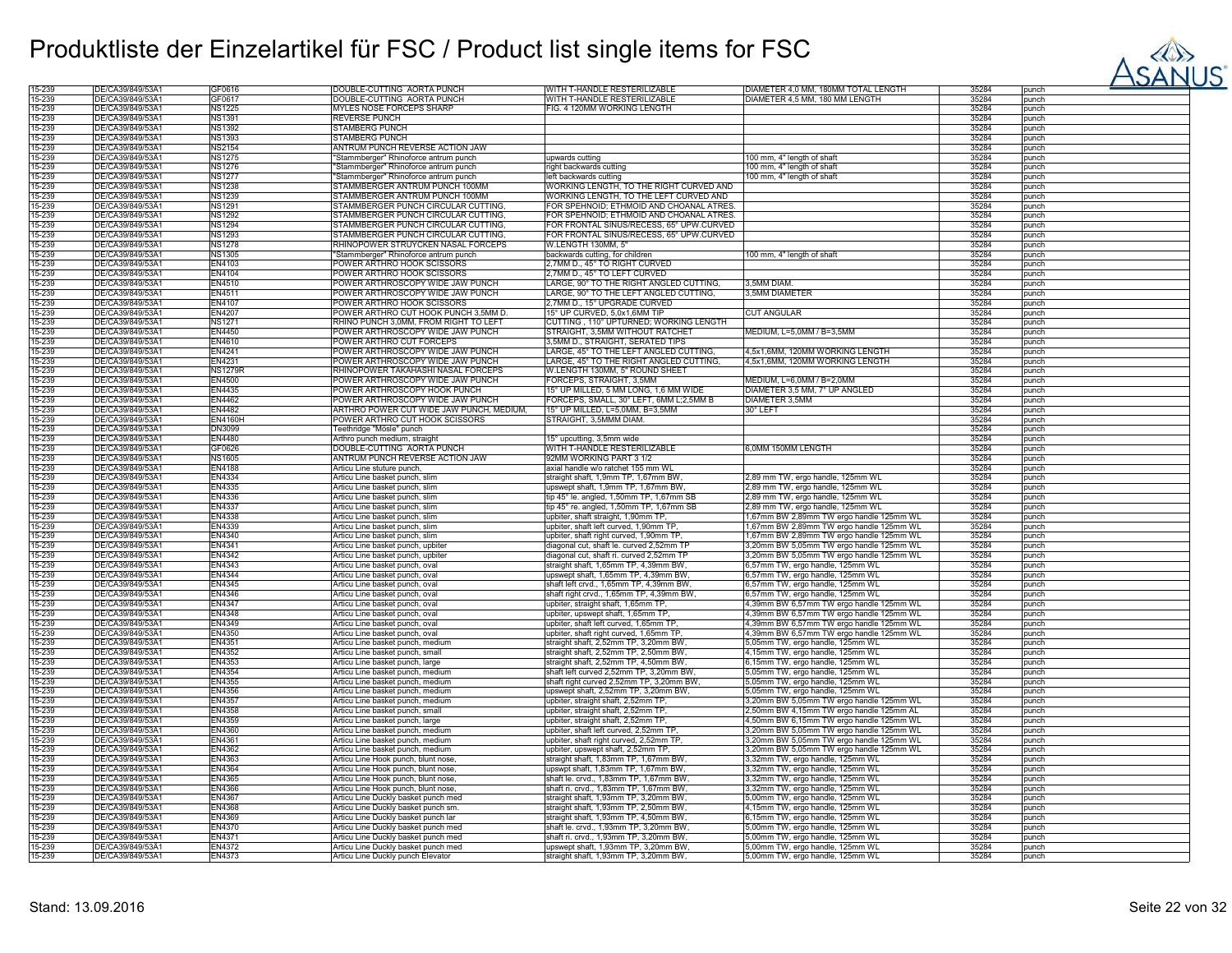

| 15-239 | DE/CA39/849/53A1 | EN4374        | Articu Line Duckly basket punch sm. | shaft le. crvd., 1,93mm TP, 2,50mm BW,   | 4,15mm TW, ergo handle, 125mm WL         | 35284 | punch |
|--------|------------------|---------------|-------------------------------------|------------------------------------------|------------------------------------------|-------|-------|
| 15-239 | DE/CA39/849/53A1 | <b>EN4375</b> | Articu Line Duckly basket punch sm. | shaft ri. crvd., 1,93mm TP, 2,50mm BW    | 4,15mm TW, ergo handle, 125mm WL         | 35284 | punch |
|        |                  |               |                                     |                                          |                                          |       |       |
| 15-239 | DE/CA39/849/53A1 | <b>EN4376</b> | Articu Line Duckly basket punch sm. | upswept shaft, 1,93mm TP, 2,50mm BW,     | 4,15mm TW, ergo handle, 125mm WL         | 35284 | punch |
| 15-239 | DE/CA39/849/53A1 | <b>EN4377</b> | Articu Line Duckly basket punch med | upbiter, straight shaft, 1,93mm TP,      | 3,20mm BW 5,00mm TW ergo handle 125mm WL | 35284 | punch |
| 15-239 | DE/CA39/849/53Ä1 | <b>EN4378</b> | Articu Line Duckly basket punch sm. | upbiter, straight shaft, 1,93mm TP.      | 2,50mm BW 4,15mm TW ergo handle 125mm WL | 35284 | punch |
| 15-239 | DE/CA39/849/53A1 | EN4379        | Articu Line Duckly basket punch lar | upbiter, straight shaft, 1,93mm TP,      | 4,50mm BW 6,15mm TW ergo handle 125mm WL | 35284 | punch |
|        |                  |               |                                     |                                          |                                          |       |       |
| 15-239 | DE/CA39/849/53A1 | EN4380        | Articu Line Duckly basket punch med | upbiter, shaft le. crvd., 1,93mm TP,     | 3,20mm BW 5,00mm TW ergo handle 125mm WL | 35284 | punch |
| 15-239 | DE/CA39/849/53A1 | EN4381        | Articu Line Duckly basket punch med | upbiter, shaft ri. crvd., 1,93mm TP      | 3,20mm BW 5,00mm TW ergo handle 125mm WL | 35284 | punch |
| 15-239 | DE/CA39/849/53A1 | <b>EN4382</b> | Articu Line Duckly basket punch med | upbiter, upswept shaft, 1,93mm TP,       | 3,20mm BW 5,00mm TW ergo handle 125mm WL | 35284 | punch |
| 15-239 | DE/CA39/849/53A1 | EN4383        | Articu Line Posterior basket punch  | straight shaft, 2,46mm TP, 2,18mm BW     | 4,00mm TW, ergo handle, 125mm WL         | 35284 | punch |
|        |                  |               |                                     |                                          |                                          |       |       |
| 15-239 | DE/CA39/849/53A1 | EN4384        | Articu Line Posterior basket punch  | upbiter, straight shaft, 2,46mm TP,      | 2,18mm BW 4,00mm TW ergo handle 125mm WL | 35284 | punch |
| 15-239 | DE/CA39/849/53A1 | <b>EN4385</b> | Articu Line Posterior basket punch  | upbiter, shaft le. crvd., 2,46mm TP      | 2,18mm BW 4,00mm TW ergo handle 125mm WL | 35284 | punch |
| 15-239 | DE/CA39/849/53A1 | <b>EN4386</b> | Articu Line Posterior basket punch  | upbiter, shaft re. crvd., 2,46mm TP.     | 2,18mm BW 4,00mm TW ergo handle 125mm WL | 35284 | punch |
| 15-239 | DE/CA39/849/53A1 | EN4387        | Articu Line Posterior basket punch  | shaft le. crvd., 2,46mm TP, 2,18mm BW,   | 4,00mm TW, ergo handle, 125mm WL         | 35284 | punch |
|        |                  |               |                                     |                                          |                                          |       |       |
| 15-239 | DE/CA39/849/53A1 | EN4388        | Articu Line Posterior basket punch  | shaft ri. crvd., 2,46mm TP, 2,18mm BW    | 4,00mm TW, ergo handle, 125mm WL         | 35284 | punch |
| 15-239 | DE/CA39/849/53A1 | EN4389        | Articu Line Posterior basket punch  | upswept shaft, 2,46mm TP, 2,18mm BW,     | 4,00mm TW, ergo handle, 125mm WL         | 35284 | punch |
| 15-239 | DE/CA39/849/53A1 | EN4390        | Articu Line basket punch unicorn    | straight shaft, cut left, 3,93mm TP      | 2,38mm BW 5,58mm TW ergo handle 125mm AL | 35284 | punch |
| 15-239 | DE/CA39/849/53A1 | EN4391        | Articu Line basket punch unicorn    | straight shaft, cut right, 3,93mm TP     | 2,38mm BW 5,58mm TW ergo handle 125mm AL | 35284 | punch |
|        |                  |               |                                     |                                          |                                          |       |       |
| 15-239 | DE/CA39/849/53Ä1 | EN4392        | Articu Line basket punch scoop      | straight shaft, 1,10mm TP, 1,59mm BW     | 3,25mm TW, ergo handle, 125mm WL         | 35284 | punch |
| 15-239 | DE/CA39/849/53A1 | EN4393        | Articu Line basket punch scoop      | shaft le. crvd., 1,10mm TP, 1,59mm BW    | 3,25mm TW, ergo handle, 125mm WL         | 35284 | punch |
| 15-239 | DE/CA39/849/53A1 | EN4394        | Articu Line basket punch scoop      | shaft ri. crvd., 1,10mm TP, 1,59mm BW,   | 3,25mm TW, ergo handle, 125mm WL         | 35284 | punch |
| 15-239 | DE/CA39/849/53A1 | EN4395        |                                     | upbiter, straight shaft, 1,60mm TP,      | 1,59mm BW 3,27mm TW ergo handle 125mm WL | 35284 |       |
|        |                  |               | Articu Line basket punch scoop      |                                          |                                          |       | punch |
| 15-239 | DE/CA39/849/53A1 | EN4396        | Articu Line basket punch scoop      | upbiter, shaft le. crvd., 1,60mm TP,     | ,59mm BW 3,27mm TW ergo handle 125mm WL  | 35284 | punch |
| 15-239 | DE/CA39/849/53Ä1 | EN4397        | Articu Line basket punch scoop      | upbiter, shaft ri. crvd., 1,60mm TP      | 1,59mm BW 3,27mm TW ergo handle 125mm WL | 35284 | punch |
| 15-239 | DE/CA39/849/53A1 | EN4398        | Articu Line basket punch scoop      | upswept shaft, 1,10mm TP, 1,59mm BW      | 3,25mm TW, ergo handle, 125mm WL         | 35284 | punch |
| 15-239 | DE/CA39/849/53A1 | EN4399        | Articu Line basket punch scoop      | upswept shaft, 1,20mm TP, 1,59mm BW.     | 3,27mm TW, ergo handle, 125mm WL         | 35284 | punch |
|        |                  |               |                                     |                                          |                                          |       |       |
| 15-239 | DE/CA39/849/53A1 | <b>EN4400</b> | Articu Line basket punch scoop      | downbiter, straight shaft, 1,30mm TP,    | 1,59mm BW 3,27mm TW ergo handle 125mm WL | 35284 | punch |
| 15-239 | DE/CA39/849/53Å1 | EN4401        | Articu Line basket punch scoop      | straight shaft, 1,60mm TP, 1,59mm BW     | 3,88mm TW, ergo handle, 125mm WL         | 35284 | punch |
| 15-239 | DE/CA39/849/53A1 | EN4402        | Articu Line basket punch short cut  | straight shaft, 1,83mm TP, 1,67mm BW,    | 3,32mm TW, ergo handle, 125mm WL         | 35284 | punch |
| 15-239 | DE/CA39/849/53A1 | <b>EN4403</b> |                                     | upbiter, straight shaft, 2,28mm TP,      | 1,59mm BW 3,88mm TW ergo handle 125mm WL | 35284 |       |
|        |                  |               | Articu Line basket punch scoop      |                                          |                                          |       | punch |
| 15-239 | DE/CA39/849/53A1 | EN4404        | Articu Line basket punch scoop      | upswept shaft, 1,60mm TP, 1,59mm BW,     | 3,88mm TW, ergo handle, 125mm WL         | 35284 | punch |
| 15-239 | DE/CA39/849/53A1 | EN4405        | Articu Line basket punch scoop      | straight shaft, 2,50mm TP, 1,77mm BW,    | 3,58mm TW, ergo handle, 125mm WL         | 35284 | punch |
| 15-239 | DE/CA39/849/53Å1 | <b>EN4406</b> | Articu Line basket punch scoop      | straight shaft, 3,00mm TP, 2,03mm BW     | 3,76mm TW, ergo handle, 125mm WL         | 35284 | punch |
| 15-239 | DE/CA39/849/53A1 | <b>EN4407</b> |                                     | straight shaft, 1,90mm TP, 1,60mm BW,    | 3,20mm TW, ergo handle, 125mm WL         | 35284 | punch |
|        |                  |               | Articu Line basket punch menis elev |                                          |                                          |       |       |
| 15-239 | DE/CA39/849/53A1 | <b>EN4408</b> | Articu Line basket punch scoop      | upbiter, straight shaft, 1,90mm TP,      | 1,60mm BW 3,20mm TW ergo handle 125mm WL | 35284 | punch |
| 15-239 | DE/CA39/849/53A1 | EN4409        | Articu Line scissors punch          | straight shaft, 2,20mm TP, 1,20mm BW     | 2,80mm TW, ergo handle, 125mm WL         | 35284 | punch |
| 15-239 | DE/CA39/849/53A1 | EN4410        | Articu Line scissors punch          | shaft le. crvd., 2,20mm TP, 1,20mm BW,   | 2,80mm TW, ergo handle, 125mm WL         | 35284 | punch |
| 15-239 | DE/CA39/849/53A1 | <b>FN4411</b> | Articu Line scissors punch          | shaft ri. crvd., 2,20mm TP, 1,20mm BW,   | 2,80mm TW, ergo handle, 125mm WL         | 35284 | punch |
|        |                  |               |                                     |                                          |                                          |       |       |
| 15-239 | DE/CA39/849/53A1 | EN4412        | Articu Line scissors punch          | upbiter, straight shaft, 2,20mm TP,      | ,20mm BW 2,80mm TW ergo handle 125mm WL  | 35284 | punch |
| 15-239 | DE/CA39/849/53A1 | EN4413        | Articu Line scissors punch          | upbiter, shaft le. crvd., 2,20mm TP      | 1,20mm BW 2,80mm TW ergo handle 125mm WL | 35284 | punch |
| 15-239 | DE/CA39/849/53A1 | EN4414        | Articu Line scissors punch          | upbiter, shaft ri. crvd., 2,20mm TP.     | 1,20mm BW 2,80mm TW ergo handle 125mm WL | 35284 | punch |
| 15-239 | DE/CA39/849/53A1 | <b>EN4526</b> | Articu Line rotary basket punch     | str. shaft jaw 90° le. angled 1,60mm TP  | 2,20mm BW 4,10mm TW rot. handle 125mm WL | 35284 | punch |
|        |                  |               |                                     |                                          |                                          |       | punch |
| 15-239 | DE/CA39/849/53A1 | <b>EN4527</b> | Articu Line rotary basket punch     | str. shaft jaw 90° ri. angled 1,60mm TP  | 2,20mm BW 4,10mm TW rot. handle 125mm WL | 35284 |       |
| 15-239 | DE/CA39/849/53Ä1 | <b>EN4528</b> | Articu Line rotary basket punch     | str. shaft jaw 90° le. angled 1,60mm TP  | 3,40mm BW 5,30mm TW rot. handle 125mm WL | 35284 | punch |
| 15-239 | DE/CA39/849/53A1 | EN4529        | Articu Line rotary basket punch     | str. shaft jaw 90° ri. angled 1,60mm TP  | 3,40mm BW 5,30mm TW rot. handle 125mm WL | 35284 | punch |
| 15-239 | DE/CA39/849/53A1 | EN4530        | Articu Line rotary basket punch     | str. shaft jaw 90° re. angled 1,60mm TP  | 2,20mm BW 4,10mm TW rot. handle 220mm WL | 35284 | punch |
|        | DE/CA39/849/53Ä1 | EN4531        |                                     |                                          |                                          |       |       |
| 15-239 |                  |               | Articu Line rotary basket punch     | str. shaft jaw 90° ri. angled 1,60mm TP  | 2,20mm BW 4,10mm TW rot. handle 220mm WL | 35284 | punch |
| 15-239 | DE/CA39/849/53A1 | EN4546        | Articu Line rotary basket punch     | str. shaft jaw 90° le. angled 1,60mm TP  | 2,20mm BW 4,10mm TW rot. ax. h. 125mm WL | 35284 | punch |
| 15-239 | DE/CA39/849/53A1 | <b>EN4547</b> | Articu Line rotary basket punch     | str. shaft jaw 90° ri. angled 1,60mm TP  | 2,20mm BW 4,10mm TW rot. ax. h. 125mm WL | 35284 | punch |
| 15-239 | DE/CA39/849/53A1 | EN4548        | Articu Line rotary basket punch     | str. shaft jaw 90° le. angled 1,60mm TP  | 3,40mm BW 5,30mm TW rot. ax. h. 125mm WL | 35284 | punch |
| 15-239 | DE/CA39/849/53A1 | <b>EN4549</b> | Articu Line rotary basket punch     | str. shaft jaw 90° ri. angled 1,60mm TP  | 3,40mm BW 5,30mm TW rot. ax. h. 125mm WL | 35284 | punch |
|        |                  |               |                                     |                                          |                                          |       |       |
| 15-239 | DE/CA39/849/53A1 | EN4550        | Articu Line rotary basket punch     | str. shaft jaw 90° re. angled 1,60mm TP  | 2,20mm BW 4,10mm TW rot. ax. h. 220mm WL | 35284 | punch |
| 15-239 | DE/CA39/849/53A1 | EN4551        | Articu Line rotary basket punch     | str. shaft jaw 90° ri. angled 1,60mm TP  | 2,20mm BW 4,10mm TW rot. ax. h. 220mm WL | 35284 | punch |
| 15-239 | DE/CA39/849/53Å1 | EN4624        | Articu Line basket punch, slim      | straight shaft, 1,9mm TP, 1,67mm BW,     | 2,89 mm TW, cla. handle, 125mm WL        | 35284 | punch |
| 15-239 | DE/CA39/849/53Ä1 | <b>EN4625</b> | Articu Line basket punch, slim      | upswept shaft, 1,9mm TP, 1,67mm BW,      | 2,89 mm TW, cla. handle, 125mm WL        | 35284 | punch |
|        |                  |               |                                     |                                          |                                          |       |       |
| 15-239 | DE/CA39/849/53Ä1 | EN4626        | Articu Line basket punch, slim      | tip 45° le. angled, 1,50mm TP, 1,67mm SB | 2,89 mm TW, cla. handle, 125mm WL        | 35284 | punch |
| 15-239 | DE/CA39/849/53A1 | EN4627        | Articu Line basket punch, slim      | tip 45° re. angled, 1,50mm TP, 1,67mm SB | 2,89 mm TW, clas. handle, 125mm WL       | 35284 | punch |
| 15-239 | DE/CA39/849/53Ä1 | EN4628        | Articu Line basket punch, slim      | upbiter, shaft straight, 1,90mm TP,      | 1,67mm BW 2,89mm TW clas. handle 125mm W | 35284 | punch |
| 15-239 | DE/CA39/849/53A1 | EN4629        | Articu Line basket punch, slim      | upbiter, shaft left curved, 1,90mm TP    | 1,67mm BW 2,89mm TW cla. handle 125mm WL | 35284 | punch |
| 15-239 | DE/CA39/849/53A1 | EN4630        |                                     | upbiter, shaft right curved, 1,90mm TP.  | 1,67mm BW 2,89mm TW cla. handle 125mm WL | 35284 |       |
|        |                  |               | Articu Line basket punch, slim      |                                          |                                          |       | punch |
| 15-239 | DE/CA39/849/53A1 | EN4631        | Articu Line basket punch, upbiter   | diagonal cut, shaft le. curved 2,52mm TP | 3,20mm BW 5,05mm TW cla. handle 125mm WL | 35284 | punch |
| 15-239 | DE/CA39/849/53A1 | EN4632        | Articu Line basket punch, upbiter   | diagonal cut, shaft ri. curved 2,52mm TP | 3,20mm BW 5,05mm TW cla. handle 125mm WL | 35284 | punch |
| 15-239 | DE/CA39/849/53A1 | EN4633        | Articu Line basket punch, oval      | straight shaft, 1,65mm TP, 4,39mm BW.    | 6,57mm TW, cla. handle, 125mm WL         | 35284 | punch |
| 15-239 | DE/CA39/849/53A1 | EN4634        | Articu Line basket punch, oval      | upswept shaft, 1,65mm TP, 4,39mm BW,     | 6,57mm TW, cla. handle, 125mm WL         | 35284 | punch |
|        |                  |               |                                     |                                          |                                          |       |       |
| 15-239 | DE/CA39/849/53A1 | EN4635        | Articu Line basket punch, oval      | shaft left crvd., 1,65mm TP, 4,39mm BW   | 6,57mm TW, cla. handle, 125mm WL         | 35284 | punch |
| 15-239 | DE/CA39/849/53Å1 | EN4636        | Articu Line basket punch, oval      | shaft right crvd., 1,65mm TP, 4,39mm BW, | 6,57mm TW, cla. handle, 125mm WL         | 35284 | punch |
| 15-239 | DE/CA39/849/53A1 | EN4637        | Articu Line basket punch, oval      | upbiter, straight shaft, 1,65mm TP,      | 4,39mm BW 6,57mm TW cla. handle 125mm WL | 35284 | punch |
| 15-239 | DE/CA39/849/53A1 | EN4638        | Articu Line basket punch, oval      | upbiter, upswept shaft, 1,65mm TP,       | 4,39mm BW 6,57mm TW cla. handle 125mm WL | 35284 | punch |
|        |                  |               |                                     |                                          |                                          |       |       |
| 15-239 | DE/CA39/849/53Ä1 | EN4639        | Articu Line basket punch, oval      | upbiter, shaft left curved, 1,65mm TP    | 4,39mm BW 6,57mm TW cla. handle 125mm WL | 35284 | punch |
| 15-239 | DE/CA39/849/53A1 | EN4640        | Articu Line basket punch, oval      | upbiter, shaft right curved, 1,65mm TP,  | 4,39mm BW 6,57mm TW cla. handle 125mm WL | 35284 | punch |
| 15-239 | DE/CA39/849/53A1 | EN4641        | Articu Line basket punch, medium    | straight shaft, 2,52mm TP, 3,20mm BW     | 5,05mm TW, cla. handle, 125mm WL         | 35284 | punch |
| 15-239 | DE/CA39/849/53A1 | <b>EN4642</b> | Articu Line basket punch, small     | straight shaft, 2,52mm TP, 2,50mm BW.    | 4.15mm TW, cla. handle, 125mm WL         | 35284 | punch |
|        |                  |               |                                     |                                          |                                          |       |       |
| 15-239 | DE/CA39/849/53A1 | EN4643        | Articu Line basket punch, large     | straight shaft, 2,52mm TP, 4,50mm BW     | 6,15mm TW, cla. handle, 125mm WL         | 35284 | punch |
| 15-239 | DE/CA39/849/53Ä1 | EN4644        | Articu Line basket punch, medium    | shaft left curved 2,52mm TP, 3,20mm BW   | 5,05mm TW, cla. handle, 125mm WL         | 35284 | punch |
| 15-239 | DE/CA39/849/53A1 | <b>EN4645</b> | Articu Line basket punch, medium    | shaft right curved 2,52mm TP, 3,20mm BW  | 5,05mm TW, cla. handle, 125mm WL         | 35284 | punch |
| 15-239 | DE/CA39/849/53A1 | EN4646        | Articu Line basket punch, medium    | upswept shaft, 2,52mm TP, 3,20mm BW.     | 5,05mm TW, cla. handle, 125mm WL         | 35284 | punch |
|        |                  |               |                                     |                                          |                                          |       |       |
| 15-239 | DE/CA39/849/53Ä1 | <b>EN4647</b> | Articu Line basket punch, medium    | upbiter, straight shaft, 2,52mm TP.      | 3,20mm BW 5,05mm TW cla. handle 125mm WL | 35284 | punch |
| 15-239 | DE/CA39/849/53A1 | EN4648        | Articu Line basket punch, small     | upbiter, straight shaft, 2,52mm TP.      | 2.50mm BW 4.15mm TW cla. handle 125mm AL | 35284 | punch |
| 15-239 | DE/CA39/849/53A1 | EN4649        | Articu Line basket punch, large     | upbiter, straight shaft, 2,52mm TP       | 4,50mm BW 6,15mm TW cla. handle 125mm WL | 35284 | punch |
| 15-239 | DE/CA39/849/53A1 | EN4650        | Articu Line basket punch, medium    | upbiter, shaft left curved, 2,52mm TP    | 3.20mm BW 5.05mm TW cla. handle 125mm WL | 35284 | punch |
|        |                  |               |                                     |                                          |                                          |       |       |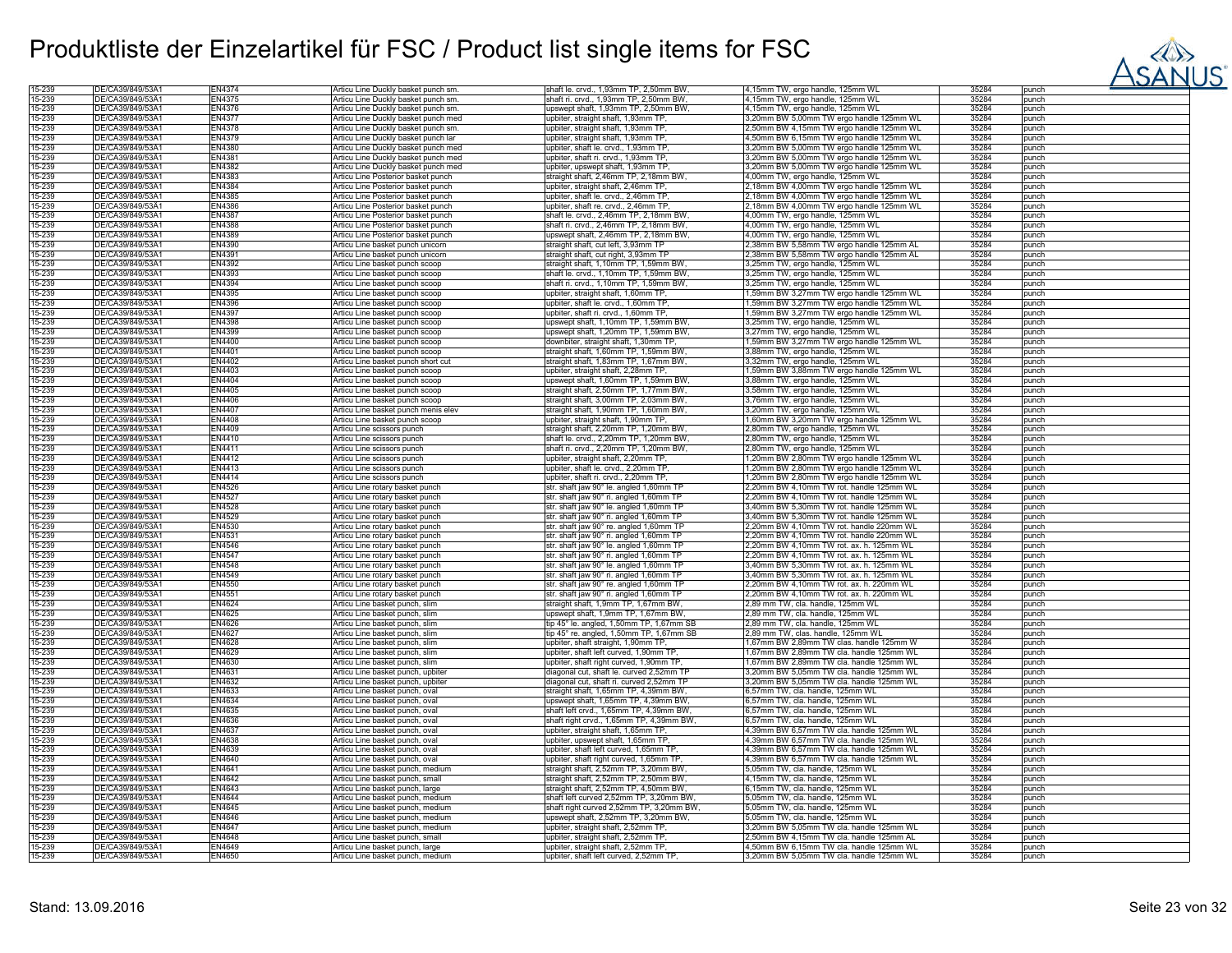

| 15-239           | DE/CA39/849/53A1                     | EN4651                  | Articu Line basket punch, medium                                    | upbiter, shaft right curved, 2,52mm TP,                                   | 3,20mm BW 5,05mm TW cla. handle 125mm WL | 35284          | punch                                |
|------------------|--------------------------------------|-------------------------|---------------------------------------------------------------------|---------------------------------------------------------------------------|------------------------------------------|----------------|--------------------------------------|
| 15-239           | DE/CA39/849/53A1                     | EN4652                  | Articu Line basket punch, medium                                    | upbiter, upswept shaft, 2,52mm TP,                                        | 3,20mm BW 5,05mm TW cla. handle 125mm WL | 35284          | punch                                |
| 15-239           | DE/CA39/849/53A1                     | EN4653                  | Articu Line Hook punch, blunt nose,                                 | straight shaft, 1,83mm TP, 1,67mm BW                                      | 3,32mm TW, cla. handle, 125mm WL         | 35284          | punch                                |
| 15-239           | DE/CA39/849/53A1                     | EN4654                  | Articu Line Hook punch, blunt nose,                                 | upswpt shaft, 1,83mm TP, 1,67mm BW,                                       | 3,32mm TW, cla. handle, 125mm WL         | 35284          | punch                                |
| 15-239           | DE/CA39/849/53A1                     | EN4655                  | Articu Line Hook punch, blunt nose,                                 | shaft le. crvd., 1,83mm TP, 1,67mm BW                                     | 3.32mm TW, cla, handle, 125mm WL         | 35284          | punch                                |
|                  |                                      | EN4656                  |                                                                     |                                                                           |                                          |                |                                      |
| 15-239           | DE/CA39/849/53A1                     |                         | Articu Line Hook punch, blunt nose,                                 | shaft ri. crvd., 1,83mm TP, 1,67mm BW                                     | ,32mm TW, cla. handle, 125mm WL          | 35284          | punch                                |
| 15-239           | DE/CA39/849/53A1                     | EN4657                  | Articu Line Duckly basket punch med                                 | straight shaft, 1,93mm TP, 3,20mm BW                                      | 5,00mm TW, cla. handle, 125mm WL         | 35284          | punch                                |
| 15-239           | DE/CA39/849/53Ä1                     | EN4658                  | Articu Line Duckly basket punch sm.                                 | straight shaft, 1,93mm TP, 2,50mm BW                                      | 4,15mm TW, cla. handle, 125mm WL         | 35284          | punch                                |
| 15-239           | DE/CA39/849/53A1                     | EN4659                  | Articu Line Duckly basket punch lar                                 | straight shaft, 1,93mm TP, 4,50mm BW                                      | 6.15mm TW, cla. handle, 125mm WL         | 35284          | punch                                |
| 15-239           | DE/CA39/849/53A1                     | EN4660                  | Articu Line Duckly basket punch med                                 | shaft le. crvd., 1,93mm TP, 3,20mm BW                                     | 5,00mm TW, cla. handle, 125mm WL         | 35284          | punch                                |
| 15-239           | DE/CA39/849/53A1                     | EN4661                  | Articu Line Duckly basket punch med                                 | shaft ri. crvd., 1,93mm TP, 3,20mm BW                                     | 5,00mm TW, cla. handle, 125mm WL         | 35284          | punch                                |
| 15-239           | DE/CA39/849/53A1                     | EN4662                  |                                                                     |                                                                           |                                          | 35284          |                                      |
|                  |                                      |                         | Articu Line Duckly basket punch med                                 | upswept shaft, 1,93mm TP, 3,20mm BW                                       | 5,00mm TW, cla. handle, 125mm WL         |                | punch                                |
| 15-239           | DE/CA39/849/53A1                     | EN4663                  | Articu Line Duckly punch Elevator                                   | straight shaft, 1,93mm TP, 3,20mm BW                                      | 5,00mm TW, cla. handle, 125mm WL         | 35284          | punch                                |
| 15-239           | DE/CA39/849/53A1                     | EN4664                  | Articu Line Duckly basket punch sm.                                 | shaft le. crvd., 1,93mm TP, 2,50mm BW.                                    | 1,15mm TW, cla. handle, 125mm WL         | 35284          | punch                                |
| 15-239           | DE/CA39/849/53A1                     | EN4665                  | Articu Line Duckly basket punch sm.                                 | shaft ri. crvd., 1,93mm TP, 2,50mm BW                                     | 4,15mm TW, cla. handle, 125mm WL         | 35284          | punch                                |
| 15-239           | DE/CA39/849/53A1                     | <b>EN4666</b>           | Articu Line Duckly basket punch sm.                                 | upswept shaft, 1,93mm TP, 2,50mm BW,                                      | 4,15mm TW, cla. handle, 125mm WL         | 35284          | punch                                |
| 15-239           | DE/CA39/849/53A1                     | EN4667                  | Articu Line Duckly basket punch med                                 | upbiter, straight shaft, 1,93mm TP,                                       | 3,20mm BW 5,00mm TW cla. handle 125mm WL | 35284          | punch                                |
|                  |                                      |                         |                                                                     |                                                                           |                                          |                |                                      |
| 15-239           | DE/CA39/849/53A1                     | EN4668                  | Articu Line Duckly basket punch sm.                                 | upbiter, straight shaft, 1,93mm TP,                                       | 2,50mm BW 4,15mm TW cla. handle 125mm WL | 35284          | punch                                |
| 15-239           | DE/CA39/849/53A1                     | EN4669                  | Articu Line Duckly basket punch lar                                 | upbiter, straight shaft, 1,93mm TP                                        | 4,50mm BW 6,15mm TW cla. handle 125mm WL | 35284          | punch                                |
| 15-239           | DE/CA39/849/53A1                     | EN4670                  | Articu Line Duckly basket punch med                                 | upbiter, shaft le. crvd., 1,93mm TP                                       | 3,20mm BW 5,00mm TW cla. handle 125mm WL | 35284          | punch                                |
| 15-239           | DE/CA39/849/53A1                     | EN4671                  | Articu Line Duckly basket punch med                                 | upbiter, shaft ri. crvd., 1,93mm TP                                       | 3,20mm BW 5,00mm TW cla. handle 125mm WL | 35284          | punch                                |
| 15-239           | DE/CA39/849/53A1                     | EN4672                  | Articu Line Duckly basket punch med                                 | upbiter, upswept shaft, 1,93mm TP,                                        | 3,20mm BW 5,00mm TW cla. handle 125mm WL | 35284          | punch                                |
| 15-239           | DE/CA39/849/53A1                     | EN4673                  | Articu Line Posterior basket punch                                  | straight shaft, 2,46mm TP, 2,18mm BW                                      | 4,00mm TW, cla. handle, 125mm WL         | 35284          | punch                                |
|                  |                                      |                         |                                                                     |                                                                           |                                          |                |                                      |
| 15-239           | DE/CA39/849/53A1                     | EN4674                  | Articu Line Posterior basket punch                                  | upbiter, straight shaft, 2,46mm TP,                                       | 2,18mm BW 4,00mm TW cla. handle 125mm WL | 35284          | punch                                |
| 15-239           | DE/CA39/849/53A1                     | EN4675                  | Articu Line Posterior basket punch                                  | upbiter, shaft le. crvd., 2,46mm TP                                       | 2,18mm BW 4,00mm TW cla. handle 125mm WL | 35284          | punch                                |
| 15-239           | DE/CA39/849/53A1                     | <b>EN4676</b>           | Articu Line Posterior basket punch                                  | upbiter, shaft re. crvd., 2,46mm TP.                                      | 2,18mm BW 4,00mm TW cla. handle 125mm WL | 35284          | punch                                |
| 15-239           | DE/CA39/849/53A1                     | <b>EN4677</b>           | Articu Line Posterior basket punch                                  | shaft le. crvd., 2,46mm TP, 2,18mm BW                                     | 4,00mm TW, cla. handle, 125mm WL         | 35284          | punch                                |
| 15-239           | DE/CA39/849/53A1                     | EN4678                  | Articu Line Posterior basket punch                                  | shaft ri. crvd., 2,46mm TP, 2,18mm BW                                     | 4,00mm TW, cla. handle, 125mm WL         | 35284          | punch                                |
| 15-239           | DE/CA39/849/53A1                     | EN4679                  | Articu Line Posterior basket punch                                  | upswept shaft, 2,46mm TP, 2,18mm BW,                                      | 4,00mm TW, cla. handle, 125mm WL         | 35284          | punch                                |
| 15-239           | DE/CA39/849/53A1                     | EN4680                  |                                                                     |                                                                           |                                          |                | punch                                |
|                  |                                      |                         | Articu Line basket punch unicorn                                    | straight shaft, cut left, 3,93mm TP                                       | .38mm BW 5,58mm TW cla. handle 125mm AL  | 35284          |                                      |
| 15-239           | DE/CA39/849/53A1                     | EN4681                  | Articu Line basket punch unicorn                                    | straight shaft, cut right, 3,93mm TP                                      | ,38mm BW 5,58mm TW cla. handle 125mm AL  | 35284          | punch                                |
| 15-239           | DE/CA39/849/53A1                     | EN4682                  | Articu Line basket punch scoop                                      | straight shaft, 1,10mm TP, 1,59mm BW                                      | 3,25mm TW, cla. handle, 125mm WL         | 35284          | punch                                |
| 15-239           | DE/CA39/849/53Ä1                     | EN4683                  | Articu Line basket punch scoop                                      | shaft le. crvd., 1,10mm TP, 1,59mm BW,                                    | 3,25mm TW, cla. handle, 125mm WL         | 35284          | punch                                |
| 15-239           | DE/CA39/849/53A1                     | <b>EN4684</b>           | Articu Line basket punch scoop                                      | shaft ri. crvd., 1,10mm TP, 1,59mm BW,                                    | 3,25mm TW, cla. handle, 125mm WL         | 35284          | punch                                |
| 15-239           | DE/CA39/849/53A1                     | EN4685                  | Articu Line basket punch scoop                                      | upbiter, straight shaft, 1,60mm TP,                                       | 1,59mm BW 3,27mm TW cla. handle 125mm WL | 35284          | punch                                |
| 15-239           |                                      | <b>EN4686</b>           |                                                                     |                                                                           |                                          | 35284          |                                      |
|                  | DE/CA39/849/53A1                     |                         | Articu Line basket punch scoop                                      | upbiter, shaft le. crvd., 1,60mm TP.                                      | ,59mm BW 3,27mm TW cla. handle 125mm WL  |                | punch                                |
| 15-239           | DE/CA39/849/53A1                     | <b>FN4687</b>           | Articu Line basket punch scoop                                      | upbiter, shaft ri. crvd., 1,60mm TP                                       | ,59mm BW 3,27mm TW cla. handle 125mm WL  | 35284          | punch                                |
| 15-239           | DE/CA39/849/53A1                     | <b>EN4688</b>           | Articu Line basket punch scoop                                      | upswept shaft, 1,10mm TP, 1,59mm BW                                       | 3,25mm TW, cla. handle, 125mm WL         | 35284          | punch                                |
| 15-239           | DE/CA39/849/53A1                     | EN4689                  | Articu Line basket punch scoop                                      | upswept shaft, 1,20mm TP, 1,59mm BW,                                      | 3,27mm TW, cla. handle, 125mm WL         | 35284          | punch                                |
| 15-239           | DE/CA39/849/53A1                     | EN4690                  | Articu Line basket punch scoop                                      | downbiter, straight shaft, 1,30mm TP,                                     | ,59mm BW 3,27mm TW cla. handle 125mm WL  | 35284          | punch                                |
| 15-239           | DE/CA39/849/53Ä1                     | EN4691                  | Articu Line basket punch scoop                                      | straight shaft, 1,60mm TP, 1,59mm BW                                      | 3,88mm TW, cla. handle, 125mm WL         | 35284          | punch                                |
| 15-239           | DE/CA39/849/53A1                     | EN4692                  | Articu Line basket punch short cut                                  | straight shaft, 1,83mm TP, 1,67mm BW,                                     | 3,32mm TW, cla. handle, 125mm WL         | 35284          | punch                                |
|                  |                                      |                         |                                                                     |                                                                           |                                          |                |                                      |
| 15-239           | DE/CA39/849/53A1                     | EN4693                  | Articu Line basket punch scoop                                      | upbiter, straight shaft, 2,28mm TP,                                       | 1,59mm BW 3,88mm TW cla. handle 125mm WL | 35284          | punch                                |
| 15-239           | DE/CA39/849/53A1                     | EN4694                  | Articu Line basket punch scoop                                      | upswept shaft, 1,60mm TP, 1,59mm BW                                       | 3,88mm TW, cla. handle, 125mm WL         | 35284          | punch                                |
| 15-239           | DE/CA39/849/53A1                     | EN4695                  | Articu Line basket punch scoop                                      | straight shaft, 2,50mm TP, 1,77mm BW,                                     | 3,58mm TW, cla. handle, 125mm WL         | 35284          | punch                                |
| 15-239           | DE/CA39/849/53A1                     | EN4696                  | Articu Line basket punch scoop                                      | straight shaft, 3,00mm TP, 2,03mm BW                                      | 3,76mm TW, cla. handle, 125mm WL         | 35284          | punch                                |
| 15-239           | DE/CA39/849/53A1                     | EN4697                  | Articu Line basket punch menis elev                                 | straight shaft, 1,90mm TP, 1,60mm BW,                                     | 3.20mm TW, cla, handle, 125mm WL         | 35284          | punch                                |
| 15-239           | DE/CA39/849/53A1                     | EN4698                  | Articu Line basket punch scoop                                      | upbiter, straight shaft, 1,90mm TP,                                       | ,60mm BW 3,20mm TW cla. handle 125mm WL  | 35284          | punch                                |
|                  |                                      |                         |                                                                     |                                                                           |                                          |                |                                      |
| 15-239           | DE/CA39/849/53Ä1                     | EN4699                  | Articu Line scissors punch                                          | straight shaft, 2,20mm TP, 1,20mm BW                                      | 2,80mm TW, cla. handle, 125mm WL         | 35284          | punch                                |
| 15-239           | DE/CA39/849/53A1                     | <b>EN4700</b>           | Articu Line scissors punch                                          | shaft le. crvd., 2,20mm TP, 1,20mm BW,                                    | 2,80mm TW, cla. handle, 125mm WL         | 35284          | punch                                |
| 15-239           | DE/CA39/849/53A1                     | EN4701                  | Articu Line scissors punch                                          | shaft ri. crvd., 2,20mm TP, 1,20mm BW,                                    | 2,80mm TW, cla. handle, 125mm WL         | 35284          | punch                                |
| 15-239           | DE/CA39/849/53A1                     | EN4702                  | Articu Line scissors punch                                          | upbiter, straight shaft, 2,20mm TP,                                       | 1,20mm BW 2,80mm TW cla. handle 125mm WL | 35284          | punch                                |
| 15-239           | DE/CA39/849/53A1                     | EN4703                  | Articu Line scissors punch                                          | upbiter, shaft le. crvd., 2,20mm TP.                                      | 1,20mm BW 2,80mm TW cla. handle 125mm WL | 35284          | punch                                |
| 15-239           | DE/CA39/849/53A1                     | <b>FN4704</b>           |                                                                     | upbiter, shaft ri. crvd., 2,20mm TP,                                      | 1,20mm BW 2,80mm TW cla. handle 125mm WL | 35284          |                                      |
|                  |                                      |                         | Articu Line scissors punch                                          |                                                                           |                                          |                | punch                                |
| 15-239           | DE/CA39/849/53A1                     | <b>EN4710</b>           | Articu Line punch oval Jr.                                          | straight shaft, 1,20mm TP, 2,30mm BW                                      | 3.50mm TW, classic handle, 80 mm AL      | 35284          | punch                                |
| 15-239           | DE/CA39/849/53A1                     | EN4711                  | Articu Line punch oval Jr.                                          | shaft le. crvd., 1,20mm TP, 2,30mm BW                                     | ,50mm TW, classic handle, 80 mm AL       | 35284          | punch                                |
| 15-239           | DE/CA39/849/53A1                     | EN4712                  | Articu Line punch oval Jr.                                          | shaft ri. crvd., 1,20mm TP, 2,30mm BW                                     | 3,50mm TW, classic handle, 80 mm AL      | 35284          | punch                                |
| 15-239           | DE/CA39/849/53A1                     | EN4713                  | Articu Line basket punch Jr                                         | straight shaft, 1,20mm TP, 2,30mm BW                                      | 3,50mm TW, classic handle, 80 mm AL      | 35284          | punch                                |
| 15-239           | DE/CA39/849/53A1                     | EN4714                  | Articu Line basket punch Jr.                                        | upbiter, straight shaft, 1,20mm TP,                                       | 2,30mm BW 3,50mm TW cla. handle 80mm AL  | 35284          | punch                                |
| 15-239           | DE/CA39/849/53A1                     | <b>EN4715</b>           | Articu Line basket punch blunt Jr.                                  | straight shaft, 1,70mm TP, 1,70mm BW                                      | 3,00mm TW, classic handle, 85 mm AL      | 35284          | punch                                |
|                  |                                      |                         |                                                                     |                                                                           |                                          | 35284          |                                      |
| 15-239           | DE/CA39/849/53Å1                     | <b>EN4738</b>           | Articu Line stuture punch,                                          | classic handle, 155 mm WL                                                 |                                          |                | punch                                |
| 15-239           | DE/CA39/849/53A1                     | <b>EN4742</b>           | Articu Line hook punch small                                        | straight shaft, 1,90mm TP, 1,67mm BW,                                     | 2,89mm TW, classic handle, 220mm AL      | 35284          | punch                                |
| 15-239           | DE/CA39/849/53A1                     | EN4743                  | Articu Line hook punch small                                        | upbiter, straight shaft, 1,90mm TP,                                       | ,67mm BW 2,89mm TW cla. handle 220mm AL  | 35284          | punch                                |
| 15-239           | DE/CA39/849/53A1                     | EN4744                  | Articu Line basket punch small                                      | aw 45°dwnbiter le. str. shaft 1,50mm TP                                   | ,67mm BW 2,89mm TW cla. handle 220mm AL  | 35284          | punch                                |
| 15-239           | DE/CA39/849/53A1                     | EN4745                  | Articu Line basket punch small                                      | jaw 45°dwnbiter ri. str. shaft 1,50mm TP                                  | 1,67mm BW 2,89mm TW cla. handle 220mm AL | 35284          | punch                                |
| 15-239           | DE/CA39/849/53Ä1                     | <b>EN4747</b>           | Articu Line Duckly basket punch med                                 | straight shaft, 1,93mm TP, 3,20mm BW                                      | 5,00mm TW, classic handle, 220mm WL      | 35284          | punch                                |
| 15-239           | DE/CA39/849/53A1                     | <b>EN4752</b>           | Articu Line Duckly basket punch med                                 | upswept shaft, 1,93mm TP, 3,20mm BW,                                      | 5,00mm TW, classic handle, 220mm WL      | 35284          | punch                                |
|                  |                                      |                         |                                                                     |                                                                           |                                          |                |                                      |
| 15-239           | DE/CA39/849/53A1                     | <b>EN4757</b>           | Articu Line Duckly basket punch med                                 | upbiter, straight shaft, 1,93mm TP,                                       | 3,20mm BW 5,00mm TW cla. handle 220mm WL | 35284          | punch                                |
| 15-239           | DE/CA39/849/53Ä1                     | EN4760                  | Articu Line basket punch unicorn                                    | straight shaft, cut left, 3,93mm TP                                       | 2,38mm BW 5,58mm TW cla. handle 220mm AL | 35284          | punch                                |
| 15-239           | DE/CA39/849/53A1                     | EN4761                  | Articu Line basket punch unicorn                                    | straight shaft, cut right, 3,93mm TP                                      | 38mm BW 5,58mm TW cla. handle 220mm AL   | 35284          | punch                                |
| 15-239           | DE/CA39/849/53A1                     | <b>EN4710T</b>          | Articu Line Titanit punch oval Jr.                                  | straight shaft, 1,20mm TP, 2,30mm BW,                                     | 3,50mm TW, classic handle, 80 mm AL      | 35284          | punch                                |
| 15-221           | DE/CA39/849/220A                     | DG1610                  | "Magill" catheter introducing forceps                               | for infants                                                               | 50 mm. 6" total length                   | 32842          | pliers, surgical                     |
|                  |                                      |                         |                                                                     |                                                                           |                                          |                |                                      |
| 15-221           | DE/CA39/849/220A                     | DG1611                  | "Magill" catheter introducing forceps                               | for children                                                              | 200 mm, 8" total length                  | 32842          | pliers, surgical                     |
| 15-221           | DE/CA39/849/220A                     | DG1612                  | "Magill" catheter introducing forceps                               | for adults                                                                | 250 mm, 10" total length                 | 32842          | pliers, surgical                     |
| 15-221           | DE/CA39/849/220A                     | <b>DG1780</b>           | <b>YOUNG" TONGUE FORCEPS</b>                                        | 160MM TOTAL LENGTH                                                        |                                          | 32842          | pliers, surgical                     |
| 15-221           | DE/CA39/849/220A                     | <b>DG1790</b>           | PAIR SUBSTITUTE RUBBER PARTS TO DG1780                              |                                                                           |                                          | 32842          | pliers, surgical                     |
| 15-221           | DE/CA39/849/220A                     | <b>KL0110</b>           | 'Lister" sponge-/dressing forceps                                   | straight, tip 2,3 mm, "Daily-Line                                         | 135 mm, 5 1/4" total length              | 32842          | pliers, surgical                     |
| 15-221           |                                      |                         |                                                                     |                                                                           |                                          |                |                                      |
|                  |                                      |                         |                                                                     |                                                                           |                                          |                |                                      |
|                  | DE/CA39/849/220A                     | KL0120                  | 'Lister" sponge-/dressing forceps                                   | straight, tip 2,5 mm, "Daily-Line                                         | 160 mm, 6 1/4" total length              | 32842          | pliers, surgical                     |
| 15-221<br>15-221 | DE/CA39/849/220A<br>DE/CA39/849/220A | KL0130<br><b>KL0140</b> | "Lister" sponge-/dressing forceps<br>SPONGE FORCEPS WITHOUT RATCHED | straight, tip 2,5 mm, "Daily-Line<br>STRAIGTH, 145MM, 5 3/4" TOTAL LENGTH | 185 mm, 7 1/4" total length              | 32842<br>32842 | pliers, surgical<br>pliers, surgical |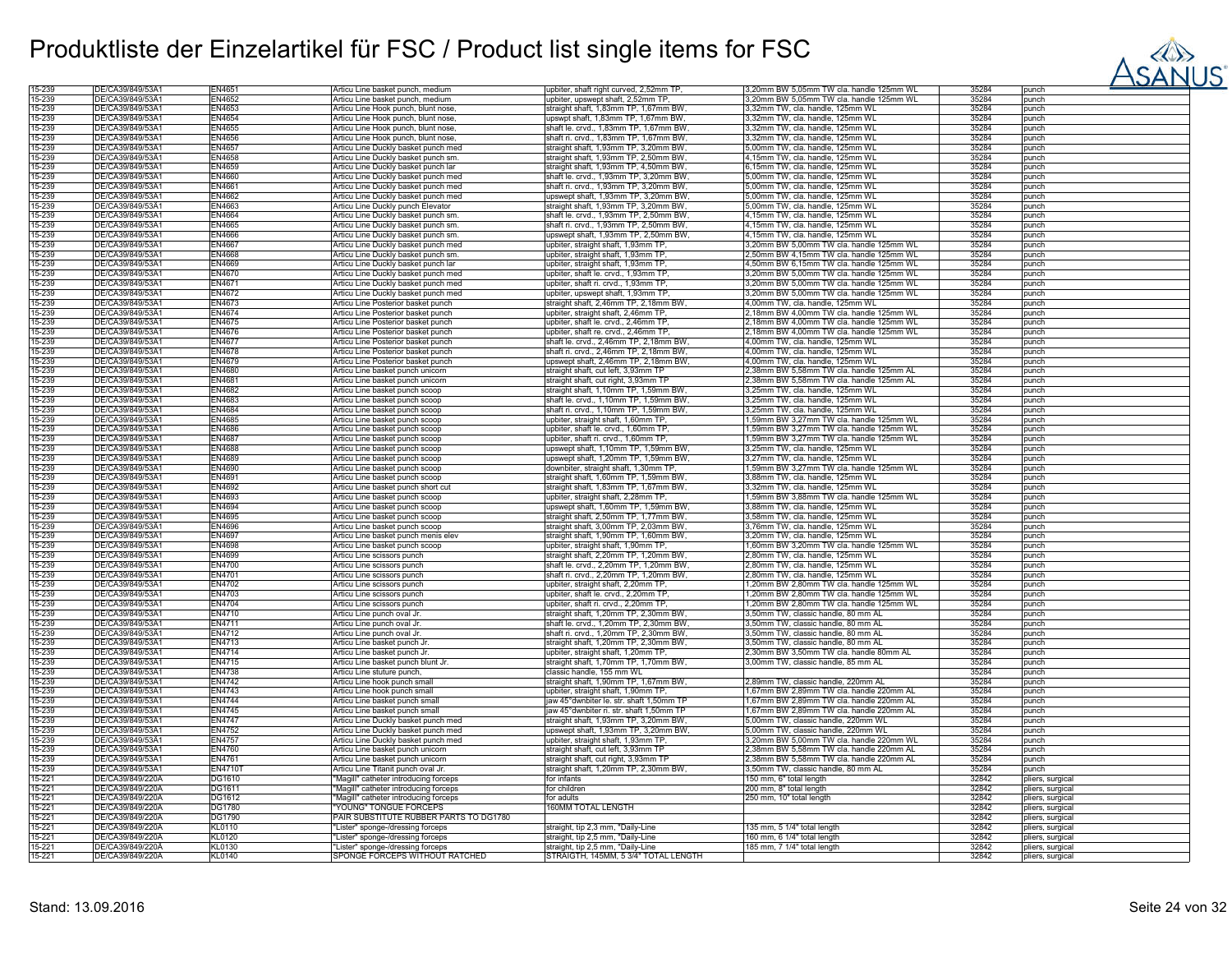

| 15-221           | DE/CA39/849/220A  | KL0150        | sponge forceps                           | straight, with ratchet                            | 145 mm, 5 3/4" total length    | 32842          | pliers, surgical |
|------------------|-------------------|---------------|------------------------------------------|---------------------------------------------------|--------------------------------|----------------|------------------|
| 15-221           | DE/CA39/849/220A  | KL0160        | sponge forceps                           | curved, with ratchet                              | 175 mm. 7" total length        | 32842          | pliers, surgical |
| 15-221           | DE/CA39/849/220Å  | <b>KL0170</b> | polypus-/sponge-/dressing forceps        |                                                   | 210 mm, 8 1/4" total length    | 32842          | pliers, surgical |
|                  | DE/CA39/849/220A  |               | "GROSS" DRESSING FORCEPS STRAIGHT        | WITHOUT RATCHED 180MM, 7" TOTAL LENGTH            |                                |                |                  |
| 15-221           |                   | KL0180        |                                          |                                                   |                                | 32842          | pliers, surgical |
| 15-221           | DE/CA39/849/220A  | KL0190        | SPONGE FORCEP GROSS, WITHOUT RATCHET     | CURVED, 180 MM 7" LENGTH                          |                                | 32842          | pliers, surgical |
| 15-221           | DE/CA39/849/220A  | KL0200        | 'Gross" sponge-/dressing forceps         | straight, with ratchet                            | 180 mm, 7 1/8" total length    | 32842          | pliers, surgical |
| 15-221           | DE/CA39/849/220A  | KL0210        | "Gross" sponge-/dressing forceps         | curved, with ratchet                              | 180 mm, 7 1/8" total length    | 32842          | pliers, surgical |
| 15-221           | DE/CA39/849/220A  | KL0220        | "Gross" sponge-/dressing forceps         | without lock, straight                            | 200 mm, 8" total length        | 32842          | pliers, surgical |
| 15-221           | DE/CA39/849/220A  | KL0230        | 'Gross" sponge-/dressing forceps         | without lock, curved                              | 200 mm, 8" total length        | 32842          | pliers, surgical |
| 15-221           | DE/CA39/849/220A  | KL0240        |                                          |                                                   |                                | 32842          |                  |
|                  |                   |               | "Gross" sponge-/dressing forceps         | with lock, straight                               | 200 mm, 8" total length        |                | pliers, surgical |
| 15-221           | DE/CA39/849/220A  | KL0250        | "Gross" sponge-/dressing forceps         | with lock, curved                                 | 200 mm, 8" total length        | 32842          | pliers, surgical |
| 15-221           | DE/CA39/849/220A  | KL0260        | "Maier" sponge-/dressing forceps         | without lock, straight                            | 265 mm, 10 1/2" total length   | 32842          | pliers, surgical |
| 15-221           | DE/CA39/849/220A  | KL0270        | "Maier" sponge-/dressing forceps         | without lock, curved                              | 265 mm, 10 1/2" total length   | 32842          | pliers, surgical |
| 15-221           | DE/CA39/849/220A  | KL0280        | "Maier" sponge-/dressing forceps         | with lock, straight                               | 265 mm, 10 1/2" total length   | 32842          | pliers, surgical |
| 15-221           | DE/CA39/849/220A  | KL0290        | "Maier" sponge-/dressing forceps         | with lock, curved                                 | 265 mm, 10 1/2" total length   | 32842          | pliers, surgical |
|                  | DE/CA39/849/220A  | KL0340        |                                          |                                                   |                                | 32842          |                  |
| 15-221           |                   |               | SPONGE FORCEPS WITH RATCHED STRAIGHT     | 235 MM TOTAL LENGTH                               |                                |                | pliers, surgical |
| 15-221           | DE/CA39/849/220A  | KL0350        | SPONGE FORCEPS WITH RATCHED CURVED       | 235 MM TOTAL LENGTH                               |                                | 32842          | pliers, surgical |
| 15-221           | DE/CA39/849/220A  | KL0360        | "Sims-Maier" sponge-/dressing forceps    | with ratchet, straight                            | 280 mm, 11 1/8" total length   | 32842          | pliers, surgical |
| 15-221           | DE/CA39/849/220A  | <b>KL0370</b> | "Sims-Maier" sponge-/dressing forceps    | with ratchet, curved                              | 275 mm, 11" total length       | 32842          | pliers, surgical |
| 15-221           | DE/CA39/849/220A  | KL0380        | 'COLLIN" SPONGE FORCEPS, WITH RATCHED    | STRAIGHT 240 MM, 9 1/2" TOTAL LENGTH              |                                | 32842          | pliers, surgical |
| 15-221           | DE/CA39/849/220A  | KL0390        | 'Cheron" sponge-/dressing forceps        | with ratchet, angled                              | 240 mm, 9 1/2" total length    | 32842          | pliers, surgical |
| 15-221           | DE/CA39/849/220A  | KL0400        | EMMET SPONGE AND DRESSING FORCEPS        | <b>NITH RATCHET, STRAIGHT</b>                     | 210MM, 8 1/3" TOTAL LENGTH     | 32842          | pliers, surgical |
| 15-221           |                   |               |                                          |                                                   |                                |                |                  |
|                  | DE/CA39/849/220A  | KL0500        | "Chaput" tissue grasping forceps         | straight, tip 4,0 mm, 2x3 teeth                   | 125 mm, 5" total length        | 32842          | pliers, surgical |
| 15-221           | DE/CA39/849/220A  | KL0510        | "TUFFIER" 5X6 TEETH ARTERIA TRACTION     | FORCEPS, 125MM, 5" TOTAL LENGTH                   |                                | 32842          | pliers, surgical |
| 15-221           | DE/CA39/849/220A  | KL4960        | "Wertheim-Cullen" compression forceps    | 90° angled, tip 8,0 mm, serrated jaw              | 215 mm, 8 1/2" total length    | 32842          | pliers, surgical |
| 15-221           | DE/CA39/849/220A  | KL4970        | "Wertheim"atraumatic compression forceps | 90° angled, tip 7,7 mm, DeBakey teeth             | 255 mm, 10 1/8" total length   | 32842          | pliers, surgical |
| 15-221           | DE/CA39/849/168Ä1 | NH0780        | Power TC wire forceps                    |                                                   | 150 mm, 6" total length        | 32842          | pliers, others   |
| 15-221           | DE/CA39/849/168A1 | NH0790        | Power TC wire forceps                    |                                                   | 150 mm, 6" total length        | 32842          | pliers, others   |
| 15-221           | DE/CA39/849/168A1 | NH0800        | "Baumgartner" power TC wire forceps      |                                                   | 200 mm, 8" total length        | 32842          | pliers, others   |
| 15-221           | DE/CA39/849/220A  | MF0300        | "OBWEGESER" PROGENIE - CHANNELED         | RETRACTOR 160MM LONG, 8MM WIDTH                   |                                | 32842          | pliers, surgical |
| 15-221           |                   |               |                                          |                                                   |                                |                |                  |
|                  | DE/CA39/849/220A  | MF0890        | WIRE LIGATURE FORCEPS "OBWEGESER, 137MM  |                                                   |                                | 32842          | pliers, surgical |
| 15-221           | DE/CA39/849/220A  | MD0290        | "Babcock"atr intestinal grasping forceps | straight, tip 8,0 mm, DeBakey teeth               | 160 mm, 6 1/4" total length    | 32842          | pliers, surgical |
| 15-221           | DE/CA39/849/220A  | MD0300        | "Babcock"atr intestinal grasping forceps | straight, tip 9,5 mm, DeBakey teeth               | 215 mm, 8 1/2" total length    | 32842          | pliers, surgical |
| 15-221           | DE/CA39/849/220A  | MD0310        | "Collin" grasping forceps                | fenestrated, 1x2 teeth                            | 200 mm, 8" total length        | 32842          | pliers, surgical |
| 15-221           | DE/CA39/849/220Ä  | MD0320        | "Collin" atr. intest. grasping forceps   | mouth 26,2 mm, fenstrated                         | 235 mm, 9 1/4" total length    | 32842          | pliers, surgical |
| 15-221           | DE/CA39/849/220A  | MD0330        | "Allis" atr. intestinal grasping forceps | straight, tip 6,5 mm, DeBakey teeth               | 155 mm, 6 1/8" total length    | 32842          | pliers, surgical |
| 15-221           | DE/CA39/849/220A  | MD0340        | "Allis" atr. intestinal grasping forceps | straight, tip 6,5 mm, DeBakey teeth               | 200 mm, 8" total length        | 32842          | pliers, surgical |
| 15-221           | DE/CA39/849/220A  | MD0350        | "Allis" atr. intestinal grasping forceps | nouth 6,5 mm                                      | 220 mm, 8 3/4" total length    | 32842          | pliers, surgical |
| 15-221           | DE/CA39/849/220A  | MD0360        |                                          | mouth 8.6 mm                                      |                                | 32842          |                  |
|                  |                   |               | "Allis" atr. intestinal grasping forceps |                                                   | 255 mm, 10 1/8" total length   |                | pliers, surgical |
| 15-221           | DE/CA39/849/220A  | MD0370        | "Allis" atr. intestinal grasping forceps | mouth 8,6 mm                                      | 300 mm, 12" total length       | 32842          | pliers, surgical |
| 15-221           | DE/CA39/849/220A  | <b>UR0280</b> | Vasectomy clamp, straight                | sh./sh., ring-Ø 4,8 mm                            | 125 mm, 5" total length        | 32842          | pliers, surgical |
| 15-221           | DE/CA39/849/220A  | UR0290        | PROSTATA FORCEPS "YOUNG" LARGE MOD.      | 205MM, 8" TOTAL LENGTH                            |                                | 32842          | pliers, surgical |
| 15-221           | DE/CA39/849/220Ä  | <b>UR0300</b> | MILLIN ATRAUMATIC CAPSULAR FORCEP        | 245MM, 9 1/2" TOTAL LENGTH                        |                                | 32842          | pliers, surgical |
| 15-221           | DE/CA39/849/220A  | <b>UR0310</b> | Atraumatic genito urinary foceps "Millin | 235MM, 9 1/4" total length                        |                                | 32842          | pliers, surgical |
| 15-221           | DE/CA39/849/220A  | <b>UR0700</b> | PITHA FOREIGN BODY FORCEPS               | 220MM 8 3/4" TOTAL LENGFH                         |                                | 32842          | pliers, surgical |
| 15-221           | DE/CA39/849/220A  | UR0710        | MATHIEU FOREIGN BODY FORCEPS             | SERATED TIPS 200MM, 8" TOTAL LENGTH               |                                | 32842          | pliers, surgical |
|                  |                   |               |                                          |                                                   |                                |                |                  |
| 15-221           | DE/CA39/849/220A  | TR0290        | DILATATION FORCEPS "VOGEL", 265MM        | FOR E                                             |                                | 32842          | pliers, surgical |
| 15-221           | DE/CA39/849/220A  | GY2340        | KOGAN ENDOSPECULA FOR CERVIX AND         | URETHRA WITH SCALE-RATCHET AND FIXATION-          | SCREW 240MM 9 1/2" LONG        | 32842          | pliers, surgical |
| 15-221           | DE/CA39/849/220A  | GY2530        | "Braun" uterine tenaculum forceps        | sharp                                             | 250 mm, 10" total length       | 32842          | pliers, surgical |
| 15-221           | DE/CA39/849/220A  | GY2550        | "Schröder" uterine tenaculum forceps     | straight                                          | 250 mm, 10" total length       | 32842          | pliers, surgical |
| 15-221           | DE/CA39/849/220A  | GY2570        | COLLIN-POZZI UTERINE TENACULUM           | FORCEPS, 250MM, 10" T.LENGTH                      |                                | 32842          | pliers, surgical |
| 15-221           | DE/CA39/849/220A  | GY2580        | POZZI HOOK FORCEPS                       | 255MM, 10" TOTAL LENGTH                           |                                | 32842          | pliers, surgical |
| 15-221           | DE/CA39/849/220A  | GY2610        | 'Schröder" uterine tenaculum forceps     | 2x2 teeth, straight                               | 250 mm, 10" total length       | 32842          | bliers, surgical |
| 15-221           | DE/CA39/849/220A  | GY2620        | "Schröder" uterine tenaculum forceps     | 2x2 teeth, angled                                 | 250 mm, 10" total length       | 32842          | bliers, surgical |
|                  |                   |               |                                          | CURVED TO SIDE, 250MM, 10" LONG                   |                                |                |                  |
| 15-221           | DE/CA39/849/220A  | GY2630        | UTERINE TENACULUM FORCEPS "SCHRÖDER"     |                                                   |                                | 32842          | pliers, surgical |
| 15-221           | DE/CA39/849/220A  | GY2640        | "Schröder" uterine tenaculum forceps     | 3x3 teeth, straight, 11 mm wide                   | 270 mm, 10 3/4" total length   | 32842          | pliers, surgical |
| 15-221           | DE/CA39/849/220A  | GY2650        | "Czerny" uterine tenaculum forceps       | 4x4 teeth, straight, 11 mm wide                   | 200 mm, 8" total length        | 32842          | pliers, surgical |
| 15-221           | DE/CA39/849/220Ä  | GY2660        | UTERINE TENACULUM FORCEPS AESCULAP-PRATT | 4x4TEETH, 260MM, 10 1/4" TOTAL LENGTH             | WIDTH 18MM                     | 32842          | pliers, surgical |
| 15-221           | DE/CA39/849/220A  | GY2670        | 'Pratt" uterine tenaculum forceps        | 4x4 teeth, straight, 22 mm wide                   | 270 mm, 10 3/4" total length   | 32842          | pliers, surgical |
| 15-221           | DE/CA39/849/220A  | GY2690        | "Teale" uterine tenaculum forceps        | 3x4 teeth, angled to side                         | 255 mm. 10 1/8" total length   | 32842          | pliers, surgical |
| 15-221           | DE/CA39/849/220A  | GY2700        | "Jacobs" uterine tenaculum forceps       | 2x2 teeth, straight                               | 215 mm, 8 1/2" total length    | 32842          | pliers, surgical |
| 15-221           | DE/CA39/849/220A  | GY2710        | "Littlewood" uterine tenaculum forceps   | 2x3 teeth, straight                               | 190 mm, 7 1/2" total length    | 32842          | pliers, surgical |
| 15-221           | DE/CA39/849/220A  | GY2720        | "Museaux" uterine tenaculum forceps      | 2x2 teeth, straight                               | 200 mm, 8" total length        | 32842          | pliers, surgical |
| 15-221           | DE/CA39/849/220A  | GY2730        | "Museaux" uterine tenaculum forceps      | 2x2 teeth, straight, 6 mm wide                    | 240 mm, 9 1/2" total length    | 32842          | pliers, surgical |
|                  |                   |               |                                          |                                                   |                                |                |                  |
| 15-221           | DE/CA39/849/220A  | GY2732        | MUSEAUX FORCEPS 2X2TEETH, STRAIGHT       | 8MM WIDTH, 240MM 9 1/2" TOTAL LENGTH              |                                | 32842          | pliers, surgical |
| 15-221           | DE/CA39/849/220A  | GY2734        | "Museaux" uterine tenaculum forceps      | 2x2 teeth, straight, 10 mm wide                   | 240 mm, 9 1/2" total length    | 32842          | pliers, surgical |
| 15-221           | DE/CA39/849/220A  | GY2731        | MUSEUX FORCEP 2X2 TEETH, CURVED          | SMM WIDTH, 240 MM, 9" TOTAL LENGTH                |                                | 32842          | pliers, surgical |
| 15-221           | DE/CA39/849/220A  | GY2733        | UTERINE TENACULUM FORCEPS "MUSEUX"       | 240MM, 10" LONG, 2x2TEETH, 8MM WIDTH              | <b>CURVED</b>                  | 32842          | pliers, surgical |
| 15-221           | DE/CA39/849/220A  | GY2780        | "MUSEUX" FORCEPS, 3X3 TEETH,             | STRAIGHT, 260 MM, 10 1/2" TOTAL LENGTH            |                                | 32842          | pliers, surgical |
| 15-221           | DE/CA39/849/220A  | GY2790        | "Museaux" uterine tenaculum forceps      | 3x3 teeth, straight                               | 265 mm, 10 1/2" total length   | 32842          | pliers, surgical |
| 15-221           | DE/CA39/849/220A  | GY2800        | TENACULUM FORCEPS.COLLIN, STRAIGHT       | 250MM, 10" TOTAL LENGTH                           |                                | 32842          | pliers, surgical |
| 15-221           | DE/CA39/849/220A  | GY2960        | SPLINT GUIDE WITH ROUND HANDLE           | 180MM, 7" TOTAL LENGTH                            |                                | 32842          | pliers, surgical |
| 15-221           | DE/CA39/849/220Å  | GY4570        | "Green-Armytage"caesarean sec. haem. for |                                                   | 210 mm, 8 1/4" total length    | 32842          | pliers, surgical |
|                  | DE/CA39/849/168A1 | GY4730        | CRANIOPLAST PERFORATORIUM "SMELLI"       |                                                   |                                |                |                  |
| 15-221<br>15-221 | DE/CA39/849/168A1 | GY4740        | <b>CRANIOCLAST "BRAUN"</b>               | 250MM, 10" T.LENGTH<br>420MM.16 3/4" TOTAL LENGTH |                                | 32842<br>32842 | pliers, others   |
|                  |                   |               |                                          |                                                   |                                |                | pliers, others   |
| 15-221           | DE/CA39/849/168A1 | GY4750        | <b>BASIOTRIBE "TARNIER"</b>              | 440MM,17 1/2" TOTAL LENGTH                        |                                | 32842          | pliers, others   |
| 15-221           |                   |               | tunnelling forceps                       |                                                   | 500 mm, 19 2/3" total length   | 32842          | pliers, surgical |
|                  | DE/CA39/849/220A  | GF3920        |                                          |                                                   |                                |                |                  |
| 15-221           | DE/CA39/849/220A  | <b>MN1170</b> | MICRO ALLIGATOR FORCEPS"YASARGIL-NICOLA" | <b>165MM TOTAL LENGTH</b>                         |                                | 32842          | pliers, surgica  |
| 15-221           | DE/CA39/849/220A  | MN4613        | "Caspar" rongeur                         | straight, mouth 8x3 mm                            | 180 mm, 7 1/8" length of shaft | 32842          | pliers, surgical |
| 15-221           | DE/CA39/849/168A1 | KN5600        | nail extracting forceps                  |                                                   | 135 mm, 5 1/4" total length    | 32842          | pliers, others   |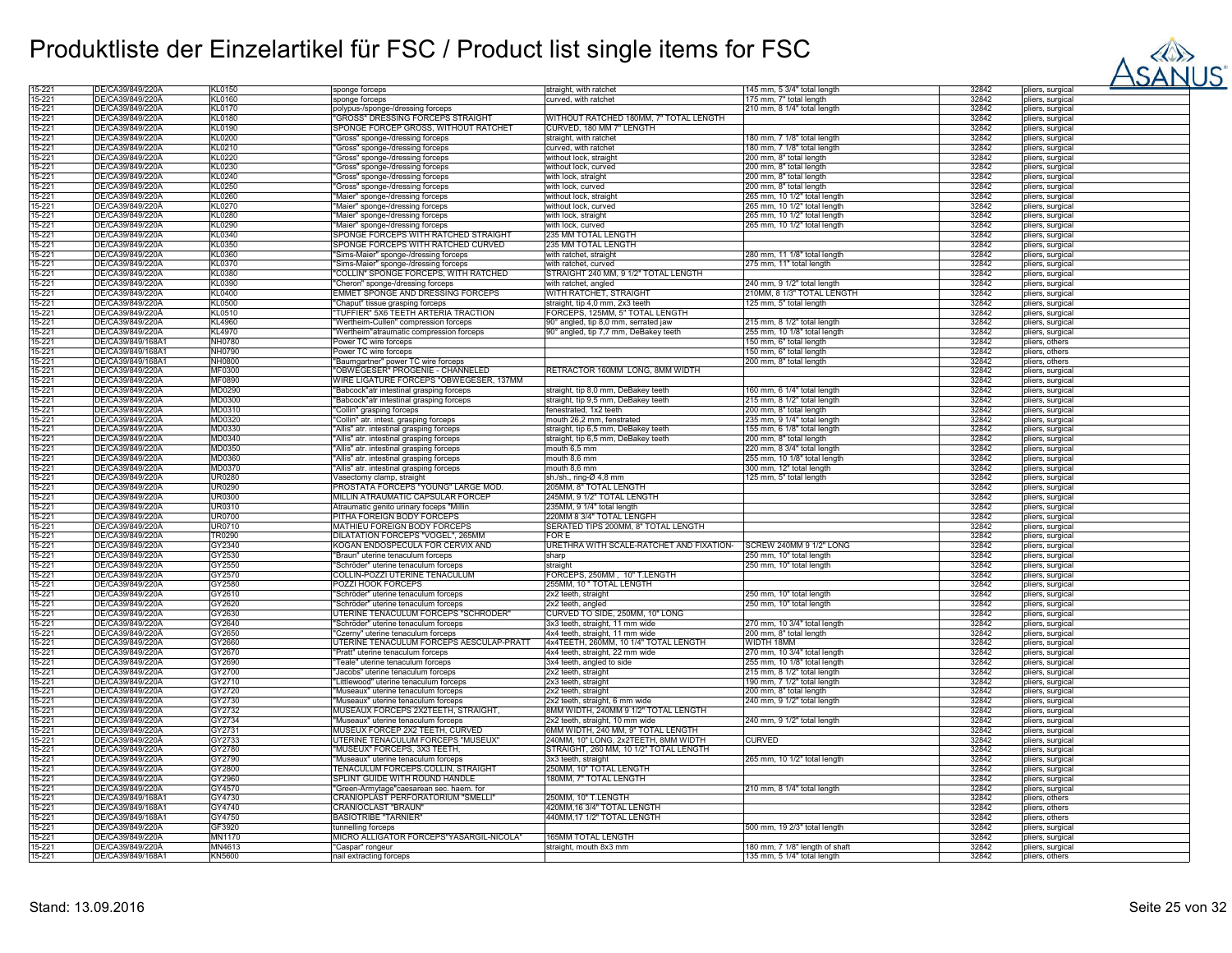

| 15-221           | DE/CA39/849/168A1                    | KN5610           | NAIL PULL OUT FORCEP, 145 MM                                                      |                                               |                              | 32842          | pliers, others                       |
|------------------|--------------------------------------|------------------|-----------------------------------------------------------------------------------|-----------------------------------------------|------------------------------|----------------|--------------------------------------|
| 15-221           | DE/CA39/849/220A                     | <b>KN5670</b>    | lead hand for hand surgery                                                        | for children, 236x165 mm                      |                              | 32842          | pliers, surgical                     |
| 15-221           | DE/CA39/849/220Å                     | <b>KN5680</b>    | lead hand for hand surgery                                                        | for adults, 365x255 mm                        |                              | 32842          | pliers, surgical                     |
| 15-221           | DE/CA39/849/168A1                    | KN6520           | Power TC wire cutter                                                              | wire: soft up to 2,0 mm, hard 1,5 mm          | 145 mm, 5 3/4" total length  | 32842          | pliers, others                       |
| 15-221           | DE/CA39/849/168Ä1                    | <b>KN6525</b>    | Power TC wire cutter                                                              |                                               |                              | 32842          | pliers, others                       |
|                  |                                      |                  |                                                                                   | wire: soft up to 3,0 mm, hard 2,0 mm<br>110MM | 220 mm, 8 3/4" total length  |                |                                      |
| 15-221           | DE/CA39/849/168Ä1                    | KN6530           | MICRO DISCS ROUND CUTTING FORCEP                                                  |                                               |                              | 32842          | pliers, others                       |
| 15-221           | DE/CA39/849/168Å1                    | KN6535           | MICRO DISCS CUTTING FORCEP, 110MM                                                 |                                               |                              | 32842          | pliers, others                       |
| 15-221           | DE/CA39/849/168A1                    | <b>KN6540</b>    | MICRO DISCS CUTTING FORCEP, 110MM                                                 |                                               |                              | 32842          | pliers, others                       |
| 15-221           | DE/CA39/849/168A1                    | <b>KN6545</b>    | Power TC wire cutter                                                              | str, wire: soft up to 3,0mm, hard 2,2mm       | 235 mm, 9 1/4" total length  | 32842          | pliers, others                       |
| 15-221           | DE/CA39/849/168Ä                     | <b>KN6550</b>    | Power TC wire cutter                                                              | ang, wire: soft up to 3,0mm, hard 2,2mm       | 230 mm, 9 1/8" total length  | 32842          | pliers, others                       |
| 15-221           | DE/CA39/849/168A1                    | <b>KN6555</b>    | Power TC wire cutter, front/lateral act.                                          | wire: soft up to 2,0 mm, hard 1,5 mm          | 180 mm, 7 1/8" total length  | 32842          | pliers, others                       |
| 15-221           | DE/CA39/849/168A1                    | <b>KN6560</b>    | Power TC wire cutter                                                              | geb, wire: soft up to 2,0mm, hard 1,5mm       | 180 mm, 7 1/8" total length  | 32842          | pliers, others                       |
| 15-221           | DE/CA39/849/168A1                    | <b>KN6565</b>    | LATERAL CUTTER                                                                    | TOTAL LENGTH 240 MM, 9 1/2"                   |                              | 32842          | pliers, others                       |
| 15-221           | DE/CA39/849/168A1                    | <b>KN6575</b>    |                                                                                   | wires, screws and nails                       | 320 mm, 12 3/4" total length | 32842          |                                      |
|                  |                                      |                  | Wire cutting forceps for cutting                                                  |                                               |                              |                | pliers, others                       |
| 15-221           | DE/CA39/849/220A                     | <b>KN6580</b>    | FLAT NOSE PLIER, 140 MM, SMOOTH MOUTH                                             |                                               |                              | 32842          | pliers, surgical                     |
| 15-221           | DE/CA39/849/220Ä                     | <b>KN6585</b>    | Flat-nosed plier                                                                  | serrated jaw, mouth 6,0 mm                    | 170 mm, 6 3/4" total length  | 32842          | pliers, surgical                     |
| 15-221           | DE/CA39/849/220A                     | <b>KN6590</b>    | WIRE FORCEPS, SERATED TIPS                                                        | 170 MM, 6 3/4" TOTAL LENGTH                   |                              | 32842          | pliers, surgical                     |
| 15-221           | DE/CA39/849/220A                     | <b>KN6595</b>    | Flat-nosed plier                                                                  | mouth 1,5 mm                                  | 190 mm, 7 1/2" total length  | 32842          | pliers, surgical                     |
| 15-221           | DE/CA39/849/220A                     | KN6600           | Vise grip                                                                         |                                               | 200 mm, 8" total length      | 32842          | pliers, surgical                     |
| 15-221           | DE/CA39/849/220A                     | <b>KN6605</b>    | bending iron                                                                      | for boring wires up to Ø 2,7 mm               | 120 mm, 4 3/4" total length  | 32842          | pliers, surgical                     |
| 15-221           | DE/CA39/849/220A                     | KN6610           | POWER TC WIRE FORCEPS 170MM, 6 3/4" LONG                                          |                                               |                              | 32842          |                                      |
|                  |                                      |                  |                                                                                   |                                               |                              |                | pliers, surgical                     |
| 15-221           | DE/CA39/849/220Ä                     | KN6615           | EXTRACTION PLIERS FOR BORING WIRES                                                | 130 MM, 5 1/8" TOTAL LENGTH                   |                              | 32842          | pliers, surgical                     |
| 15-221           | DE/CA39/849/220A                     | KN6620           | EXTRACTION PLIERS FOR BORING WIRES                                                | 180 MM, 7" TOTAL LENGTH                       |                              | 32842          | pliers, surgical                     |
| 15-221           | DE/CA39/849/220A                     | KN6625           | SCREW ALLIGATOR FORCEP FOR ABORTED                                                | <b>SCREWS</b>                                 |                              | 32842          | pliers, surgical                     |
| 15-221           | DE/CA39/849/220A                     | <b>KN6630</b>    | "Wagner" wire bending iron                                                        | up to Ø 3 mm                                  | 300 mm, 12" total length     | 32842          | pliers, surgical                     |
| 15-221           | DE/CA39/849/220Å                     | <b>KN6635</b>    | PLIER FOR BENDING WIRES, ROUND                                                    | 180MM, 7" TOTAL LENGTH                        |                              | 32842          | pliers, surgical                     |
| 15-221           | DE/CA39/849/220A                     | <b>KN6640</b>    | Extraction plier for wires                                                        |                                               | 180 mm, 7 1/8" total length  | 32842          | pliers, surgical                     |
| 15-221           | DE/CA39/849/220A                     | <b>KN6645</b>    | Power TC extraction plier for wires                                               | mouth 7.0 mm                                  | 180 mm. 7 1/8" total length  | 32842          | pliers, surgical                     |
| 15-221           | DE/CA39/849/220A                     | <b>KN6650</b>    | Power TC extraction plier for wires                                               | mouth 2,5 mm                                  |                              | 32842          |                                      |
|                  |                                      |                  |                                                                                   |                                               | 145 mm, 5 3/4" total length  |                | pliers, surgical                     |
| 15-221           | DE/CA39/849/220A                     | KN6655           | Flat-nosed plier, parallel                                                        |                                               | 180 mm, 7 1/8" total length  | 32842          | pliers, surgical                     |
| 15-221           | DE/CA39/849/220A                     | <b>KN6660</b>    | WIRE BENDING FORCEP                                                               |                                               |                              | 32842          | pliers, surgical                     |
| 15-221           | DE/CA39/849/168Ä                     | <b>KN6755</b>    | "Wolff" plaster breaker                                                           | curved, serrated jaw                          | 180 mm, 7 1/8" total length  | 32842          | pliers, others                       |
| 15-221           | DE/CA39/849/168Ä                     | <b>KN6760</b>    | "WOLFF" PLASTER BREAKER 240MM 9 1/2"                                              |                                               |                              | 32842          | pliers, others                       |
| 15-221           | DE/CA39/849/220Ä                     | OR1590           | QUIRE FOREIGN BODY EAR FORCEPS                                                    |                                               |                              | 32842          | pliers, surgical                     |
| 15-221           | DE/CA39/849/220Ä                     | OR1600           | BUCK EAR FOREIGN BODY FORCEPS                                                     |                                               |                              | 32842          | pliers, surgical                     |
| 15-221           | DE/CA39/849/168Ä1                    | <b>NS1030</b>    | "Kazanjian" bone cutting forceps                                                  | straight                                      | 185 mm, 7 1/4" total length  | 32842          | pliers, others                       |
|                  |                                      |                  |                                                                                   |                                               |                              |                |                                      |
| 15-221           | DE/CA39/849/220A                     | <b>NS1040</b>    | KRESSNER CRUSHING FORCEPS 3MM WIDE                                                | 220MM, 8 3/4" TOTAL LENGTH                    |                              | 32842          | pliers, surgical                     |
| 15-221           | DE/CA39/849/220A                     | <b>NS1050</b>    | KRESSNER CRUSHING FORCEPS 4MM,                                                    | 220MM, 8 3/4" TOTAL LENGTH                    |                              | 32842          | pliers, surgical                     |
| 15-221           | DE/CA39/849/220A                     | <b>NS1060</b>    | JANSEN-MIDDLETON NOSE FORCEPS                                                     | 4x13MM CUT, 200MM, 8" TOTAL LENGTH            |                              | 32842          | pliers, surgical                     |
| 15-221           | DE/CA39/849/220A                     | <b>NS1070</b>    | "Jansen-Middleton" nasal forceps                                                  | intersected                                   | 210 mm, 8 1/4" total length  | 32842          | pliers, surgical                     |
| 15-221           | DE/CA39/849/220Ä                     | <b>NS1080</b>    | "Craig"septum bone cutt./break. forceps                                           | angled cutting edges                          | 165 mm, 6 1/2" total length  | 32842          | pliers, surgical                     |
| 15-221           | DE/CA39/849/220Ä                     | <b>NS1090</b>    | "Craig"septum bone cutt./break. forceps                                           | round cutting edges                           | 165 mm, 6 1/2" total length  | 32842          | pliers, surgical                     |
| 15-221           | DE/CA39/849/220A                     | <b>NS1100</b>    | "Craig-Domnick"septum bone cutt./break.                                           | curved to the left                            | 165 mm, 6 1/2" total length  | 32842          | pliers, surgical                     |
| 15-221           | DE/CA39/849/220Ä                     | <b>NS1110</b>    | "Heymann" septum forceps                                                          | notch 10,0 mm long                            | 180 mm, 7 1/8" total length  | 32842          | pliers, surgical                     |
|                  |                                      |                  |                                                                                   |                                               |                              |                |                                      |
| 15-221           | DE/CA39/849/220Å                     | <b>NS1120</b>    | 'Heymann-Knight" septum forceps                                                   | fenestrated                                   | 190 mm, 7 1/2" total length  | 32842          | pliers, surgical                     |
| 15-221           | DE/CA39/849/220A                     | <b>NS1140</b>    | SEPTUM FORCEPS IRWIN-MOORE 190MM,8 1/2"                                           |                                               |                              | 32842          | pliers, surgical                     |
| 15-221           | DE/CA39/849/220A                     | <b>NS1150</b>    | "Luc" septum forceps                                                              | notch 8,2 mm long                             | 200 mm, 8" total length      | 32842          | pliers, surgical                     |
| 15-221           | DE/CA39/849/220A                     | <b>NS1160</b>    | "Luc" septum forceps                                                              | notch 13,0 mm long                            | 200 mm, 8" total length      | 32842          | pliers, surgical                     |
| 15-221           | DE/CA39/849/220A                     | <b>NS1170</b>    | "Brünnings" septum forceps                                                        | notch 8,2 mm long                             | 190 mm, 7 1/2" total length  | 32842          | pliers, surgical                     |
| 15-221           | DE/CA39/849/220A                     | <b>NS1180</b>    | "Brünnings" septum forceps                                                        | notch 9,2 mm long                             | 190 mm, 7 1/2" total length  | 32842          | pliers, surgical                     |
| 15-221           | DE/CA39/849/220A                     | <b>NS1190</b>    | "Brünnings" septum forceps                                                        | notch 9,7 mm long                             | 190 mm, 7 1/2" total length  | 32842          | pliers, surgical                     |
| 15-221           | DE/CA39/849/220Ä                     | <b>NS1200</b>    | "Brünnings" septum forceps                                                        | notch 11,5 mm long                            | 190 mm, 7 1/2" total length  | 32842          | bliers, surgical                     |
|                  |                                      |                  |                                                                                   |                                               |                              |                |                                      |
| 15-221           | DE/CA39/849/220Å                     | <b>NS2900</b>    |                                                                                   |                                               | 65 mm, 2 1/2" total length   | 32842          | pliers, surgical                     |
| 15-221           | DE/CA39/849/220A                     | <b>NS2920</b>    | ASH SEPTUM STRAIGHTHENING FORCEPS                                                 | 220MM, 8 1/2" T.LENGTH                        |                              | 32842          | pliers, surgical                     |
| 15-221           | DE/CA39/849/220A                     | <b>NS2930</b>    | "Walsham" septum forceps                                                          | for right                                     | 210 mm, 8 1/4" total length  | 32842          | pliers, surgical                     |
| 15-221           | DE/CA39/849/220Å                     | <b>NS2940</b>    | "Walsham" septum forceps                                                          | for left                                      | 210 mm, 8 1/4" total length  | 32842          | pliers, surgical                     |
| 15-221           | DE/CA39/849/220A                     | <b>NS2950</b>    | "Cottle-Walsham" septum forceps                                                   |                                               | 220 mm, 8 3/4" total length  | 32842          | pliers, surgical                     |
| 15-221           | DE/CA39/849/220A                     | HA1630           | "Duplay" nasopharyngeal sponge                                                    | s-shaped                                      | 190 mm, 7 1/2" total length  | 32842          | pliers, surgical                     |
| 15-221           | DE/CA39/849/220A                     | HA1640           | POSTNASAL APPLICATOR "HARTMANN'                                                   | 220MM TOTAL LENGTH, ROUGH, SPIRAL END         |                              | 32842          | pliers, surgical                     |
| 15-221           | DE/CA39/849/220A                     | <b>HA1670</b>    | NASOPHARYNX FORCEPS "JATHO"                                                       | 140MM 5 1/2" WORKING LENGTH                   |                              | 32842          | pliers, surgical                     |
| 15-221           | DE/CA39/849/220A                     | <b>HA1700</b>    | JURASZ ADENOID CUTTING FORCEPS 190MM                                              | 7 1/2" LONG FOR CHILDREN                      |                              | 32842          | pliers, surgical                     |
| 15-221           | DE/CA39/849/220A                     | <b>HA1710</b>    | JURASZ ADENOID CUTTING FORCEPS 210MM                                              | 8 1/4" LONG FIG.1                             |                              | 32842          |                                      |
|                  |                                      |                  |                                                                                   |                                               |                              |                | pliers, surgical                     |
| 15-221           | DE/CA39/849/220Ä                     | <b>HA1720</b>    | ADENOID CUTTING FORCEPS JURASZ                                                    | 210MM 8 1/4" Fig.2                            |                              | 32842          | pliers, surgical                     |
| 15-221           | DE/CA39/849/220A                     | HA1920           | PINCE DE MUSEUX 2x2 PRONGS                                                        | 200MM, 8" TOTAL LENGTH                        |                              | 32842          | pliers, surgical                     |
| 15-221           | DE/CA39/849/220Ä                     | <b>HA1930</b>    | "Colver" tonsil forceps                                                           |                                               | 200 mm, 8" total length      | 32842          | pliers, surgical                     |
| 15-221           | DE/CA39/849/220Ä                     | <b>HA1940</b>    | TONSIL FORCEPS "WHITE"                                                            | 180MM 7" TOTAL LENGTH                         |                              | 32842          | pliers, surgical                     |
| 15-221           | DE/CA39/849/220A                     | <b>HA1950</b>    | WHITE TONSILL FORCEPS 235MM LONG                                                  |                                               |                              | 32842          | liers, surgical                      |
| 15-221           | DE/CA39/849/220A                     | HA1960           | MARSCHIK-KRONE FORCEP                                                             | 200 MM TOTAL LENGTH                           |                              | 32842          | pliers, surgical                     |
| 15-221           | DE/CA39/849/220Ä                     | <b>HA1970</b>    | "ABRAHAM" TONSIL HOLDING FORCEPS                                                  | 205 MM, 8" TOTAL LENGTH                       |                              | 32842          | pliers, surgical                     |
| 15-221           | DE/CA39/849/220A                     | <b>HA1980</b>    | "Blohmke" tonsil forceps                                                          |                                               | 205 mm, 8 1/8" total length  | 32842          | pliers, surgical                     |
|                  |                                      |                  |                                                                                   |                                               |                              |                |                                      |
| 15-221           | DE/CA39/849/220A                     | HA1990           | "DENIS BROWNE" TONSIL HOLDING FORCEPS                                             | MOUTH WIDTH 10 MM                             | 225 MM, 9" TOTAL LENGTH      | 32842          | pliers, surgical                     |
| 15-221           | DE/CA39/849/220A                     | HA2120           | TONSIL ABCESS FORCEPS "THILENIUS'                                                 | 190MM TOTAL LENGTH                            |                              | 32842          | pliers, surgical                     |
| 15-221           | DE/CA39/849/220A                     | HA2370           | LARYNGEAL POLYPUS FORCEPS "FRAENKEL"                                              | CURVED TO SICKLE, 220MM TOTAL LENGTH          |                              | 32842          | pliers, surgical                     |
| 15-221           | DE/CA39/849/220A                     | HA2380           | LARYNGEAL POLYP FORCEPS "TOBOLD"                                                  | CURVED TO SIDE, 230MM TOTAL LENGTH            |                              | 32842          | pliers, surgical                     |
| 15-221           | DE/CA39/849/220Å                     | HA2390           | LARYNGEAL POLYPUS FORCEPS "JURASZ                                                 | OPENED TO THE LEFT                            | 220MM TOTAL LENGTH           | 32842          | pliers, surgical                     |
| 15-221           | DE/CA39/849/220A                     | HA2400           | LARYNGEAL POLYPUS FORCEPS "JURASZ                                                 | TO THE LEFT, 220MM TOTAL LENGTH               |                              | 32842          | pliers, surgical                     |
| 15-221           | DE/CA39/849/220A                     | HA2410           | LARYNGEAL POLYPUS FORCEPS "JURASZ                                                 | DOWNWARDS, 220MM TOTAL LENGTH                 |                              | 32842          | pliers, surgical                     |
|                  |                                      |                  |                                                                                   |                                               |                              |                |                                      |
|                  |                                      |                  |                                                                                   |                                               |                              |                |                                      |
| 15-221           | DE/CA39/849/220A                     | HA2420           | LARYNGEAL POLYPUS FORCEPS "JURASZ                                                 | UPWARDS, 220MM TOTAL LENGTH                   |                              | 32842          | pliers, surgica                      |
| 15-221<br>15-221 | DE/CA39/849/220Ä<br>DE/CA39/849/220Ä | HA2430<br>HA2450 | "FRAENKEL" LARYNGEAL FORCEPS, BOTH SIDES<br>REICHERT RETRACTOR 230MM, 9" T.LENGTH | OPENING, OVAL                                 |                              | 32842<br>32842 | pliers, surgical<br>pliers, surgical |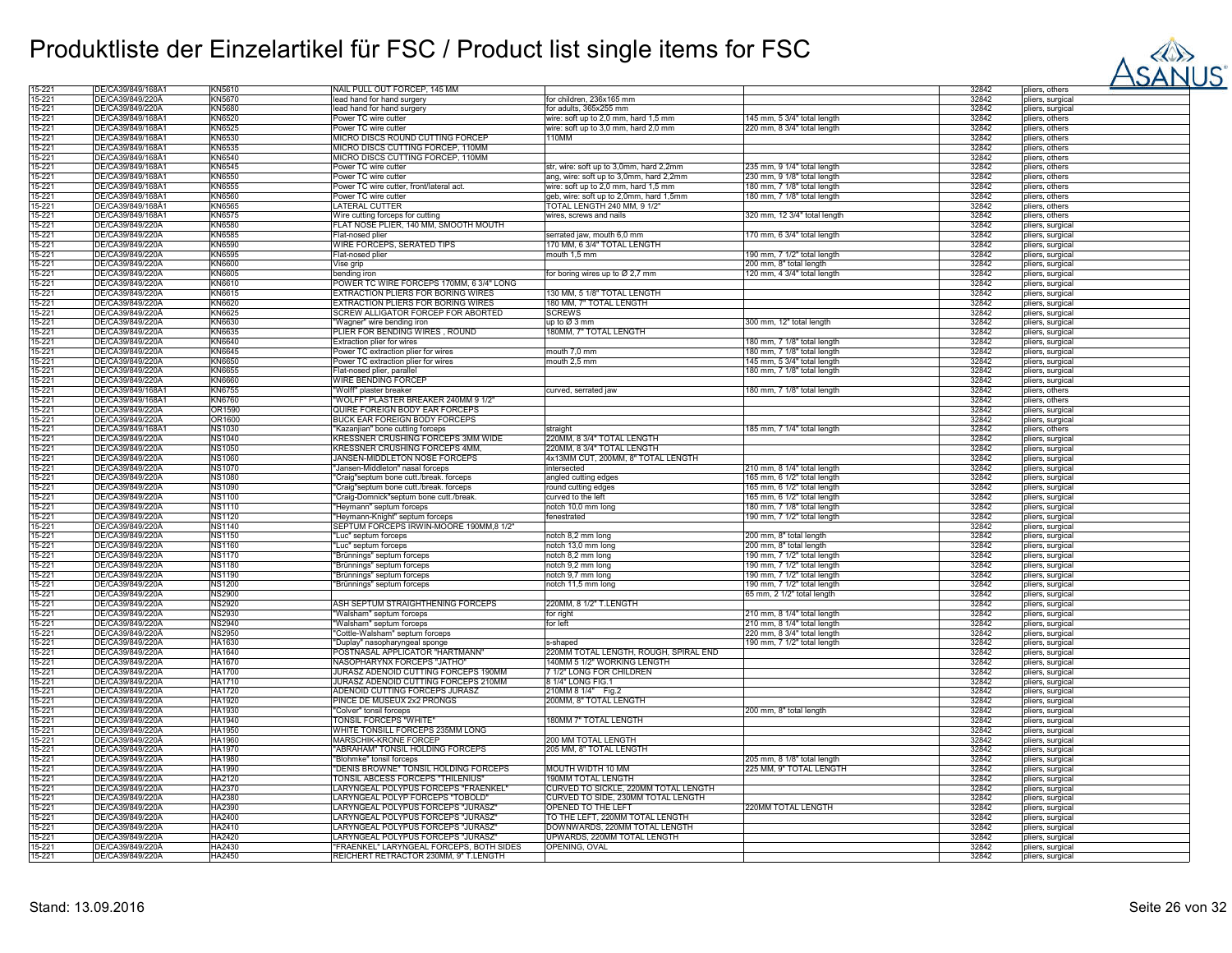

| 15-221           | DE/CA39/849/220A                      | HA3110           | ALLIGATOR FORCEPS 1X2 TEETH 250MM, 10'                         | LONG                                                     |                                                            | 32842          | pliers, surgical                   |
|------------------|---------------------------------------|------------------|----------------------------------------------------------------|----------------------------------------------------------|------------------------------------------------------------|----------------|------------------------------------|
| 15-221           | DE/CA39/849/220A                      | DZ0400           | Wire holding forceps, Marburg model                            | straight, cross-surrated jaw, tip 2,5 mm                 | 140 mm, 5 1/2" total length                                | 32842          | pliers, surgical                   |
| 15-221           | DE/CA39/849/220A                      | DZ0402           | WIRE CUTTER DELICATE FOR SOFT WIRE 0,5MM                       | FOR HARD WIRE 0,3MM, TYPE ANGLE                          | 30MM, 4 3/4" LONG                                          | 32842          | pliers, surgical                   |
|                  |                                       |                  |                                                                |                                                          |                                                            |                |                                    |
| 15-221           | DE/CA39/849/220A                      | DZ0500           | Wire cutter                                                    | str., soft bis Ø 1,5mm, hard bis Ø 1,2mm                 | 160 mm, 6 1/4" total length                                | 32842          | pliers, surgical                   |
| 15-221           | DE/CA39/849/220A                      | GY2621           | STRUMA REECTION FORCEPS UP-CURVED                              | 150MM FOR STRUMA RESECTION                               |                                                            | 32842          | pliers, surgical                   |
| 15-221           | DE/CA39/849/220A                      | GY2541           | TERINE TENACULUM FORCEPS "SINGEN"                              | SOLATED, TIPS 3MM FREE                                   | 250MM, 10" TOTAL LENGTH                                    | 32842          | pliers, surgical                   |
| 15-221           | DE/CA39/849/220A                      | DZ0501           | WIRE BLADE FORCEPS                                             | 150MM FOR SOFT WIRE                                      |                                                            | 32842          |                                    |
|                  |                                       |                  |                                                                |                                                          |                                                            |                | pliers, surgica                    |
| 15-221           | DE/CA39/849/220A                      | AU0900           | VITRECTOMY ALLIGATOR FORCEPS                                   |                                                          |                                                            | 32842          | pliers, surgical                   |
| 15-221           | DE/CA39/849/220A                      | AU0901           | VITRECTOMY ALLIGATOR FORCEPS, SMOOTH, 45                       |                                                          |                                                            | 32842          | pliers, surgical                   |
| 15-221           | DE/CA39/849/220A                      | AU0902           | VITRECTOMY ALLIGATOR FORCEPS, SERATED                          |                                                          |                                                            | 32842          | pliers, surgical                   |
| 15-221           | DE/CA39/849/220A                      | AU0903           | VITRECTOMY ALLIGATOR FORCEPS, SERATED                          |                                                          |                                                            | 32842          |                                    |
|                  |                                       |                  |                                                                |                                                          |                                                            |                | pliers, surgical                   |
| 15-221           | DE/CA39/849/220A                      | AU0904           | VITRECTOMY ALLIGATOR FORCEPS                                   | SERATED, LONG                                            |                                                            | 32842          | pliers, surgical                   |
| 15-221           | DE/CA39/849/220A                      | AU0905           | VITRECTOMY ALLIGATOR FORCEPS                                   | <b>SERATED, SHORT</b>                                    |                                                            | 32842          | pliers, surgical                   |
| 15-221           | DE/CA39/849/220A                      | AU0906           | VITRECTOMY ALLIGATOR FORCEPS                                   | SERATED, SHORT, 1X2 TEETH                                |                                                            | 32842          | pliers, surgical                   |
|                  |                                       |                  |                                                                |                                                          |                                                            |                |                                    |
| 15-221           | DE/CA39/849/220A                      | AU0907           | VITRECTOMY ALIGATOR FORCEPS,                                   | DIAMOND DUSTED                                           |                                                            | 32842          | pliers, surgical                   |
| 15-221           | DE/CA39/849/220A                      | AU0908           | VITRECTOMY ALLIGATOR FORCEPS, 0,3MM                            |                                                          |                                                            | 32842          | pliers, surgical                   |
| 15-221           | DE/CA39/849/220A                      | AU0909           | VITRECTOMY ALLIGATOR FORCEPS, 0,44MM                           |                                                          |                                                            | 32842          | pliers, surgical                   |
| 15-221           | DE/CA39/849/220A                      | AU0910           | VITRECTOMY GRASPING FORCEPS WITH HOOK                          |                                                          |                                                            | 32842          | pliers, surgical                   |
|                  |                                       |                  |                                                                |                                                          |                                                            |                |                                    |
| 15-221           | DE/CA39/849/220A                      | AU0911           | VITRECTOMY GRASPING FORCEPS                                    | 45° ANGLED UP                                            |                                                            | 32842          | pliers, surgical                   |
| 15-221           | DE/CA39/849/220A                      | AU0912           | VITRECTOMY ALLIGATOR FORCEPS, SMOOTH                           | SHORT, 45° ANGLED UP                                     |                                                            | 32842          | pliers, surgical                   |
| 15-221           | DE/CA39/849/220A                      | AU0913           | VITRECTOMY ALLIGATOR FORCEPS, SMOOTH                           | 45° ANGLED UP                                            |                                                            | 32842          | pliers, surgical                   |
|                  |                                       |                  |                                                                |                                                          |                                                            |                |                                    |
| 15-221           | DE/CA39/849/220A                      | AU0914           | VITRECTOMY ALLIGATOR FORCEPS, SMOOTH                           | 60° ANGLED UP                                            |                                                            | 32842          | pliers, surgical                   |
| 15-221           | DE/CA39/849/220A                      | AU0915           | VITRECTOMY ALLIGATOR FORCEPS, SMOOTH                           | 90° ANGLED UP                                            |                                                            | 32842          | pliers, surgical                   |
| 15-221           | DE/CA39/849/220A                      | AU0916           | VITRECTOMY ALLIGATOR FORCEPS, SERATED                          | 60° ANGLED UP                                            |                                                            | 32842          | pliers, surgical                   |
| 15-221           | DE/CA39/849/220A                      | AU0917           | VITRECTOMY ALLIGATOR FORCEPS, SERATED                          | 90° ANGLED UF                                            |                                                            | 32842          | pliers, surgical                   |
|                  |                                       |                  |                                                                |                                                          |                                                            |                |                                    |
| 15-221           | DE/CA39/849/220A                      | AU0918           | VITRECTOMY SPOON FORCEPS                                       |                                                          |                                                            | 32842          | pliers, surgical                   |
| 15-221           | DE/CA39/849/220A                      | AU0930           | VITRECTOMY ALLIGATOR FORCEPS, SMOOTH                           | WITH IRRIGATION - LUER-LOCK CONNECTOR                    |                                                            | 32842          | pliers, surgical                   |
| 15-221           | DE/CA39/849/220A                      | AU0931           | VITRECTOMY GRASPING FORCEPS, SMOOTH                            | WITH IRRIGATION - LUER-LOCK CONNECTOR                    | 45° ANGLED UP                                              | 32842          | pliers, surgical                   |
| 15-221           | DE/CA39/849/220A                      | AU0932           | VITRECTOMY ALLIGATOR FORCEPS, SERATED                          | WITH IRRIGATION - LUER-LOCK CONNECTOR                    |                                                            | 32842          |                                    |
|                  |                                       |                  |                                                                |                                                          |                                                            |                | pliers, surgical                   |
| 15-221           | DE/CA39/849/220A                      | AU0933           | VITRECTOMY ALLIGATOR FORCEPS, SERATED                          | WITH IRRIGATION - LUER-LOCK CONNECTOR                    | 30° ANGLED                                                 | 32842          | pliers, surgical                   |
| 15-221           | DE/CA39/849/220A                      | AU0934           | VITRECTOMY ALLIGATOR FORCEPS, SERATED                          | WITH IRRIGATION - LUER-LOCK CONNECTOR,                   | <b>LONG</b>                                                | 32842          | pliers, surgica                    |
| 15-221           | DE/CA39/849/220A                      | AU0935           | VITRECTOMY ALLIGATOR FORCEPS, SERATED                          | WITH IRRIGATION - LUER-LOCK CONNECTOR                    | <b>SHORT</b>                                               | 32842          |                                    |
|                  |                                       |                  |                                                                |                                                          |                                                            |                | pliers, surgical                   |
| 15-221           | DE/CA39/849/220A                      | AU0936           | VITRECTOMY ALLIGATOR FORCEPS, SERATED                          | WITH IRRIGATION - LUER-LOCK CONNECTOR                    | 1X2 TEETH                                                  | 32842          | pliers, surgical                   |
| 15-221           | DE/CA39/849/220A                      | AU0937           | VITRECTOMY ALLIGATOR FORCEPS, SERATED                          | WITH IRRIGATION - LUER-LOCK CONNECTOR                    | <b>DIAMOND DUSTED</b>                                      | 32842          | pliers, surgical                   |
| 15-221           | DE/CA39/849/220A                      | AU0938           | VITRECTOMY ALLIGATOR FORCEPS, SERATED                          | WITH IRRIGATION - LUER-LOCK CONNECTOR                    | POINT 0,3MM                                                | 32842          | pliers, surgical                   |
| 15-221           | DE/CA39/849/220A                      | AU0939           | VITRECTOMY ALLIGATOR FORCEPS, SERATED                          | WITH IRRGIATION - LUER-LOCK CONNECTOR                    | POINT 0,44MM                                               | 32842          |                                    |
|                  |                                       |                  |                                                                |                                                          |                                                            |                | pliers, surgical                   |
| 15-221           | DE/CA39/849/220A                      | AU0940           | VITRECTOMY ALLIGATOR FORCEPS, WITH HOOK                        | WITH IRRIGATION - LUER-LOCK CONNECTOR                    |                                                            | 32842          | pliers, surgical                   |
| 15-221           | DE/CA39/849/220A                      | AU0945           | VITRECTOMY ALLIGATOR FORCEPS, CURVED                           | WITH IRRIGATION - LUER-LOCK CONNECTOR                    |                                                            | 32842          | pliers, surgical                   |
| 15-221           | DE/CA39/849/220A                      | AU0950           | VITRECTOMY ALLIGATOR FORCEPS, 45°                              | WITH IRRIGATION - LUER-LOCK CONNECTOR                    |                                                            | 32842          | pliers, surgical                   |
|                  |                                       | AU0951           |                                                                | SMOOTH                                                   |                                                            |                |                                    |
| 15-221           | DE/CA39/849/220A                      |                  | VITRECTOMY ALLIGATOR FORCEPS, 45°                              |                                                          | WITH IRRIGATION- LUER-LOCK CONNECTOR                       | 32842          | pliers, surgical                   |
| 15-221           | DE/CA39/849/220A                      | AU093/           | VITRECTOMY ALLIGATOR FORCEPS SERATED                           | WITH IRRIGATION WITH LUER-LOCK CONNECTOR POINT 0,3MM     |                                                            | 32842          | pliers, surgical                   |
|                  |                                       |                  |                                                                |                                                          |                                                            |                |                                    |
|                  |                                       |                  |                                                                |                                                          |                                                            |                |                                    |
| 15-221           | DE/CA39/849/220A                      | AU0952           | VITRECTOMY ALLIGATOR FORCEPS, 45°,                             | SMOOTH                                                   | WITH IRRIGATION- LUER-LOCK CONNECTOR                       | 32842          | pliers, surgical                   |
| 15-221           | DE/CA39/849/220Ä                      | AU0953           | VITRECTOMY ALLIGATOR FORCEPS, 60°                              | SMOOTH                                                   | WITH IRRIGATION- LUER-LOCK CONNECTOR                       | 32842          | pliers, surgical                   |
| 15-221           | DE/CA39/849/220A                      | AU0954           | VITRECTOMY ALLIGATOR FORCEPS, 90°                              | SMOOTH                                                   | WITH IRRIGATION- LUER-LOCK CONNECTOR                       | 32842          | pliers, surgical                   |
| 15-221           | DE/CA39/849/220A                      | AU0955           |                                                                | SERATED                                                  |                                                            | 32842          |                                    |
|                  |                                       |                  | VITRECTOMY ALLIGATOR FORCEPS, 60°,                             |                                                          | WITH IRRIGATION- LUER-LOCK CONNECTOR                       |                | pliers, surgical                   |
| 15-221           | DE/CA39/849/220A                      | AU0956           | VITRECTOMY ALLIGATOR FORCEPS, 90°,                             | <b>GERIEFT</b>                                           | WITH IRRIGATION- LUER-LOCK CONNECTOR                       | 32842          | pliers, surgical                   |
| 15-221           | DE/CA39/849/220A                      | AU0957           | VITRECTOMY SPOON FORCEPS                                       | WITH IRRIGATION- LUER-LOCK CONNECTOR                     |                                                            | 32842          | pliers, surgical                   |
| 15-221           | DE/CA39/849/220A                      | AU0960           | VITRECTOMY ALLIGATOR FORCEPS                                   | SMOOTH JAWS                                              |                                                            | 32842          | pliers, surgical                   |
| 15-221           | DE/CA39/849/220A                      | AU0961           | VITRECTOMY ALLIGATOR FORCEPS                                   | SMOOTH JAWS, 45°                                         |                                                            | 32842          |                                    |
|                  |                                       |                  |                                                                |                                                          |                                                            |                | pliers, surgical                   |
| 15-221           | DE/CA39/849/220A                      | AU0962           | VITRECTOMY ALLIGATOR FORCEPS, SERATED                          |                                                          |                                                            | 32842          | pliers, surgical                   |
| 15-221           | DE/CA39/849/220A                      | AU0963           | VITRECTOMY GRASPING FORCEPS, SERATED                           | 30° ANGLED UP                                            |                                                            | 32842          | pliers, surgical                   |
| 15-221           | DE/CA39/849/220Ä                      | AU0964           | VITRECTOMY ALLIGATOR FORCEPS, SERATED                          |                                                          |                                                            | 32842          | pliers, surgical                   |
| 15-221           | DE/CA39/849/220A                      | AU0965           | VITRECTOMY ALLIGATOR FORCEPS, SERATED,                         | SHORT                                                    |                                                            | 32842          |                                    |
|                  |                                       |                  |                                                                |                                                          |                                                            |                | pliers, surgical                   |
| 15-221           | DE/CA39/849/220A                      | AU0966           | VITRECTOMY ALLIGATOR FORCEPS, 1X2 TEETH                        |                                                          |                                                            | 32842          | pliers, surgical                   |
| 15-221           | DE/CA39/849/220A                      | AU0967           | VITRECTOMY ALLIGATOR FORCEPS, DIAMOND                          | <b>DUSTED</b>                                            |                                                            | 32842          | pliers, surgical                   |
| 15-221           | DE/CA39/849/220A                      | AU0968           | VITRECTOMY ALLIGATOR FORCEPS                                   | 0.3MM TIP                                                |                                                            | 32842          | pliers, surgica                    |
|                  |                                       |                  |                                                                |                                                          |                                                            |                |                                    |
| 15-221           | DE/CA39/849/220A                      | AU0969           | VITRECTOMY ALLIGATOR FORCEPS                                   | $0.44$ MM TIF                                            |                                                            | 32842          | pliers, surgical                   |
| 15-221           | DE/CA39/849/220A                      | AU0970           | VITRECTOMY ALLIGATOR FORCEPS                                   | WITH HOOK                                                |                                                            | 32842          | pliers, surgical                   |
| 15-221           | DE/CA39/849/220A                      | AU0971           | VITRECTOMY ALLIGATOR FORCEPS                                   | WITH HOOK                                                |                                                            | 32842          | pliers, surgical                   |
|                  | DE/CA39/849/220A                      | AU0972           | VITRECTOMY ALLIGATOR FORCEPS                                   | SMOOTH, 45° ANGLED UP                                    |                                                            | 32842          |                                    |
| 15-221           |                                       |                  |                                                                |                                                          |                                                            |                | pliers, surgical                   |
| 15-221           | DE/CA39/849/220A                      | AU0980           | VITRECTOMY ALLIGATOR FORCEPS, SMOOTH                           | 45° ANGLED UP                                            |                                                            | 32842          | pliers, surgical                   |
| 15-221           | DE/CA39/849/220A                      | AU0981           | VITRECTOMY GRASPING FORCEPS, SMOOTH                            | 45° ANGLED UP, LONG                                      |                                                            | 32842          | pliers, surgical                   |
| 15-221           | DE/CA39/849/220A                      | AU0982           | VITRECTOMY GRASPING FORCEPS, SMOOTH                            | 60° ANGLED UP                                            |                                                            | 32842          | pliers, surgica                    |
|                  |                                       |                  |                                                                |                                                          |                                                            |                |                                    |
| 15-221           | DE/CA39/849/220A                      | AU0983           | VITRECTOMY GRASPING FORCEPS, SMOOTH                            | 90° ANGLED UF                                            |                                                            | 32842          | pliers, surgical                   |
| 15-221           | DE/CA39/849/220A                      | AU0984           | VITRECTOMY GRASPING FORCEPS, SMOOTH                            | 60° ANGLED UP. SERATED                                   |                                                            | 32842          | pliers, surgical                   |
| 15-221           | DE/CA39/849/220A                      | AU0985           | VITRECTOMY GRASPING FORCEPS, SMOOTH                            | 90° ANGLED UP, SERATED                                   |                                                            | 32842          | pliers, surgical                   |
| 15-221           | DE/CA39/849/220A                      | AU0986           | VITRECTOMY CUPPED FORCEPS                                      |                                                          |                                                            | 32842          |                                    |
|                  |                                       |                  |                                                                |                                                          |                                                            |                | pliers, surgical                   |
| 15-221           | DE/CA39/849/220A                      | AU0988           | VITRECTOMY SCISSOR, 30° ANGLED UP                              |                                                          |                                                            | 32842          | pliers, surgical                   |
| 15-221           | DE/CA39/849/220A                      | KN6599           | LOCKING PLIER 180MM, 7" LONG                                   |                                                          |                                                            | 32842          | pliers, surgical                   |
| 15-221           | DE/CA39/849/220A                      | KN6601           | LOCKING PLIER 240MM, 9 1/4" LONG                               |                                                          |                                                            | 32842          | pliers, surgica                    |
|                  |                                       |                  |                                                                |                                                          |                                                            |                |                                    |
| 15-221           | DE/CA39/849/220A                      | KN6656           | PARALLEL FLAT NOSE PLIER, 185 MM                               | SIDE CUTTER TILL 1,6MM HARD WIRE                         |                                                            | 32842          | pliers, surgical                   |
| 15-221           | DE/CA39/849/220A                      | GY2542           | "Schröder" uterine tenaculum forceps                           | sharp                                                    | 250 mm, 10" total length                                   | 32842          | pliers, surgical                   |
| 15-221           | DE/CA39/849/220A                      | <b>NS1075</b>    | RUBIN ENT FORCEPS ANGLED USE LENGTH                            | 85MM                                                     |                                                            | 32842          | pliers, surgical                   |
| 15-221           | DE/CA39/849/168Ä1                     | NH0801           | Power TC needle holder and wire forceps                        | 14 mm mouth length                                       | 175 mm, 7" total length                                    | 32842          | pliers, others                     |
|                  |                                       |                  |                                                                |                                                          |                                                            |                |                                    |
| 15-221           | DE/CA39/849/168Å1                     | KN6542           | Power TC wire cutter                                           | ang, wire: soft up to 1,5mm, hard 1,0mm                  | 140 mm, 5 1/2" total length                                | 32842          | pliers, others                     |
| 15-221           | DE/CA39/849/168A1                     | KN6541           | wire cutter                                                    | str, wire: soft up to 1,5mm, hard 1,0mm                  | 145 mm, 5 3/4" total length                                | 32842          | pliers, others                     |
| 15-221           | DE/CA39/849/220A                      | NH0355           | Knot holding forceps a. Rapp - Stille,                         | straight                                                 | 130 mm 5 1/8" total length                                 | 32842          | pliers, surgical                   |
|                  |                                       | NH2010           |                                                                |                                                          |                                                            |                |                                    |
| 15-221           | DE/CA39/849/168A1                     |                  | Power TC wire forceps, model Berry                             | strong, with extra long TC inlay                         | 195 mm, 7 3/4" total length                                | 32842          | pliers, others                     |
| 15-221<br>15-221 | DE/CA39/849/168A1<br>DE/CA39/849/220Ä | NH2008<br>DZ0403 | "Hajek" power TC wire forceps<br>"Goslee" wire holding forceps | strong model<br>str.,1 side cross-surrated,1 side smooth | 135 mm, 5 1/4" total length<br>140 mm, 5 1/2" total length | 32842<br>32842 | pliers, others<br>pliers, surgical |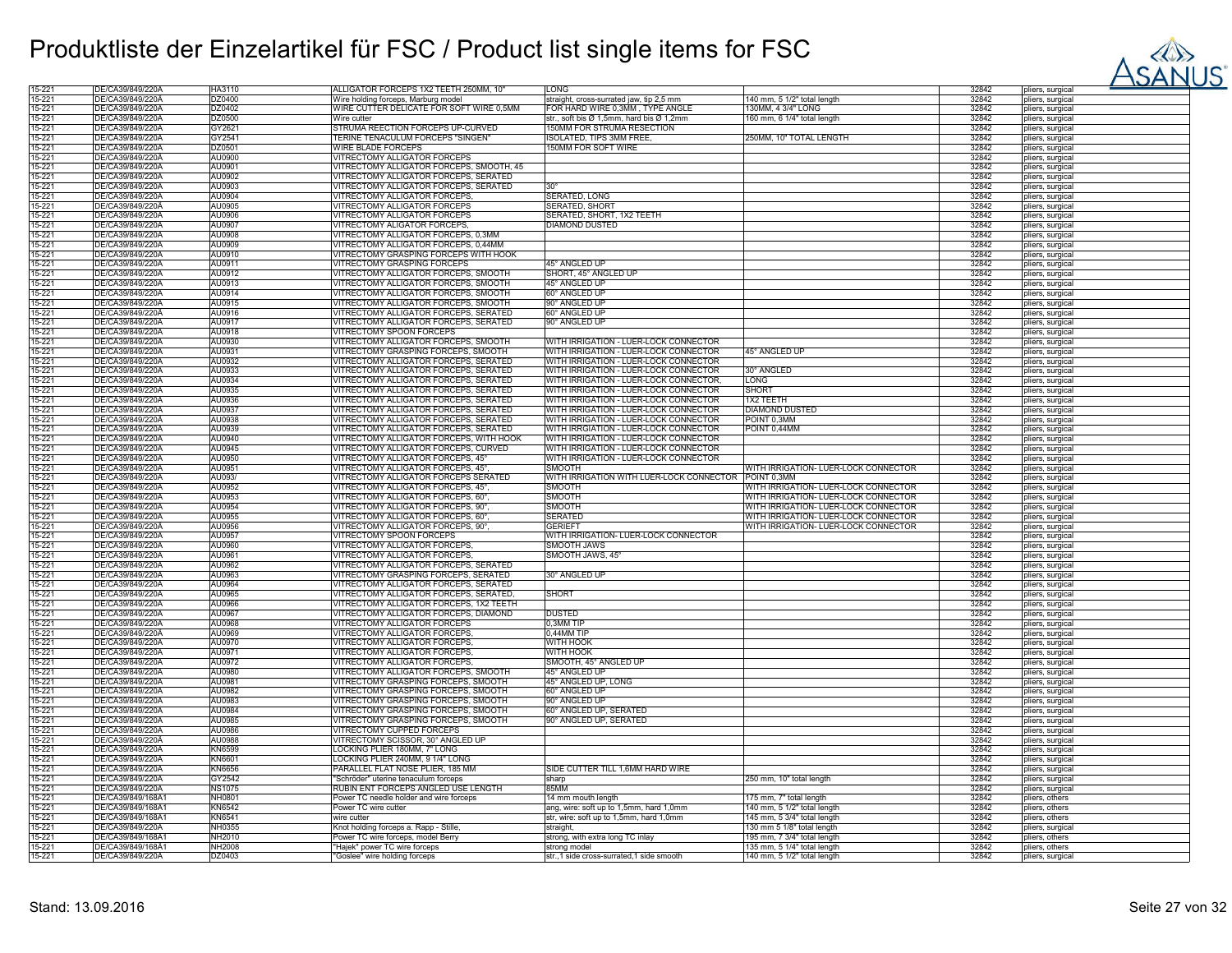

| 15-221           | DE/CA39/849/220A                     | DZ0404                   | FLAT NOSE PLIERS 125MM 4 3/4"                                  | LONG STRAIGHT NARROW MOUTH                                                            |                                         | 32842          | pliers, surgical                     |
|------------------|--------------------------------------|--------------------------|----------------------------------------------------------------|---------------------------------------------------------------------------------------|-----------------------------------------|----------------|--------------------------------------|
| 15-221           | DE/CA39/849/220A                     | DZ0410                   | POWER TC ANGELED WIRE FORCEP                                   | 125MM, 5 1/8" LONG                                                                    |                                         | 32842          | pliers, surgical                     |
| 15-221           | DE/CA39/849/168A                     | KN6562                   | "Kirschner" power TC wire cutter                               |                                                                                       | 160 mm, 6 1/4" total length             | 32842          | pliers, others                       |
| 15-221           | DE/CA39/849/220A                     | MD0375                   | "Allis" grasping forceps, atraumtic                            | angled sidewards                                                                      | 235 mm, 9 1/4" total length             | 32842          | pliers, surgical                     |
| 15-221           | DE/CA39/849/220A                     | MD0284                   | LUNG FORCEPS "LOVELACE", 205 MM, 8'                            |                                                                                       |                                         | 32842          | pliers, surgical                     |
|                  |                                      |                          |                                                                |                                                                                       |                                         |                |                                      |
| 15-221           | DE/CA39/849/220Å                     | GS0006                   | PLASTER STAY FORCEP "WALTON", 230 MM                           |                                                                                       |                                         | 32842          | pliers, surgical                     |
| 15-221           | DE/CA39/849/220A                     | KN6658                   | PLATE BANDAGE INSTRUMENT                                       |                                                                                       |                                         | 32842          | pliers, surgical                     |
| 15-221           | DE/CA39/849/168A1                    | <b>KN6564</b>            | POWER TC-WIRE CUTTER 220MM, 8 3/4" LONG                        | WITH TRANSMISSION WIRE-CUTTING BLADES                                                 |                                         | 32842          | pliers, others                       |
| 15-221           | DE/CA39/849/168A1                    | NH0794                   | Power TC wire forceps,                                         | 177 mm 7" total length                                                                |                                         | 32842          | pliers, others                       |
| 15-221           | DE/CA39/849/220Ä                     | <b>UR0305</b>            | "Millin" capsular forceps, curved left                         | mouth across serrated, mouth width 22 mm                                              | 235 mm, 9 1/4" total length             | 32842          | pliers, surgical                     |
|                  | DE/CA39/849/220A                     | MD0283                   |                                                                | FORCEPS, MOUTH PART 27 MM WIDE,                                                       | FULLY SERATED, 205MM, 8" TOTAL LENGTH   | 32842          |                                      |
| 15-221           |                                      |                          | 'DUVAL INTESTINAL- AND HAEMORRHOIDAL                           |                                                                                       |                                         |                | pliers, surgical                     |
| 15-221           | DE/CA39/849/220A                     | <b>RK0500</b>            | <b>FERGUSSON" HAEMORHOIDAL FORCEP</b>                          | STRAIGHT, 160MM, 6 1/3" T.LENGTH                                                      |                                         | 32842          | pliers, surgical                     |
| 15-221           | DE/CA39/849/220A                     | RK0502                   | "Fergusson" hämorrhoidal clamp                                 | straight                                                                              | 200 mm, 8" total length                 | 32842          | pliers, surgical                     |
| 15-221           | DE/CA39/849/220Å                     | <b>RK0501</b>            | <b>FERGUSSON" HAEMORHOIDAL FORCEP</b>                          | CURVED, 160MM, 6 1/4"                                                                 |                                         | 32842          | pliers, surgical                     |
| 15-221           | DE/CA39/849/220A                     | RK0503                   | "FERGUSSON" HAEMORHOIDAL FORCEP                                | CURVED, 200MM, 8"                                                                     |                                         | 32842          | pliers, surgical                     |
|                  |                                      |                          |                                                                |                                                                                       |                                         |                |                                      |
| 15-221           | DE/CA39/849/220A                     | AU0995                   | CAPSULE FORCEPS "KOCH", SHARP                                  | 22GAUGE, 0,70MM                                                                       |                                         | 32842          | pliers, surgical                     |
| 15-221           | DE/CA39/849/220A                     | MP0010                   | MANICURE PEDICURE FORCEP 130MM, 5" LONG                        |                                                                                       |                                         | 32842          | pliers, surgical                     |
| 15-221           | DE/CA39/849/220A                     | MN5002                   | "KRÄMER" FORCEPS                                               |                                                                                       |                                         | 32842          | pliers, surgical                     |
| 15-221           | DE/CA39/849/168Ä                     | MP0100                   | NAIL FORCEP DOUBLE ACTION 150MM, 6"                            |                                                                                       |                                         | 32842          | pliers, others                       |
| 15-221           | DE/CA39/849/220A                     | GF3663                   | "PĂIVI" OESOPHAGUS FIXATION CLAMP                              | 240MM, 9 1/2", UPWARDS ANGLED                                                         | <b>FLAT SERRATED</b>                    | 32842          |                                      |
|                  |                                      |                          |                                                                |                                                                                       |                                         |                | pliers, surgical                     |
| 15-221           | DE/CA39/849/220A                     | HA2895                   | LINDHOLM VOCAL CORD AND FALSE CORD RETR.                       | DISTAL END WITH CURVED BLADES, BLUNT.                                                 | SELF RETAINING, WITH RATCHET, 240MM     | 32842          | pliers, surgical                     |
| 15-221           | DE/CA39/849/168A1                    | MP0012                   | Nail cutter, stainless                                         | klein, straight, length of cut 18 mm                                                  | 130 mm, 5 1/8" total length             | 32842          | pliers, others                       |
| 15-221           | DE/CA39/849/168A1                    | MP0013                   | <b>NAIL FORCEP STAINLESS</b>                                   | 140MM, 5 1/2" GESAMTLÄNGE                                                             |                                         | 32842          | pliers, others                       |
| 15-221           | DE/CA39/849/168Ä1                    | MP0011                   | Nail cutter, stainless                                         | straight, length of cut 16,3 mm                                                       | 110 mm, 4 1/3" total length             | 32842          |                                      |
|                  |                                      |                          |                                                                |                                                                                       |                                         |                | pliers, others                       |
| 15-221           | DE/CA39/849/168A1                    | MP0015                   | <b>NAIL FORCEP STAINLESS</b>                                   | 150MM, 6" TOTAL LENGTH                                                                |                                         | 32842          | pliers, others                       |
| 15-221           | DE/CA39/849/220A                     | KN6644                   | EXTRACTION PLIER FOR WIRES, NARROW                             | 180 MM, 7" TOTAL LENGTH                                                               |                                         | 32842          | pliers, surgical                     |
| 15-221           | DE/CA39/849/220Ä                     | KN6651                   | Power TC extraction plier for wires                            | mouth 4,0 mm                                                                          | 180 mm, 7 1/8" total length             | 32842          | pliers, surgical                     |
| 15-221           | DE/CA39/849/220A                     | KN6653                   | Power TC extraction plier for wires                            | mouth 5,8 mm                                                                          | 180 mm, 7 1/8" total length             | 32842          | pliers, surgical                     |
| 15-221           | DE/CA39/849/168A1                    | KN6566                   |                                                                | wire until Ø 2-3.5 mm. Platten until 2mm                                              | 240 mm, 9 1/2" total length             | 32842          | pliers, others                       |
|                  |                                      |                          | "Easy Cutter" power TC wire cutter                             |                                                                                       |                                         |                |                                      |
| 15-221           | DE/CA39/849/168A1                    | <b>KN6567</b>            | Wire cutting forceps, front action                             | wire: soft up to 2,4 mm, hard 1,8 mm                                                  | 180 mm, 7 1/8" total length             | 32842          | pliers, others                       |
| 15-221           | DE/CA39/849/168A1                    | KN6546                   | "Wire Fix" needle nosed ratcheting plier                       | for holding long wires                                                                | 210 mm, 8 1/4" total length             | 32842          | pliers, others                       |
| 15-221           | DE/CA39/849/168A1                    | <b>KN6547</b>            | "Wire Fix" needle nosed ratcheting plier                       | for holding long wires                                                                | 250 mm, 10" total length                | 32842          | pliers, others                       |
| 15-221           | DE/CA39/849/168A1                    | <b>KN6548</b>            | "WIRE-FIX" NEEDLE NOSED LOCKING PLIER                          | FOR EASY HOLDING OF LONG WIRES                                                        | 300MM 9 3/4" LONG                       | 32842          | pliers, others                       |
|                  |                                      |                          |                                                                |                                                                                       |                                         |                |                                      |
| 15-221           | DE/CA39/849/168A1                    | KN6559                   | ROD GRIPPER WITH SPECIAL HARDENING                             | OF FIXATION PART 200MM, 8" T.LENGTH                                                   |                                         | 32842          | pliers, others                       |
| 15-221           | DE/CA39/849/168A1                    | KN6538                   | BENDING PLIER FORCEP FOR BONE PLATES                           | UP TO 1,6 MM, 200 MM, 8" LONG                                                         |                                         | 32842          | pliers, others                       |
| 15-221           | DE/CA39/849/168A1                    | KN6539                   | BENDING PLIER FORCEP FOR BONE PLATES                           | UP TO 3,0 MM, 240MM, 9 1/2" LONG                                                      |                                         | 32842          | pliers, others                       |
| 15-221           | DE/CA39/849/168A1                    | <b>KN6526</b>            | "ROTO" ROD BENDER FOR                                          | 0, DIAMETER STRONG RODS, ROTABLE                                                      | MEASURMENT SET UP, 285MM 11 1/4" LONG   | 32842          | pliers, others                       |
|                  |                                      |                          | Wire cutter                                                    |                                                                                       |                                         |                |                                      |
| 15-221           | DE/CA39/849/168Ä1                    | KN6524                   |                                                                | wire: soft up to 2,2 mm, hard 2,0 mm                                                  | 160 mm, 6 1/4" total length             | 32842          | pliers, others                       |
| 15-221           | DE/CA39/849/220A                     | MD0301                   | "Babcock" atr. intest. grasping forceps                        | mouth 9,4 mm, fenstrated                                                              | 240 mm, 9 1/2" total length             | 32842          | pliers, surgical                     |
| 15-221           | DE/CA39/849/220A                     | KN6612                   | FLAT PLIER, SERATED                                            | 140MM, 5 1/2" TOTAL LENGTH                                                            |                                         | 32842          | pliers, surgical                     |
| 15-221           | DE/CA39/849/220A                     | <b>HA1965</b>            | TONSILLECTOMY FORCEP 115MM WORKING                             | LENGTH SERATED AND ANGELED                                                            |                                         | 32842          | pliers, surgical                     |
| 15-221           | DE/CA39/849/168A1                    | KN6467                   | DEMEL WIRE COLLET CHUCK                                        | 275MM LONG                                                                            |                                         | 32842          | pliers, others                       |
|                  |                                      |                          |                                                                |                                                                                       |                                         |                |                                      |
| 15-221           | DE/CA39/849/220A                     | HA9988                   | TYDING TONSIL FORCEPS BAJONET SHAPED                           |                                                                                       |                                         | 32842          | pliers, surgical                     |
| 15-221           | DE/CA39/849/168A                     | NH2012                   | Power TC wire forceps                                          | with TC inlay                                                                         | 155 mm, 6 1/8" total length             | 32842          | pliers, others                       |
| 15-221           | DE/CA39/849/220A                     | <b>EKL0240</b>           | Daily-Line "Gross" sponge-/dressing forc                       | with lock, straight                                                                   | 200 mm, 8" total length                 | 32842          | pliers, surgical                     |
| 15-221           | DE/CA39/849/220A                     | <b>EKL0280</b>           | Daily-Line "Maier" sponge-/dressing forc                       | with lock, straight                                                                   | 265 mm, 10 1/2" total length            | 32842          | pliers, surgical                     |
|                  | DE/CA39/849/220A                     |                          |                                                                |                                                                                       |                                         | 32842          |                                      |
| 15-221           |                                      | <b>EKL0250</b>           | Daily-Line "Gross" sponge-/dressing forc                       | with lock, curved.                                                                    | 200 mm, 8" total length                 |                | pliers, surgical                     |
| 15-221           | DE/CA39/849/220A                     | <b>EKL0290</b>           | Daily-Line "Maier" sponge-/dressing forc                       | with lock, curved                                                                     | 265 mm, 10 1/2" total length            | 32842          | pliers, surgical                     |
| 15-221           | DE/CA39/849/220A                     | EGY2540                  | TERINE TENACULUM FORCEPS SCHROEDER                             | 250MM LONG."DAILY-LINE"                                                               |                                         | 32842          | pliers, surgical                     |
| 15-221           | DE/CA39/849/220A                     | DT2013                   | "YOUNG" WIRE FORCEP 150MM 6 " LONG                             |                                                                                       |                                         | 32842          | pliers, surgica                      |
| 15-221           | DE/CA39/849/220A                     | DZ0415                   | "KORKHAUS" LIGATURE FORCEPS                                    | 150MM, 6" TOTAL LENGTH                                                                |                                         | 32842          | pliers, surgical                     |
|                  |                                      |                          |                                                                |                                                                                       |                                         |                |                                      |
| 15-221           | DE/CA39/849/220A                     | MN3093                   | #N/A                                                           | #N/A                                                                                  | #N/A                                    | 32842          | pliers, surgical                     |
| 15-221           | DE/CA39/849/220A                     | DZ0420                   | DENTAL WIRE FORCEP FLAT/ROUND TIP                              | 50MM, 6" LONG                                                                         |                                         | 32842          | pliers, surgical                     |
| 15-221           | DE/CA39/849/168A1                    | <b>KN6528</b>            | WIRE FIXATION FORCEPS FOR 2,5, 3,0 AND                         | 3,5MM WIRES, TOTAL LENGTH 200MM, 8"                                                   |                                         | 32842          | pliers, others                       |
| 15-221           | DE/CA39/849/220Ä                     | GY2805                   | TEALE HOOK FORCEP 180MM, 7" LONG                               |                                                                                       |                                         | 32842          | pliers, surgical                     |
| 15-221           | DE/CA39/849/168A1                    | KN6549                   | "PANTHER" ANGLED WIRE CUTTING PLIER                            | SPECIAL HARENDED CUTTING EDGES                                                        | FOR 0,9MM SOFT WIRE                     | 32842          |                                      |
|                  |                                      |                          |                                                                |                                                                                       |                                         |                | pliers, others                       |
| 15-221           | DE/CA39/849/220A                     | MD0364                   | "Allis" atr. intestinal grasping forceps                       | mouth 8.6 mm                                                                          | 350 mm, 14" total length                | 32842          | pliers, surgical                     |
| 15-221           | DE/CA39/849/220A                     | DZ0203                   | FORCEP "WALDSACHS"                                             |                                                                                       |                                         | 32842          | pliers, surgical                     |
| 15-221           | DE/CA39/849/220A                     | KN6583                   | FLAT NOSE PLIER SMOOTH TIP                                     | SERATED 160MM, 6"                                                                     |                                         | 32842          | pliers, surgical                     |
| 15-221           | DE/CA39/849/168A1                    | KN65601                  | Power TC wire cutter, titanit                                  | geb, wire: soft up to 2,0mm, hard 1,5mm                                               | 180 mm, 7 1/8" total length             | 32842          | pliers, others                       |
| 15-221           | DE/CA39/849/168A1                    | KN65501                  | POWER TC WIRE CUTTING FORCEP                                   | TRANSMITTED WIRE-EDGES 235MM ANGELED                                                  | <b>TITAN</b>                            | 32842          | pliers, others                       |
|                  |                                      |                          |                                                                |                                                                                       |                                         |                |                                      |
| 15-221           | DE/CA39/849/168A1                    | KN6569                   | PIN HOLDING FORCEP                                             | TOTAL LENGTH 260 MM, 10 1/4"                                                          |                                         | 32842          | pliers, others                       |
| 15-221           | DE/CA39/849/168A1                    | KN6570                   | Wire cutting forceps for cutting                               | wires, screws and nails up to Ø 6 mm                                                  | 470 mm, 18 3/4" total length            | 32842          | pliers, others                       |
| 15-221           | DE/CA39/849/168A1                    | ET0010                   | Nail clipper                                                   | aold                                                                                  | 120 mm total length                     | 32842          | pliers, others                       |
| 15-221           |                                      | <b>KL0277</b>            | LONG FORCEPS 380MM FOR GRAFTS.                                 | <b>SLIGHTLY CURVED</b>                                                                |                                         | 32842          | pliers, surgical                     |
|                  |                                      |                          |                                                                |                                                                                       |                                         |                |                                      |
| 15-221           | DE/CA39/849/220A                     |                          |                                                                |                                                                                       |                                         |                |                                      |
| 15-221           | DE/CA39/849/220Ä                     | GY2340L                  | KOGAN ENDOSPECULA FOR CERVIX AND                               | URETHRA WITH SCALE-RATCHET AND FIXATION-                                              | SCREW 240MM 9 1/2" LONG FOR LASER INDIK | 32842          | pliers, surgical                     |
| 15-221           | DE/CA39/849/220A                     | GY2735                   | MUSEAUX UTERINE TENACULUM FORCEPS                              | 2X2TEETH, CURVED 240MM 10",                                                           | HTGIW MM01                              | 32842          | pliers, surgical                     |
|                  | DE/CA39/849/220A                     | GY2701                   | "Jacobs" uterine tenaculum forceps                             |                                                                                       | 215 mm, 8 1/2" total length             | 32842          |                                      |
|                  |                                      |                          |                                                                | 2x2 teeth, curved                                                                     |                                         |                | pliers, surgical                     |
| 15-221           | DE/CA39/849/168A1                    | KN6521                   | Wire cutting plier                                             | with hardmetall blades                                                                | 180 mm, 7 1/8" total length             | 32842          | pliers, others                       |
| 15-221           | DE/CA39/849/168A1                    | KN6513-1                 | EASY CUT" PIN CUTTER AS FRONTCUTTER                            | UP TO 6,35MM HARD PINS                                                                | TOTAL LENGTH 575 MM, 22 1/2             | 32842          | pliers, others                       |
| 15-221           | DE/CA39/849/220A                     | KL0277-1                 | LONG FORCEPS CURVED 400MM FOR                                  | GRAFTS WITH RATCHED AND SLIGHTLY CURVED                                               |                                         | 32842          | pliers, surgica                      |
| 15-221           | DE/CA39/849/220A                     | <b>NS1286</b>            | "HEUWIESER" ANTRUM GRASPING FORCEPS                            |                                                                                       |                                         | 32842          | pliers, surgical                     |
| 15-221           | DE/CA39/849/220A                     | <b>NS1287</b>            | "HEUWIESER" ANTRUM GRASPING FORCEPS                            | FIXED JAW, CURVED 90°, MOVABLE JAW BACKW.<br>FIXED JAW.CURVED 90°. MOVABLE JAW BACKW. |                                         | 32842          |                                      |
|                  |                                      |                          |                                                                |                                                                                       |                                         |                | pliers, surgical                     |
| 15-221           | DE/CA39/849/220Ä                     | <b>NS1288</b>            | "HEUWIESER" ANTRUM GRASPING FORCEPS                            | FIXED JAW, CURVED 90°, MOVABLE JAW BACKW.                                             |                                         | 32842          | pliers, surgical                     |
| 15-221           | DE/CA39/849/220Å                     | <b>NS1289</b>            | "HEUWIESER" ANTRUM GRASPING FORCEPS                            | FIXED JAW, CURVED 90°, MOVABLE JAW BACKW.                                             |                                         | 32842          | pliers, surgical                     |
| 15-221           | DE/CA39/849/168A1                    | <b>WS0035</b>            | THREAD TAP FOR BICORTICAL SCREWS                               | MOD.CASPAR. THREAD PICH 1.75MM                                                        |                                         | 32842          | pliers, others                       |
| 15-221           | DE/CA39/849/168A1                    | WS0036                   | THREAD TAP FOR 3.5MM BICORTICAL SCREWS                         | MOD.CASPAR. THREAD PICH 1.50MM                                                        |                                         | 32842          | pliers, others                       |
|                  |                                      |                          |                                                                |                                                                                       |                                         |                |                                      |
| 15-221           | DE/CA39/849/220A                     | GY2545                   | FIXATIONFORCEPS FOR SKALPELL FOR                               | FIXATIONFORCEPS FOR SKALPELL FOR                                                      | 240MM, 9 1/2" TOTAL LENGTH              | 32842          | pliers, surgical                     |
| 15-221<br>15-221 | DE/CA39/849/220A<br>DE/CA39/849/220Ä | <b>NS1074</b><br>GY2542I | "Rubin" septal morslizer<br>SCHROEDER FORCEPS 250MM, 10" LONG, | straight<br>ISOLATED AT THE WORKING AREA                                              | 210 mm, 8 1/4" total length             | 32842<br>32842 | pliers, surgical<br>pliers, surgical |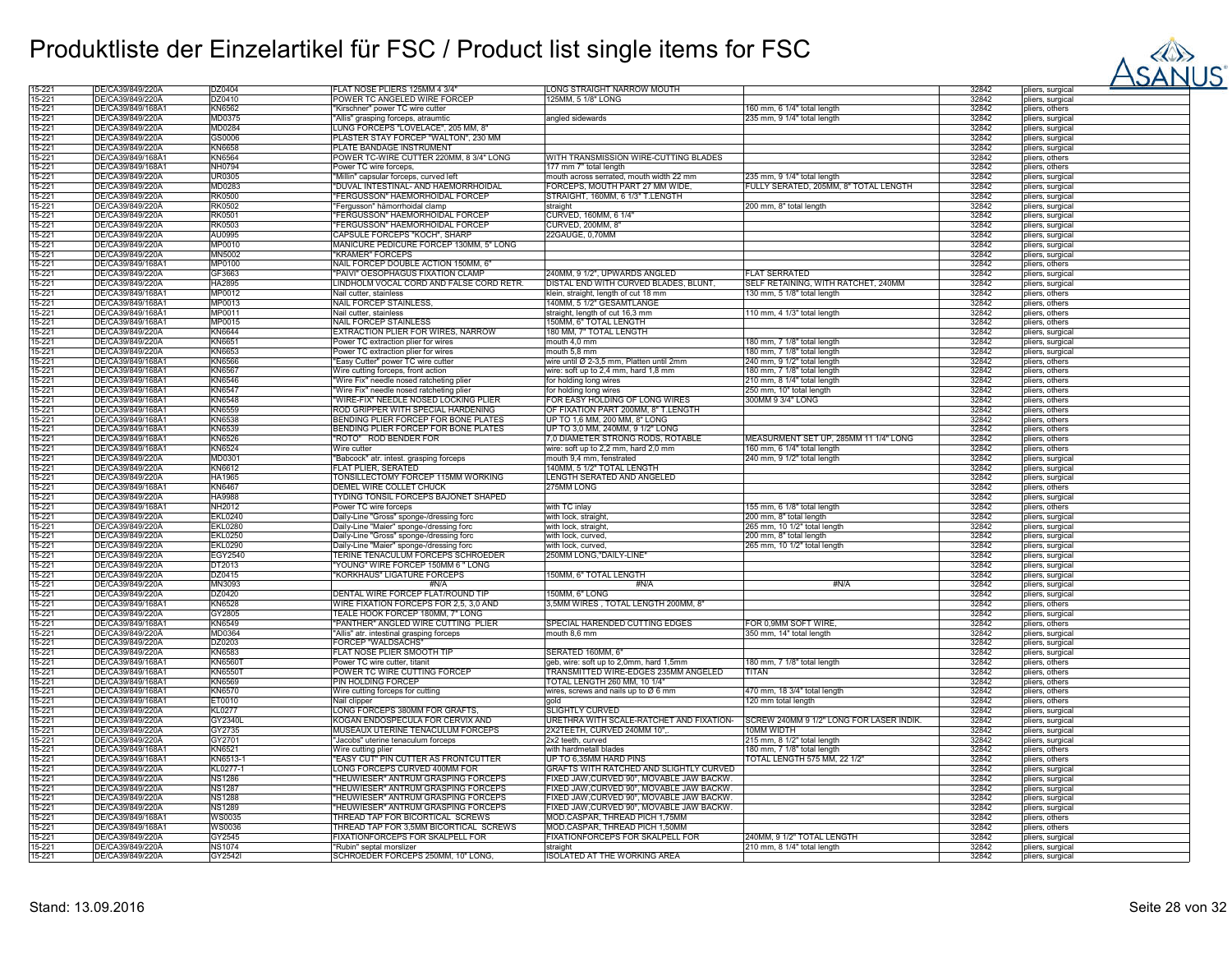

| 15-221 | DE/CA39/849/220A  | EKL0510        | "TUFFIER" 5X6TEETH ARTERIA TRACTION      | FORCEPS, 125MM, 5" LONG, DAILY LINE      |                                         | 32842 | pliers, surgical |
|--------|-------------------|----------------|------------------------------------------|------------------------------------------|-----------------------------------------|-------|------------------|
| 15-221 | DE/CA39/849/220A  | KN6599-1       | LOCKING PLIER 180MM, 7" LONG             | WITH SCREW FOR EXTRACTION                | <b>HAMMER</b>                           | 32842 | pliers, surgical |
|        |                   |                |                                          |                                          |                                         |       |                  |
| 15-221 | DE/CA39/849/220A  | KN6600-1       | LOCKING PLIER 200MM, 8" LONG             | WITH SCREW FOR EXTRACTION                | <b>HAMMER</b>                           | 32842 | pliers, surgical |
| 15-221 | DE/CA39/849/220A  | KN6601-1       | LOCKING PLIER 240MM, 9 1/4" LONG         | WITH SCREW FOR EXTRACTION                | HAMMER                                  | 32842 | pliers, surgical |
| 15-221 | DE/CA39/849/220A  | <b>EKL0220</b> | Daily-Line "Gross" sponge-/dressing forc | without lock, straight,                  | 200 mm, 8" total length                 | 32842 | pliers, surgical |
| 15-221 | DE/CA39/849/220A  | DZ0405         | FLAT NOSE PLIERS 135MM 5 1/4"            | ONG STRAIGHT                             |                                         | 32842 | pliers, surgical |
|        |                   |                |                                          |                                          |                                         |       |                  |
| 15-221 | DE/CA39/849/220A  | DZ0406         | FLAT NOSE PLIERS 140MM 5 1/2"            | ONG STRAIGHT                             |                                         | 32842 | pliers, surgical |
| 15-221 | DE/CA39/849/220A  | <b>EKL0230</b> | Daily-Line "Gross" sponge-/dressing forc | without lock, curved                     | 200 mm, 8" total length                 | 32842 | pliers, surgical |
| 15-221 | DE/CA39/849/220A  | GF3345         | <b>THORACOTOMY RIP HOLDING FORCEPS</b>   | OPENING 120MM, 270MM, 11" TOTAL LENGTH   |                                         | 32842 | pliers, surgical |
|        | DE/CA39/849/220A  |                |                                          | DELICATE. WORKING LENGTH 140MM WITH OVAL |                                         |       |                  |
| 15-221 |                   | <b>NS7991</b>  | <b>STR/BIOPSY FORCEPS</b>                |                                          |                                         | 32842 | pliers, surgical |
| 15-221 | DE/CA39/849/168Å1 | <b>EMP0100</b> | Daily-Line Nail cutter                   | double-reduction, str., blade 21 mm      | 150 mm, 6" total length                 | 32842 | pliers, others   |
| 15-221 | DE/CA39/849/220A  | DZ0502         | <b>WIRE BLADE FORCEPS</b>                | 150MM FOR SOFT WIRE                      |                                         | 32842 | pliers, surgical |
| 15-221 | DE/CA39/849/168A1 | KN0499         | POWER CUT WIRE FORCEPS 210MM, 7 1/3"     | FOR 3,0MM HARD DRILING WIRES             |                                         | 32842 | pliers, others   |
|        |                   |                |                                          |                                          |                                         |       |                  |
| 15-221 | DE/CA39/849/220A  | NS1171         | CRAIG SEPTUM FORCEPS 90MM USING LENGTH   |                                          |                                         | 32842 | pliers, surgical |
| 15-221 | DE/CA39/849/168A1 | NH2011         | Power TC wire forceps, model Berry       | strong, with extra long TC inlay         | 200 mm, 8" total length                 | 32842 | pliers, others   |
| 15-221 | DE/CA39/849/168Ä1 | NH2013         | Power TC wire twisting forceps, strong   | with extra long TC inlay, Modell Berry   | 220 mm 3/4" total length                | 32842 | pliers, others   |
| 15-221 | DE/CA39/849/168A1 | NH0815         |                                          |                                          | 160 mm 6 1/4" total length              | 32842 |                  |
|        |                   |                | Power TC wire forceps,                   | for even easy wire twisting,             |                                         |       | pliers, others   |
| 15-221 | DE/CA39/849/220A  | KN0499-1       | HERCULES 23CM SPARE PART SET NR.1        |                                          |                                         | 32842 | pliers, surgical |
| 15-221 | DE/CA39/849/220A  | KN6650-1       | Power TC extraction plier for wires      | mouth 1,8 mm                             | 155 mm, 6 1/8" total length             | 32842 | pliers, surgical |
| 15-221 | DE/CA39/849/220A  | MD0360-1       | "Allis" atr. intestinal grasping forceps | mouth 7,0 mm                             | 240 mm, 9 1/2" total length             | 32842 | pliers, surgical |
|        |                   |                |                                          |                                          |                                         |       |                  |
| 15-221 | DE/CA39/849/220A  | DZ0430         | PROTHETICS PLIER 125MM, 5" LONG          |                                          |                                         | 32842 | pliers, surgical |
| 15-221 | DE/CA39/849/220A  | DZ0425         | PROTHETICS ORTHODONTIA PLIER             | 115MM, 43/4"                             |                                         | 32842 | pliers, surgical |
| 15-221 | DE/CA39/849/220A  | DZ0424         | LANGENBECK PROTHETICS ORTHODONTIA PLIER  | 140MM. 5"                                |                                         | 32842 | pliers, surgical |
|        | DE/CA39/849/220A  |                |                                          |                                          |                                         |       |                  |
| 15-221 |                   | <b>EKL0130</b> | Daily-Line "Lister" sponge-/dressing for | straight, tip 2,5 mm                     | 185 mm, 7 1/4" total length             | 32842 | pliers, surgical |
| 15-221 | DE/CA39/849/220A  | EGY2530        | Daily-Line "Braun" uterine tenaculum     | forceps, sharp                           | 250 mm, 10" total length                | 32842 | pliers, surgical |
| 15-221 | DE/CA39/849/220A  | EDG1612        | Daily-Line "Magill"catheter forceps      | for adults                               | 150 mm, 6" total length                 | 32842 | pliers, surgical |
| 15-221 | DE/CA39/849/220A  | <b>EGY4570</b> | GREEN-ARMYTAGE, UTERUS CLAMP             | 210MM, 8 3/4" LONG, "DAILY LINE"         |                                         | 32842 | pliers, surgical |
|        |                   |                |                                          |                                          |                                         |       |                  |
| 15-221 | DE/CA39/849/220A  | EDG1611        | Daily-Line "Magill"catheter forceps      | for introduction, for children           | 200 mm, 8" total length                 | 32842 | pliers, surgical |
| 15-221 | DE/CA39/849/220A  | EWK0300        | "HEATH" CLAMP REMOVING FORCEP            | 135 MM, 5 1/4" TOTAL LENGTH, "DAILY LINE |                                         | 32842 | pliers, surgical |
| 15-221 | DE/CA39/849/220A  | EGY4573        | GREEN-ARMYTAGE, UTERUS CLAMP             | 220MM, 8 3/4" LONG, ANGLED, "DAILY LINE" |                                         | 32842 | pliers, surgical |
| 15-221 | DE/CA39/849/220A  | EGY2732        | MUSEAUX FORCEPS 2X2TEETH, STRAIGHT       | 240MM, 9 1/2", 8MM WIDTH,, "DAILY LINE"  |                                         | 32842 |                  |
|        |                   |                |                                          |                                          |                                         |       | pliers, surgical |
| 15-221 | DE/CA39/849/220A  | <b>EGY2734</b> | MUSEAUX FORCEPS 2X2 TEETH, STRAIGHT      | 240MM, 9 1/2", 10MM WIDTH,, "DAILY LINE" |                                         | 32842 | pliers, surgical |
| 15-221 | DE/CA39/849/220A  | KN6611         | POWER TC WIRE FORCEPS, TIP CONIC         | 170MM, 63/4" TOTAL LENGTH                |                                         | 32842 | pliers, surgical |
| 15-221 | DE/CA39/849/168A1 | <b>KN6514</b>  | "EASY CUT" PIN CUTTER                    | UP TO 6.5MM HARD PINS, 570MM 22 " LONG   |                                         | 32842 | pliers, others   |
|        |                   |                |                                          |                                          |                                         |       |                  |
| 15-221 | DE/CA39/849/220A  | MN4614         | "Caspar" rongeur                         | straight, mouth 8x4 mm                   | 180 mm, 7 1/8" length of shaft          | 32842 | pliers, surgical |
| 15-221 | DE/CA39/849/220A  | KL0361         | "Sims-Maier"amniotomy bladefixation for. | with ratchet, straight, model Halle      | 245 mm, 9 3/4" total length             | 32842 | pliers, surgical |
| 15-221 | DE/CA39/849/220A  | EWK0301        | Daily-Line suture- and clip remover      |                                          | 138 mm 5 1/2" total length              | 32842 | pliers, surgical |
| 15-221 | DE/CA39/849/220A  | <b>EKL0270</b> | Daily-Line "Maier" sponge-/dressing forc | without lock, curved,                    | 265 mm, 10 1/2" total length            | 32842 |                  |
|        |                   |                |                                          |                                          |                                         |       | pliers, surgical |
| 15-221 | DE/CA39/849/168A1 | <b>EKN6555</b> | POWER TC WIRE CUTTER 180MM, 7" LONG      | FOR 2,0MM SOFT WIRE AND 1,5MM HARD WIRE  | <b>DAILY LINE</b>                       | 32842 | pliers, others   |
| 15-221 | DE/CA39/849/220A  | KL0285         | "Maier" sponge-/dressing forceps         | straight, with ratchet                   | 360 mm, 14 1/4" total length            | 32842 | pliers, surgical |
| 15-221 | DE/CA39/849/168A1 | NH2009         | "Hajek" power TC wire forceps            | strong, with walls                       | 130 mm, 5 1/8" total length             | 32842 | pliers, others   |
| 15-221 | DE/CA39/849/220A  | <b>NS1161</b>  | LUC SEPTUM FORCEPS FENESTRATED           | 6,0MM, 192MM,8" TOTAL LENGTH             |                                         | 32842 |                  |
|        |                   |                |                                          |                                          |                                         |       | pliers, surgical |
| 15-221 | DE/CA39/849/220A  | <b>NS1162</b>  | LUC SEPTUM FORCEPS FENESTRATED           | 5MM, 192MM,8" TOTAL LENGTH               |                                         | 32842 | pliers, surgical |
| 15-221 | DE/CA39/849/220A  | <b>NS1163</b>  | LUC SEPTUM FORCEPS FENESTRATED           | 9,0MM, 192MM,8" TOTAL LENGTH             |                                         | 32842 | pliers, surgical |
| 15-221 | DE/CA39/849/220A  | NS2910         | BONE CRUSHER FOR PREPARATION OI          | CARTILLAGE IMPLANT MATERIAL              |                                         | 32842 | pliers, surgical |
|        |                   |                |                                          |                                          |                                         |       |                  |
| 15-221 | DE/CA39/849/168A1 | <b>ENH0800</b> | POWER TC WIRE FORCEP "BAUMGARTNER"       | 200MM LONG                               | "DAILY-LINE"                            | 32842 | pliers, others   |
| 15-221 | DE/CA39/849/168A1 | MP0016         | NAIL FORCEP STAINLESS 130MM, 5"          |                                          |                                         | 32842 | pliers, others   |
| 15-221 | DE/CA39/849/168A1 | KN6560-1       | POWER TC WIRE CUTTER CURVED 180MM, 7"    | _ONG,                                    | <b>SMALLER ANGLE</b>                    | 32842 | pliers, others   |
| 15-221 | DE/CA39/849/168A1 | MP0017         | NAIL FORCEP STAINLESS 115MM, 4 1/2"      |                                          |                                         | 32842 |                  |
|        |                   |                |                                          |                                          |                                         |       | pliers, others   |
| 15-221 | DE/CA39/849/168A1 | MP0018         | NAIL FORCEP STAINLESS 130MM, 5 1/8'      |                                          |                                         | 32842 | pliers, others   |
| 15-221 | DE/CA39/849/168A1 | MP0019         | NAIL FORCEP STAINLESS 140MM, 5 1/2       |                                          |                                         | 32842 | pliers, others   |
| 15-221 | DE/CA39/849/168Ä1 | MP0020         | NAIL FORCEP CROMIUM PLATED 140MM, 5 1/2" |                                          |                                         | 32842 | pliers, others   |
|        |                   |                |                                          |                                          |                                         |       |                  |
| 15-221 | DE/CA39/849/168A1 | MP0021         | NAIL FORCEP CROMIUM PLATED 160MM, 6 1/4" |                                          |                                         | 32842 | pliers, others   |
| 15-221 | DE/CA39/849/168A1 | MP0022         | NAIL FORCEP STAINLESS 140MM, 5 1/2"      |                                          |                                         | 32842 | pliers, others   |
| 15-221 | DE/CA39/849/168A1 | NH2014         | Power TC wire forceps a. Hajek.          | with strong walls on mouth part,         | 160 mm 6 1/4" total length              | 32842 | pliers, others   |
| 15-221 | DE/CA39/849/220A  | <b>EKL0260</b> | Daily-Line "Maier" sponge-/dressing forc | without lock, straight,                  | 265 mm, 10 1/2" total length            | 32842 |                  |
|        |                   |                |                                          |                                          |                                         |       | pliers, surgical |
| 15-221 | DE/CA39/849/220A  | <b>EGY2542</b> | Daily-Line "Braun" uterine tenaculum     | forceps, sharp                           | 250 mm, 10" total length                | 32842 | pliers, surgical |
| 15-221 | DE/CA39/849/168Ä1 | KN6568         | Power TC wire cutter                     | str, wire: soft up to 3,5mm, hard 2,5mm  | 165 mm, 6 1/2" total length             | 32842 | pliers, others   |
| 15-221 | DE/CA39/849/220A  | GY2540         | "Schröder" uterine tenaculum forceps     | sharp                                    | 250 mm, 10" total length                | 32842 | pliers, surgical |
|        |                   |                |                                          |                                          |                                         |       |                  |
| 15-221 | DE/CA39/849/220A  | <b>UR0297</b>  | "Lurz" Ureterforceps                     | 90° curved, delicate, cross serrated tip | 255 mm, 10 1/8" total length            | 32842 | pliers, surgical |
| 15-221 | DE/CA39/849/220A  | EDG1610        | Daily-Line "Magill"catheter forceps      | for introduction, for infants            | 150 mm. 6" total length                 | 32842 | pliers, surgical |
| 15-221 | DE/CA39/849/220A  | EN7448         | Portline minimal-invasive Applying       | orceps, straight, Small, For Use with    | Sls/ Vitalitec clips, Al 241mm GI 369mm | 32842 | pliers, surgical |
| 15-221 | DE/CA39/849/220A  | EN7449         | Asanus Penline minimal-invasive Applying | forceps, Large, For Use with SIs/        | Vitalitec clips, to left side Angled    | 32842 | pliers, surgical |
|        |                   |                |                                          |                                          |                                         |       |                  |
| 15-221 | DE/CA39/849/220A  | <b>EKL0500</b> | Daily-Line "Chaput" tissue grasping forc | str., tip 4,0mm, 2x3 teeth,              | 125 mm, 5" total length                 | 32842 | pliers, surgical |
| 15-221 | DE/CA39/849/220A  | <b>EKL0110</b> | Daily-Line "Lister" sponge-/dressing for | straight, tip 2,3 mm                     | 135 mm, 5 1/4" total length             | 32842 | pliers, surgical |
| 15-221 | DE/CA39/849/220A  | <b>EKL0120</b> | Daily-Line "Lister" sponge-/dressing for | straight, tip 2,5 mm                     | 160 mm, 6 1/4" total length             | 32842 | pliers, surgical |
|        |                   |                |                                          |                                          |                                         |       |                  |
| 15-221 | DE/CA39/849/220A  | EWK0182        | "MICHEL" CLAMP FORCEP                    | <b>130 MM LONG</b>                       | "DAILY LINE"                            | 32842 | pliers, surgical |
| 15-221 | DE/CA39/849/168Ä1 | EMP0013        | NAIL FORCEP STAINLESS                    | 140MM, 5 1/2" GESAMTLÄNGE, "DAILY-LINE"  |                                         | 32842 | pliers, others   |
| 15-221 | DE/CA39/849/168Ä1 | <b>EMP0012</b> | Daily-Line Nail cutter                   | small, straight, balde 18 mm             | 130 mm, 5 1/8" total length             | 32842 | pliers, others   |
| 15-221 | DE/CA39/849/168A1 | <b>EKN6755</b> | Daily-Line "Wolff" plaster breaker       | curved, serrated jaw,                    | 180 mm, 7 1/8" total length             | 32842 | pliers, others   |
|        |                   |                |                                          |                                          |                                         |       |                  |
| 15-221 | DE/CA39/849/168A1 | <b>EKN6760</b> | "WOLFF" PLASTER BREAKER 240MM            | 'DAILY-LINE'                             |                                         | 32842 | pliers, others   |
| 15-221 | DE/CA39/849/220A  | <b>EMD0330</b> | Daily-Line "Allis" atr. intestinal grasp | straight, tip 6,5 mm,                    | 155 mm, 6 1/8" total length             | 32842 | pliers, surgical |
| 15-221 | DE/CA39/849/220A  | <b>EMD0340</b> | Daily-Line "Allis" atr. intestinal grasp | straight, tip 6,5 mm,                    | 200 mm, 8" total length                 | 32842 | pliers, surgical |
| 15-221 | DE/CA39/849/220A  | <b>EMD0290</b> |                                          |                                          |                                         | 32842 |                  |
|        |                   |                | Daily-Line "Babcock"atr intestinal grasp | straight, tip 8,0 mm,                    | 160 mm, 6 1/4" total length             |       | pliers, surgical |
| 15-221 | DE/CA39/849/220A  | <b>EMD0300</b> | Daily-Line "Babcock"atr intestinal grasp | straight, tip 9,5 mm,                    | 215 mm, 8 1/2" total length             | 32842 | pliers, surgical |
| 15-221 | DE/CA39/849/220A  | <b>EGY2580</b> | POZZI HOOK FORCEPS 255MM, 10"            | <b>TOTAL LENGTH</b>                      | "DAILY-LINE"                            | 32842 | pliers, surgical |
| 15-221 | DE/CA39/849/220A  | <b>EN7470</b>  | Port Line Knot pusher                    | working length 233mm.                    | push to open, total length 361mm        | 32842 | pliers, surgical |
|        |                   |                |                                          |                                          |                                         |       |                  |
| 15-221 | DE/CA39/849/220A  | EN7451         | Knot pusher                              | with Disc                                | 340 mm total length                     | 32842 | pliers, surgical |
| 15-221 | DE/CA39/849/220A  | KL0351         | "Weber" tunnelling-/tendon passing forc. | with ratchet, straight                   | 295 mm, 11 3/4" total length            | 32842 | pliers, surgical |
| 15-221 | DE/CA39/849/220Ä  | MD0302         | ATRAUMA "BABCOCK" GRASPING FORCEPS       | CURVED, 240 MM, 9" TOTAL LENGTH          |                                         | 32842 | pliers, surgical |
|        |                   |                |                                          |                                          |                                         |       |                  |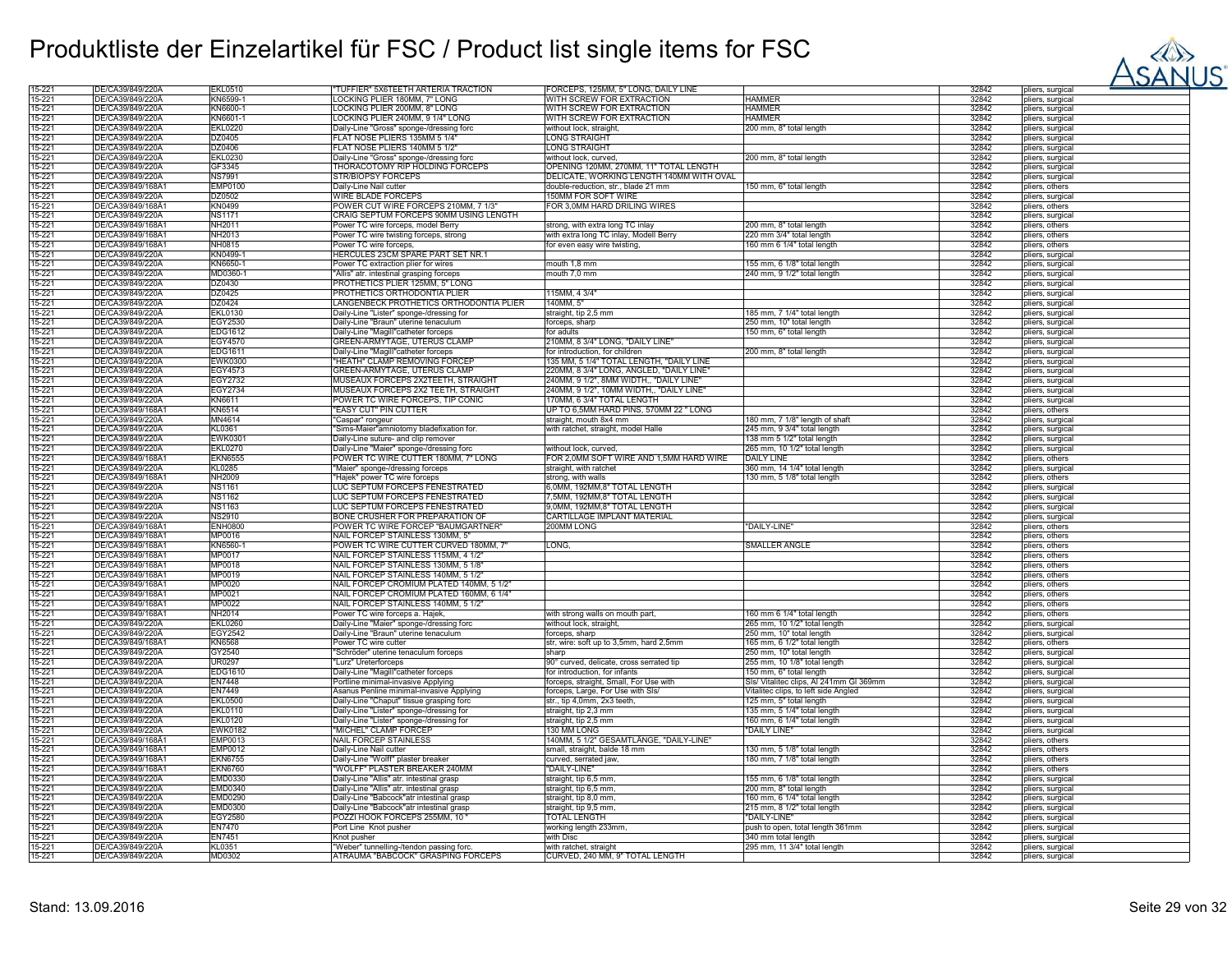

| 15-221           | DE/CA39/849/220A                     | EN7470XXS               | Port Line MIS Knot pusher                                                          | working length 123mm,                    | push to open, total length 251mm        | 32842          | pliers, surgical           |
|------------------|--------------------------------------|-------------------------|------------------------------------------------------------------------------------|------------------------------------------|-----------------------------------------|----------------|----------------------------|
| $15 - 221$       | DE/CA39/849/220Ä                     | <b>EN7470XS</b>         | Port Line MIS Knot pusher                                                          | working length 153mm,                    | push to open, total length 281mm        | 32842          | pliers, surgical           |
| 15-221           | DE/CA39/849/220A                     | <b>EN7470S</b>          | Port Line Line MIS Knot pusher                                                     | working length 173mm,                    | push to open, total length 301mm        | 32842          | pliers, surgical           |
| 15-221           | DE/CA39/849/220A                     | <b>EN7470M</b>          | Port Line MIS Knot pusher                                                          | working length 203mm,                    | push to open, total length 331mm        | 32842          | pliers, surgical           |
| 15-221           | DE/CA39/849/220Ä                     | <b>EN7470L</b>          | Port Line MIS Knot pusher                                                          | working length 333mm,                    | push to open, total length 461mm        | 32842          | pliers, surgical           |
| 15-221           | DE/CA39/849/220A                     | GF3823                  | applying forceps for atrial blade set                                              | straight, jaw length 30 mm               | 280 mm, 11 1/8" total length            | 32842          | pliers, surgical           |
| 15-221           | DE/CA39/849/220A                     | MD0376                  | "Allis" atr. intestinal grasping forceps                                           | lateral angeld, mouth 4,4 mm             | 295 mm, 11 3/4" total length            | 32842          | pliers, surgical           |
| 15-221           | DE/CA39/849/220A                     | EDZ0600                 |                                                                                    | 135 MM, 5 1/4 " TOTAL LENGTH             |                                         |                |                            |
| 15-221           |                                      |                         | <b>HEAD CUTTER</b>                                                                 |                                          | "DAILY-LINE"                            | 32842          | pliers, surgical           |
|                  | DE/CA39/849/168A1                    | MN5830                  | Cervical Bayonet style set, complete                                               | curette, bone cutter, micro hook         | 215 mm, 8 1/2" total length             | 32842          | pliers, others             |
| 15-221           | DE/CA39/849/168Ä1                    | MN5850                  | Cervical bayonet style bone cutter                                                 | tip backward angle                       | 215 mm, 8 1/2" total length             | 32842          | pliers, others             |
| 15-221           | DE/CA39/849/168A                     | <b>MN5852</b>           | 'Ultra Micro"Cervikal Bajonett Style                                               | micro hooks                              | 215 mm, 8 1/2" total length             | 32842          | pliers, others             |
| 15-221           | DE/CA39/849/168A                     | MN5853                  | Cervikal Bajonett Style bone waxer                                                 |                                          | 215 mm, 8 1/2" total length             | 32842          | pliers, others             |
| 15-221           | DE/CA39/849/168A1                    | MN5860                  | Cervical Bayonet style set, complete                                               | curette, bone cutter, micro hook         | 240 mm, 9 1/2" total length             | 32842          | pliers, others             |
| 15-221           | DE/CA39/849/168A1                    | MN5865                  | Cervical bayonet style bone cutter                                                 | tip forward straight                     | 240 mm, 9 1/2" total length             | 32842          | pliers, others             |
| 15-221           | DE/CA39/849/168A1                    | <b>MN5870</b>           | Cervical bayonet style bone cutter                                                 | tip forward angled                       | 240 mm. 9 1/2" total length             | 32842          | pliers, others             |
| 15-221           | DE/CA39/849/168Ä1                    | MN5875                  | Cervical bayonet style bone cutter                                                 | tip backward straight                    | 240 mm, 9 1/2" total length             | 32842          | pliers, others             |
| 15-221           | DE/CA39/849/168A1                    | MN5880                  | Cervical bayonet style bone cutter                                                 | tip backward angled                      | 240 mm, 9 1/2" total length             | 32842          | pliers, others             |
| 15-221           | DE/CA39/849/168Ä1                    | MN5882                  | "Ultra Micro"Cervikal Bajonett Style                                               | micro hooks                              | 240 mm, 9 1/2" total length             | 32842          | pliers, others             |
| 15-221           | DE/CA39/849/168A                     | MN5883                  | Cervikal Bajonett Style bone waxer                                                 |                                          | 240 mm. 9 1/2" total length             | 32842          | pliers, others             |
| 15-221           | DE/CA39/849/168A1                    | MN5920                  | Complete set cervical bayonet style                                                | curette, penfield, nerve hook,           | 240 mm 9 1/2" total length              | 32842          | pliers, others             |
| 15-221           | DE/CA39/849/220A                     | GY2540I                 | Schroeder Terine Tenaculum forceps                                                 | protected rings from hinge               | 250 mm total length                     | 32842          | pliers, surgical           |
| 15-221           | DE/CA39/849/220A                     | <b>EN7555</b>           | "Dr. Yilmaz" MIS knot pusher                                                       | 45° angled, push to open, WL 100 mm      | 250 mm, 10" total length                | 32842          | pliers, surgical           |
| 15-221           | DE/CA39/849/220A                     | <b>EN7557</b>           | 'Dr. Yilmaz" MIS knot pusher                                                       | 45° angled, push to open, WL 170 mm      | 320 mm, 12 3/4" total length            | 32842          | pliers, surgical           |
|                  | DE/CA39/849/220Ä                     | <b>EN7448B</b>          |                                                                                    |                                          |                                         |                |                            |
| 15-221<br>15-221 | DE/CA39/849/220A                     | <b>EN7449B</b>          | Port Line "Black Edition" MIS Applying                                             | forceps, straight, Small, For Use with   | Sls/ Vitalitec clips, Al 241mm GI 369mm | 32842<br>32842 | pliers, surgical           |
| 15-221           | DE/CA39/849/220A                     | <b>EN7470B</b>          | Port Line "Black Edition" MIS Applying<br>Port Line "Black Edition" MIS Knotpusher | forceps, Large, For Use with SIs/        | Vitalitec clips, to left side Angled    | 32842          | pliers, surgical           |
|                  |                                      |                         |                                                                                    | working length 233mm,                    | push to open, total length 361mm        |                | pliers, surgical           |
| 15-221           | DE/CA39/849/220A                     | <b>EN7470LB</b>         | Port Line "Black Edition" MIS Knotpusher                                           | working length 333mm,                    | push to open, total length 461mm        | 32842          | pliers, surgical           |
| 15-221           | DE/CA39/849/220A                     | <b>EN7470MB</b>         | Port Line "Black Edition" MIS Knotpusher                                           | working length 203mm,                    | push to open, total length 331mm        | 32842          | pliers, surgical           |
| 15-221           | DE/CA39/849/220A                     | <b>EN7470SB</b>         | Port Line "Black Edition" MIS Knotpusher                                           | working length 173mm,                    | push to open, total length 301mm        | 32842          | pliers, surgical           |
| 15-221           | DE/CA39/849/220A                     | EN7470XSB               | Port Line "Black Edition" MIS Knotpusher                                           | working length 153mm,                    | push to open, total length 281mm        | 32842          | pliers, surgical           |
| 15-221           | DE/CA39/849/220A                     | EN7470XXSB              | Port Line "Black Edition" MIS Knotpusher                                           | working length 123mm.                    | push to open, total length 251mm        | 32842          | pliers, surgical           |
| 15-221           | DE/CA39/849/220A                     | <b>UR0279</b>           | Vasectomy clamp, straight                                                          | sh./sh., ring-Ø 3,0 mm                   | 125 mm 5" total length                  | 32842          | pliers, surgical           |
| 15-221           | DE/CA39/849/220A                     | <b>UR0309</b>           | Prostatic grasping forceps Young                                                   | 200 mm total length                      |                                         | 32842          | pliers, surgical           |
| 15-221           | DE/CA39/849/168A                     | <b>DIV115</b>           | Thread tap                                                                         | diam. 3,5mm L130/70mm AO-Schaft          |                                         | 32842          | pliers, others             |
| 15-221           | DE/CA39/849/168Ä                     | <b>DIV116</b>           | Thread tap                                                                         | diam. 4,5mm L130/70mm AO-Schaft          |                                         | 32842          | pliers, others             |
| 15-221           | DE/CA39/849/168A1                    | /WG0012                 | Present Nail cutter                                                                | small, straight, balde 18 mm             | 130 mm, 5 1/8" total length             | 32842          | pliers, others             |
| 15-221           | DE/CA39/849/220A                     | <b>UR0278</b>           | Vasectomy clamp                                                                    | curved, sh./sh.                          | 140 mm 5" total length                  | 32842          | pliers, surgical           |
| 14-063           | DE/CA39/849/218A                     | PZ2080                  | 'Stieglitz" splinter forceps                                                       | straight                                 | 140 mm, 5 1/2" total length             | 14063          | Tongs, bone                |
| 14-063           | DE/CA39/849/218Å                     | PZ2090                  | STIEGLITZ" SPLINTER FORCEP, CURVED                                                 | 140 MM, 5 1/2" TOTAL LENGTH              |                                         | 14063          | Tongs, bone                |
| 14-063           | DE/CA39/849/218A                     | PZ2100                  | 'Peet" splinter forceps                                                            | curved                                   | 120 mm, 4 3/4" total length             | 14063          | Tongs, bone                |
| 14-063           | DE/CA39/849/218A                     | MF0100                  | RESPOSITION FORCEPS ROWE-MUEHLBAUER                                                | 240 MM TOTAL LENGTH, RIGHT               | JAW 8,5 x 13 MM                         | 14063          | Tongs, bone                |
| 14-063           | DE/CA39/849/218A                     | MF0110                  | RESPOSITION FORCEPS ROWE-MUEHLBAUER                                                | 240 MM TOTAL LENGTH, LEFT                |                                         | 14063          | Tongs, bone                |
| 14-063           | DE/CA39/849/218Ä                     | MF0120                  | RESPOSITION FORCEPS ROWE-MUEHLBAUER                                                | 235 MM TOTAL LENGTH, RIGHT               |                                         | 14063          | Tongs, bone                |
| 14-063           | DE/CA39/849/218Ä                     | MF0130                  | RESPOSITION FORCEPS ROWE-MUEHLBAUER                                                | 235 MM TOTAL LENGTH, LEFT                |                                         | 14063          | Tongs, bone                |
| 14-063           | DE/CA39/849/218A                     | MF0140                  | RESPOSITION FORCEPS ROWE-MUEHLBAUER                                                | 225 MM TOTAL LENGTH, RIGHT               |                                         | 14063          | Tongs, bone                |
| 14-063           | DE/CA39/849/218Ä                     | MF0150                  | RESPOSITION FORCEPS ROWE-MUEHLBAUER                                                | 225 MM TOTAL LENGTH, LEFT                |                                         | 14063          | Tongs, bone                |
| 14-063           | DE/CA39/849/218Ä                     | <b>KN4000</b>           | sequester forceps                                                                  | straight, tip 4,8 mm, serrated jaw       | 200 mm, 8" total length                 | 14063          | Tongs, bone                |
| 14-063           | DE/CA39/849/218A                     | KN4010                  | sequester forceps                                                                  | curved, tip 4,8 mm, serrated jaw         | 200 mm, 8" total length                 | 14063          | Tongs, bone                |
| 14-063           | DE/CA39/849/218A                     | KN4020                  | sequester forceps                                                                  | curved, tip 6,4 mm, serrated jaw         | 230 mm, 9 1/8" total length             | 14063          | Tongs, bone                |
| 14-063           | DE/CA39/849/218A                     | KN4040                  | "Meyer" reposition forceps                                                         | drill guide f.Kirschner wires up to Ø1mm | 170 mm, 6 3/4" total length             | 14063          | Tongs, bone                |
| 14-063           | DE/CA39/849/218A                     | KN4050                  | "Meyer" reposition forceps                                                         | drill guide f.Kirschner wires up to Ø2mm | 205 mm, 8 1/8" total length             | 14063          | Tongs, bone                |
| 14-063           | DE/CA39/849/218A                     | KN4060                  | "Dingmann" bone holding forceps                                                    | 20° angled, tip 3,5 mm                   | 185 mm, 7 1/4" total length             | 14063          |                            |
| 14-063           | DE/CA39/849/218A                     | <b>KN4070</b>           | "Dingmann" bone holding forceps                                                    | 20° angled                               | 185 mm, 7 1/4" total length             | 14063          | Tongs, bone<br>Tongs, bone |
|                  |                                      |                         |                                                                                    |                                          |                                         |                |                            |
| 14-063           | DE/CA39/849/218Ä                     | <b>KN4080</b>           | nalleolar forceps                                                                  | straight, with 2 tips                    | 210 mm, 8 1/4" total length             | 14063          | Tongs, bone                |
| 14-063<br>14-063 | DE/CA39/849/218Ä<br>DE/CA39/849/218A | KN4090<br><b>KN4100</b> | reposition forceps                                                                 | curved, with 2 tips                      | 95 mm, 3 3/4" total length              | 14063<br>14063 | Tongs, bone                |
|                  |                                      |                         | reposition forceps                                                                 | 40° angled, for small fragments          | 135 mm, 5 1/4" total length             |                | Tongs, bone                |
| 14-063           | DE/CA39/849/218A                     | KN4110                  | "Reill" reposition forceps                                                         | 30° angled                               | 170 mm, 6 3/4" total length             | 14063          | Tongs, bone                |
| 14-063           | DE/CA39/849/218Ä                     | KN4120                  | reposition forceps                                                                 | 35° angled, for maxilla reposition       | 135 mm, 5 1/4" total length             | 14063          | Tongs, bone                |
| 14-063           | DE/CA39/849/218A                     | KN4130                  | reposition forceps                                                                 | 20° angled, tip 0,5 mm                   | 205 mm, 8 1/8" total length             | 14063          | Tongs, bone                |
| 14-063           | DE/CA39/849/218Ä                     | KN4140                  | "Haase" reposition forceps                                                         | 90° ang., tip 0,6 mm,f. mandibular frac. | 165 mm, 6 1/2" total length             | 14063          | Tongs, bone                |
| 14-063           | DE/CA39/849/218A                     | KN4150                  | bone holding forceps                                                               | 4,8 mm wide, sharp prongs                | 200 mm, 8" total length                 | 14063          | Tongs, bone                |
| 14-063           | DE/CA39/849/218A                     | KN4160                  | ZYGOMA FORCEP "HAASE" FOR LOCKING                                                  | 210MM, 8 1/4" TOTAL LENGTH               |                                         | 14063          | Tongs, bone                |
| 14-063           | DE/CA39/849/218Ä                     | <b>KN4170</b>           | REPOSITION FORCEP WITH LANDED TIPS                                                 |                                          |                                         | 14063          | Tongs, bone                |
| 14-063           | DE/CA39/849/218A                     | <b>KN4180</b>           | reposition forceps                                                                 | tip 1,9 mm, with teeth ratchet           | 140 mm, 5 1/2" total length             | 14063          | Tongs, bone                |
| 14-063           | DE/CA39/849/218A                     | KN4190                  | reposition forceps                                                                 | with thread fixation, small              | 170 mm, 6 3/4" total length             | 14063          | Tongs, bone                |
| 14-063           | DE/CA39/849/218Ä                     | <b>KN4200</b>           | reposition forceps                                                                 | with thread fixation, large              | 220 mm, 8 3/4" total length             | 14063          | Tongs, bone                |
| 14-063           | DE/CA39/849/218A                     | KN4210                  | 'Langenbeck" bone holding forceps                                                  | straight                                 | 205 mm, 8 1/8" total length             | 14063          | Tongs, bone                |
| 14-063           | DE/CA39/849/218A                     | <b>KN4220</b>           | "FERGUSSON" BONE HOLDING FORCEP                                                    | 205MM, 8" TOTAL LENGTH                   |                                         | 14063          | Tongs, bone                |
| 14-063           | DE/CA39/849/218A                     | KN4230                  | 'Semb" rib/bone holding forceps                                                    | 3.0 mm wide                              | 190 mm, 7 1/2" total length             | 14063          | Tongs, bone                |
| 14-063           | DE/CA39/849/218A                     | KN4240                  | 'Semb" rib/bone holding forceps                                                    | 3,0 mm wide, with ratchet                | 190 mm, 7 1/2" total length             | 14063          | Tongs, bone                |
| 14-063           | DE/CA39/849/218Ä                     | KN4250                  | "Farabeuf" bone holding forceps                                                    | 9,0 mm wide, small                       | 230 mm, 9 1/8" total length             | 14063          | Tongs, bone                |
| 14-063           | DE/CA39/849/218A                     | KN4260                  | "Farabeuf" bone holding forceps                                                    | large                                    | 255 mm, 10 1/8" total length            | 14063          | Tongs, bone                |
| 14-063           | DE/CA39/849/218A                     | <b>KN4270</b>           | "Farabeuf-Lambotte" bone holding forceps                                           | 10,0 mm wide                             | 255 mm, 10 1/8" total length            | 14063          | Tongs, bone                |
| 14-063           | DE/CA39/849/218Ä                     | KN4280                  | "Hey Groves" bone holding forceps                                                  | 6,5 mm wide                              | 210 mm, 8 1/4" total length             | 14063          | Tongs, bone                |
| 14-063           | DE/CA39/849/218A                     | <b>KN4290</b>           | "Hey Groves" bone holding forceps                                                  | 7.5 mm wide                              | 270 mm, 10 3/4" total length            | 14063          | Tongs, bone                |
| 14-063           | DE/CA39/849/218A                     | <b>KN4300</b>           | "Hey Groves" bone holding forceps                                                  | 8.5 mm wide                              | 305 mm, 12 1/8" total length            | 14063          | Tongs, bone                |
| 14-063           | DE/CA39/849/218Ä                     | KN4310                  | KERN-MINI BONE HOLDING FORCEP                                                      | 155MM 6" TOTAL LENGTH                    |                                         | 14063          | Tongs, bone                |
| 14-063           | DE/CA39/849/218A                     | KN4320                  | 'Kern-Lane" bone holding forceps                                                   | 9,0 mm wide                              | 240 mm, 9 1/2" total length             | 14063          | Tongs, bone                |
| 14-063           | DE/CA39/849/218A                     | KN4330                  | <b>BONE HOLDING FORCEPS "LANE</b>                                                  | 330MM, 13 1/8" TOTAL LENGTH              |                                         | 14063          | Tongs, bone                |
|                  |                                      |                         |                                                                                    |                                          | 185 mm, 7 1/4" total length             | 14063          |                            |
| 14-063           | DE/CA39/849/218Ä                     | KN4340                  | patella forceps                                                                    |                                          |                                         |                | Tongs, bone                |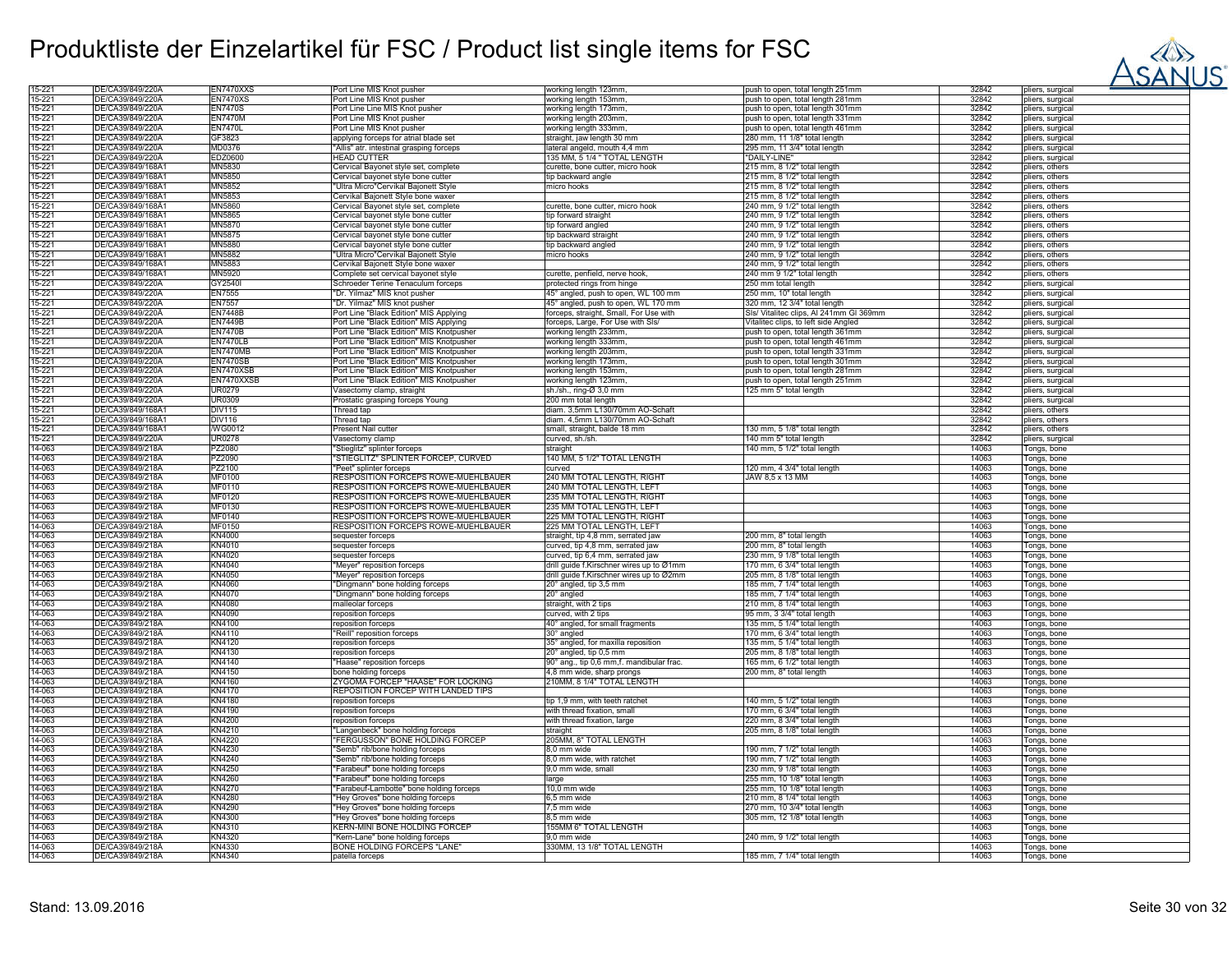

| 14-063 | DE/CA39/849/218A | KN4350         | "Lambotte" bone holding forceps          | adjustable with movable jaw             | 270 mm, 10 3/4" total length | 14063 | Tongs, bone |
|--------|------------------|----------------|------------------------------------------|-----------------------------------------|------------------------------|-------|-------------|
| 14-063 | DE/CA39/849/218A | KN4360         | BONE HOLDING FORCEPS KERN-LANE           | 240MM. 9 1/2" TOTAL LENGTH              |                              | 14063 | Tongs, bone |
| 14-063 | DE/CA39/849/218A | KN4370         | "LANE" BONE HOLDING FORCEPS WITH         | RATCHED, 320MM, 12 3/4'                 |                              | 14063 | Tongs, bone |
|        |                  |                |                                          |                                         |                              |       |             |
| 14-063 | DE/CA39/849/218Ä | KN4380         | "LAMBOTTE" BONE HOLDING FORCEP SMALL     | 220MM, 8 3/4" TOTAL LENGTH              |                              | 14063 | Tongs, bone |
| 14-063 | DE/CA39/849/218A | KN4390         | 'LAMBOTTE" BONE HOLDING FORCEP MIDDLE    | 260MM 10 1/4" TOTAL LENGTH              |                              | 14063 | Tongs, bone |
| 14-063 | DE/CA39/849/218A | KN4400         | 'LAMBOTTE" BONE HOLDING FORCEP BIG       | 330MM 13 1/8"LONG                       |                              | 14063 | Tongs, bone |
| 14-063 | DE/CA39/849/218A | KN4410         | LAMBOTTE" BONE HOLDING FORCEP CURVED     | 230MM, 9" LONG                          |                              | 14063 | Tongs, bone |
| 14-063 | DE/CA39/849/218A | KN4420         | 'LAMBOTTE" BONE HOLDING FORCEP           | 260MM 10" LONG CURVED                   |                              | 14063 | Tongs, bone |
|        | DE/CA39/849/218A | KN4430         |                                          |                                         |                              | 14063 |             |
| 14-063 |                  |                | bone holding forceps                     | curved, self-centering                  | 145 mm, 5 3/4" total length  |       | Tongs, bone |
| 14-063 | DE/CA39/849/218A | KN4440         | bone holding forceps                     | curved, self-centering                  | 190 mm, 7 1/2" total length  | 14063 | Tongs, bone |
| 14-063 | DE/CA39/849/218A | KN4450         | bone holding forceps                     | curved, self-centering                  | 240 mm, 9 1/2" total length  | 14063 | Tongs, bone |
| 14-063 | DE/CA39/849/218A | KN4460         | bone holding forceps                     | curved. self-centerinc                  | 260 mm, 10 1/4" total length | 14063 | Tongs, bone |
| 14-063 | DE/CA39/849/218A | KN4470         | bone holding forceps                     | curved, self-centering                  | 280 mm, 11 1/8" total length | 14063 | Tongs, bone |
| 14-063 | DE/CA39/849/218A | KN4480         | REPOSITION FORCEP "WANNSKE", 5 X 6.0 MM. |                                         |                              | 14063 | Tongs, bone |
|        |                  |                |                                          |                                         |                              |       |             |
| 14-063 | DE/CA39/849/218A | KN4490         | REPOSITION FORCEP "WANNSKE" 5x7,7MM      |                                         |                              | 14063 | Tongs, bone |
| 14-063 | DE/CA39/849/218Ä | KN4500         | REPOSITION FORCEP "WANNSKE", 5 X 9,5 MM  |                                         |                              | 14063 | Tongs, bone |
| 14-063 | DE/CA39/849/218A | KN4510         | "Verbrugge" bone holding forceps         | curved, extra smal                      | 175 mm, 7" total length      | 14063 | Tongs, bone |
| 14-063 | DE/CA39/849/218Ä | KN4520         | "VERBRUGGE" BONE HOLDING FORCEP SMALL    | 250MM 9 3/4" LONG                       |                              | 14063 | Tongs, bone |
| 14-063 | DE/CA39/849/218A | KN4530         | "VERBRUGGE" BONE HOLDING FORCEP MIDDLE   | 260MM LONG                              |                              | 14063 | Tongs, bone |
| 14-063 | DE/CA39/849/218A | KN4540         | BONE HOLDING FORCEP " FERBRUGGE" LARGE   | 270MM LONG                              |                              | 14063 | Tongs, bone |
| 14-063 | DE/CA39/849/218A | KN4600         | BIFURCATED BONE FORM FORCEP "MUEHLING"   |                                         |                              | 14063 |             |
|        |                  |                |                                          |                                         |                              |       | Tongs, bone |
| 14-063 | DE/CA39/849/218A | KN4610         | <b>BONE FORM FORCEP "MUEHLING"</b>       |                                         |                              | 14063 | Tongs, bone |
| 14-063 | DE/CA39/849/218A | KN4620         | PERFORMER FORCEP "MUEHLING"              |                                         |                              | 14063 | Tongs, bone |
| 14-063 | DE/CA39/849/218Ä | KN4640         | "Stellbrink" synovectomy rongeur         | slightly curved, tip 1,5 mm             | 175 mm, 7" total length      | 14063 | Tongs, bone |
| 14-063 | DE/CA39/849/218A | KN4650         | "Stellbrink" synovectomy rongeur         | strongly curved, tip 1,5 mm             | 170 mm, 6 3/4" total length  | 14063 | Tongs, bone |
| 14-063 | DE/CA39/849/218A | KN5160         | "Cleveland" bone cutter                  | 30° angeld, length of cut 9,0 mm        | 130 mm. 5 1/8" total length  | 14063 | Tongs, bone |
| 14-063 | DE/CA39/849/218Ä | KN5170         | "Cleveland" bone cutter                  | curved, length of cut 16,0 mm           | 170 mm, 6 3/4" total length  | 14063 |             |
|        |                  |                |                                          |                                         |                              |       | Tongs, bone |
| 14-063 | DE/CA39/849/218A | KN5180         | 'STAMM" BONE CUTTING FORCEP              | 150 MM, 6" TOTAL LENGTH                 |                              | 14063 | Tongs, bone |
| 14-063 | DE/CA39/849/218A | KN5190         | "Böhler" bone cutter                     | straight, length of cut 16,0 mm         | 145 mm, 5 3/4" total length  | 14063 | Tongs, bone |
| 14-063 | DE/CA39/849/218A | KN5200         | "Böhler" bone cutter                     | 20° angeld, length of cut 16,0 mm       | 145 mm, 5 3/4" total length  | 14063 | Tongs, bone |
| 14-063 | DE/CA39/849/218A | KN5210         | <b>Bone cutter</b>                       | angeld, length of cut 18,5 mm           | 170 mm, 6 3/4" total length  | 14063 | Tongs, bone |
| 14-063 | DE/CA39/849/218Ä | <b>KN5220</b>  | "Mc Indoe" bone cutter                   | 25° angeld, length of cut 16,0 mm       | 175 mm, 7" total length      | 14063 | Tongs, bone |
| 14-063 | DE/CA39/849/218A | KN5230         |                                          | straight, 25 mm blade                   | 140 mm, 5 1/2" total length  | 14063 |             |
| 14-063 | DE/CA39/849/218A | KN5240         | "Liston" bone cutting forcep             | straight, 30 mm blade                   | 170 mm, 6 3/4" total length  | 14063 | Tongs, bone |
|        |                  |                | "Liston" bone cutting forcep             |                                         |                              |       | Tongs, bone |
| 14-063 | DE/CA39/849/218Ä | KN5250         | "Liston" bone cutting forcep             | straight, 36 mm blade                   | 200 mm, 8" total length      | 14063 | Tongs, bone |
| 14-063 | DE/CA39/849/218A | KN5260         | 'Liston" bone cutter                     | straight, length of cut 36,0 mm         | 220 mm, 8 3/4" total length  | 14063 | Tongs, bone |
| 14-063 | DE/CA39/849/218A | KN5270         | "Liston" bone cutting forcep             | up curved, 31 mm blade                  | 170 mm, 6 3/4" total length  | 14063 | Tongs, bone |
| 14-063 | DE/CA39/849/218A | KN5280         | "Liston" bone cutter                     | 20° angeld, length of cut 37.0 mm       | 200 mm. 8" total length      | 14063 | Tongs, bone |
| 14-063 | DE/CA39/849/218A | KN5290         | Liston" bone cutte                       | 20° angeld, length of cut 37,0 mm       | 220 mm, 8 3/4" total length  | 14063 | Tongs, bone |
| 14-063 | DE/CA39/849/218A | KN5300         | "Ruskin-Liston" bone cutter              | straight, length of cut 25,0 mm         | 190 mm, 7 1/2" total length  | 14063 | Tongs, bone |
| 14-063 | DE/CA39/849/218A | KN5310         | "Ruskin-Liston" bone cutter              | 25° angeld, length of cut 25,0 mm       | 190 mm, 7 1/2" total length  | 14063 | Tongs, bone |
| 14-063 | DE/CA39/849/218A | KN5320         | "Stille-Liston" bone cutter              | 30° angeld                              | 240 mm, 9 1/2" total length  | 14063 | Tongs, bone |
|        |                  |                |                                          |                                         |                              |       |             |
| 14-063 | DE/CA39/849/218Ä | KN5330         | "Stille-Liston" bone cutter              | curved, length of cut 38,0 mm           | 280 mm, 11 1/8" total length | 14063 | Tongs, bone |
| 14-063 | DE/CA39/849/218Ä | KN5350         | "Stille-Liston" bone cutter              | 90° angeld, length of cut 45,0 mm       | 265 mm, 10 1/2" total length | 14063 | Tongs, bone |
| 14-063 | DE/CA39/849/218A | KN5360         | "Liston-Key" bone cutter                 | curved handle, balde angeld             | 260 mm, 10 1/4" total length | 14063 | Tongs, bone |
| 14-063 | DE/CA39/849/218A | <b>NS0570</b>  | STAY FORCEPS "LANDOLT", 210 MM           |                                         |                              | 14063 | Tongs, bone |
| 14-063 | DE/CA39/849/218Ä | <b>NS2960</b>  | NOSE FORCEP FOR BONE ORL. 200MM, 8"      |                                         |                              | 14063 | Tongs, bone |
| 14-063 | DE/CA39/849/218A | KN5269         | "Liston" bone cutter                     | 20° angeld, length of cut 26,0 mm       | 140 mm, 5 1/2" total length  | 14063 | Tongs, bone |
| 14-063 | DE/CA39/849/218A | <b>KN5209</b>  | "Cleveland" bone cutter                  | angeld                                  | 130 mm, 5 1/8" total length  | 14063 | Tongs, bone |
| 14-063 | DE/CA39/849/218A | KN5318         | "STILLE-LISTON" BONE CUTTING FORCEPS     | STRAIGHT 240MM 9 1/2" TOTAL LENGTH      |                              | 14063 | Tongs, bone |
| 14-063 | DE/CA39/849/218A | KN5335         | "Semb" bone cutter                       | lateral cur. handle, bladestrong curved | 245 mm, 9 3/4" total length  | 14063 |             |
|        |                  |                |                                          |                                         |                              |       | Tongs, bone |
| 14-063 | DE/CA39/849/218Ä | KN5328         | "Stille-Liston" bone cutter              | straight, length of cut 40,0 mm         | 280 mm, 11 1/8" total length | 14063 | Tongs, bone |
| 14-063 | DE/CA39/849/218A | KN4332         | BONE HOLDING FORCEPS "LANE"450MM         |                                         |                              | 14063 | Tongs, bone |
| 14-063 | DE/CA39/849/218Ä | KN4372         | 'LANE" BONE HOLDING FORCEPS 450MM WITH   | RATCHED                                 |                              | 14063 | Tongs, bone |
| 14-063 | DE/CA39/849/218A | KN4065         | "MARTIN" SEQUESTER FORCEP RING HANDLE    | 190MM 7 1/2" LONG                       |                              | 14063 | Tongs, bone |
| 14-063 | DE/CA39/849/218A | <b>KN4066</b>  | "Bircher-Ganske" sequester forceps       | straight, tip 6,9 mm                    | 205 mm, 8 1/8" total length  | 14063 | Tongs, bone |
| 14-063 | DE/CA39/849/218A | <b>KN4067</b>  | "Bircher-Ganske" sequester forceps       | curved, tip 6,8 mm                      | 205 mm, 8 1/8" total length  | 14063 | Tongs, bone |
| 14-063 | DE/CA39/849/218A | KN4095         | "Lewin" bone holding forceps             | curved                                  | 175 mm. 7" total length      | 14063 | Tongs, bone |
| 14-063 | DE/CA39/849/218A | KN4311         | KERN-MINI BONE HOLDING FORCEP 170MM      | 6 3/4"LONG                              |                              | 14063 | Tongs, bone |
| 14-063 | DE/CA39/849/218A | KN4312         | KERN-MINI BONE HOLDING FORCEP 210MM      | 8 1/4 " LONG                            |                              | 14063 |             |
| 14-063 | DE/CA39/849/218A | KN4308         | KERN-MINI BONE HOLDING FORCEP 210MM      | 3 1/4 " LONG WITHOUT RATCHED            |                              | 14063 | Tongs, bone |
|        |                  |                |                                          |                                         |                              |       | Tongs, bone |
| 14-063 | DE/CA39/849/218A | KN4307         | KERN-MINI BONE HOLDING FORCEP 170MM      | <b>6 1/2 " LONG WITHOUT RATCHED</b>     |                              | 14063 | Tongs, bone |
| 14-063 | DE/CA39/849/218Ä | KN4306         | KERN-MINI BONE HOLDING FORCEP 150MM      | 6 " LONG WITHOUT RATCHED                |                              | 14063 | Tongs, bone |
| 14-063 | DE/CA39/849/218A | KN4349         | "Lambotte" bone holding forceps          | adjustable with movable jaw             | 220 mm, 8 3/4" total length  | 14063 | Tongs, bone |
| 14-063 | DE/CA39/849/218A | KN4351         | "Lambotte" bone holding forceps          | adjustable with movable jaw             | 300 mm, 12" total length     | 14063 | Tongs, bone |
| 14-063 | DE/CA39/849/218A | KN4405         | "LAMBOTTE" BONE HOLDING FORCEP           | curved                                  | 190 mm, 7 1/2" total length  | 14063 | Tongs, bone |
| 14-063 | DE/CA39/849/218A | <b>KN5300T</b> | TITANIT BONE CUTTING FORCEP              | RUSKIN-LISTON, 185MM LONG, 7 1/2"       |                              | 14063 | Tongs, bone |
| 14-063 | DE/CA39/849/218A | <b>KN5200T</b> | "BOEHLER" BONE CUTTING FORCEP, CURVED    | 150MM, 6" LONG IN TITANIT               |                              | 14063 | Tongs, bone |
| 14-063 | DE/CA39/849/218A | KN5190T        | "BOEHLER" BONE FORCEP STRAIGHT 150MM     | 6" LONG IN "TITANIT"                    |                              | 14063 | Tongs, bone |
| 14-063 | DE/CA39/849/218A | KN5320T        | STILLE-LISTON" BONE CUTTING FORCEPS      | CURVED 230MM 9" LONG, TITANIT           |                              | 14063 | Tongs, bone |
|        |                  |                |                                          |                                         |                              |       |             |
| 14-063 | DE/CA39/849/218Ä | KN4650T        | "Stellbrink"synovectomy rongeur,titanite | strongly curved, tip 1,5 mm             | 170 mm, 6 3/4" total length  | 14063 | Tongs, bone |
| 14-063 | DE/CA39/849/218A | <b>KN5220T</b> | MC INDOE BONE CUTTING FORCEPS, CURVED    | <b>175MM, 7" TITANIT</b>                |                              | 14063 | Tongs, bone |
| 14-063 | DE/CA39/849/218A | KN4067-1       | "BIRCHER-GANSKE" SEQUESTER FORCEPS       | 250MM LONG, CURVED                      |                              | 14063 | Tongs, bone |
| 14-063 | DE/CA39/849/218Ä | <b>NS1078</b>  | ROWLAND BONE FORCEPS, DOUBLE ACTION      | CURVED EDGES 200MM, 8" LONG             |                              | 14063 | Tongs, bone |
| 14-063 | DE/CA39/849/218Å | KN4094         | "LEWIN" BONE HOLDING FORCEPS             | 140 MM LONG                             |                              | 14063 | Tongs, bone |
| 14-063 | DE/CA39/849/218A | KN4432         | BONE HOLDING FORCEPS STRAIGHT            | 230MM, 9" TOTAL LENGTH                  |                              | 14063 | Tongs, bone |
| 14-063 | DE/CA39/849/218A | KN4433         | "Ulrich" bone holding forceps            | straight                                | 250 mm, 10" total length     | 14063 | Tongs, bone |
| 14-063 | DE/CA39/849/218A | KN4434         | BONE HOLDING FORCEPS, STRAIGHT           | 280MM, 11 1/3" T.LENGTH                 |                              | 14063 | Tongs, bone |
|        | DE/CA39/849/218Ä | KN4442         | BONE HOLDING FORCEPS CURVED              | 190MM, 7 1/2" TOTAL LENGTH              |                              |       |             |
| 14-063 |                  |                |                                          |                                         |                              | 14063 | Tongs, bone |
| 14-063 | DE/CA39/849/218Ä | KN4443         | "Ulrich" bone holding forceps            | curved                                  | 230 mm, 9 1/8" total length  | 14063 | Tongs, bone |